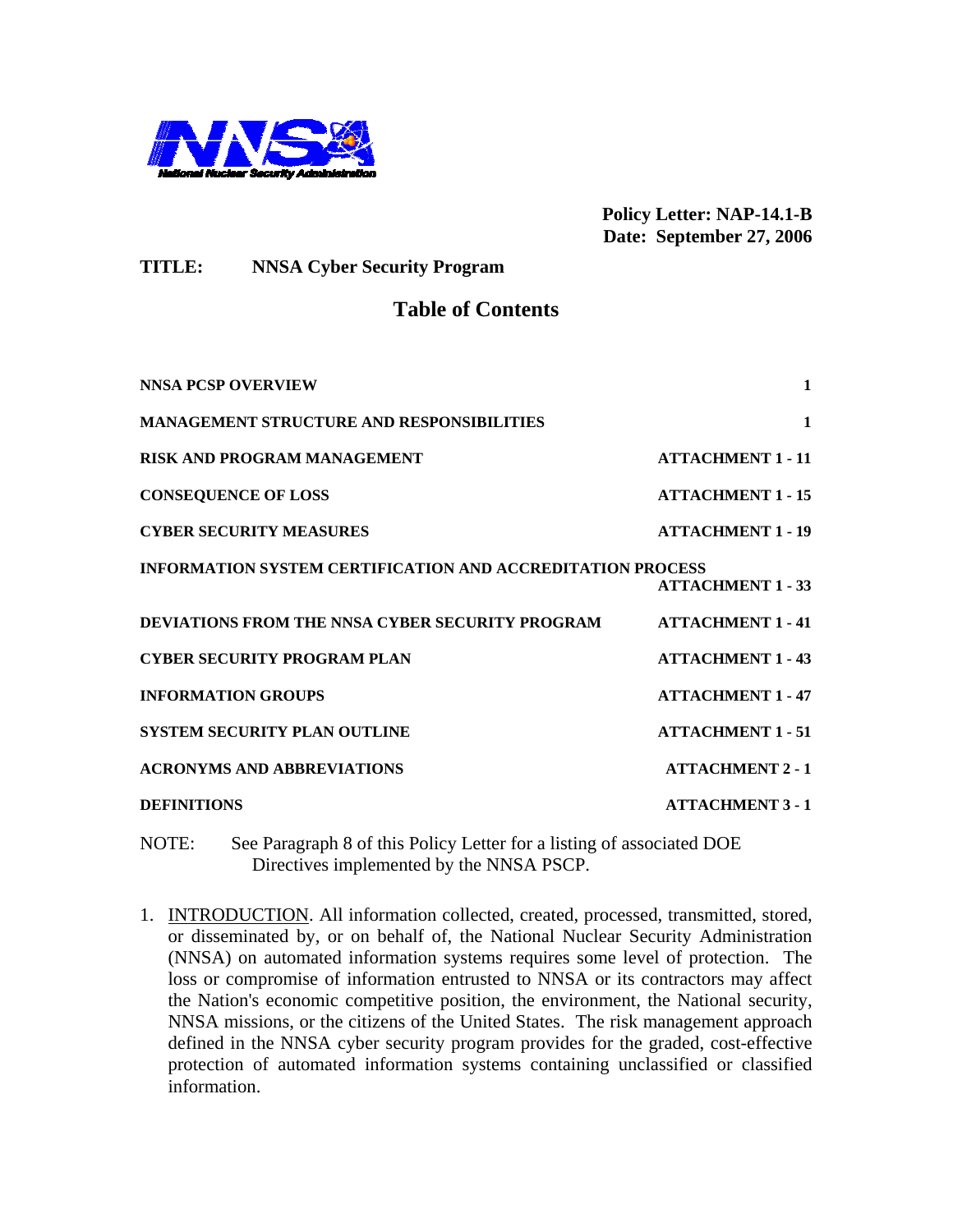The NNSA Program Secretarial Office Cyber Security Program (PCSP) systematically integrates cyber security into management and work practices at all levels in the NNSA so that missions are accomplished while appropriately protecting all information on information systems; establishes requirements and responsibilities for protecting information on information systems for the purpose of maintaining National security and ensuring the continuity of NNSA operations; and ensures NNSA cyber security is consistent with, and achieves the objectives of Executive Orders, National Security Directives, Department of Energy (DOE) Orders and Manuals, and Federal regulations.

- The PCSP is implemented through a Cyber Security Program Plan (CSPP) for each NNSA element.
- Risk management in the PCSP is a process that considers the prevailing NNSA threat analysis, the attributes of the information being protected, the effect of countermeasures in place and planned, and the remaining vulnerability of the processing environment (residual risk).
- The PCSP establishes minimum protection requirements based on the consequence of loss of confidentiality, integrity, and availability of all information.
- Protection requirements for all information systems are documented in System Security Plans (SSPs).
- The PCSP is consistent with other NNSA Directives and DOE Orders and Manuals that provide specific security requirements for communications systems, transmission systems, classified matter through administrative procedures, access authorizations, and physical security requirements.

## 2. OBJECTIVES.

- a. To implement DOE O 205.1, "*Departmental Cyber Security Management Program*," in the NNSA and all organizations under its cognizance.
- b. To establish an NNSA PCSP that systematically integrates cyber security into management and work practices at all levels in the NNSA so that missions are accomplished while appropriately protecting all information on information systems.
- c. To establish requirements and assign responsibilities within the NNSA PCSP for protecting information on information systems.
- d. To ensure the NNSA PCSP is consistent with, and achieves the objectives of Executive Orders, National Security Directives, DOE Orders and Manuals, and Federal regulations.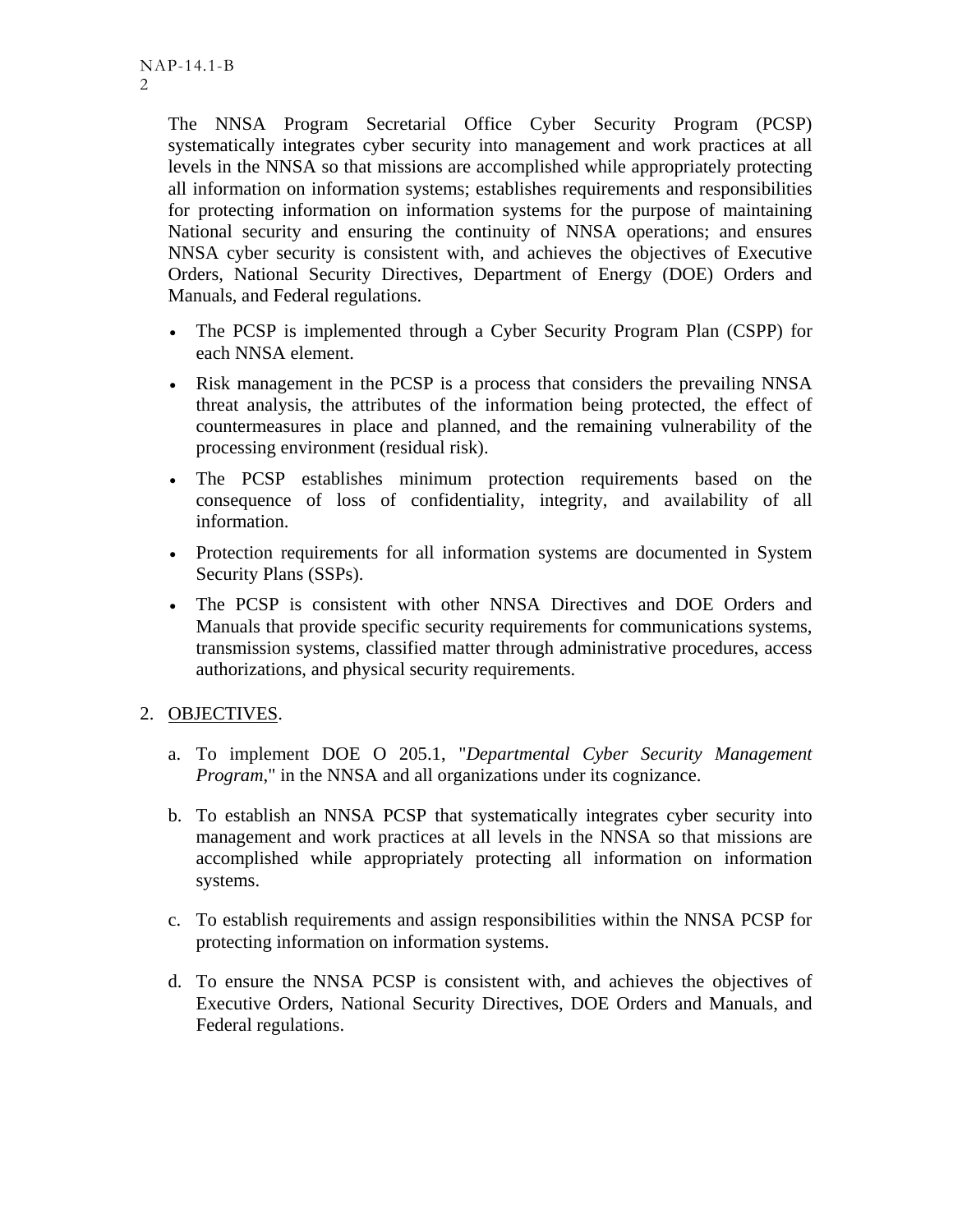- e. To establish a NNSA cyber security process that addresses program requirements, defines protection measures, provides cyber security planning, and implements the NNSA PCSP.
- f. Implement requirements in Public Law (PUB. L.) 100-235 (1987) and the Office of Management and Budget (OMB) Circular A-130 in the NNSA and all organizations under its cognizance.
- g. Implement requirements in NSTISSP No. 6, National Policy on Certification and Accreditation of National Security Telecommunications and Information Systems. This policy requires C&A of National security systems.
- h. Implement requirements in NSTISSI No. 1000 National Information Assurance Certification and Accreditation Process (NIACAP).
- i. Establish requirements and prescribe a process for C&A of information systems in the NNSA.
- j. Stress the importance of a lifecycle management approach to the C&A and reaccreditation of NNSA information technology.
- 3. CANCELLATIONS. This NNSA Policy (NAP) 14.1-A replaces NAP 14.1, NNSA Cyber Security Program, dated September 12, 2003.
- 4. **APPLICABILITY**. This NAP applies to all entities, Federal or contractor, that collect, create, process, transmit, store, and disseminate information for the NNSA.
	- a. NNSA Elements. NNSA Headquarters Organizations, Service Center, Site Offices, NNSA contractors, and subcontractors are, hereafter, referred to as NNSA elements or sites.
	- b. Information System. This NAP applies to any information system that collects, creates, processes, transmits, stores, and disseminates unclassified or classified NNSA information. This NAP applies to any information system lifecycle, including the development of new information systems, the incorporation of information systems into an infrastructure, the incorporation of information systems outside the infrastructure, the development of prototype information systems, the reconfiguration or upgrade of existing systems, and legacy systems. In this document, the term(s) "information system," "cyber system", "Target of Evaluation (TOE)", or "system" are used to mean any information system or network that is used to collect, create, process, transmit, store, or disseminate data owned by, for, or on behalf of NNSA or DOE.
	- c. Exclusion.
		- (1) The Deputy Administrator for Naval Reactors shall, in accordance with the responsibilities and authorities assigned by Executive Order 12344 (set forth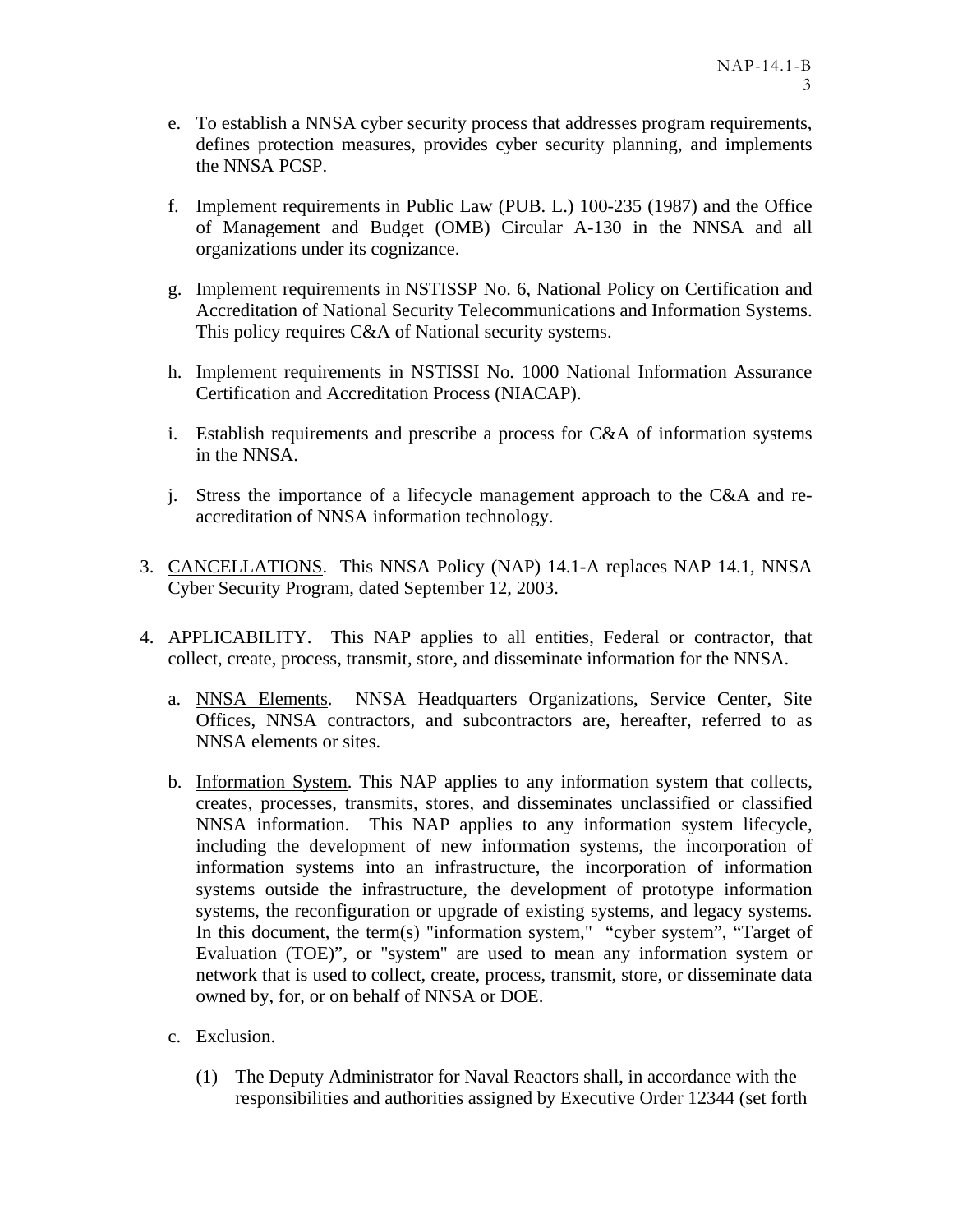in Public Law 106-65 of October 5, 1999 [50 U.S.C. 2406]) and to ensure consistency throughout the joint Navy and DOE Organization of the Naval Reactors Propulsion Program, implement and oversee all requirements and practices pertaining to this Order for activities under the Deputy Administrators cognizance.

- (2) The NNSA PCSP does not apply to Sensitive Compartmented Information (SCI) information systems located in NNSA sites. SCI information systems must comply with Director, Central Intelligence Directives (DCID) security policies. The DOE Office of Intelligence approves operation of these information systems.
- d. Implementation. A plan for the implementation of this NAP must be completed within 60 days after modification of the site's contract to include this NAP. A plan for the implementation of this NAP within an NNSA Federal organization must be completed within 60 days after issuance of this NAP.
	- (1) Existing Accredited Information Systems. All currently valid information system accreditations may continue in effect until the accreditation expires or re-accreditation is necessary. Re-accreditation of these systems must conform to the NNSA PCSP.
	- (2) Information Systems in Progress. Information systems that have begun the C&A process before release of this NAP may be accredited under the previous requirements. These systems will remain accredited until reaccreditation is required, either because the systems have passed the 3-year accreditation expiration date or because of significant changes in the security requirements of the information system. Re-accreditation must conform to the NNSA PCSP.
	- (3) Information Systems with No Prior Accreditation. Information systems that required no previous accreditation must be certified and accredited in accordance with the NNSA PCSP.
- 5. REQUIREMENTS. Performance-Based Cyber Security Program. Performancebased approaches and other means, as outlined in Chapter I, must be used to evaluate and verify the effectiveness of cyber security measures, to identify areas requiring improvement, and to validate implemented improvements.
	- a. Protection Measures. Protection measures for all NNSA information systems must conform to the protection measures described in the NNSA PCSP, the element's CSPP, and the information system Security Plan.
	- b. Information Protection. As a minimum, the protection afforded information, and the information system(s) on which it resides, is based on a risk-based graded protection approach as defined by the NNSA PCSP.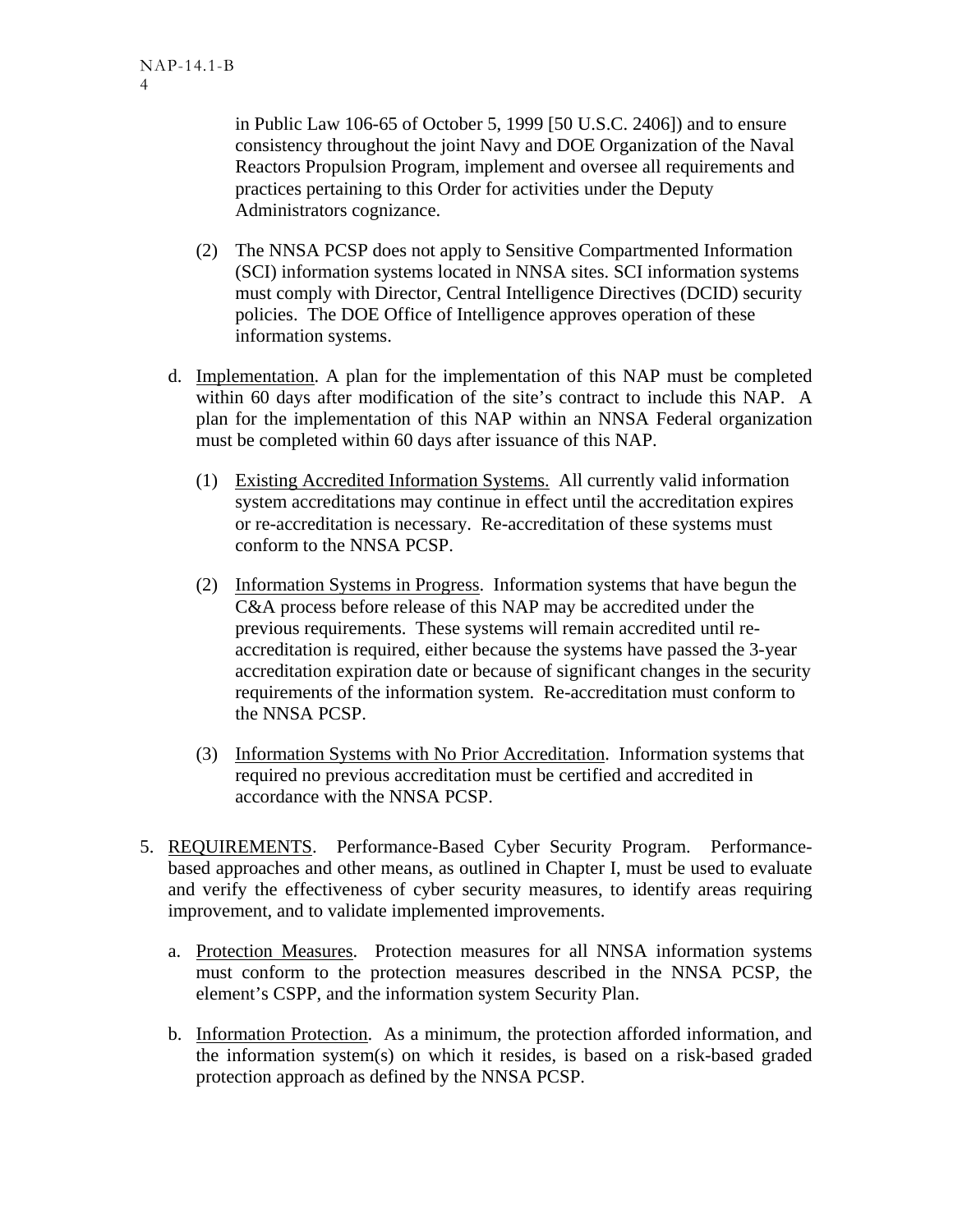- (1) Protection measures may be strengthened based on an assessment of unique local threat(s) or the local evaluation of Consequence of Loss.
- (2) All Government information and any non-Government information on an NNSA information system must be considered when determining the systems' protection measures.
- c. Information Groups. NNSA Information Groups are the NNSA implementation of the DOE cyber security enclave classes. An Information Group contains all information that requires similar protection or is similar in content or use. All NNSA information must be identified as part of an NNSA-approved Information Group. Chapter G of Attachment 1 contains the definition of NNSA Information Groups and the mapping between the Information Groups and DOE cyber security enclave classes.
- d. Classified Information Access. Access to classified information must be granted only to persons with the appropriate access authorization and need-to-know in the performance of their duties according to NNSA policies and DOE O 472.1, *Personnel Security Program*.
- e. Unclassified Information Access. Access to unclassified information must be granted to only those persons who have a need-to-know for the information in the performance of their duties. The individual disseminating the information is responsible for determining the recipients need-to-know in accordance with the Site's processes and NNSA policies and guidance.
- f. Knowledge and Resources. All NNSA element personnel must possess the knowledge, skills, equipment, and resources to fulfill their cyber security responsibilities under both normal and emergency conditions. The primary roles and responsibilities are described in Chapter II.
- g. Facility Clearance and Registration. NNSA elements with classified information systems must obtain prior approval through the Facility Clearance and Registration Process as outlined in DOE O 470.1.
- h. Risk Management Process. The NNSA element must implement the risk management process and requirements listed in Chapter A of Attachment 1.
- i. Consequence of Loss. The NNSA element must implement the consequence of loss processes and requirements listed in Chapter B of Attachment 1.
- j. Cyber Security Measures. The NNSA element must implement the cyber security measures listed in Chapter C of Attachment 1.
- k. NNSA Information System Certification and Accreditation Process. The NNSA element must implement the information system certification and accreditation processes and requirements listed in Chapter D of Attachment 1 to include the following: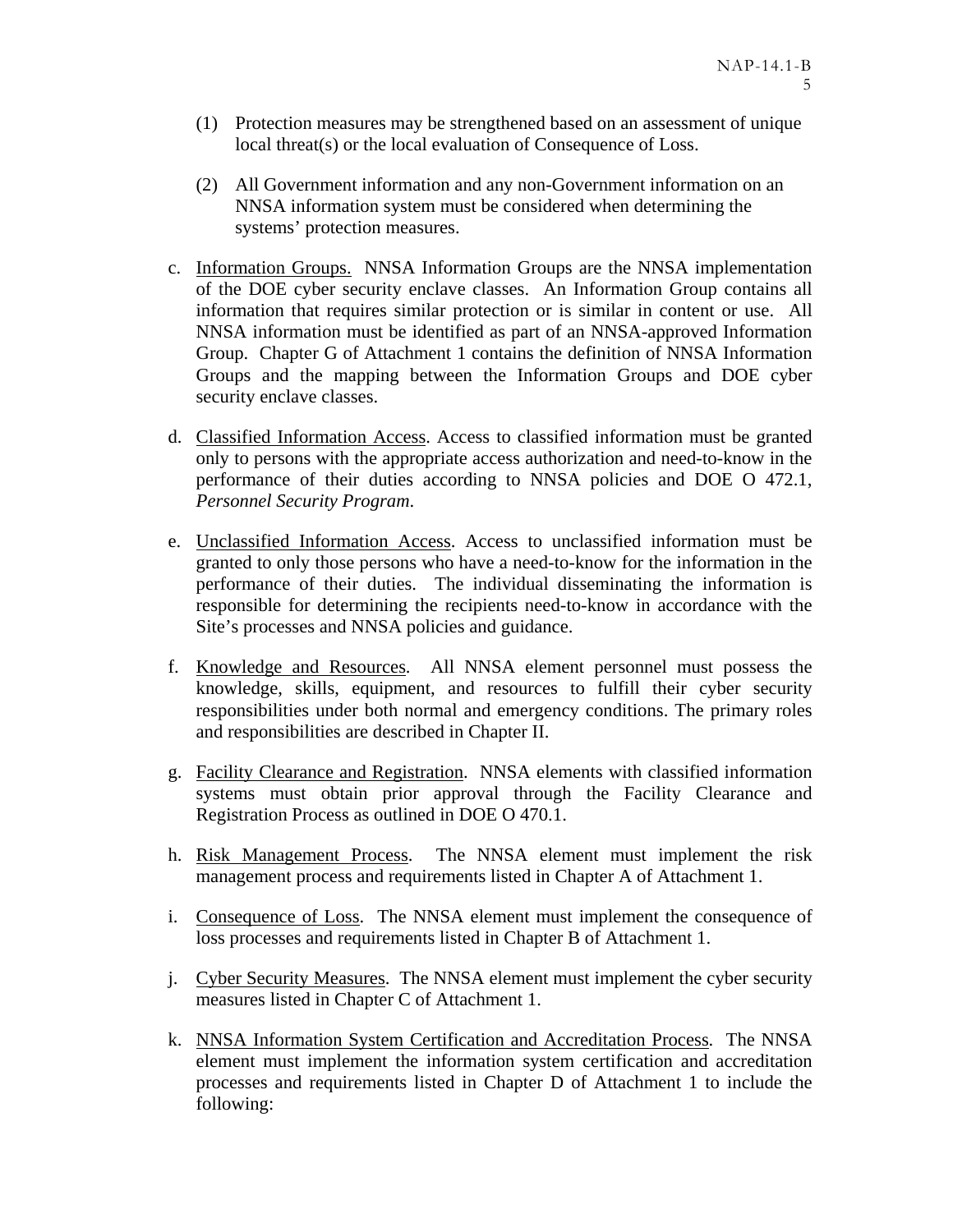- (1) Each information system is accredited every 3 years or when security significant changes have been made in the information system.
- (2) Each information system receives an "accreditation" or an "interim approval to operate" (IATO) before beginning operational activities.
- (3) Each information system is included in a SSP.
- (4) The SSP is used as the basis for all certification, accreditation, and security operation activities.
- (5) An SSP includes the items identified in Chapter H of Attachment 1.
- (6) The Designated Approving Authority (DAA) and Cyber Security Site Manager (CSSM) must ensure completion of all element activities involving the NNSA Information System Certification and Accreditation Process (ISCAP).
- l. Deviations. Any deviations from the NNSA Cyber Security Program Plan processes and requirements must be documented and approved as listed in Chapter E of Attachment 1.
- m. Cyber Security Program Plan. The NNSA element must implement the Cyber Security Program Plan processes and requirements listed in Chapter F of Attachment 1.
- n. Information Groups. The NNSA element must categorize information as defined in Chapter G of Attachment 1.
- 6. CONTACT. Questions concerning this NAP should be directed to the NNSA Cyber Security Program Manager, through the Cyber Security Office Manager, at 301-903- 2425.
- 7. DEFINITIONS. See Attachment 3.
- 8. IMPLEMENTED DOE CYBER SECURITY POLICIES. The NNSA PCSP implements the following DOE cyber security policies.
	- P 205.1, Departmental Cyber Security Management Policy
	- O 205.1, Department of Energy Cyber Security Management Program
	- N 205.2, Foreign National Access to DOE Cyber Systems
	- N 205.3, Password Generation, Protection, and Use
	- N 205.8, Cyber Security Requirements for Wireless Devices and Information Systems
	- N 205.9, Certification and Accreditation Process for Information Systems Including National Security Systems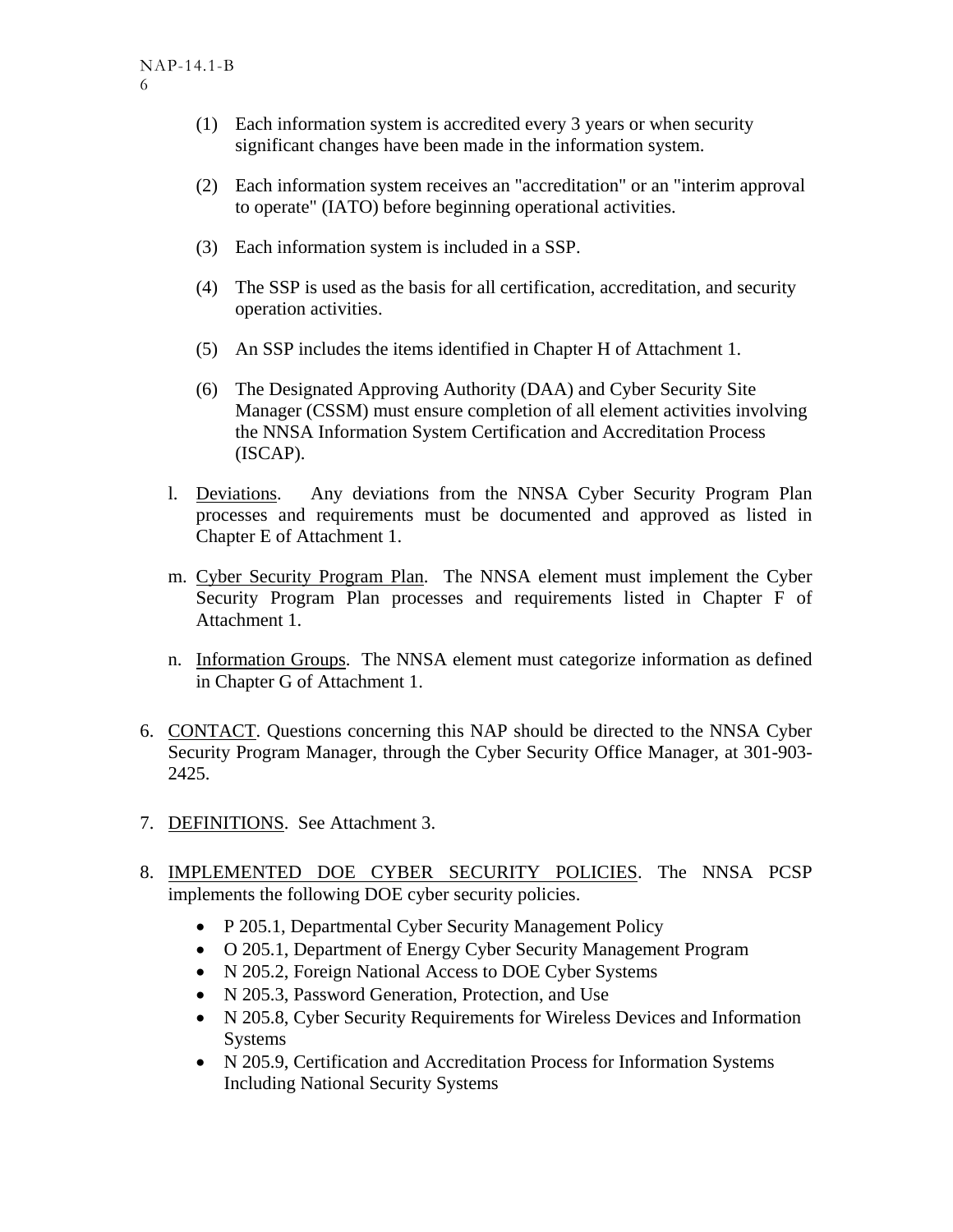- N 205.10, Cyber Security Requirements for Risk Management  $\bullet$
- M 205.1-1, Incident Prevention, Warning, and Response (IPWAR) Manual  $\bullet$
- M 205.1-2, Clearing, Sanitization, and Destruction of Information System Storage Media, Memory Devices, and Related Hardware Manual

lz ph

 $\mathcal{T}$ inton Brooks

Administrator

Attachments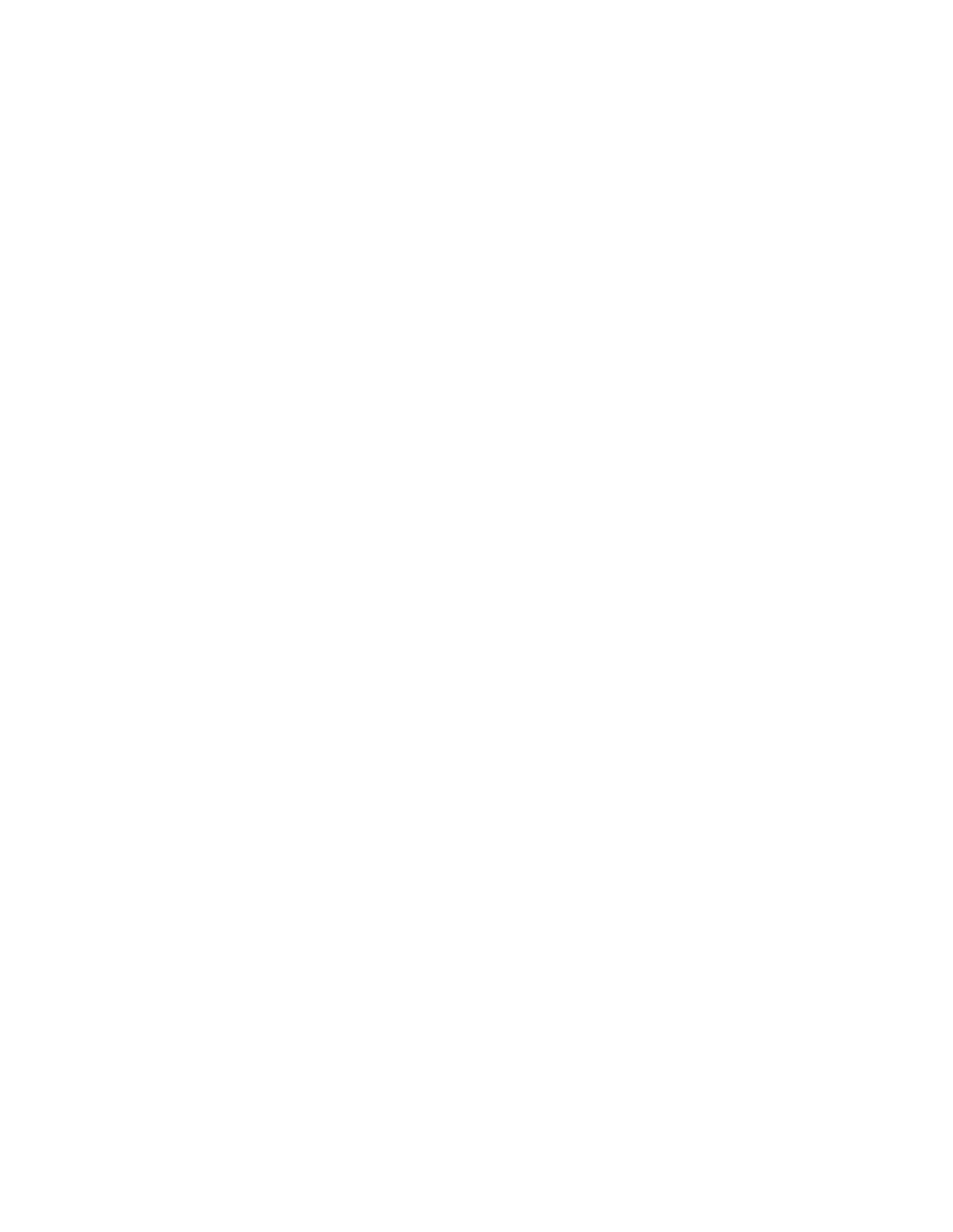## CHAPTER I

#### NNSA PCSP OVERVIEW

- 1. INTRODUCTION. This chapter provides a brief overview of the NNSA Program Secretarial Office Cyber Security Program (PCSP). The PCSP applies to any information system or network that is used to collect, create, process, transmit, store, or disseminate information for the NNSA. The NNSA PCSP implements National and Departmental cyber security policies, including the International Standard Common Criteria Version 2.1, ISO IS 15408. The Common Criteria documents are available at [http://niap.nist.gov/cc-scheme/index.html.](http://niap.nist.gov/cc-scheme/index.html)
- 2. PCSP MANAGEMENT. While cyber security is everybody's responsibility, there are several positions that have key roles in the NNSA PCSP. They are: 1) the Cyber Security Program Manager (CSPM), 2) the Designated Approving Authority (DAA), 3) a Cyber Security Office Manager (CSOM), 4) Cyber Security Site Manager (CSSM), 5) the System Owner, and 6) the Cyber System Security Officer (CSSO). The roles and responsibilities for these positions are described in Chapter II.
- 3. CYBER SECURITY PROGRAM PLAN. Implementation of the NNSA PCSP is documented in a Cyber Security Program Plan (CSPP). A CSPP must be prepared for the NNSA Enterprise (major applications and/or systems) and for each NNSA element. The CSPP is the document that outlines the policies, procedures, and practices of an element's cyber security program. The CSPP is a management-level document and details the organization's policies, procedures, and practices for ensuring effective cyber security. It also explains the Site or application specific environment, missions, and threats. The policies, procedures, practices, environments, missions, and threats for major applications are also documented in a CSPP.
- 4. PROTECTION PROFILES (PPs). Within the NNSA PCSP, information protection measures are graded according to the sensitivity of the information being protected. The NNSA PCSP identifies the protection measures according to Information Groups, ranging from Open Unrestricted Access up to Top Secret Restricted Data. The Information Groups are the NNSA implementation of DOE cyber security enclave classes. The minimum security functions and assurance measures are documented in PCSP PPs for each Information Group. The PPs are key components of the NNSA PCSP. A PP contains a set of security functions and assurance requirements taken from the Common Criteria or developed specifically by NNSA. A PP is a technology- and implementation-independent statement of security requirements. The requirements in the PP are applied to products, system(s), system of systems, or system components that support the creation, processing, storing, display, or transmission of the information.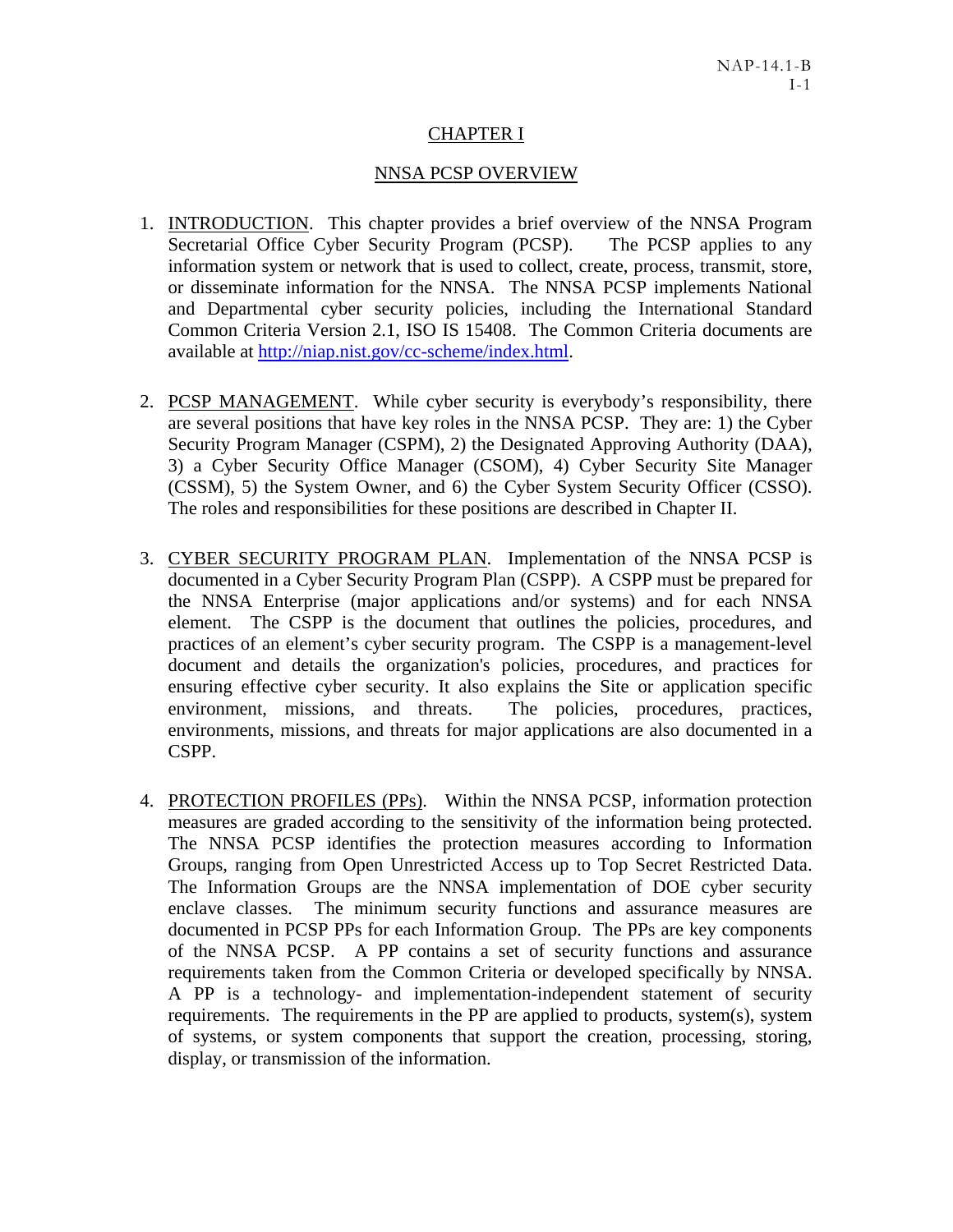The NNSA PCSP PPs provide a means of referring to a specific set of security needs and facilitate future evaluation against those needs. An NNSA PCSP PP can be developed by NNSA, NNSA elements, or NNSA user communities, Information technology product developers, or other organizations interested in defining such a common set of requirements.

The requirements in a PP must be implemented in an information system and documented in a Security Target (ST) as part of a SSP. The ST specifies how the product, system, or system component achieves or implements the security requirements in a PP.

[Figure 1](#page-11-0) illustrates how PPs are applied to the protection of NNSA information and information systems. [Figure 1](#page-11-0) also illustrates how a standard NNSA PP can be adapted and applied and the process for developing a new PP to meet unique technology or information protection needs.

5. MINIMUM INFORMATION SYSTEM SECURITY CONFIGURATIONS. The NNSA PCSP requires all NNSA elements to implement and maintain NNSAapproved minimum security configurations for all information systems in the element. All NNSA elements must ensure that future procurements of information systems and information technology services are able to support the NNSA-approved minimum security configuration standards.

Each NNSA element must implement NNSA-specified or NNSA-approved monitoring capabilities to ensure that the protection features defined in the approved minimum security configurations are maintained in the system. The monitoring capability must provide continuous review and reporting of the status of the minimum security configuration specified for each information system. The monitoring capability must provide the ability to continuously detect and manage changes in software used in the information system components.

If an information system cannot implement an NNSA-approved minimum information system security configuration due to operational or mission requirements, a new minimum security configuration must be developed and approved by NNSA, or alternative measures must be defined and documented in the information system security plan that provide assurance that all security measures are implemented and maintained in the information system.

6. CERTIFICATION AND ACCREDITATION. The NNSA PCSP implements the National and Departmental requirements for the Certification and Accreditation (C&A) of all information systems. The NNSA PCSP requires that each information system be accredited every three (3) years or when significant changes have been made in the information system, the information system environment, the threat, or cyber security requirements (e.g., in response to changes in the NNSA PCSP). Each information system must receive an "accreditation" or an "interim approval to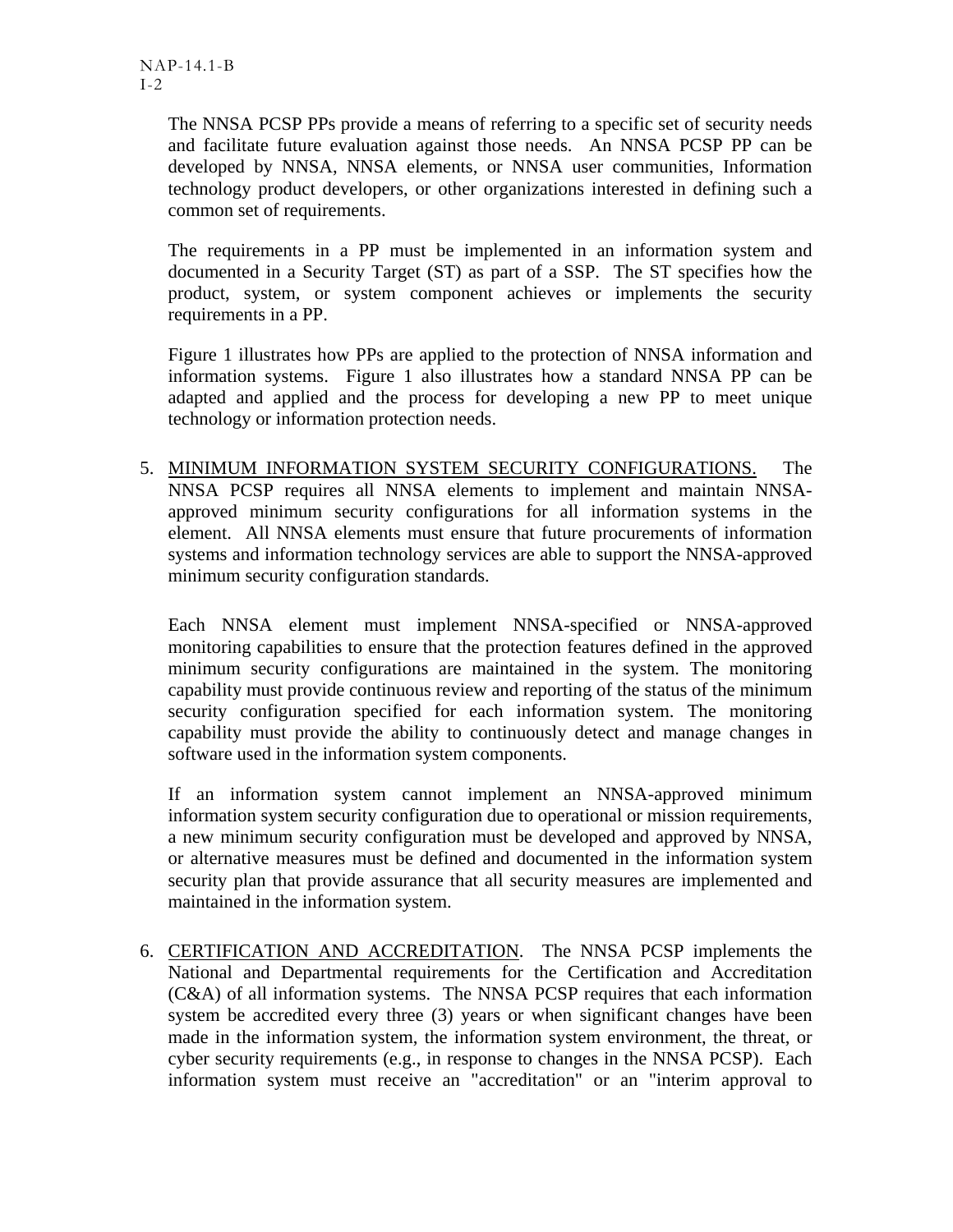operate" before beginning operational activities. The process by which NNSA systems are Certified and Accredited is called the ISCAP, the NNSA Information Security Certification and Accreditation Process. The ISCAP is an integrated management process that involves the System Owner, the Designated Approving Authority (DAA), the CSOM acting on behalf of the DAA, the Cyber Security Site Manager (CSSM), and the Cyber System Security Officer (CSSO). The ISCAP establishes a standard NNSA approach to ensure a system (or group of systems) at a site is accredited to operate in a specified computing environment with an acceptable level of risk throughout its lifecycle. The ISCAP activities standardize the C&A process to support a risk management focus on the mission, environment, and architecture for NNSA information systems.

7. SYSTEM SECURITY PLAN. All systems processing information at a site must be included as part of a SSP and have received an "Accreditation" before being allowed to process information.

The SSP is the basis for C&A of the system. The SSP documents the security environment in which the information system exists; the cyber security technical requirements (by incorporating the applicable STs) needed to protect the information on the system, and the conditions for C&A of the information system. The SSP is used throughout the entire C&A process to guide actions, document decisions, specify cyber security requirements, document solutions, and maintain operational systems security.

The SSP can, and should, be tailored to address the characteristics of the information system, operational requirements, security policy, and prudent risk management throughout the system's lifecycle as conditions change.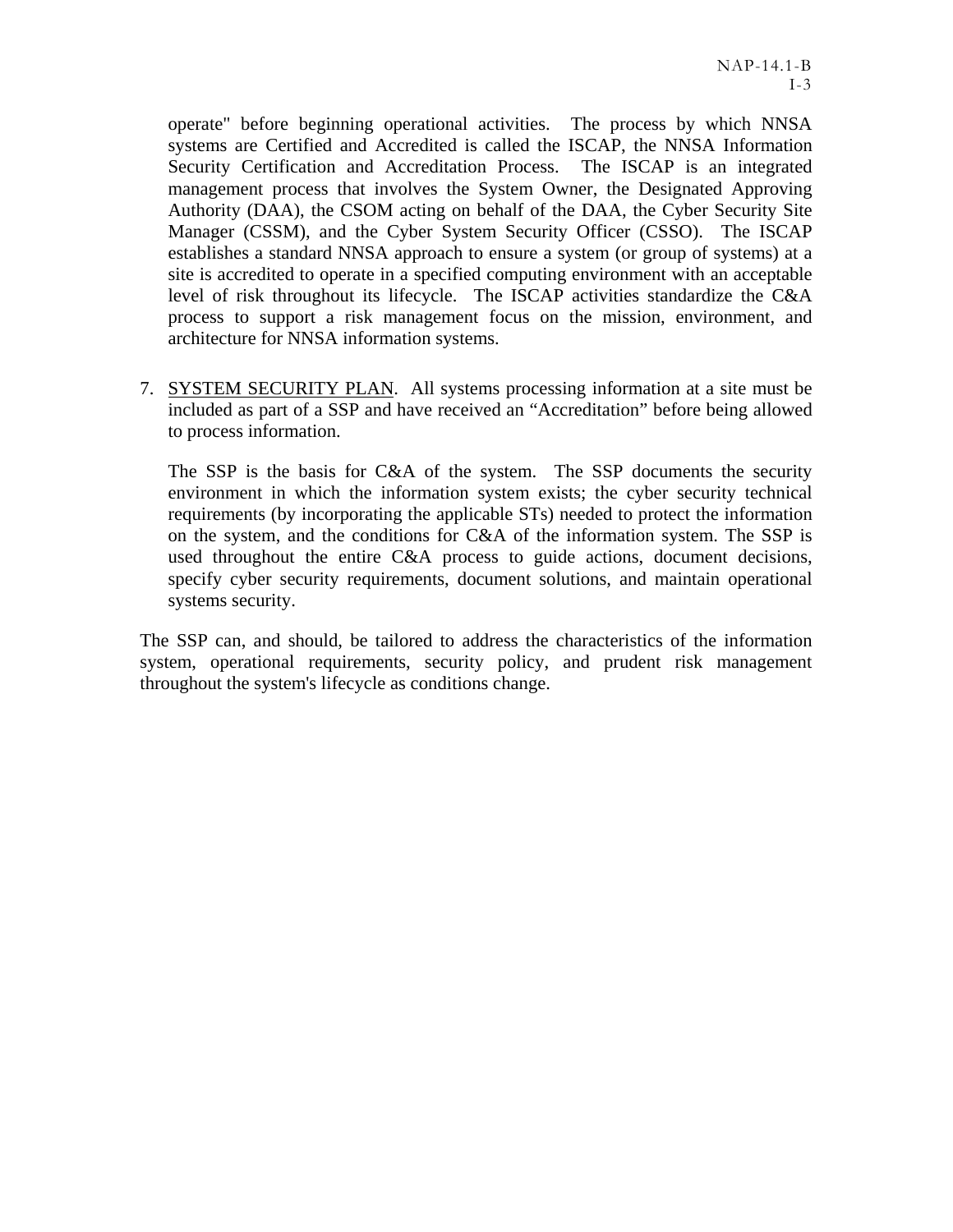

<span id="page-11-0"></span>**Figure 1. Application of PPs to NNSA Information Systems**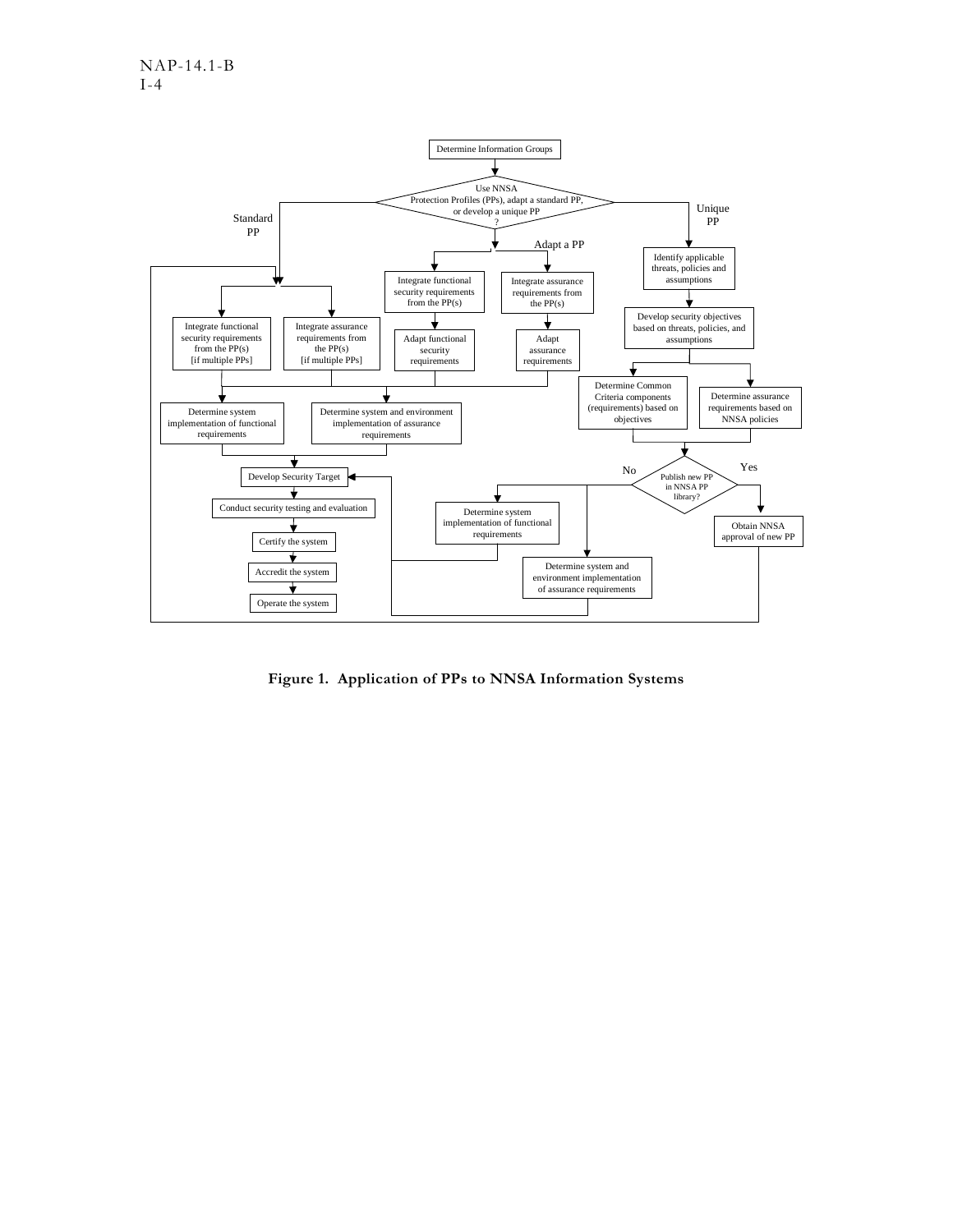## CHAPTER II

### MANAGEMENT STRUCTURE AND RESPONSIBILITIES

1. INTRODUCTION. The NNSA PCSP is managed through a multi-tiered structure. The structure includes a Cyber Security Program Manager (CSPM), Designated Approving Authorities (DAA), a Cyber Security Office Manager (CSOM), Cyber Security Site Managers (CSSM), and Cyber System Security Officers (CSSO) at NNSA Headquarters; DAA(s), CSOM(s), CSSM(s), and CSSO(s) at the NNSA Service Center and NNSA Site Offices; and CSSMs and CSSOs at contractor locations. The structure also includes NNSA Enterprise Major Application Program Managers, system owners, application owners, data owners, data stewards, and users of the systems. This chapter describes the roles and responsibilities of the individuals involved in the NNSA PCSP.

### 2. RESPONSIBILITIES.

- a. Administrator, National Nuclear Security Administration:
	- (1) Assumes ultimate accountability for cyber security and accepts the residual risk that exists within each of the NNSA elements through the approval of the NNSA PCSP.
	- (2) Appoints the NNSA Cyber Security Program Manager who is the focal point for cyber security within the NNSA.
- b. Associate Administrator for Defense Nuclear Security: The Associate Administrator for Defense Nuclear Security is responsible for the overall direction and management of security at NNSA facilities. This includes the physical, personnel, materials control and accounting, classified and sensitive information protection, and technical security programs but does not include cyber security."
- c. NNSA Chief Information Officer:
	- (1) Serves as the DAA for all information systems whose perimeter or presence as described in an SSP is wholly contained within the NNSA Headquarters Site and contractor or subcontractor facilities under the cognizance of the NNSA Administrator. The DAA approval authority may be delegated to another individual (who must be a Federal employee of the Office of the NNSA Chief Information Officer organization). All delegations by the NNSA Chief Information Officer must be documented in the NNSA Headquarters CSPP.
	- (2) Approves the NNSA Headquarters CSPP. The CSPP approval authority may be delegated to another individual (who must be a Federal employee of the Office of the NNSA Chief Information Officer organization).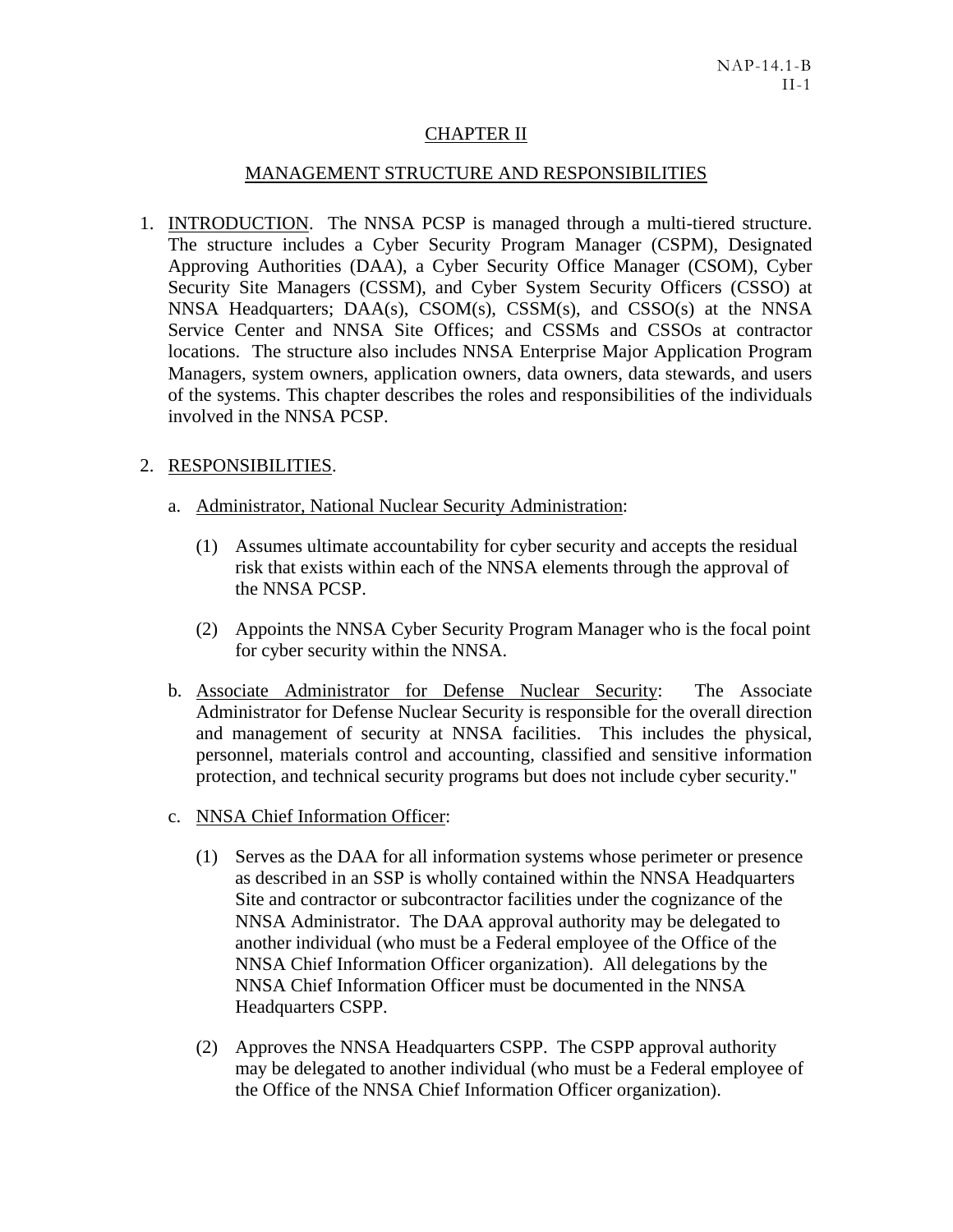- (3) Approves Service Center and Site Office CSPPs. The CSPP approval authority may be delegated to another Manager (who must be a Federal employee of the Office of the NNSA Chief Information Officer organization).
- (4) Ensures the appointment of a CSOM responsible for oversight of the implementation of the NNSA PCSP in the NNSA Headquarters and each contractor and subcontractor organization under the cognizance of NNSA Headquarters. The CSOM and DAA for NNSA Headquarters may be the same individual.
- (5) Ensures the appointment of a CSSO for each information system in NNSA Headquarters.
- (6) Ensures the appointment of a CSSM to be responsible for developing and implementing the CSPP in NNSA Headquarters.
- (7) Ensures the appointment of a CSSM to be responsible for ensuring the development and implementation of the CSPP in each contractor and subcontractor organization under the cognizance of NNSA Headquarters.
- (8) Ensures that all NNSA Headquarters personnel that use information systems and the information on the systems are aware of and fulfill their duties as described in the NNSA PCSP.
- (9) Approves all NNSA CSPPs from contractor and subcontractors under the cognizance of NNSA Headquarters.
- (10) Ensures that oversight reviews of all contractor and subcontractor sites (facilities) under the cognizance of NNSA Headquarters are conducted in accordance with the Survey (oversight) program defined in DOE O 470.1. Ensure that process/ program allowing access to information systems by Foreign Nationals is assessed as part of these reviews.
- (11) Ensures that the NNSA PCSP is implemented in NNSA Headquarters;
- (12) Ensures adequate resources are allocated to the Headquarters cyber security program.
- (13) Ensures that the effectiveness of NNSA Headquarters cyber security is monitored through self-assessments and reviews.
- (14) Ensures that NNSA Headquarters DAA, CSOM, CSSM, CSSO(s), users, and system administrators are trained in their specific duties and the technologies for which they have responsibilities.
- d. Service Center Manager: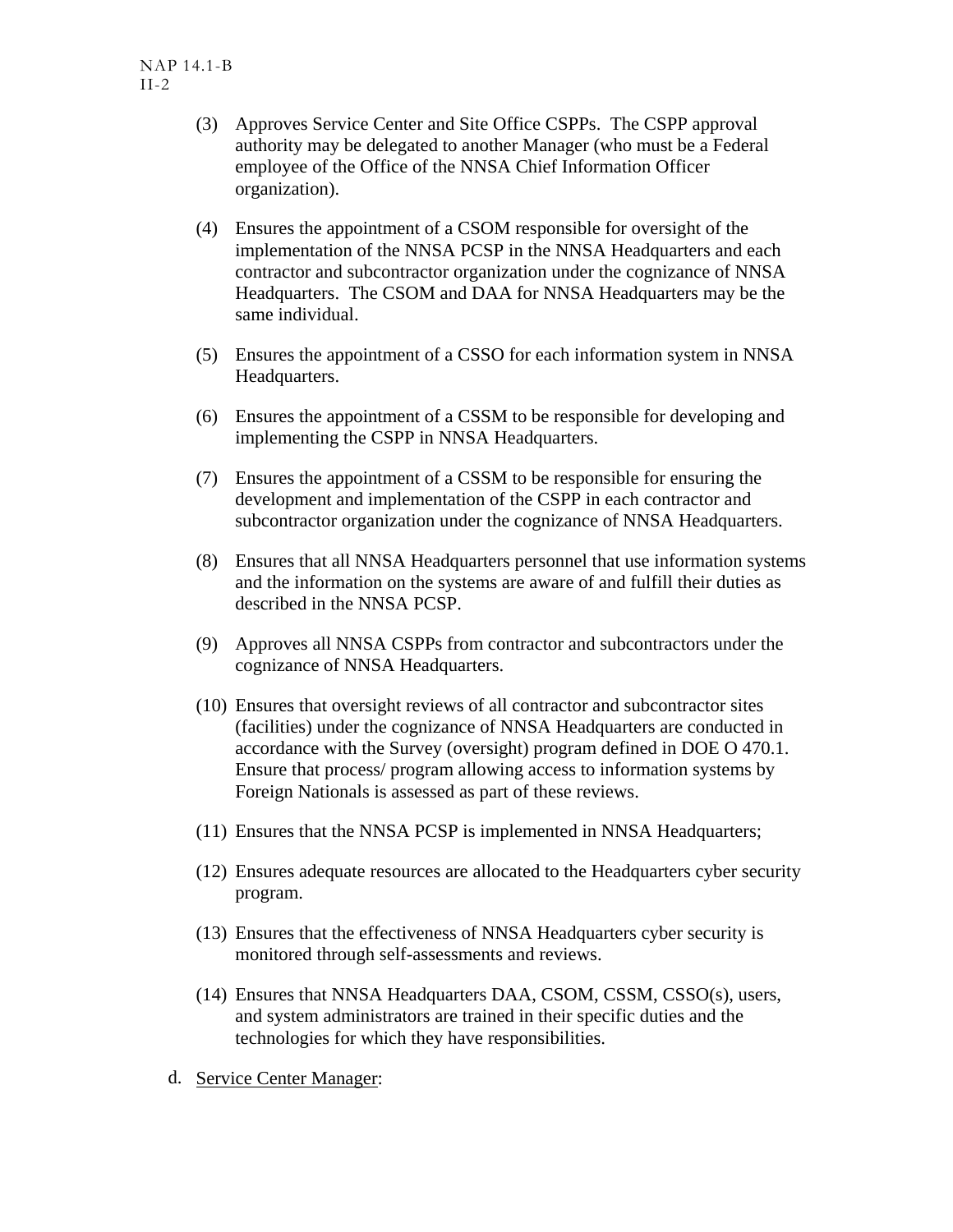- (1) Assume responsibility and accountability for the NNSA Service Center cyber security program.
- (2) Serves as the DAA for all information systems whose perimeter or presence as described in an SSP is wholly contained (Federal or contractor) under the cognizance of the NNSA Service Center. The Service Center Director/Manager's DAA approval authority may be delegated to other employees of the Service Center or, through a memorandum of agreement, to NNSA Federal employees at NNSA Headquarters (HQ) or a Site Office.
- (3) Appoints a Cyber Security Office Manager (CSOM) responsible for oversight of the implementation of the NNSA PCSP in each NNSA element (including the Service Center) under the cognizance of the NNSA Service Center.
- (4) Appoint a CSSM responsible for oversight of the implementation of the NNSA PCSP in the Service Center and each contractor and subcontractor organization under the cognizance of the NNSA Service Center.
- (5) Ensure the development and implementation of the CSPP in each contractor and subcontractor under the cognizance of the Service Center.
- (6) Ensure that all personnel that use information systems and the information on the systems are aware of and fulfill their duties as described in the NNSA PCSP.
- (7) Assumes responsibility and accountability for the organization's cyber security programs.
- (8) Ensures adequate resources are allocated to the Service Center cyber security program.
- (9) Ensures the development, implementation, and maintenance of a CSPP for the Service Center.
- (10) Ensures submission of the Service Center CSPP to the NNSA Chief Information Officer for approval.
- (11) Ensures the monitoring of cyber security effectiveness through selfassessments and reviews.
- (12) Ensures that adequate resources are allocated for the conduct of the Service Center cyber security program and applicable Enterprise System/Major Applications.
- (13) Coordinates on Enterprise System/Major Application CSPPs for facilities under the cognizance of the Service Center.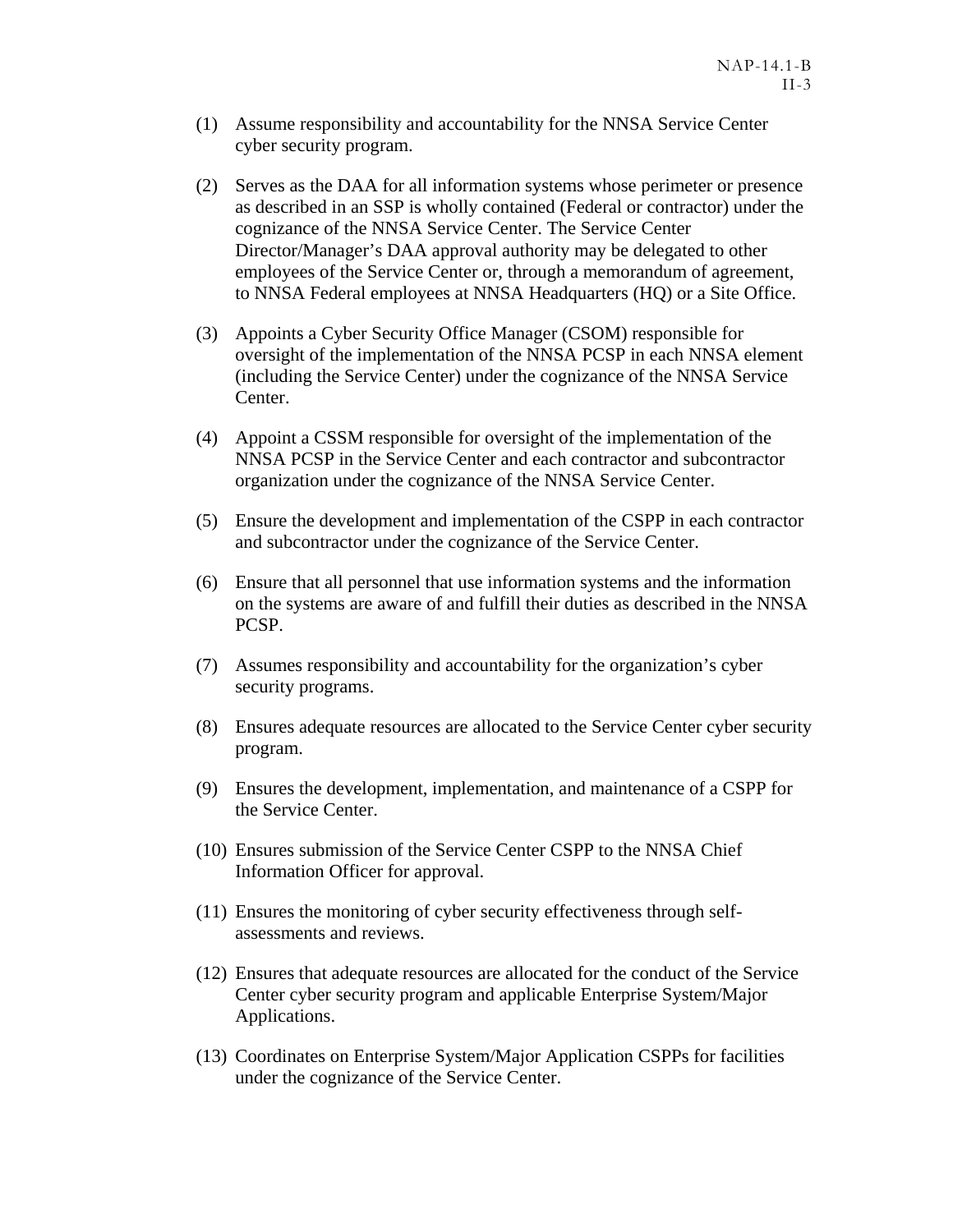- (14) Ensures that Service Center CSSM, CSSOs, users, and system administrators are trained in their specific duties and the technologies for which they have responsibilities.
- e. Site Office Manager:
	- (1) If the Site Office is not covered in another CSPP,
		- (a) Ensures the development, implementation, and maintenance of a CSPP for the Site Office and
		- (b) Submits the Site Office CSPP to the NNSA Chief Information Officer for approval.
	- (2) Assumes responsibility and accountability for the Site Office cyber security programs.
	- (3) Serves as the DAA for all information systems whose perimeter or presence as described in an SSP is wholly contained within an NNSA Site (Federal or contractor) under the cognizance of the NNSA Site Office. The Site Office Manager's DAA approval authority may be delegated to other employees of the Site Office or, through a memorandum of agreement, to Federal employees of another Site Office or the NNSA Service Center.
	- (4) Appoints a Cyber Security Office Manager (CSOM) responsible for oversight of the implementation of the NNSA PCSP in each NNSA element (including the Site Office) under the cognizance of the NNSA Site Office.
	- (5) Ensures the appointment of a CSSM to be responsible for developing and implementing the CSPP in the Site Office.
	- (6) Ensures the appointment of a CSSM to be responsible for developing and implementing the CSPP in each NNSA element under their cognizance.
	- (7) Ensures each information system in the Site Office has an appointed CSSO.
	- (8) Ensures that all Site Office personnel that use information systems and the information on the systems are aware of and fulfill their duties as described in the NNSA PCSP.
	- (9) Approves all NNSA CSPPs from NNSA elements under the cognizance of the Site Office Director/Manager.
	- (10) Coordinates on Enterprise System/ Major Application CSPPs for Enterprise System/ Major Applications involving facilities under the cognizance of the Site Office.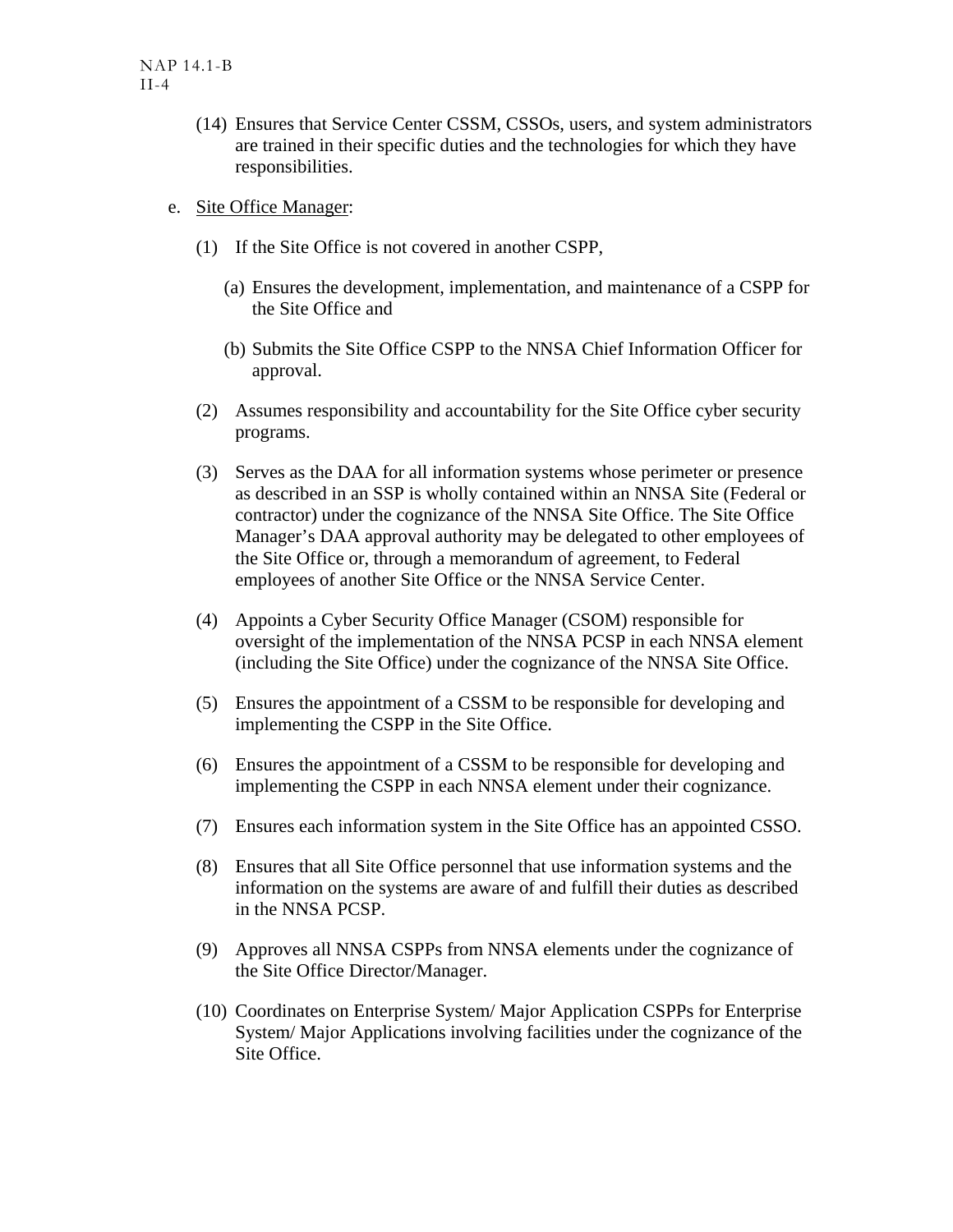- (11) Ensures oversight reviews of all sites (facilities) under the cognizance of the Site Office Director/Manager are conducted in accordance with the Survey (oversight) program defined in NNSA policy. Ensures the process/ program allowing access to information systems by Foreign Nationals is assessed as part of these reviews.
- (12) Ensures adequate resources are allocated to the Site Office cyber security program and applicable Enterprise System/ Major Applications;
- (13) Monitors effectiveness of cyber security through self-assessments and reviews.
- (14) Ensures that Site Office DAA, CSOM, CSSM, CSSO(s), users, and system administrators are trained in their specific duties and the technologies for which they have responsibilities.
- f. Contractors. Attachment 1, Contractor Requirements Document (CRD), describes the responsibilities of contractors.
- g. Cyber Security Program Manager. The CSPM must be a NNSA Federal employee, knowledgeable in cyber security. The CSPM must:
	- (1) Ensure the implementation of the NNSA PCSP.
	- (2) Serve as the NNSA primary point of contact for cyber security.
	- (3) Represent the NNSA PCSP before Federal, private, and public organizations concerned with protecting unclassified and classified Government information.
	- (4) Serve as the DAA for all NNSA Enterprise Information Systems or Major Applications and other information systems or major applications with a perimeter or presence on different or multiple sites. The NNSA CSPM DAA authority may be delegated to other NNSA Federal employees. All CSPM delegations must be documented.
	- (5) Approve NNSA Enterprise System/ Major Application CSPPs. The CSPP approval authority may be delegated to other NNSA Federal employees.
	- (6) Develop, coordinate, disseminate, and maintain NNSA NAPs and guidance on all aspects of the NNSA PCSP, including cyber security, telecommunications security, TEMPEST, and Public Key Infrastructure (PKI) Programs.
	- (7) Annually review the NNSA Cyber Threat Statement, NNSA Cyber Risk Assessment, NNSA PCSP, and NNSA-approved minimum information system configuration standards.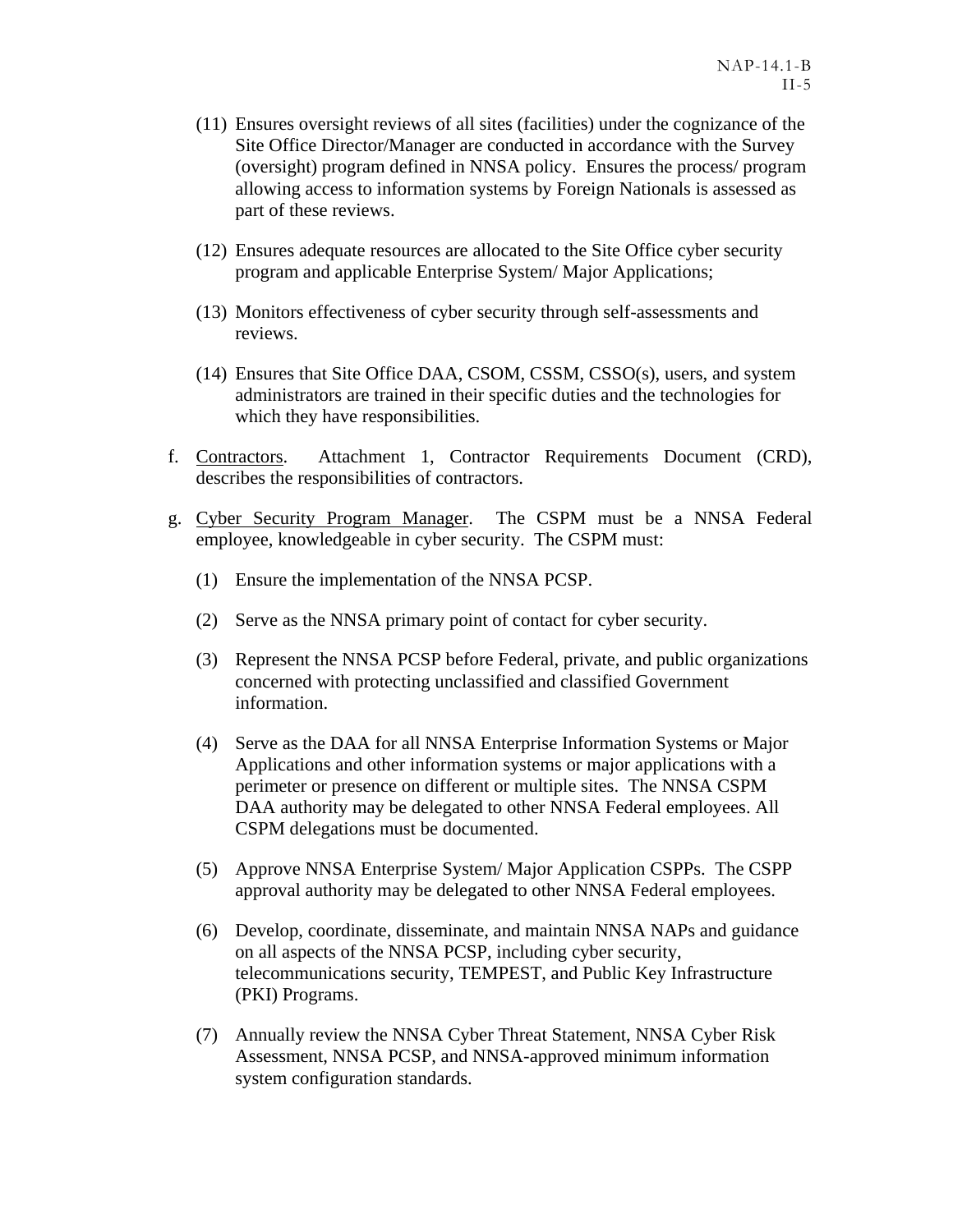- (8) Ensure the development and maintenance of cyber security documentation for NNSA Enterprise systems.
- (9) Establish and coordinate NNSA cyber security training, education, and awareness program.
	- (a) Ensure that education in NNSA's PCSP, policies, and practices is available to NNSA DAAs, CSOMs, CSSMs, CSSOs, and System Administrators within six (6) months of their appointment.
	- (b) Periodically present cyber security workshops.
- (10) Maintain a capability to facilitate the electronic exchange of information systems security information, such as awareness alerts on sniffer attacks, viruses, etc.
- (11) Evaluate incident reports for NNSA computer network attack (CNA)/ computer network exploitation (CNE) situations to:
	- (a) Recommend changes in NNSA INFOrmation CONdition (INFOCON) to the NNSA Chief Information Officer, and
	- (b) Notify NNSA elements, through the cognizant CSOMs, when the NNSA INFOCON is changed, through the most rapid means possible.
- (12) Provide copies of approved CSPPs to other organizations, as required in NNSA policies.
- (13) Coordinate with the DOE Office of Security, Office of Defense Nuclear Security, Nuclear Safeguards and Security Program organization, and Office of Independent Oversight and Performance Assurance on monitoring implementation of the PCSP through the joint review, self-assessment, and oversight documentation.
- (14) Coordinate with the DOE Office of Intelligence on cyber security matters that affect SCI information systems at NNSA facilities.
- (15) Identify NNSA cyber security resource requirements to ensure sufficient resources are planned and budgeted.
- (16) Coordinate with the NNSA Chief Financial Office (CFO) and DOE CFO on budgets and expenditures related to NNSA cyber security.
- (17) Monitor compliance and effectiveness of the PCSP through program reviews, budget reviews, self-assessments, management assessments, performance metrics analysis, and analysis of the results of peer reviews, vulnerability analysis, and independent oversight evaluations.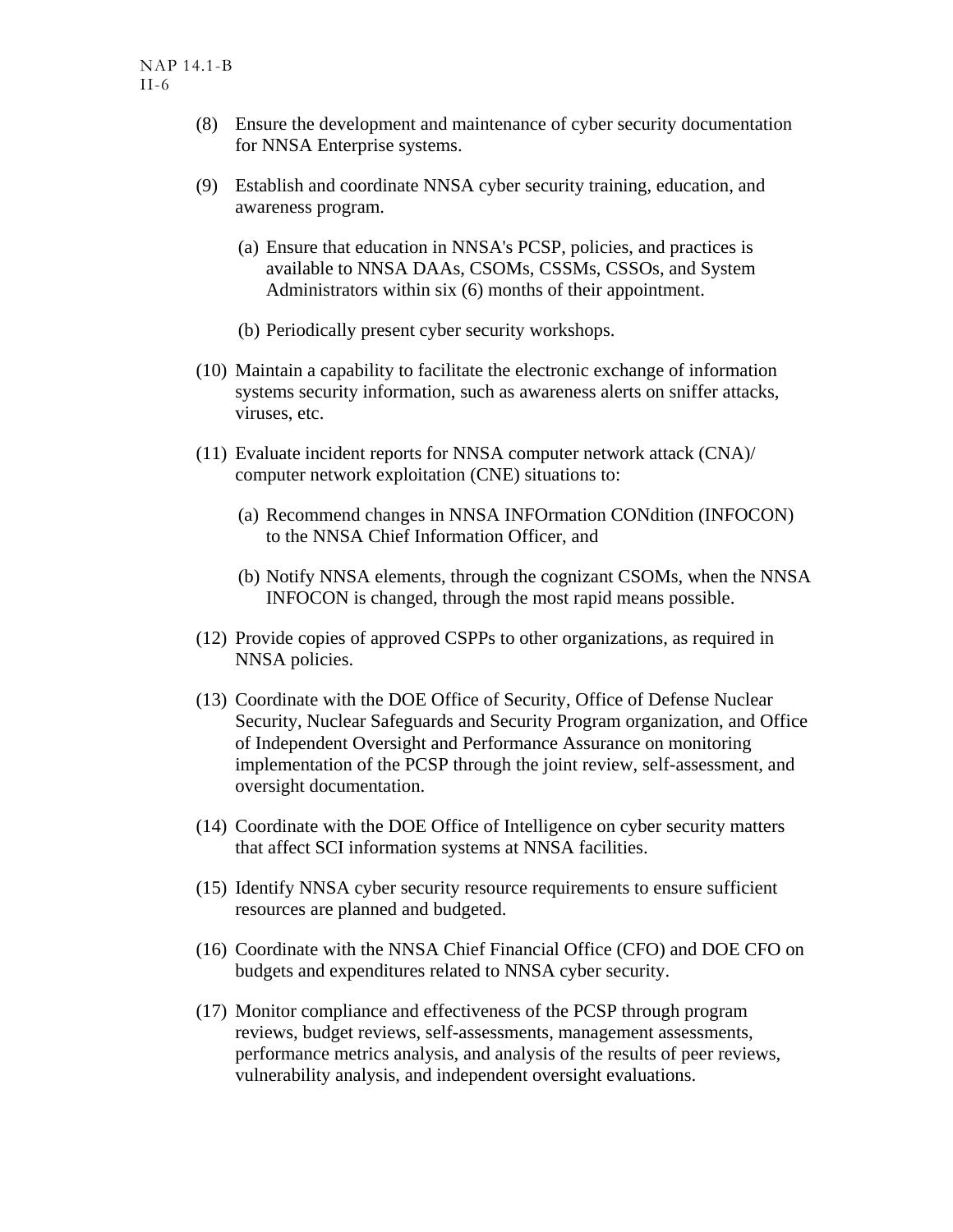- (18) Ensure the development and coordination of corrective actions plans involving NNSA enterprise systems in response to issues identified by the Office of Independent Oversight and Performance Assurance, peer reviews, and self-assessments.
- (19) Manage a cyber security technology development program to support the NNSA PCSP and periodically brief NNSA program managers, DAAs, CSOMs, and CSSMs on activities and results of the program.
- (20) Approve secure remote diagnostic and maintenance facilities proposed for use with information systems that process classified information.
- (21) Maintain and coordinate a NNSA cyber incident response capability to provide timely assistance and system vulnerability information, cyber security incident response, watch and warning capabilities, analysis, and assistance reviews to all NNSA elements.
- (22) Manage NNSA-wide cyber security incident reporting and response activities, in coordination with the DOE Office of Security, DOE Office of Associate Chief Information Officer for Cyber Security, Defense Nuclear Security, the Nuclear Safeguards and Security organization, Office of Counterintelligence, or Office of Inspector General, as circumstances warrant.
- (23) Coordinate with the DOE Office of Security and the DOE Office of Associate Chief Information Officer for Cyber Security on cyber security policy and the NNSA PCSP.
- (24) Coordinate, as needed, with NNSA and DOE Offices of Counterintelligence (CN) on:
	- (a) Matters relating to policy and technical planning of CN activities.
	- (b) CN investigative activities.
	- (c) CN inspections, including evaluation of cyber security program components that affect CN programs, at NNSA facilities.
	- (d) Counterintelligence threat information.
- (25) Coordinate with the Director of Intelligence on matters related to the cyber threat.
- (26) Coordinate, as needed, with the DOE Office of the Inspector General (IG) on IG investigation activities involving NNSA information systems.
- (27) Report changes in CSOM and DAA appointments to all CSOMs and DAAs.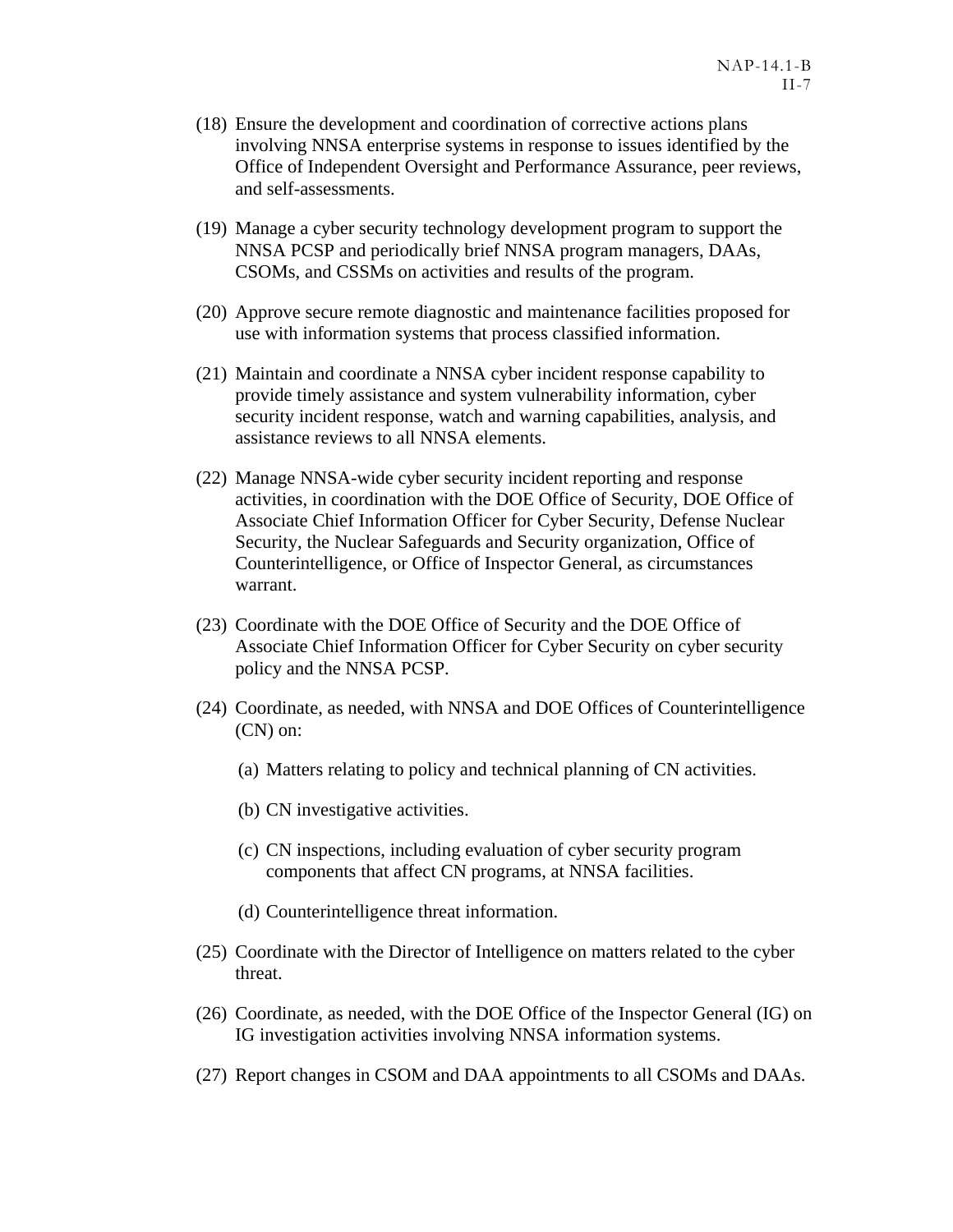- (28) Support, maintain, and coordinate an advice and assistance capability for use by any DAA, CSOM, or CSSM within NNSA. This capability includes the reviews of information systems protection as requested by the element, such as review of network/system designs or PPs.
- (29) Approve NNSA cyber security waivers and exceptions.
- (30) Approve and maintain Protection Profiles and Minimum Information System Security Configurations for use in all NNSA elements.
- h. Designated Approving Authority. A DAA is an NNSA Federal employee who is responsible for ensuring that all NNSA information systems under his/her cognizance are authorized to operate at an acceptable level of risk. The DAA:
	- (1) Approves the SSP required for each information system;
	- (2) Completes CSPM-sponsored DAA training within twelve (12) months of assuming the DAA position. This training is to include the site sending the DAA to NNSA HQ for a two week detail.
	- (3) Ensures that each information system is certified (i.e., the protection measures documented in the SSP have been implemented and are functioning correctly.) The DAA may designate additional tests that must be performed prior to accreditation;
	- (4) In accordance with the NNSA PCSP, formally approves the operation of the information system, grants an interim approval to operate (IATO), or declines to grant accreditation;
	- (5) Ensures that each information system is accredited or re-accredited every three (3) years (except for information systems that process Sensitive Compartmented Information) and that the accreditation or re-accreditation is documented.
	- (6) Withdraws accreditation to operate or suspend operations if at any time
		- (a) Protection measures are no longer effective or
		- (b) Changes are made to the operational environment, including changes in configuration, threat, classification or sensitivity of information on the system, connectivity, and/or accepted risks that are no longer supported by the implemented protection measures.
	- (7) Approves changes in INFOCON requested by the NNSA element(s) under his/her cognizance.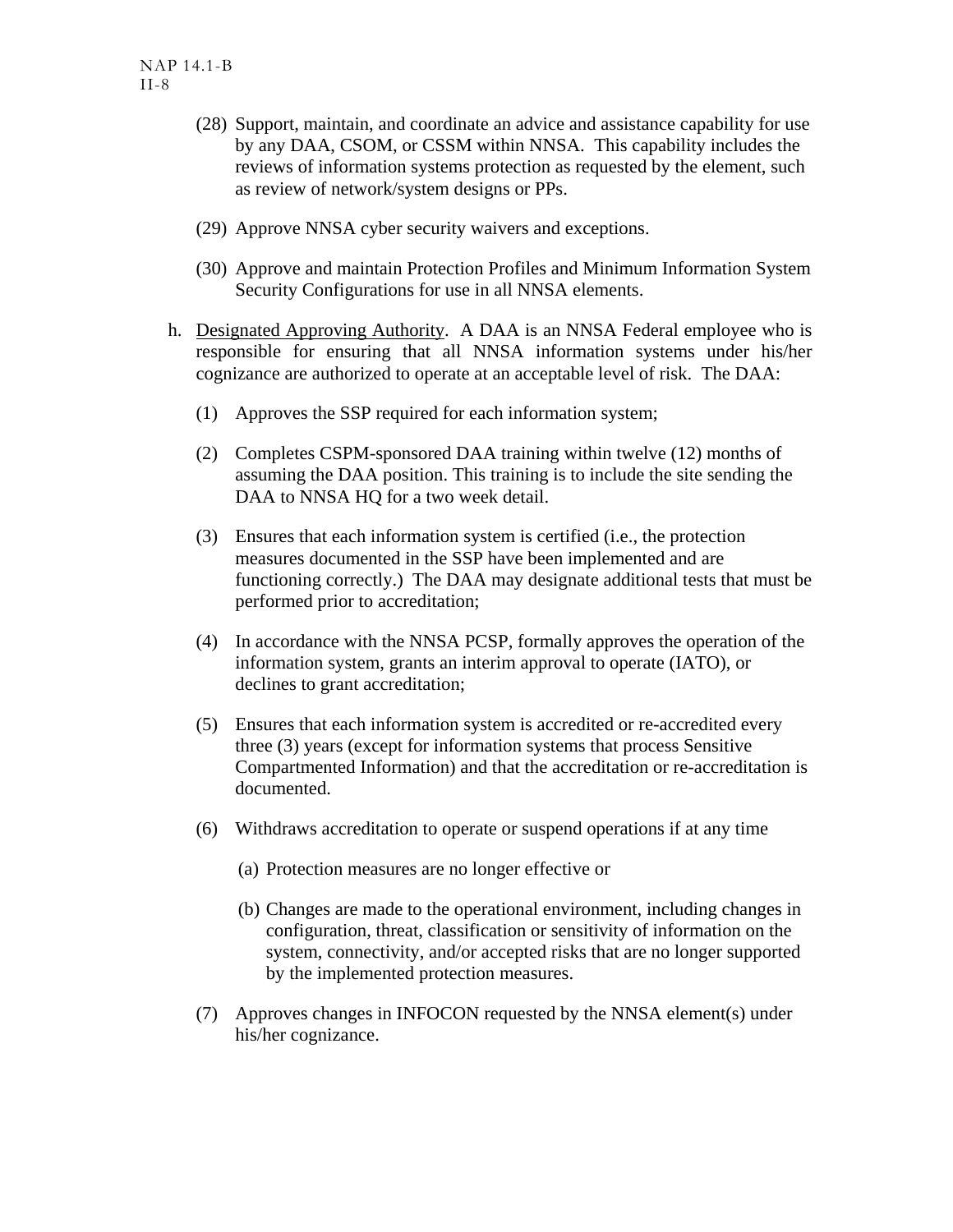- <span id="page-20-0"></span>(8) Ensure the completion of all activities defined for the Information System Certification and Accreditation Process (ISCAP).
- (9) Performs review of CSPPs and CSOM recommendation for approval/disapproval of CSPPs and makes recommendation to Site Office Manager or Service Center Manager.
- (10) Approves all products or software used to perform clearing or sanitization by overwriting. $<sup>1</sup>$  $<sup>1</sup>$  $<sup>1</sup>$ </sup>
- (11) Specifies and approves procedures for sanitizing storage media.
- i. Cyber Security Office Manager. The Cyber Security Office Manager (CSOM) is an NNSA Federal employee, knowledgeable in information systems security, and appointed by the Site Office or Service Center Director/Manager. The CSOM must:
	- (1) Communicate appropriate incident reports received from NNSA elements to the CSPM, the Cyber Incident Advisory Capability (CIAC), the NNSA Incident Analysis and Response Center (IARC), the Inspector General (Type 1 only), and DOE/NNSA Counterintelligence within the timeframes listed in NAP 14.2A, Attachment 1, Chapter A, Table 1.
		- (a) If no incidents were reported during the month, the CSOM must provide a negative report to CIAC by the  $15<sup>th</sup>$  of the following month.
		- (b) The CSOM serves as the site point-of-contact for receipt of CIAC alerts and ensures appropriate dissemination of alert information.
		- (c) The CSOM will acknowledge receipt of CIAC alerts within 4 business hours of receipt from CIAC and report status of alert activity to CSPM.
		- (d) The CSOM must specify the content and format of an incident report. At a minimum, incident reports will include date(s), time(s), Type, System Impact Category, source, corrective actions taken (if any), resources affected, and site point-of-contact. Source may vary depending on the type of attack, but include Internet Protocol (IP) Address, electronic mail (email) address or other identifying characteristics of the source.
	- (2) Perform technical reviews of CSPPs and provide recommendation for approval/disapproval to DAA.
	- (3) Perform technical reviews of SSPs, STs, PPs, procedures, and certification documentation and recommend approval/ disapproval to the DAA.

 $\overline{a}$ 

<sup>&</sup>lt;sup>1</sup> The DOE Cyber Forensics Lab is available, at no charge, to assist with the verification of the sanitization of media.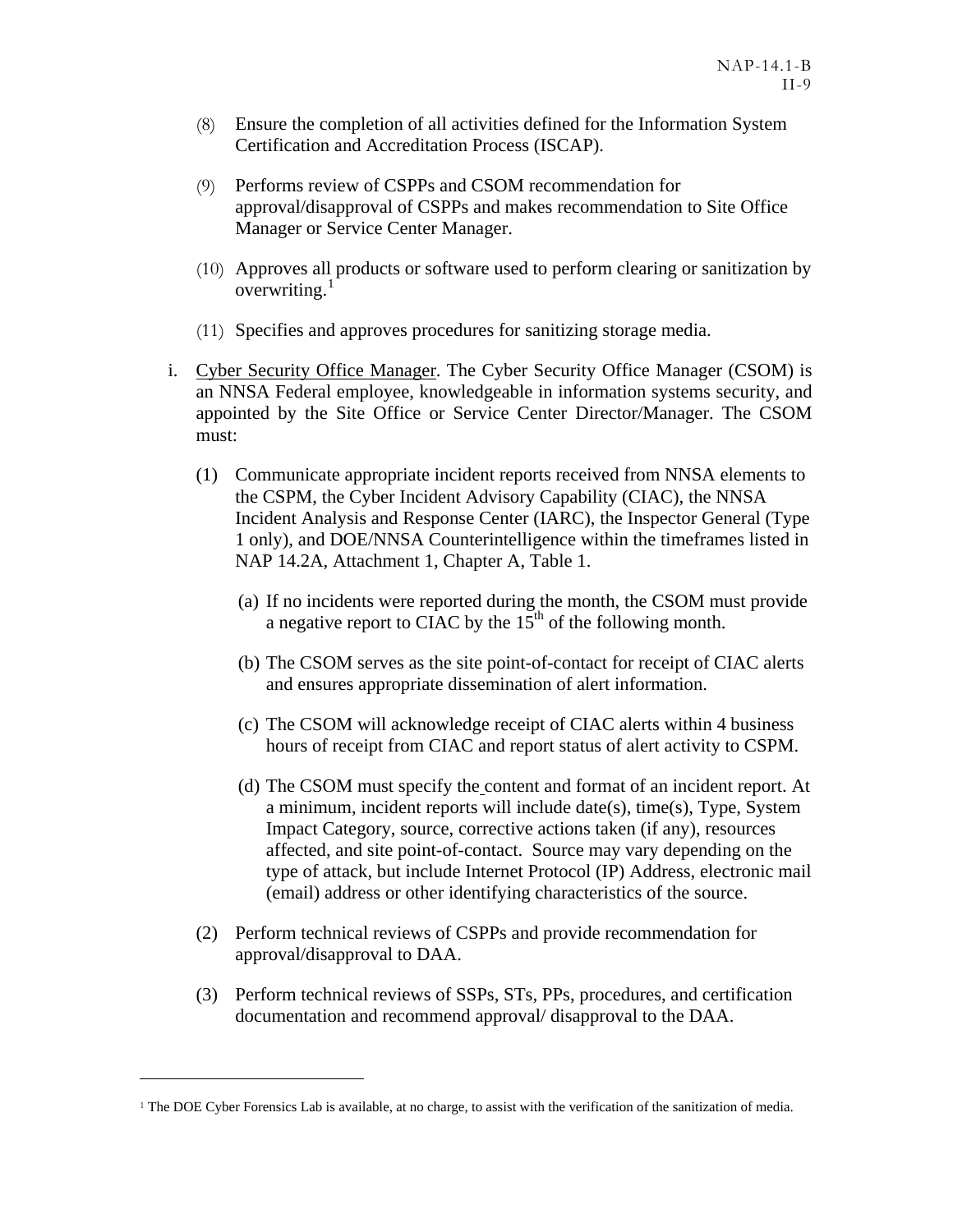- (4) Provide liaison and incident coordination with Law Enforcement Agencies, local safeguards and security organizations, local Office of Inspector General, and local Office of Counterintelligence for cyber security at the Site Office or Service Center.
- (5) Report changes in NNSA INFOCON to all NNSA elements and DAAs under his/her cognizance, through the most rapid means available.
- (6) Report changes in the local INFOCON status of NNSA element(s) to the cognizant DAA and NNSA CSPM.
- (7) Ensure periodic review of the PCSP implementation, consistent with the NNSA Office Survey Program, at each element under the cognizance of the NNSA Site Office or Service Center.
- (8) Monitor responses to findings and other deficiencies identified in surveys, inspections, and reviews of each element under the cognizance of the NNSA Site Office or Service Center to ensure that any necessary corrective or compensatory actions have been completed.
- (9) Participate in CSPM-sponsored cyber security training within six (6) months of his /her appointment.
- (10) Coordinate NNSA element requests for advice and assistance services provided by the CSPM.
- j. Cyber Security Site Manager. The CSSM is appointed by the NNSA element manager to be responsible for development of the element's CSPP and implementation of the element's cyber security program.
	- (1) Maintains record copies of the element's CSPP and ensures that a record copy of each SSP is maintained.
	- (2) Ensures each CSSO and system administrator is aware of and fulfills his/her cyber security duties as described in the PCSP and the element's CSPP.
	- (3) Ensures the development, documentation, and presentation of information systems security education, awareness, and training activities for element management, cyber security personnel, application owner, data steward, and users.
	- (4) Ensures that users are trained on the information systems cyber security features, operation, and safeguards prior to being allowed access to the system.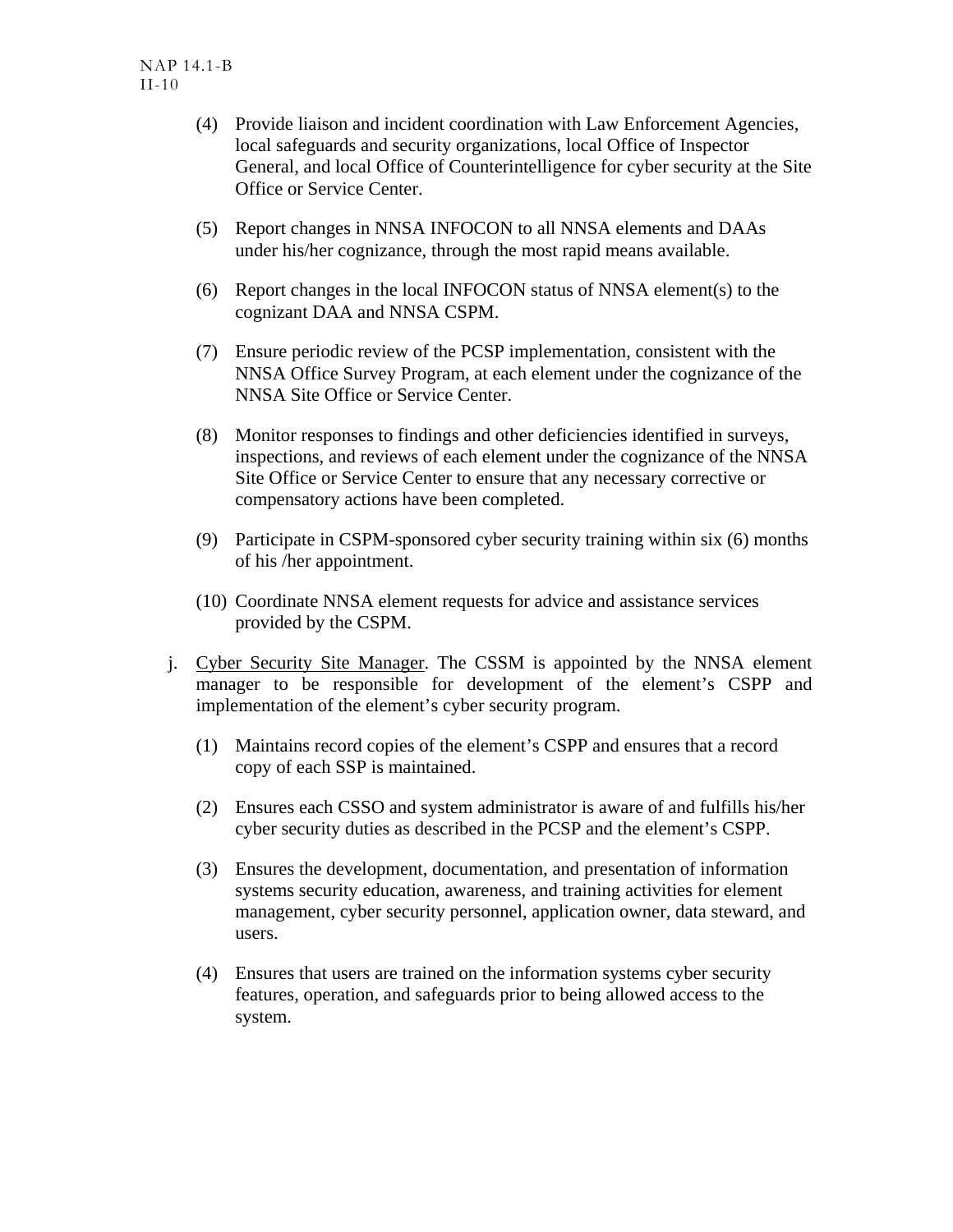- (5) Ensures that CSSOs and systems administrators are trained on information systems cyber security requirements, operations, safeguards, Information Condition (INFOCON), and incident handling procedures.
- (6) Establishes, documents, and monitors the element's cyber security program implementation and ensures element compliance with the NNSA PCSP. Upon completion of each assessment or review, the CSSM must ensure that a corrective action plan is prepared and implemented for all findings or vulnerabilities as directed by DOE O 470.1. A record of each review and the subsequent corrective action plan must be retained and made available during future surveys and inspections.
- (7) Identifies and documents, in coordination with the organization's Operations Security (OPSEC) program, element-specific threats to information systems and information at the Site.
- (8) Develops and documents additional or modified protection measures for those threats.
- (9) Obtains approvals for modified protection measures from the DAA.
- (10) Ensures the CSPP is coordinated with other Site Plans/Programs to include: disaster recovery, Site Safeguards and Security Plan (SSSP) or Site Security Plan, Classified Matter Protection and Control, Physical Security, Personnel Security, Telecommunications Security, TEMPEST, Technical Surveillance Countermeasures, Operations Security, and Nuclear Materials Control and Accountability.
- (11) Ensures the development of procedures to implement the element's cyber security program on all information systems.
- (12) Certifies to the cognizant DAA that the protection requirements described in the SSP for each information system have been implemented and are operational as described in Attachment 1, Chapter D.
- (13) Ensures that the cognizant DAA is notified when the information system is no longer needed or when changes occur that might affect the accreditation of the information system.
- (14) Participates in CSPM-sponsored cyber security training within six (6) months of his/her appointment.
- (15) Ensures the development, documentation, and presentation of cyber security training for escorts in information systems operational areas.
- (16) Ensures a DAA-approved overwrite method is used for clearing and sanitization and a review of the results of overwrites to verify that the method used completely overwrote all classified or sensitive information.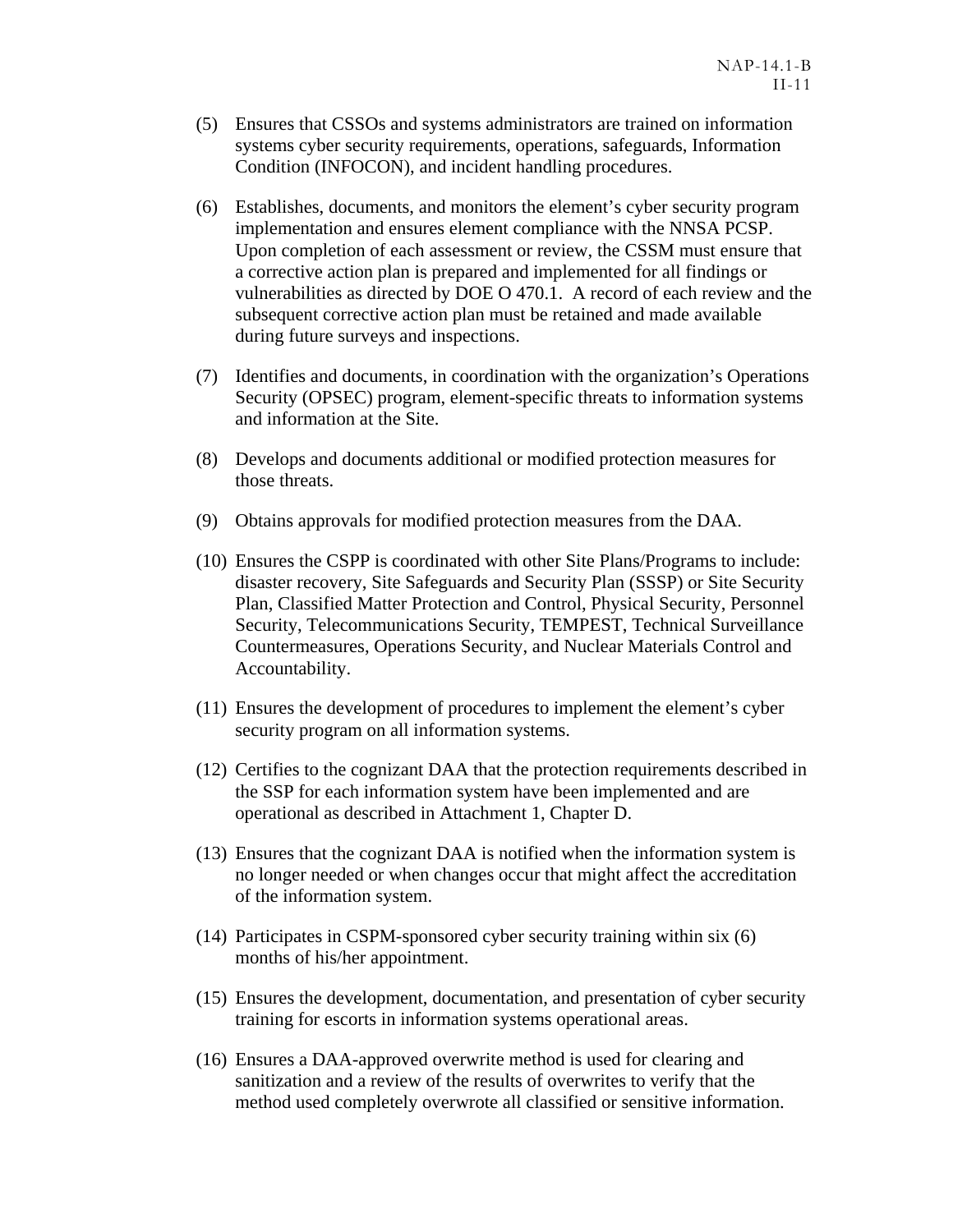- (17) Ensures that each information system user acknowledges, in writing or electronically using NNSA-approved digital signature technologies, his/her responsibility (Code of Conduct) for the security of information systems and information.
- (18) Communicates individual incident reports within 24 hours and monthly incident reports to the CSOM to allow the CSOM to meet his/her reporting schedule.
- (19) Ensures investigation and documentation of suspected cyber security incidents; categorization of incidents as Type 1, Type 2, or No Incident; and retention of documentation.
- (20) Ensures analyses of and corrective actions for CIAC alerts with status reporting to the CSOM.
- (21) Establishes and conducts the NNSA element's peer review process.
- (22) Conducts self-assessments in accordance with the NNSA PCSP.
- (23) Ensures each individual responsible for major applications within the NNSA element is aware of and fulfills his / her cyber security duties as described in the PCSP and the element's CSPP. A major application manager:
	- (a) Assumes responsibility and accountability for the major application's cyber security implementation.
	- (b) Ensures adequate resources are allocated to the major application's cyber security implementation.
	- (c) Monitors the effectiveness of the major application's cyber security through self-assessments and reviews.
	- (d) Ensures the development and maintenance of the major application Security Plan.
	- (e) Coordinates the SSP with the involved NNSA element managers.
- (21) Recommends changes in the NNSA element INFOCON status.
- k. Information System Owner. The information system owner is the person or organization that is responsible for acquiring, operating, or upgrading an information system. The Information System Owner coordinates all aspects of the system for which he or she is responsible from initial concept, through development, to implementation and system maintenance. The Information System Owner: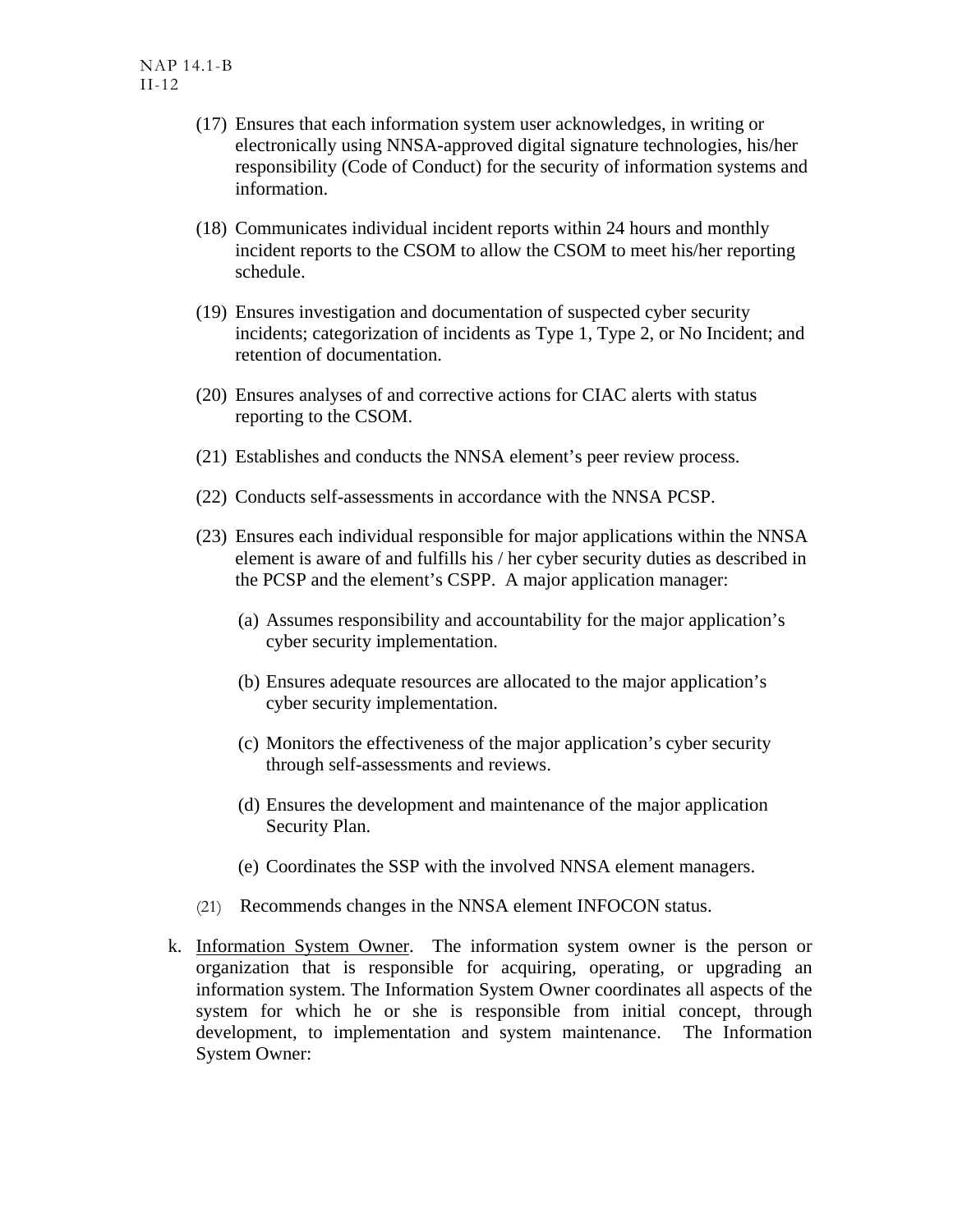- (1) Ensures the preparation of the SSP.
- (2) Ensures the certification and accreditation of all information systems under his /her cognizance.
- l. Enterprise System/Major Application Manager. The NNSA Enterprise System/Major Application Manager is the person or organization that is responsible for acquiring, operating, or upgrading an NNSA Enterprise information system or major application and is responsible for the information system or application configuration at all NNSA elements. The NNSA Enterprise system/ Major Application Manager assumes responsibility and accountability for the system's or application's cyber security.
	- (1) Ensures adequate resources are allocated for the system's or application's cyber security.
	- (2) Monitors the effectiveness of cyber security through self-assessments and reviews.
	- (3) Ensures the development and maintenance of the Enterprise SSP.
	- (4) Coordinates the SSP with the involved NNSA element managers.
	- (5) Ensures the development and maintenance of the Enterprise System/ Major Application CSPP.
	- (6) Coordinates the Enterprise System/Major Application CSPP with the involved NNSA element managers.
	- (7) Submits the Enterprise System/Major Application CSPP to the CSPM for approval.
	- (8) Ensures the NNSA elements' CSSM, CSSO, Users, and System Administrators involved with the Enterprise System/Major Application are trained in their specific duties and responsibilities with respect to the Enterprise System/Major Application.
	- (9) Maintains a record copy of the Enterprise System/Major Application CSPP and ensures that a record copy of the Enterprise Information System SSP is maintained
	- (10) Ensures the distribution, as needed, of the Enterprise System/Major Application CSPP and SSP to other NNSA elements
- m. Cyber System Security Officer. The following roles and responsibilities apply to all information systems for which the CSSO is responsible. Multiple information systems may be assigned to a single CSSO.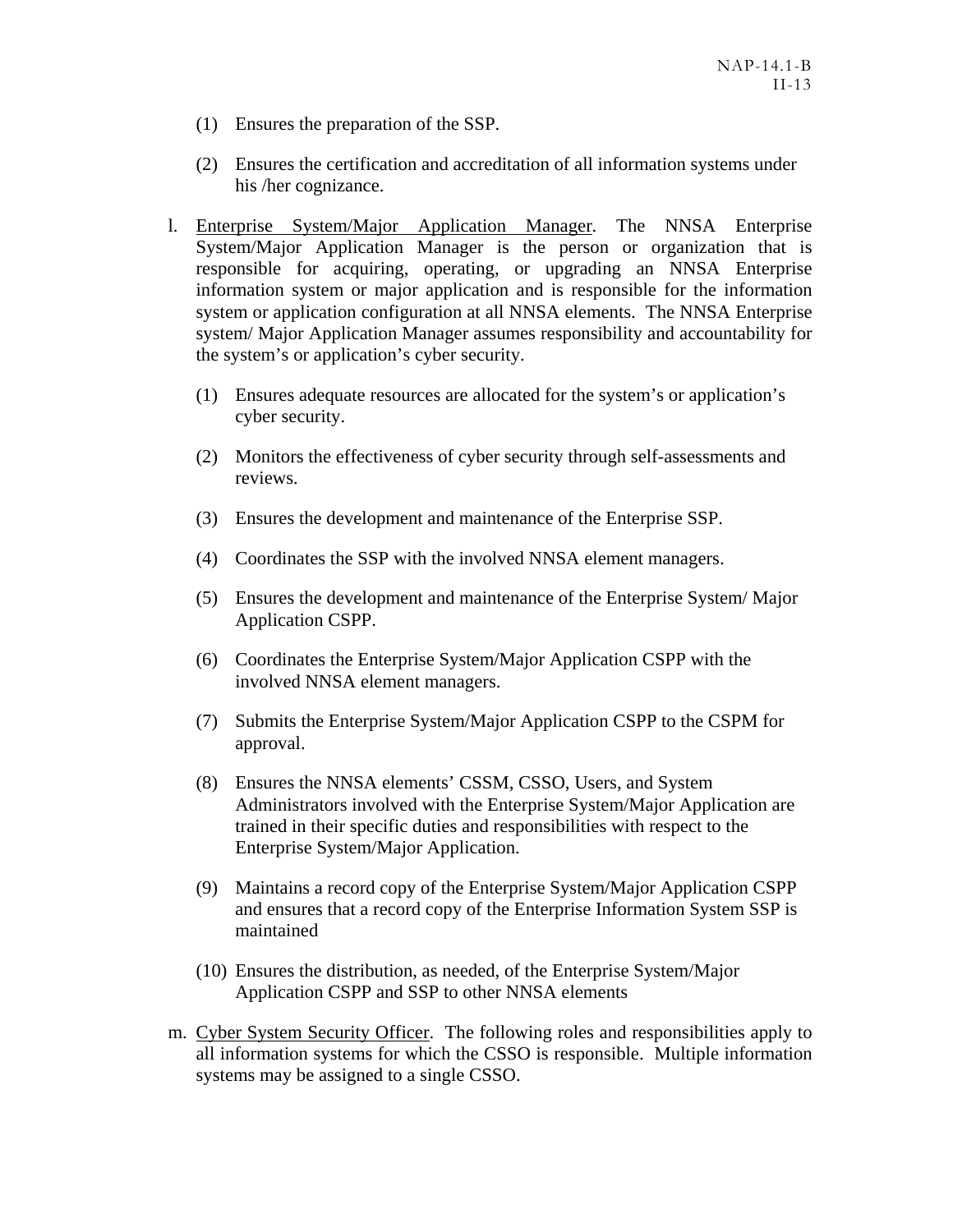- (1) Ensures the implementation of protection measures that are documented in the SSP for each information system for which he / she is the CSSO.
- (2) Ensures that privileged users are granted access to information system's resources based on the least privilege principle.
- (3) Identifies, in coordination with the CSSM, and documents in the SSP, unique threats to information systems for which he/ she is responsible.
- (4) Ensures that the Consequence of Loss of confidentiality, integrity, and availability for the information is determined prior to use of an information system.
- (5) Documents any special protection requirements identified by the application owner, data owner, or data steward and ensures that these requirements are included within the protection measures implemented in the information system.
- (6) Ensures each information system for which he/she is the CSSO is covered by a SSP.
- (7) Maintains a record copy of the SSP for each information system for which he/she is the CSSO.
- (8) Ensures the implementation of element procedures defined in the element CSPP and the SSP for each information system for which he/she is CSSO.
- (9) Ensures that the cognizant CSSM is notified when an information system is no longer needed or when the changes occur that might affect the accreditation of the information system.
- (10) Ensures that information access controls and cyber protection measures are implemented for each information system as described by its SSP.
- (11) Ensures that users and systems administrators are properly trained in information system security by identifying cyber security training needs and the personnel who need to attend the cyber security training program.
- (12) Conducts cyber security reviews and tests to ensure that the cyber security features and controls are functioning and effective.
- (13) Participates in the CSSM's self-assessment and training programs.
- (14) Ensures the performance of a risk assessment to determine if additional countermeasures beyond those identified in the SSP are required, if directed, and/or if an identified unique local threat exists.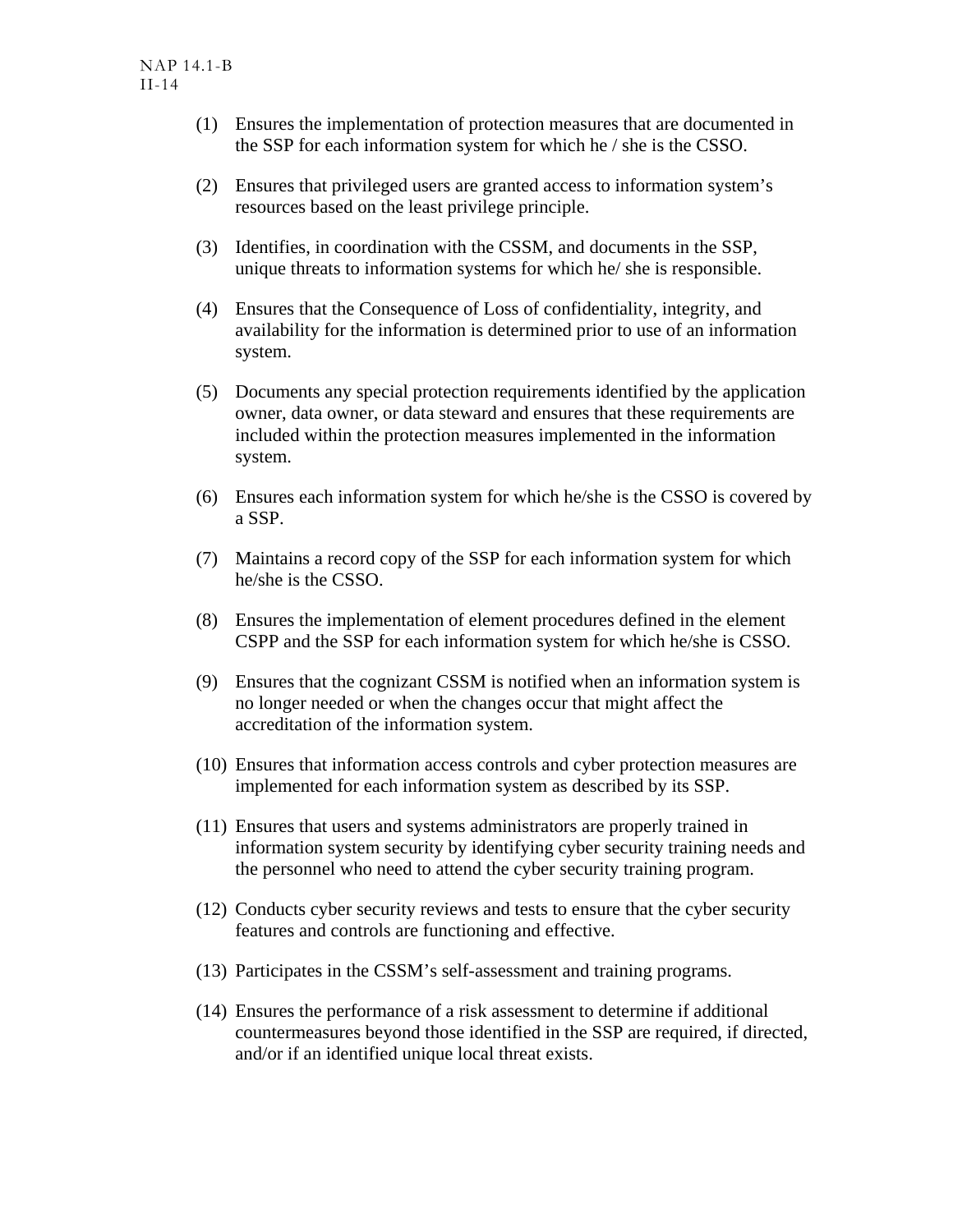- (15) Communicates individual incident reports to the CSSM to allow the CSSM to meet his/her reporting schedule.
- (16) Ensures the implementation of all applicable protection measures for each information system.
- (17) Ensures that unauthorized personnel are not granted use of, or access to, the information system.
- n. Application Owners/ Data Owners / Data Stewards. These roles and responsibilities apply to all information systems.
	- (1) Determine and declare the sensitivity of the information prior to the information being created, processed, stored, transferred, or accessed on the information system.
	- (2) Identify and document unique threats to their information.
	- (3) Advise the CSSO of any special confidentiality, integrity, or availability protection requirements for the information.
	- (4) Ensure that the information is processed only on a system that is approved at a level appropriate to protect the information.
	- (5) Determine and document the data and application(s) that are essential to fulfill the organizational mission and ensure that requirements for contingencies are determined, implemented, and tested.
- o. Users. The roles and responsibilities apply to all cyber assets.
	- (1) Comply with the requirements of the NNSA PCSP, the NNSA element's CSPP, and the information system SSP.
	- (2) Be aware of, and knowledgeable about, their responsibilities in regard to information systems security.
	- (3) Ensure that any authentication mechanisms (including passwords) issued for the control of their access to information and information systems are not shared and are protected at the same level of protection applied to the information to which it permits access, and report any compromise or suspected compromise of an authenticator to the appropriate CSSO.
	- (4) Be responsible and accountable for their actions on an information system.
	- (5) Acknowledge, via NNSA-approved electronic signature or in writing, their responsibilities (Code of Conduct) for protecting information systems and classified information.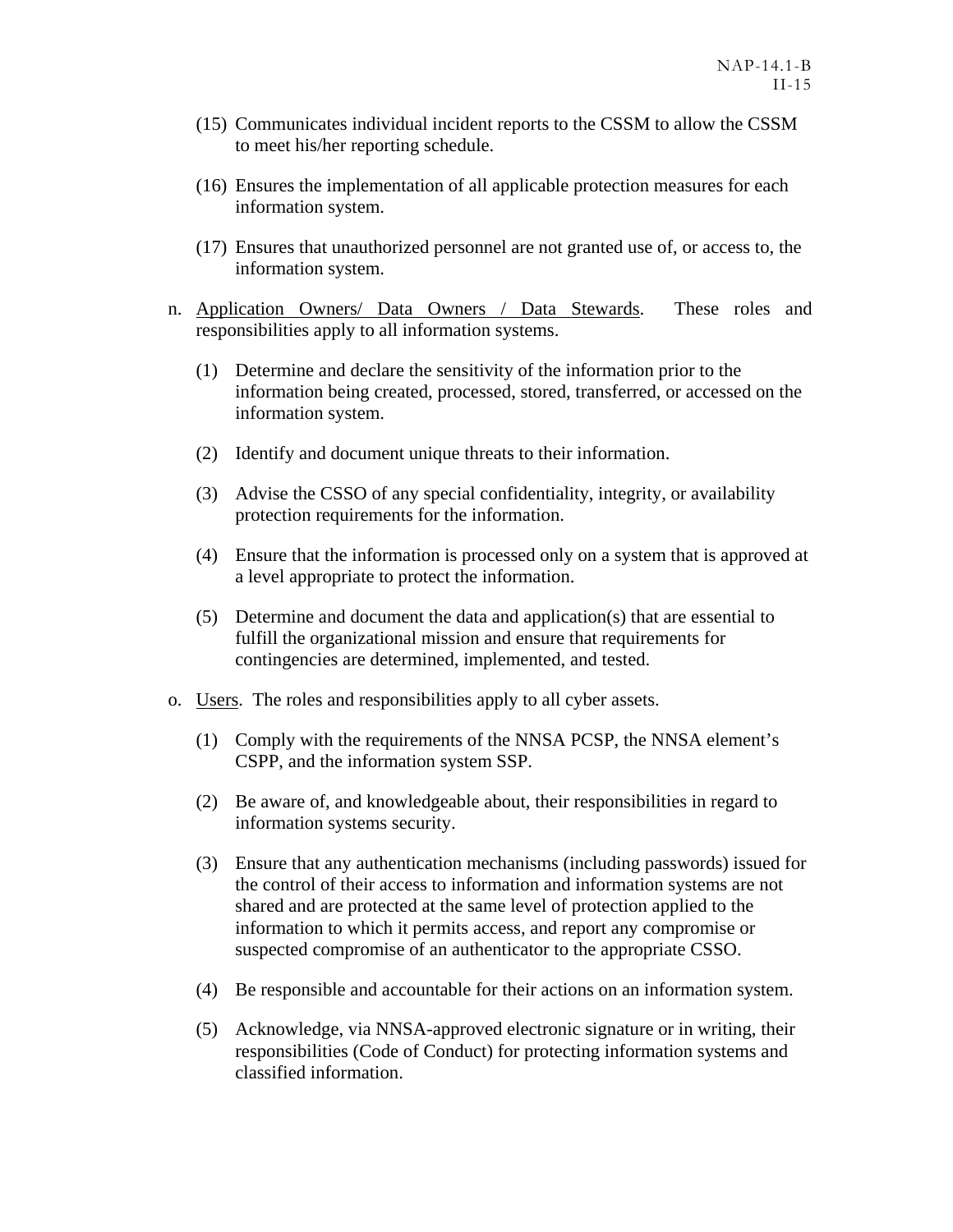- (6) Participate in training on the information system's prescribed security restrictions and safeguards before initial access to a system. As a follow-up to this initial training, participate in an ongoing security education, training, and awareness program.
- (7) Immediately report all security incidents and potential threats and vulnerabilities involving the information system to the appropriate CSSO.
- (8) Ensure that system media and system output are properly classified, marked, controlled, and stored.
- (9) Protect terminals from unauthorized access as described in the information system SSP.
- (10) Inform the CSSO when access to a particular information system is no longer required (e.g., completion of a project, transfer, retirement, resignation).
- (11) Observe rules and regulations governing the secure operation and authorized use of information systems.
- (12) Use the information system only for official Government business or other activities authorized by NNSA or the NNSA element manager.
- (13) Receive electronic or written permission from the CSSM before any attempt to bypass, strain, or test security mechanisms. Any ongoing or regular bypass of security mechanisms must be approved by the cognizant DAA.

#### p. Privileged Users and System Administrators.

- (1) The number of privileged users must be limited to the minimum number needed to manage the system.
- (2) All privileged users must be responsible for all requirements stated for general users.
- (3) Privileged users are responsible to ensure that user access to the information system's resources and information is based on the least privilege principle.
- (4) All privileged users must
	- (a) Be U.S. citizens, unless otherwise approved in accordance with the approved NNSA element CSPP or in writing by the cognizant DAA;
	- (b) Possess approvals of need-to-know for all information on the system;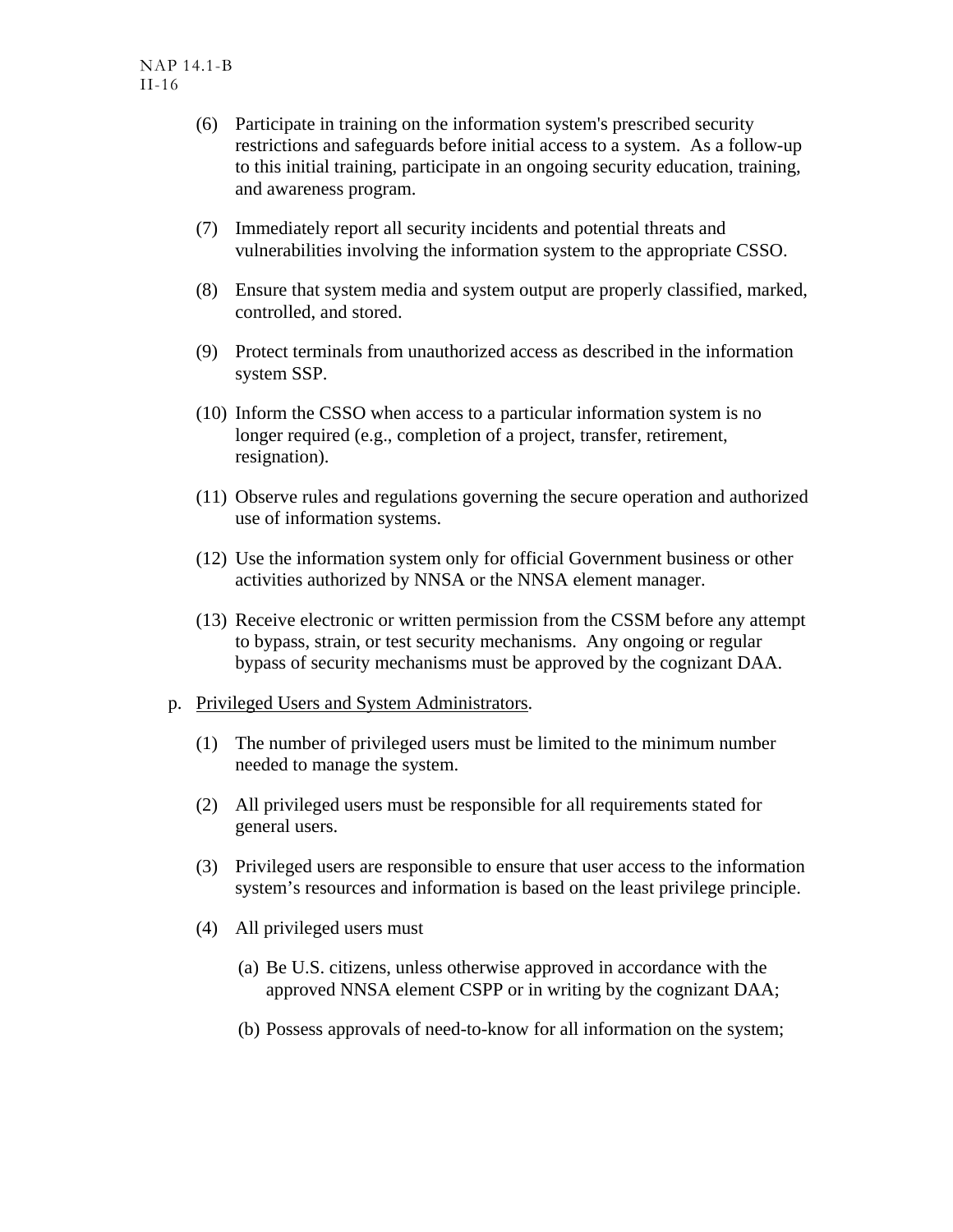- (c) Possess an Access Authorization sufficient for access to the highest classification and most restrictive category of data processed on the information system;
- (d) Use unique identifiers as described in the information system SSP;
- (e) Protect the root or super-user authenticator at the highest level of data it secures;
- (f) Be responsible for all super-user or root actions under his/her account;
- (g) Report any and all security relevant information system problems to the CSSO; and
- (h) Use the special access or privileges granted only to perform authorized tasks and functions.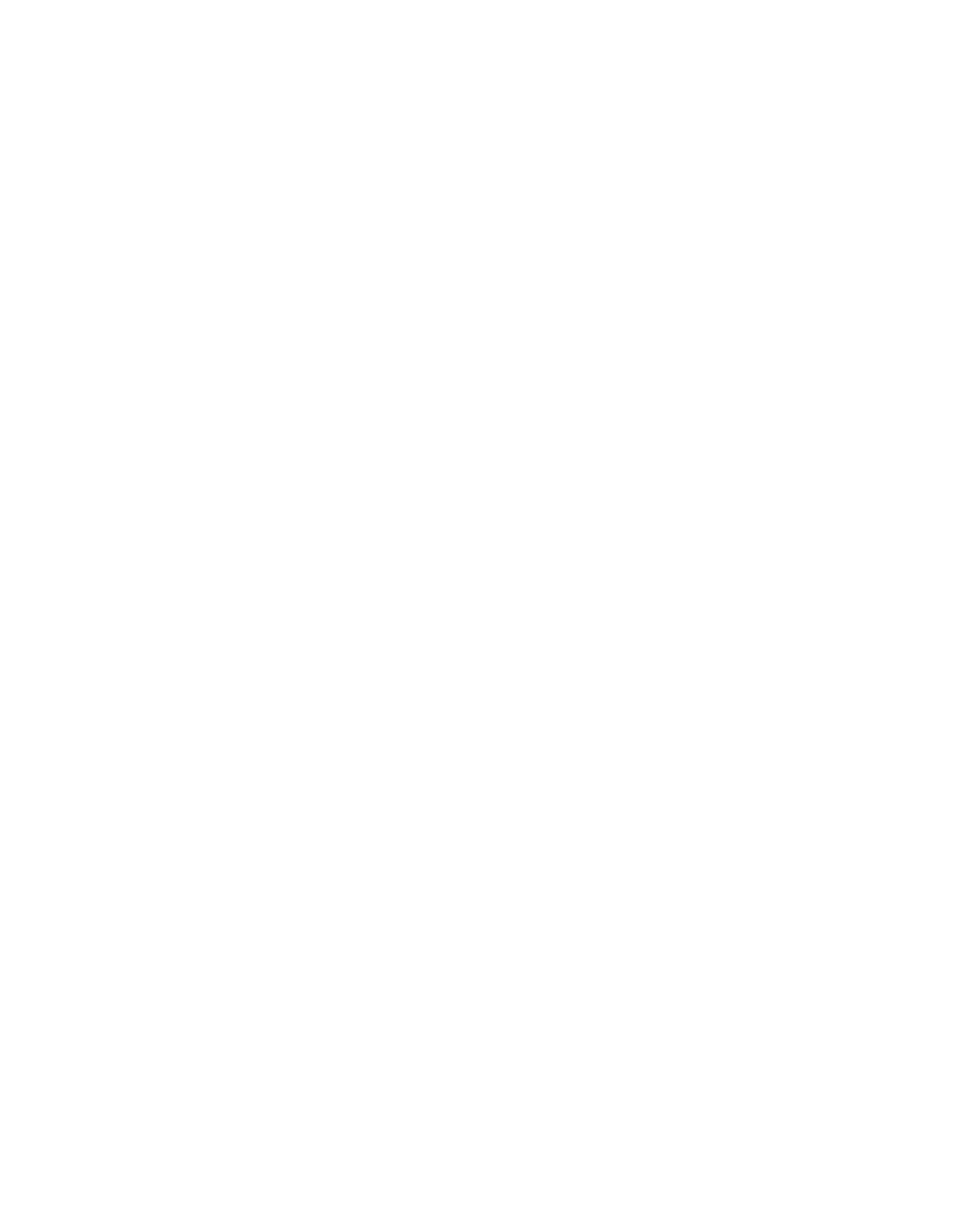### **ATTACHMENT 1**

#### **Contractors Requirements Document (CRD)**

#### **NNSA Cyber Security Program**

This Contractor Requirements Document establishes the requirements for National Nuclear Security Administration (NNSA) contractors and their employees. Regardless of the performer of the work, the contractor is responsible for compliance with the provisions and requirements of this CRD. The contractor is responsible for the flow down of these provisions and requirements to subcontracts at any tier to ensure the contractor's compliance with these provisions and requirements. The contractor will ensure that it and its subcontractors comply with the provisions and requirements of this CRD.

1. INTRODUCTION. All information collected, created, processed, transmitted, stored, or disseminated by, or on behalf of, the National Nuclear Security Administration (NNSA) on automated information systems requires some level of protection. The loss or compromise of information entrusted to NNSA contractors may affect the Nation's economic competitive position, the environment, the National security, NNSA missions, or the citizens of the United States. The risk management approach defined in the NNSA cyber security program provides for the graded, cost-effective protection of automated information systems containing unclassified or classified information.

The contractor must systematically integrate cyber security into management and work practices at all levels of the contractor's organization so that missions are accomplished while appropriately protecting all information on information systems and assign responsibilities for protecting information on information systems for the purpose of maintaining National security and ensuring the continuity of NNSA operations.

- 2. APPLICABILITY. This CRD applies to all contractors or sub-contractors that collect, create, process, transmit, store, or disseminate information for the NNSA.
	- a. Implementation. A plan for the implementation of this CRD must be completed within 60 days after incorporation of this CRD into the contract.
		- (1) Existing Accredited Information Systems. All currently valid information system accreditations may continue in effect until the accreditation expires or reaccreditation is necessary. Re-accreditation must conform to this CRD.
		- (2) Information Systems in Progress. Information systems that have begun the C&A process before incorporation of this CRD may be accredited under the previous contract requirements. These systems will remain accredited until reaccreditation is required, either because the systems have passed the 3-year accreditation expiration date or because of significant changes in the security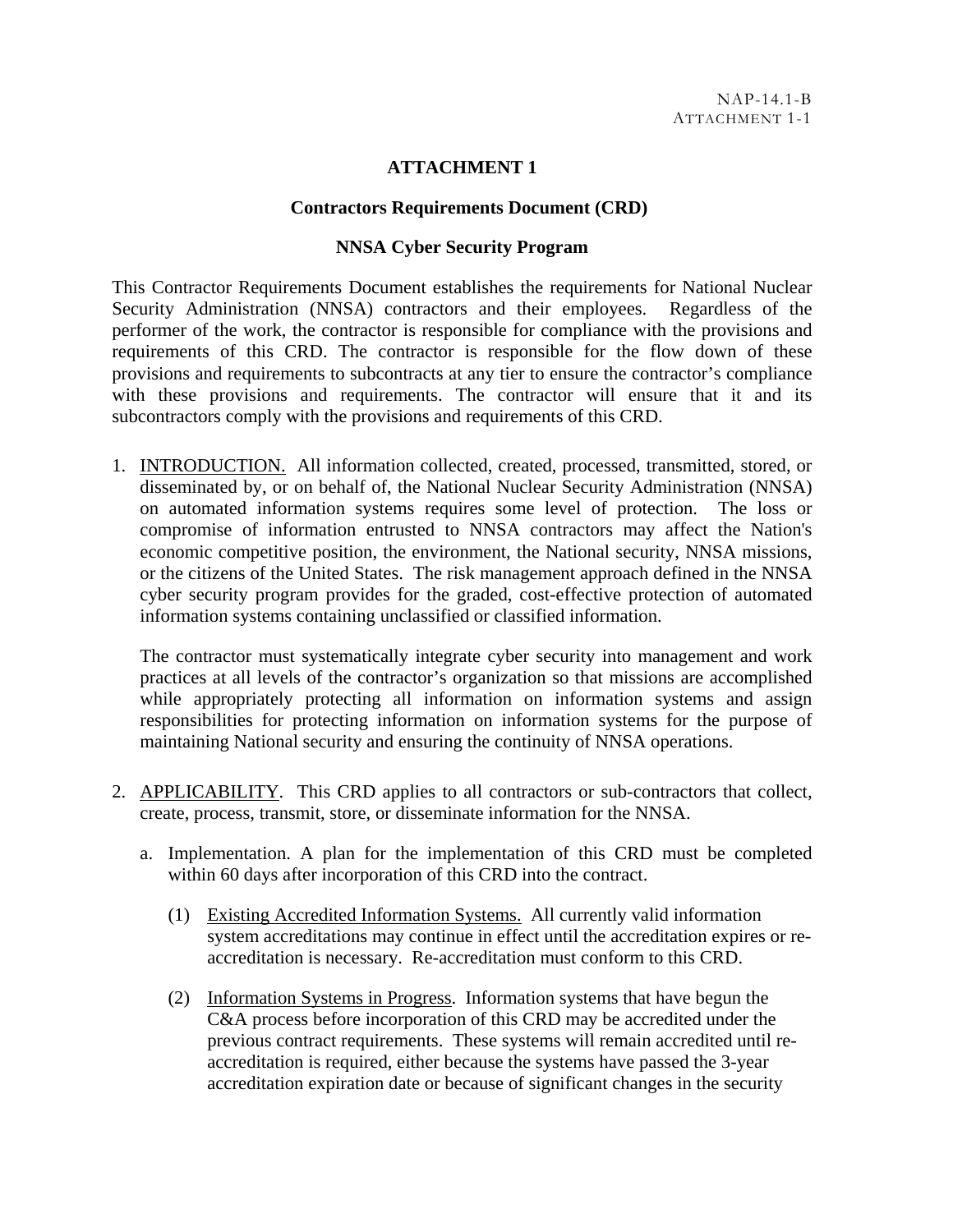requirements of the information system. Re-accreditation must conform to this CRD.

- (3) Information Systems with No Prior Accreditation. Information systems that required no previous accreditation must be certified and accredited in accordance with this CRD.
- 3. REQUIREMENTS. Performance-based approaches and other means must be used to evaluate and verify the effectiveness of cyber security measures, to identify areas requiring improvement, and to validate implemented improvements.
	- a. Protection Measures. Protection measures for all NNSA information systems must conform to the protection measures described in the NNSA PCSP, CRDs, an NNSAapproved minimum information system security configuration, the contractor's CSPP, and the information system SSP.
	- b. Information Protection. As a minimum, the protection afforded information, and the information system(s) on which it resides, is based on a risk-based graded protection approach as defined by the NNSA PCSP.
		- (1) Protection measures may be strengthened based on an assessment of unique local threat(s) or the local evaluation of Consequence of Loss.
		- (2) All Government information and any non-Government information on an NNSA information system must be considered when determining the system's protection measures.
	- c. Information Groups. An Information Group contains all information that requires similar protection or is similar in content or use. All NNSA information must be identified as part of an NNSA-approved Information Group. Chapter G contains the definition of NNSA Information Groups and the mapping between the Information Groups and DOE cyber security enclave classes.
	- d. Classified Information Access. Access to classified information must be granted only to persons with the appropriate access authorization and need-to-know in the performance of their duties according to NNSA policies and DOE O 472.1, *Personnel Security Program*.
	- e. Unclassified Information Access. Access to unclassified information must be granted to only those persons who have a need-to-know for the information in the performance of their duties. The individual disseminating the information is responsible for determining the recipient's need-to-know in accordance with the Site's processes and NNSA policies and guidance.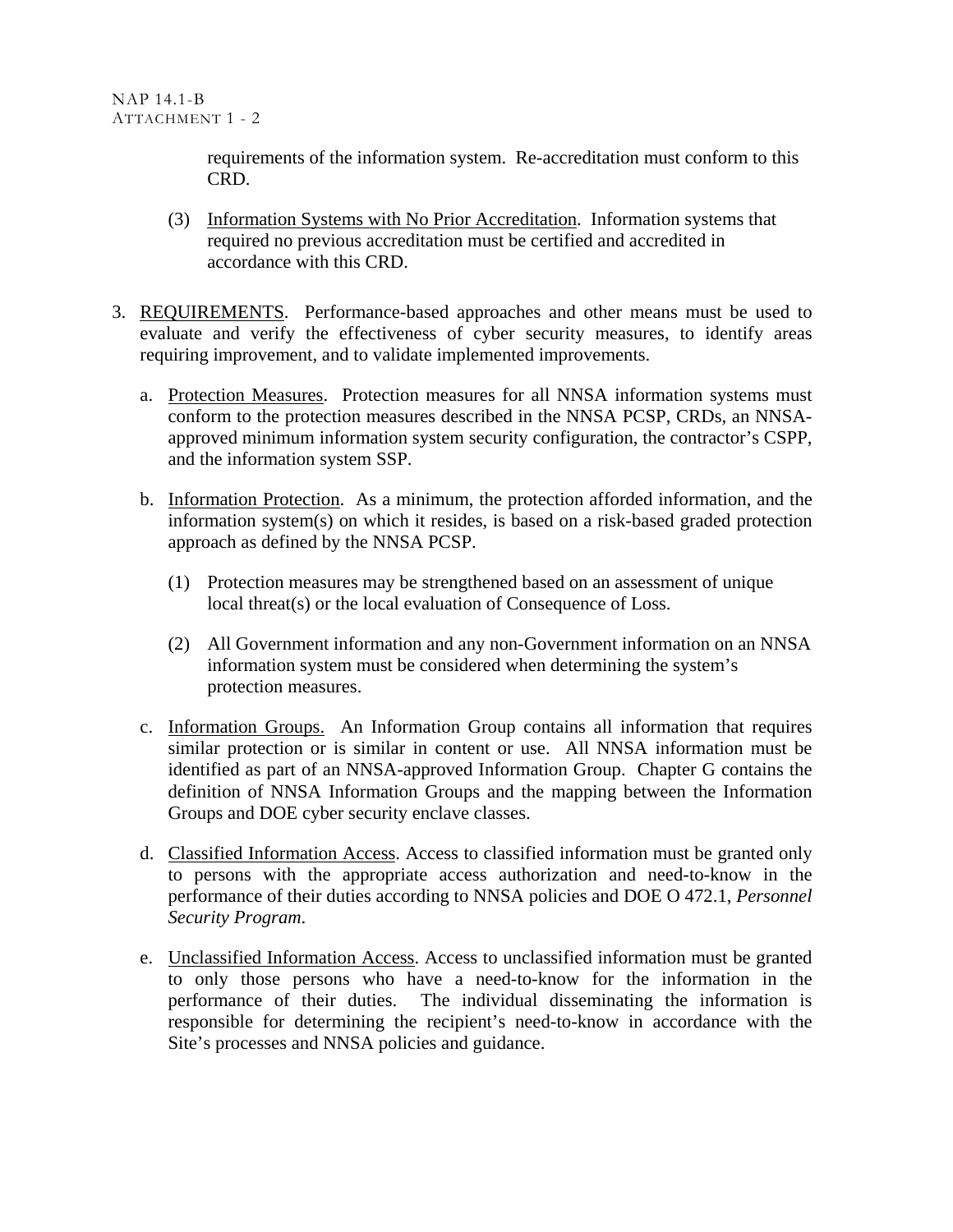- f. Knowledge and Resources. All contractor personnel must possess the knowledge, skills, equipment, and resources to fulfill their cyber security responsibilities under both normal and emergency conditions.
- g. Facility Clearance and Registration. Contractors with classified information systems must obtain prior approval through the Facility Clearance and Registration Process as outlined by NNSA NAPs and DOE O 470.1.
- h. NNSA Information Security Certification and Accreditation Process. The contractor must ensure that:
	- (1) Each information system is accredited every 3 years or when security significant changes have been made in the information system.
	- (2) Each information system receives an "accreditation" or an "interim approval to operate" (IATO) before beginning operational activities.
	- (3) Each information system is documented in an SSP.
	- (4) The SSP is used as the basis for all certification, accreditation, and security operation activities.
	- (5) A SSP includes the items identified in Chapter H.
	- (6) The CSSM ensures the completion of all contractor activities defined for the NNSA Information System Certification and Accreditation Process (ISCAP).
	- (7) The scope and level of effort for certification of an information system is based on the highest Consequence of Loss of confidentiality for all Information Groups on the information system, as shown in Chapter D, [Table 6.](#page-64-0)
- i. Risk Management Process. The contractor must implement the risk management processes described in Chapter A.
- j. Consequence of Loss. The contractor must implement the Consequence of Loss processes described in Chapter B.
- k. Cyber Security Measures. The contractor must implement the cyber security measures described in Chapter C.
- l. Information System Certification and Accreditation. The contractor must implement the NNSA ISCAP described in Chapter D.
- m. Deviations. The contractor must implement the deviations processes described in Chapter E.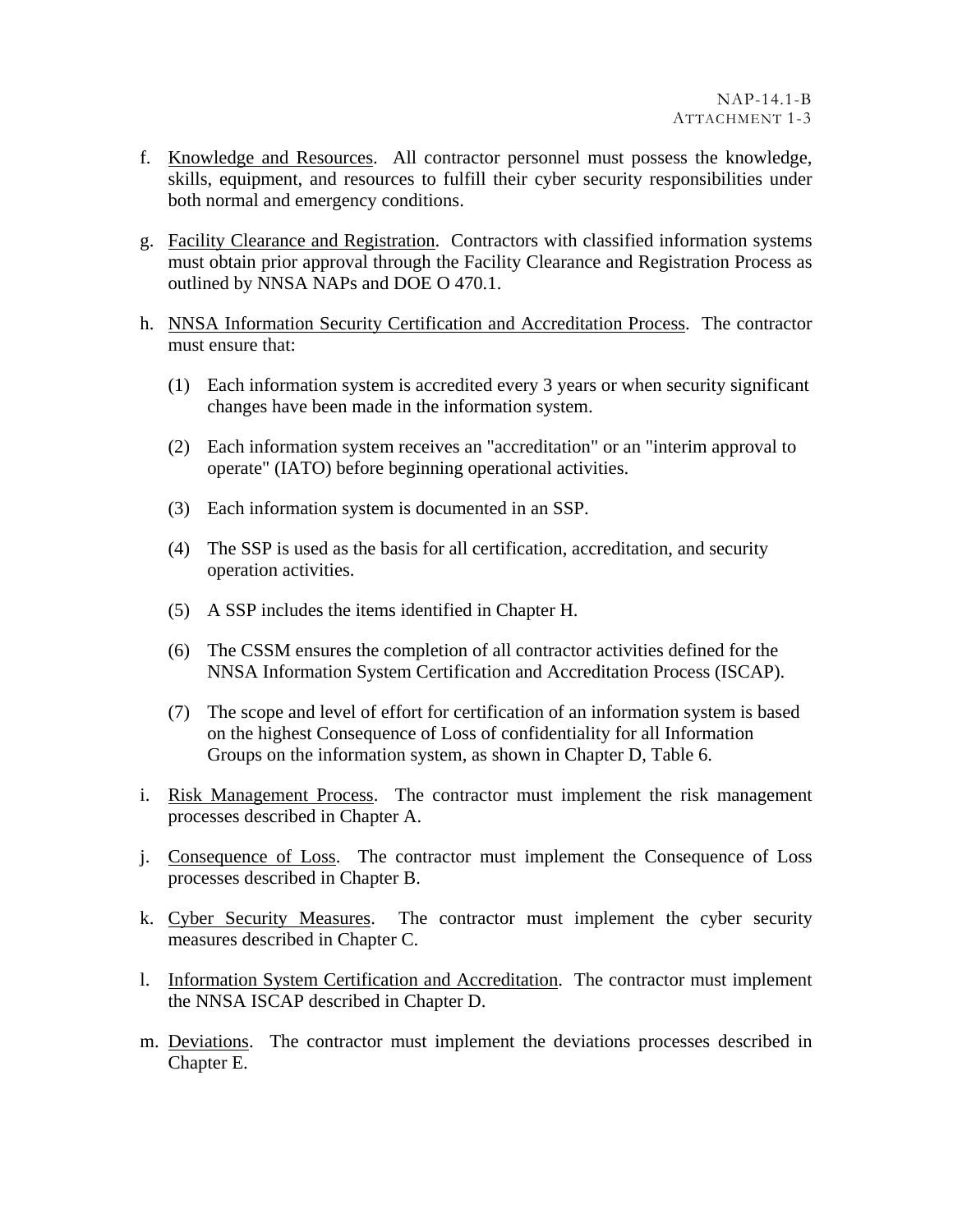n. Cyber Security Program Plan. The contractor must implement the Cyber Security Program Plan processes described in Chapter F.

### 4. RESPONSIBILITIES.

- a. Laboratory Director or Production Facility Manager. The Laboratory Director or Production Facility Manager must:
	- (1) Assume responsibility and accountability for the contractor's cyber security program.
	- (2) Appoint a CSSM responsible for developing and implementing the NNSA PCSP at all facilities under the contract.
	- (3) Ensure the appointment of a CSSO for each information system as described by an SSP managed or operated by the contractor.
	- (4) Ensure adequate resources are allocated to the contractor's cyber security program including applicable Enterprise Information Systems and Major Applications.
	- (5) Coordinate on Enterprise System/Major Application CSPPs.
	- (6) Ensure that the effectiveness of the cyber security program is monitored through self-assessments and reviews.
	- (7) Ensure the development, implementation, and maintenance of the contractor CSPP.
	- (8) Submit the contractor's CSPP to the cognizant Site Office or Service Center for approval.
	- (9) Ensure the contractor's CSSM, CSSO, Users, and System Administrators are trained in their specific duties and the technologies for which they have responsibilities.
- b. Cyber Security Site Manager. The CSSM is appointed by the Laboratory Director or Production Facility Manager and is responsible for development of the contractor's CSPP and implementation of the cyber security program.
	- (1) Maintains record copies of the contractor's CSPP and ensures that a record copy of each SSP is maintained.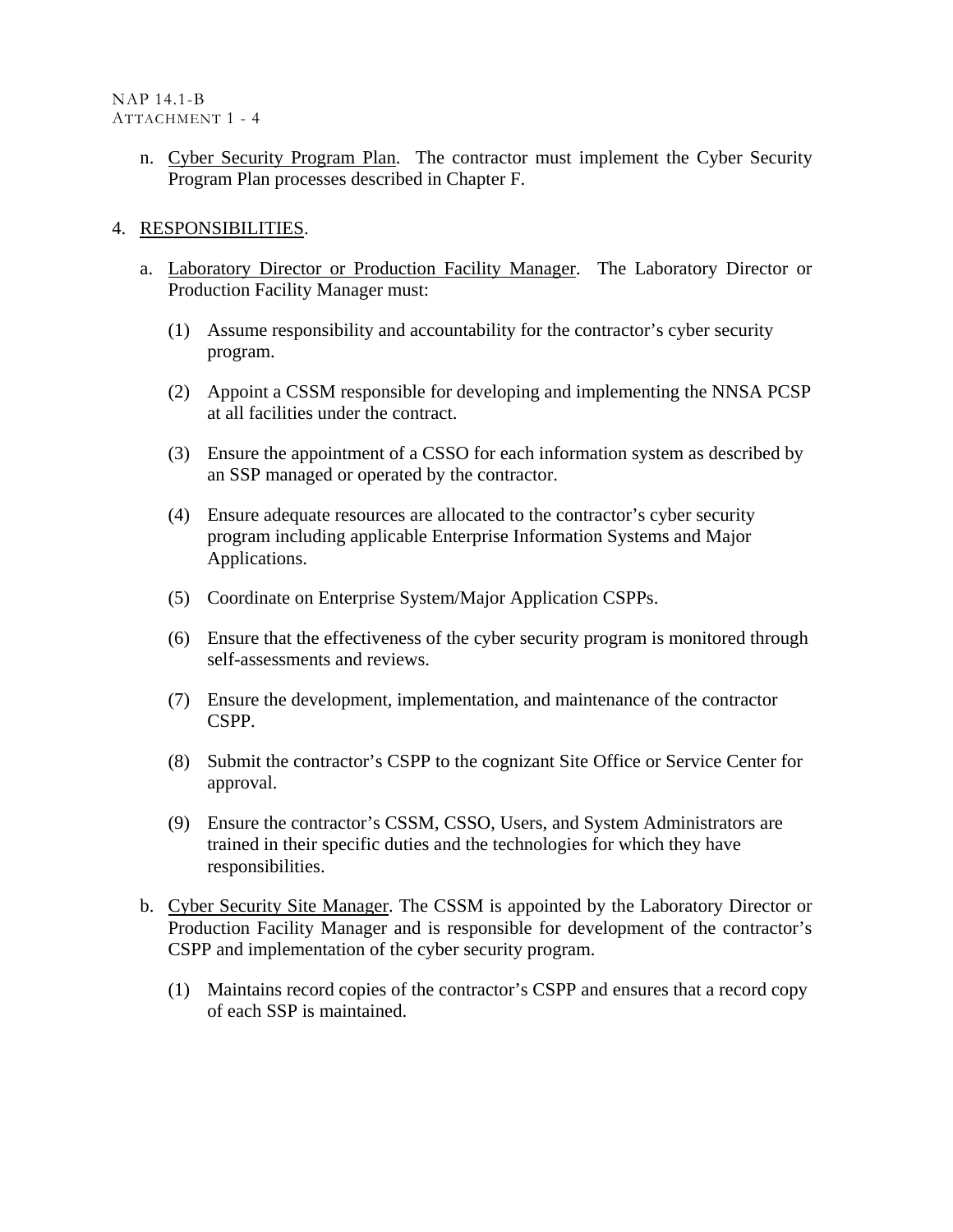- (2) Ensures each CSSO and system administrator is aware of and fulfills his/her cyber security duties as described in the PCSP and the contractor's CSPP.
- (3) Ensures the development, documentation, and presentation of information systems security education, awareness, and training activities for contractor management, cyber security personnel, application owner, data steward, and users.
- (4) Ensures that users are trained on the information systems cyber security features, operation, and safeguards prior to being allowed access to the system.
- (5) Ensures that CSSOs and systems administrators are trained on information systems cyber security requirements, operations, safeguards, Information Condition (INFOCON), and incident handling procedures.
- (6) Establishes, documents, and monitors the contractor's cyber security program implementation and ensures contractor compliance with the NNSA PCSP. Upon completion of each assessment or review, the CSSM must ensure that a corrective action plan is prepared and implemented for all findings or vulnerabilities as directed by DOE O 470.1. A record of each review and the subsequent corrective action plan must be retained and made available during future surveys and inspections.
- (7) Identifies and documents, in coordination with the contractor's Operations Security (OPSEC) program, site-specific threats to information systems and information at the Site.
- (8) Develops and documents additional or modified protection measures for those threats.
- (9) Obtains approvals for the modified protection measures from the cognizant DAA.
- (10) Ensures the CSPP is coordinated with other Site Plans/Programs to include: disaster recovery, Site Safeguards and Security Plan (SSSP) or Site Security Plan, Classified Matter Protection and Control, Physical Security, Personnel Security, Telecommunications Security, TEMPEST, Technical Surveillance Countermeasures, Operations Security, and Nuclear Materials Control and Accountability.
- (11) Ensures the development of procedures to implement the contractor's cyber security program on all information systems, including ensuring that all information systems implement only NNSA-approved minimum information system security configurations.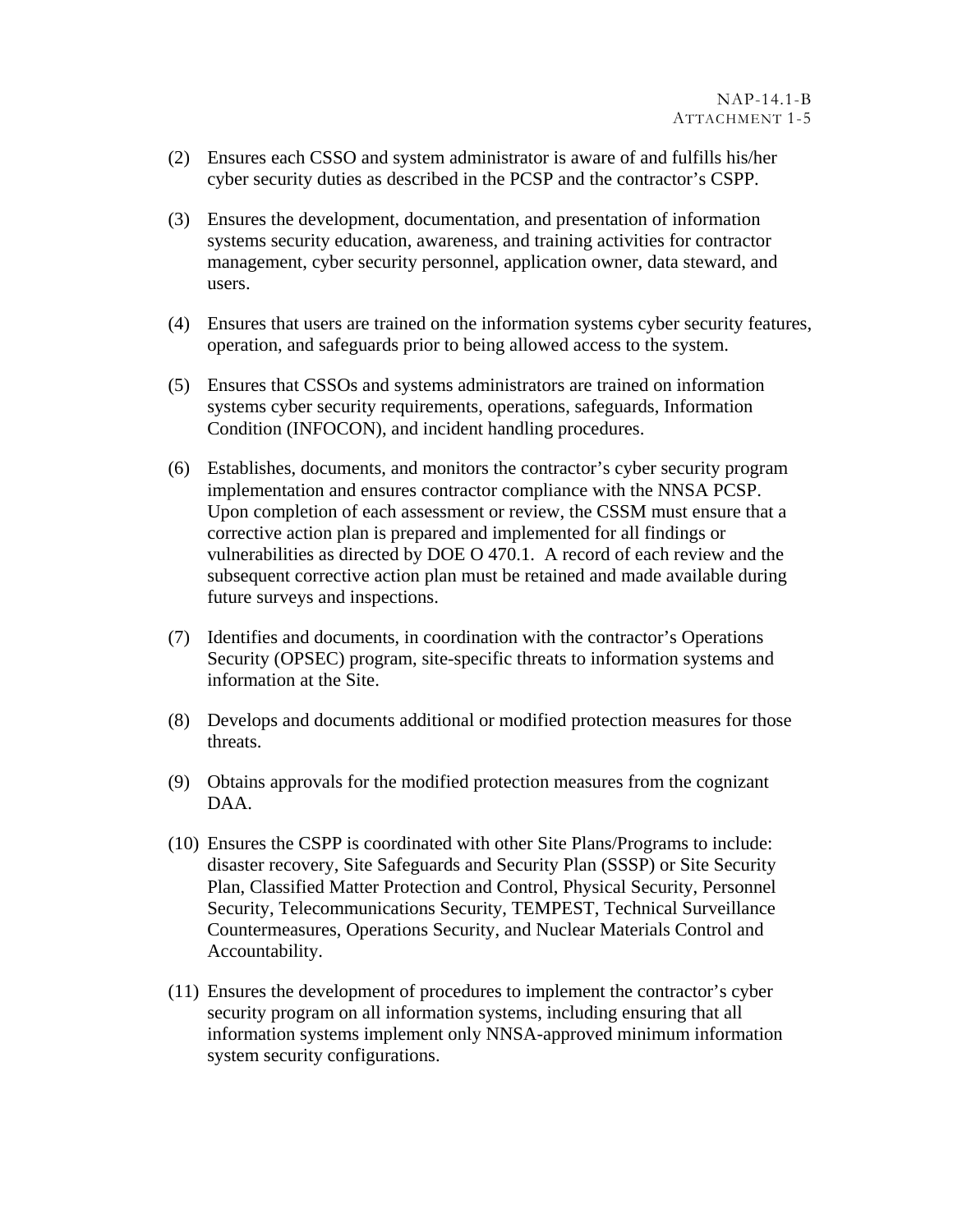- (12) Certifies to the cognizant DAA that the protection requirements described in the SSP for each information system have been implemented and are operational as required in Chapter D.
- (13) Ensures that the cognizant DAA is notified when the information system is no longer needed or when changes occur that might affect the accreditation of the information system.
- (14) Participates in CSPM sponsored cyber security training within six (6) months of his/ her appointment.
- (15) Ensures the development, documentation, and presentation of cyber security training for escorts in information systems operational areas.
- (16) Ensures that each information system user acknowledges, in writing or electronically using NNSA-approved digital signature technologies, his/ her responsibility (Code of Conduct) for the security of information systems and information.
- (17) Communicates individual incident reports within 24 hours and monthly incident reports to the CSOM to allow for the CSOM to meet his/her reporting schedule.
- (18) Ensures investigation and documentation of suspected cyber security incidents, categorization of incidents as Type 1, Type 2, or No Incident, and retention of documentation.
- (19) Ensures analyses of and corrective actions for CIAC alerts with status reporting to the CSOM.
- (20) Establishes and conducts the contractor's peer review process.
- (21) Conducts self-assessments in accordance with NNSA requirements.
- (22) Ensures each individual responsible for major applications within the Site is aware of and fulfills his / her cyber security duties as described in the NNSA PCSP and the contractor's CSPP. A major application manager:
	- (a) Assumes responsibility and accountability for the major application's cyber security implementation.
	- (b) Ensures adequate resources are allocated to the major application's cyber security implementation.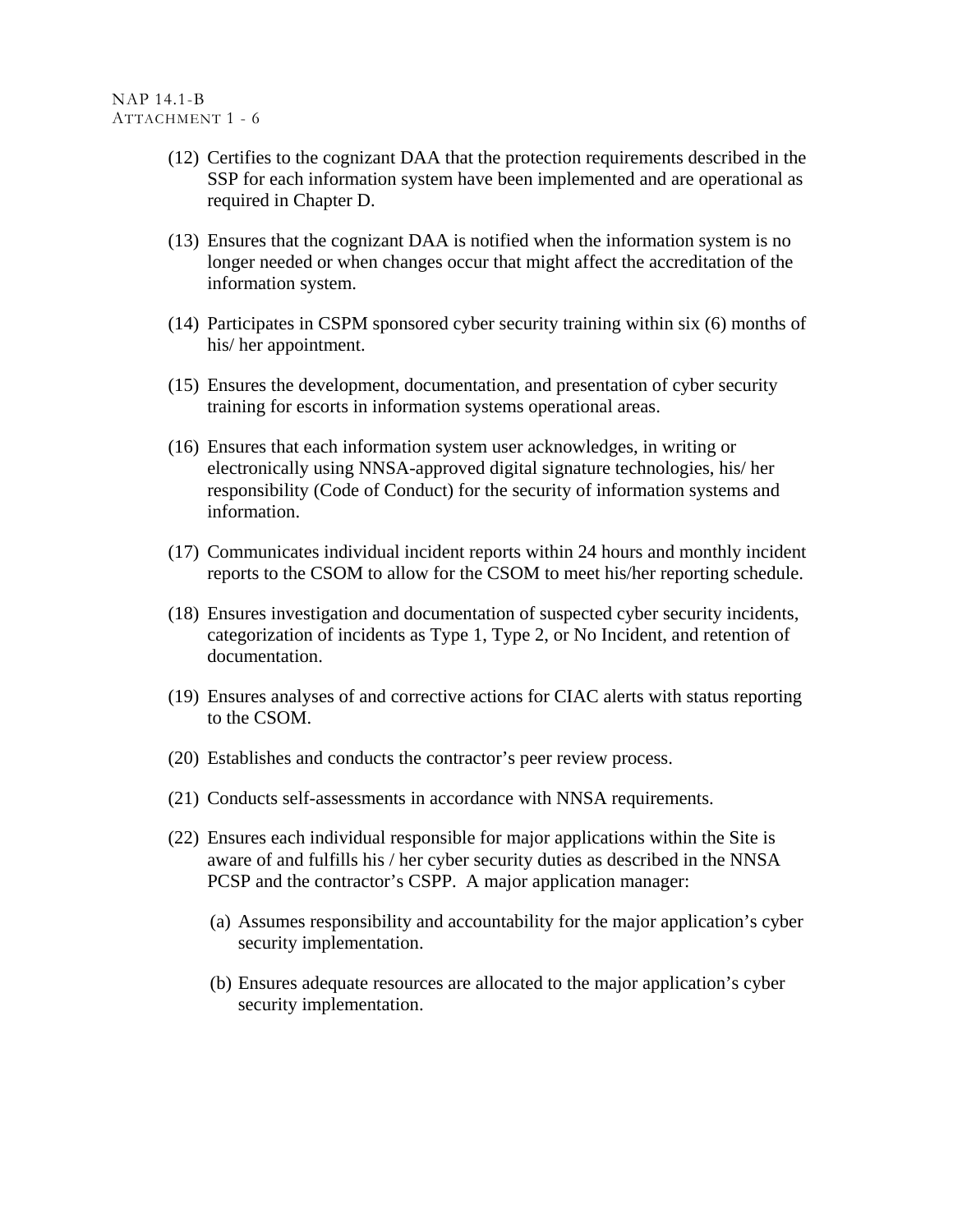- (c) Monitors the effectiveness of the major application's cyber security through self-assessments and reviews.
- (d) Ensures the development and maintenance of the major application Security Plan.
- (e) Coordinates the SSP with the involved contractor managers.
- (23) Recommends changes in the NNSA site INFOCON status.
- c. Information System Owner. The information system owner is the person or organization that is responsible for acquiring, operating or upgrading an information system. The Information System Owner coordinates all aspects of the system for which he or she is responsible from initial concept, through development, to implementation and system maintenance. The Information System Owner:
	- (1) Ensures the preparation of the SSP and development of all supporting PPs and STs.
	- (2) Ensures the certification and accreditation of all information systems under his/her cognizance.
- d. Cyber System Security Officer (CSSO). The following roles and responsibilities apply to all information system for which the CSSO is responsible. Multiple information systems may be assigned to a single CSSO.
	- (1) Ensures the implementation of protection measures that are documented in the SSP for each information system for which he/she is the CSSO.
	- (2) Ensures that privileged users are granted access to information system's resources based on the least privilege principle.
	- (3) Identifies, in coordination with the CSSM, and documents in the SSP, unique threats to information systems for which he/she is responsible.
	- (4) Ensures that the Consequence of Loss of confidentiality, integrity, and availability for the information is determined prior to use of an information system.
	- (5) Documents any special protection requirements identified by the application owner, data owner, or data steward and ensures that these requirements are included within the protection measures implemented in the information system.
	- (6) Ensures each information system for which he/she is the CSSO is covered by a SSP.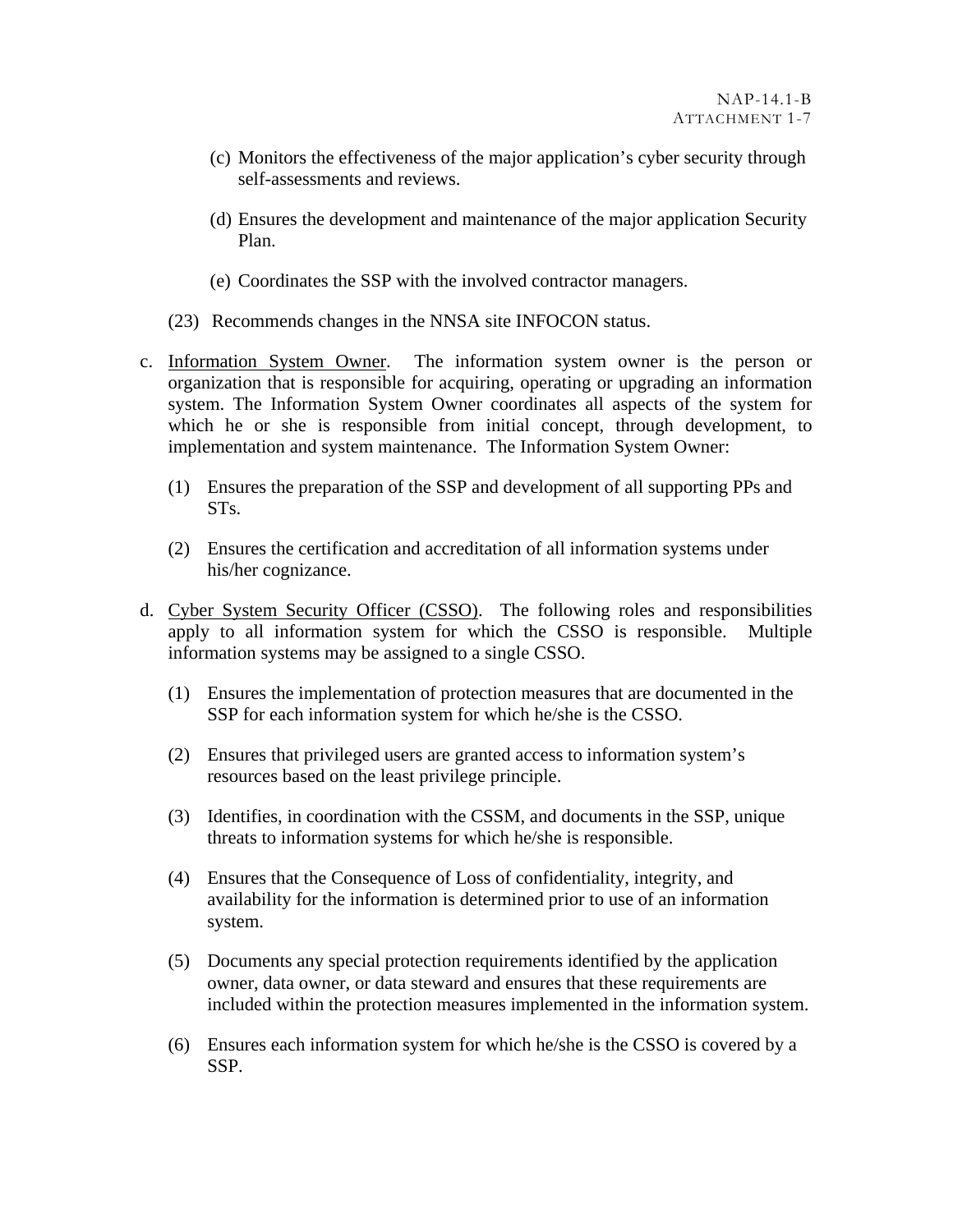- (7) Maintains a record copy of the SSP for each information system for which he / she is the CSSO.
- (8) Ensures the implementation of site procedures defined in the site CSPP and the SSP for each information system for which he/she is the CSSO.
- (9) Ensures that the cognizant CSSM is notified when an information system is no longer needed or when changes occur that might affect the accreditation of the information system.
- (10) Ensures that information access controls and cyber protection measures are implemented for each information system as described by its SSP.
- (11) Ensures that users and systems administrators are properly trained in information system security by identifying cyber security training needs and the personnel who need to attend the cyber security training program.
- (12) Conducts cyber security reviews and tests to ensure that the cyber security features and controls are functioning and effective.
- (13) Participates in the CSSM's self-assessment and training programs.
- (14) Ensures the performance of a risk assessment to determine if additional countermeasures beyond those identified in the SSP are required, if directed, and/or if an identified unique local threat exists.
- (15) Communicates individual incident reports to the CSSM to allow for the CSSM to meet his/her reporting schedule CSSM.
- (16) Ensures the implementation of all applicable protection measures for each information system.
- (17) Ensures that unauthorized personnel are not granted use of, or access to, the information system.
- e. Application Owners/ Data Owners / Data Stewards. These roles and responsibilities apply to all information systems.
	- (1) Determine and declare the sensitivity of the information prior to its being created, processed, stored, transferred, or accessed on the information system.
	- (2) Identify and document unique threats to their information.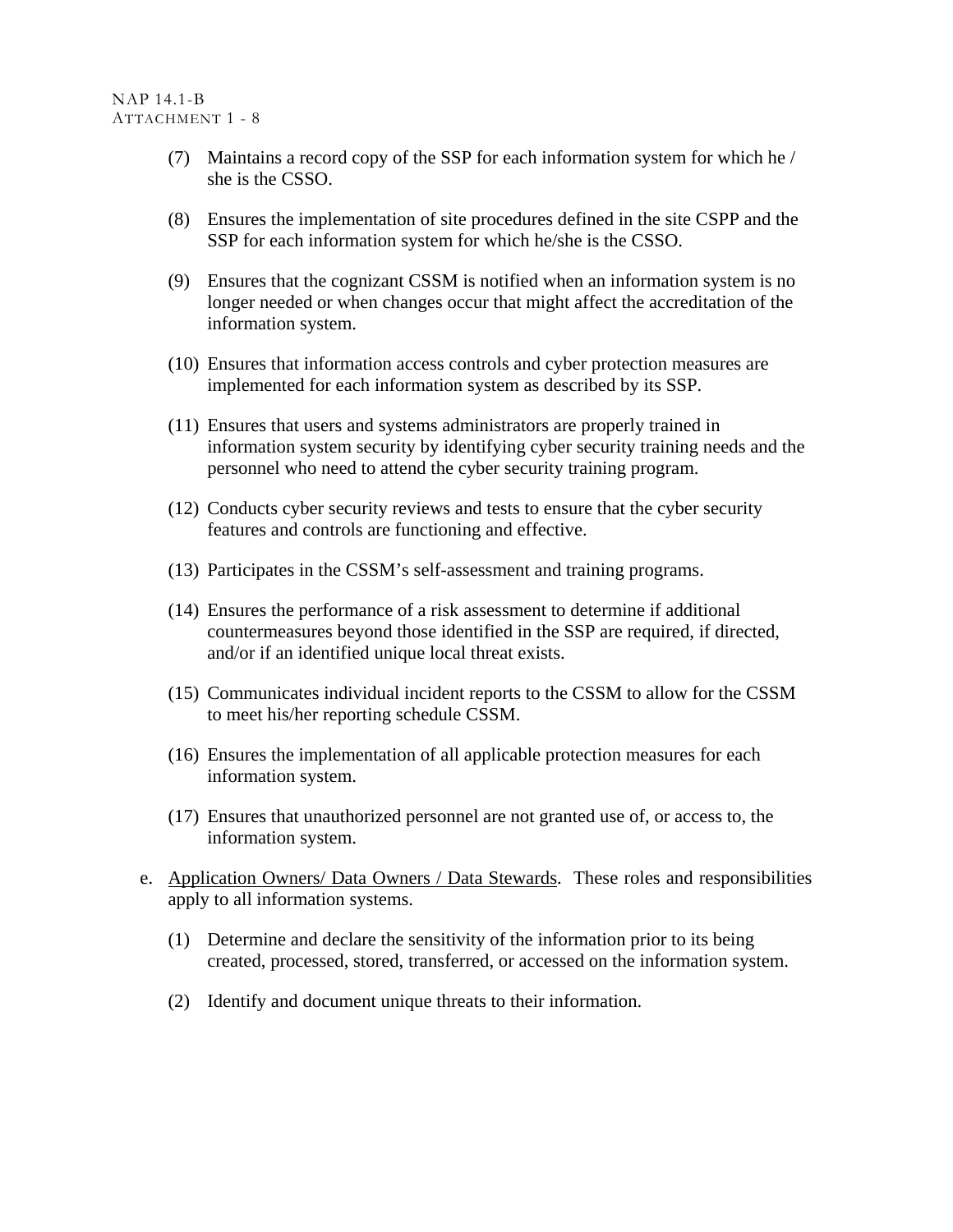- (3) Advise the CSSO of any special confidentiality, integrity, or availability protection requirements for the information.
- (4) Ensure that the information is processed only on a system that is approved at a level appropriate to protect the information.
- (5) Determine and document the data and application(s) that are essential to fulfill the organizational mission to identify the criticality of the system and ensure that requirements for contingencies are determined, implemented, and tested.
- f. Users. The roles and responsibilities apply to all cyber assets.
	- (1) Comply with the requirements of the NNSA PCSP, the contractor's CSPP, and the information system SSP.
	- (2) Be aware of, and knowledgeable about, their responsibilities in regard to information systems security.
	- (3) Ensure that any authentication mechanisms (including passwords) issued for the control of their access to information on information systems are not shared and are protected at the same level of protection applied to the information to which they permit access, and report any compromise or suspected compromise of an authenticator to the appropriate CSSO.
	- (4) Be responsible and accountable for their actions on an information system.
	- (5) Acknowledge, via NNSA-approved electronic signature or in writing, their responsibilities (Code of Conduct) for protecting information systems and classified information.
	- (6) Participate in training on the information system's prescribed security restrictions and safeguards before initial access to a system. As a follow-up to this initial training, participate in an ongoing security education, training, and awareness program.
	- (7) Immediately report all security incidents and potential threats and vulnerabilities involving the information system to the appropriate CSSO.
	- (8) Ensure that system media and system output are properly classified, marked, controlled, and stored.
	- (9) Protect terminals from unauthorized access as described in the information system SSP.
	- (10) Inform the CSSO when access to a particular information system is no longer required (e.g., completion of a project, transfer, retirement, resignation).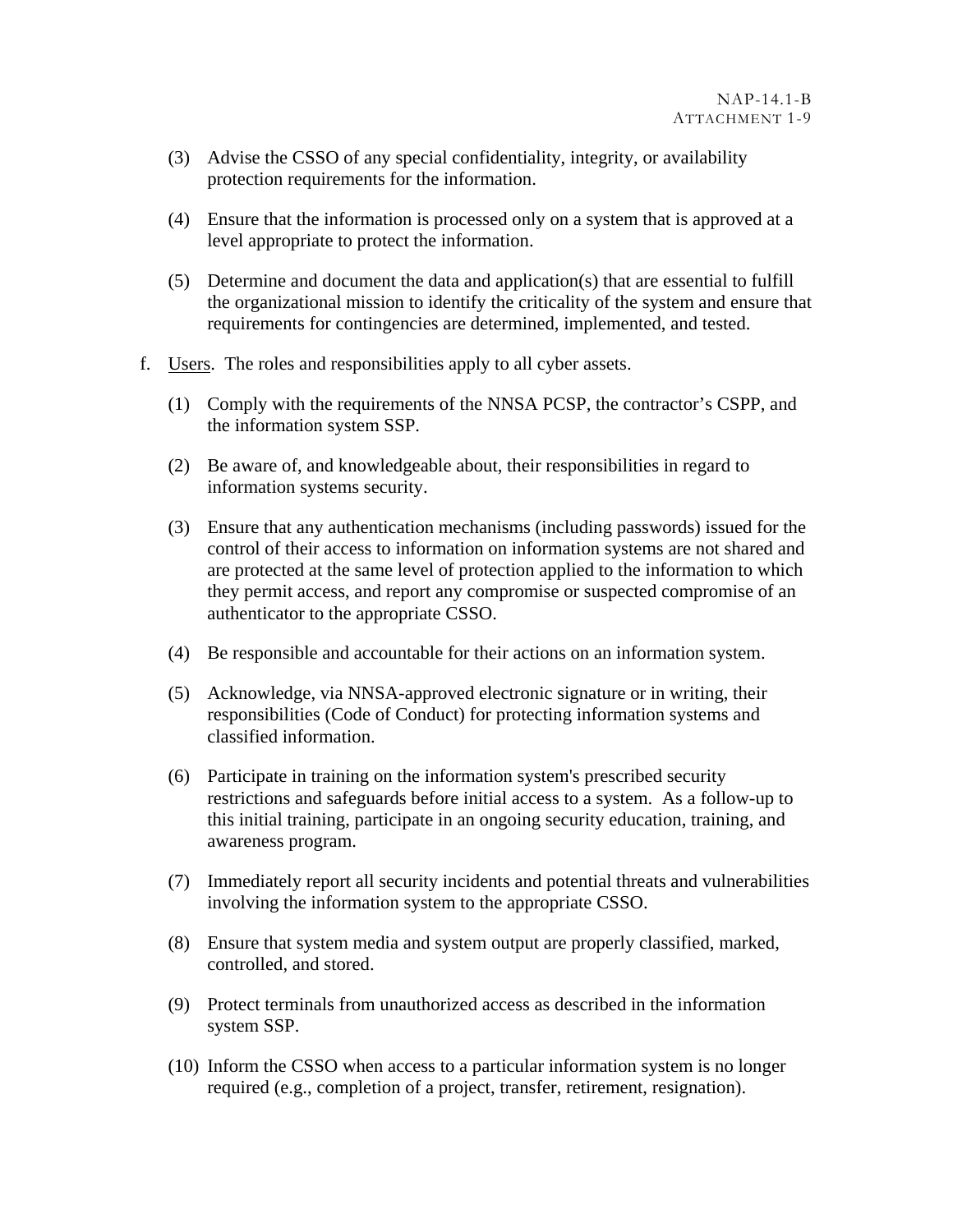- (11) Observe rules and regulations governing the secure operation and authorized use of information systems.
- (12) Use the information system only for official Government business or other activities authorized by NNSA, the Laboratory Director, or Production Facility Manager.
- (13) Receive electronic or written permission from the CSSM before any attempt to bypass, strain, or test security mechanisms. Any ongoing or regular bypass of security mechanisms must be approved by the cognizant DAA.

#### g. Privileged Users.

- (1) The number of privileged users must be limited to the minimum number needed to manage the system.
- (2) All privileged users must be responsible for all requirements for general users.
- (3) Privileged users are responsible to ensure that user access to the information system's resources and information is based on the least privilege principle.
- (4) All privileged users must
	- (a) Be U.S. citizens, unless otherwise approved in accordance with the approved contractor CSPP or in writing by the cognizant DAA.
	- (b) Possess approvals of need-to-know for all information on the system.
	- (c) Possess an Access Authorization sufficient for access to the highest classification and most restrictive category of data processed on the information system.
	- (d) Use unique identifiers as described in the information system SSP.
	- (e) Protect the root or super-user authenticator at the highest level of data it secures.
	- (f) Be responsible for all super-user or root actions under his/her account.
	- (g) Report any and all security relevant information system problems to the CSSO.
	- (h) Use the special access or privileges granted only to perform authorized tasks and functions.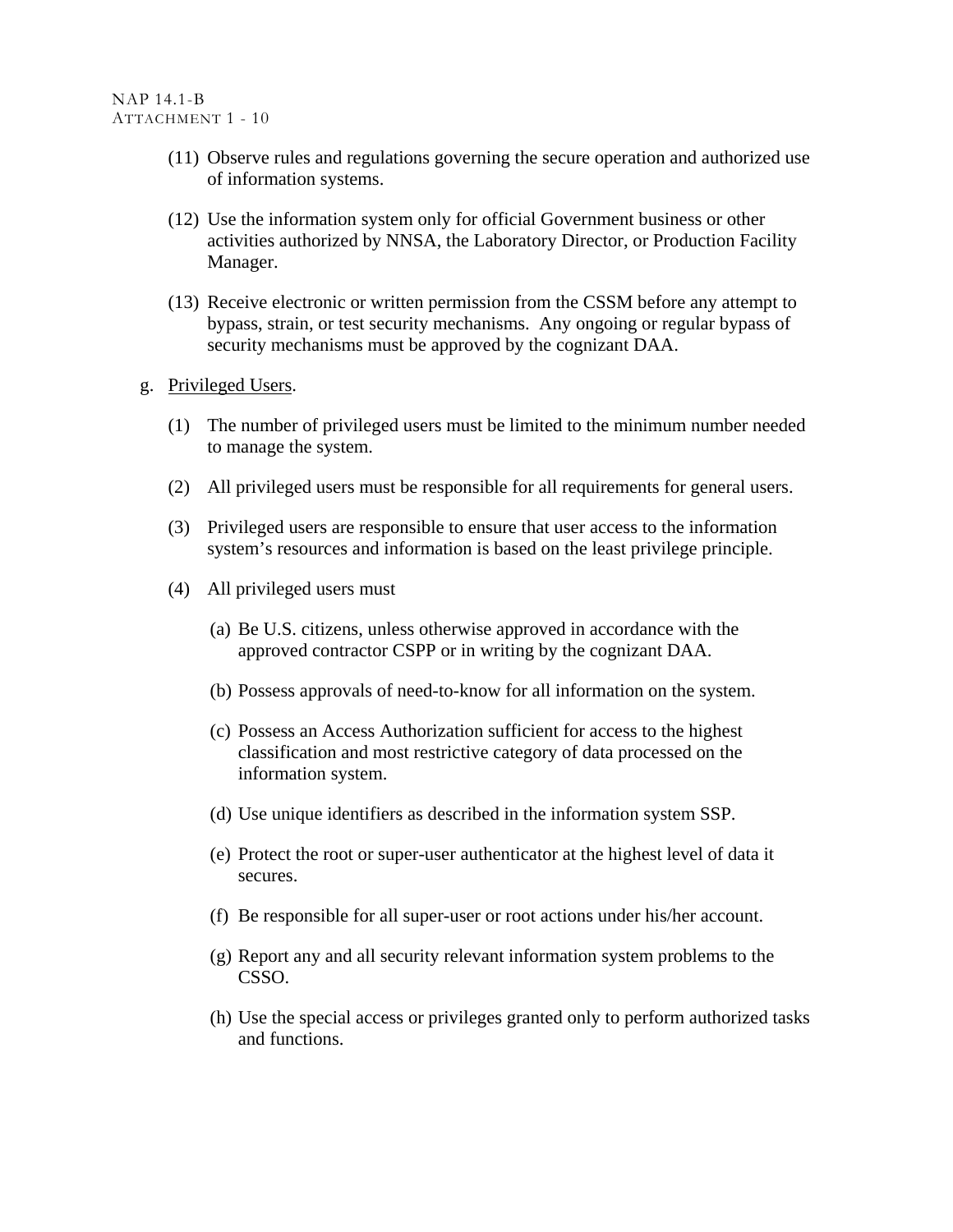### CHAPTER A

#### RISK AND PROGRAM MANAGEMENT

- 1. INTRODUCTION. The cornerstone of the NNSA PCSP is the risk management process, which determines the protection requirements for NNSA information and the computing resources used to collect, create, process, transmit, store, or disseminate information. Risk management is the process of identifying risk, assessing risk, and taking steps to reduce risk to an acceptable level. The objective of performing risk management is to enable the organization to accomplish its mission(s) (1) by better securing the information systems that collect, create, process, store, or transmit information; (2) by enabling management to make well-informed risk management decisions to justify the expenditures; and (3) by assisting management in approving information systems on the basis of the supporting documentation resulting from the performance of risk management. Risk management is the process that allows managers to balance the operational and economic costs of protective measures and achieve gains in mission capability by protecting the information systems and data that support their organizations' missions.
- 2. RISK MANAGEMENT PROCESS. The site shall implement the NNSA risk management process for any local threats identified by the Site that are not identified in the NNSA Cyber Threat Statement to include the following interrelated phases:
	- a. System Characterization. The boundary of the information system is identified, along with the resources and the information that constitute the perimeter of the system.
	- b. Threat Analysis. The NNSA Cyber Threat Statement identifies the threats to NNSA cyber systems, and the NNSA Cyber Risk Assessment provides an assessment of the risks posed by the cyber threats to NNSA information systems and assets.
	- c. Vulnerability Identification. The analysis of the threat to an information system must include an analysis of the vulnerabilities associated with the system environment.
	- d. Analysis of Protection Measures. The goal of this step is to analyze the protection measures that are implemented, or are planned for implementation, to minimize or eliminate the likelihood (or probability) of a threat's exploiting a system vulnerability. The NNSA PPs identify the minimum protection measures that must be applied to NNSA information systems and assets. Other protection measures are documented in the NNSA PCSP and must be applied to NNSA information systems and assets.
	- e. Likelihood Determination. The NNSA Cyber Threat Statement provides an assessment of the Likelihood of Occurrence of cyber threats to NNSA information and information technology systems and assets.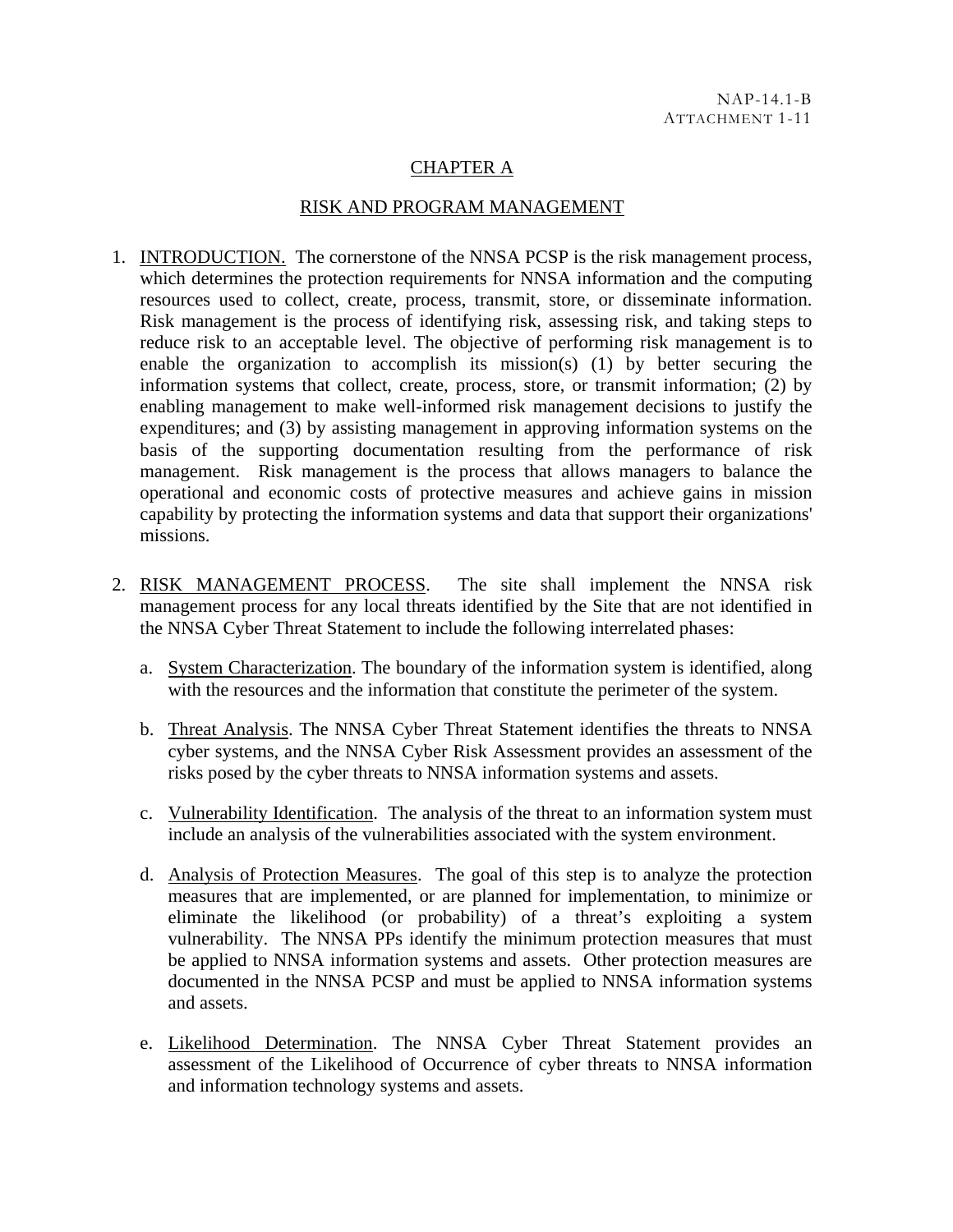- f. Risk Determination. This step assesses the level of risk to the information system by evaluating:
	- (1) NNSA Cyber Threat Statement and the results of the NNSA Cyber Risk Assessment;
	- (2) Adjustments, if any, to the NNSA specified Consequence of Loss of confidentiality, integrity, and availability for the information to be stored, processed, or transmitted on the system;
	- (3) Data steward declarations of Consequences of Loss of confidentiality, integrity, and availability that exceed NNSA determination for the information assets;
	- (4) Information system protection measures and architectures; and
	- (5) CSPP implementation that evaluates the unique concerns of the site (i.e., threats, protective technologies, procedures, etc.).
- g. Protection Measure Recommendations. The NNSA cyber security process includes the identification of a PP that results in the identification of the minimum protection measures that must be applied to the information system. If the risk assessment process determines that additional protection measures are appropriate, the following factors should be considered in recommending protection measures and alternative solutions to minimize or eliminate identified risks:
	- (1) Effectiveness of recommended options (e.g., system compatibility);
	- (2) Legislation and regulation;
	- (3) Organizational policy;
	- (4) Operational impact; and
	- (5) Safety and reliability.
- h. Risk Mitigation. Risk mitigation, the second component of risk management, involves prioritizing, evaluating, and implementing the appropriate risk-reducing protection measures developed during the risk assessment process. Risk mitigation can be achieved through any of the following options:
	- (1) Risk Assumption. To accept the potential risk and continue operating the Information Technology (IT) system.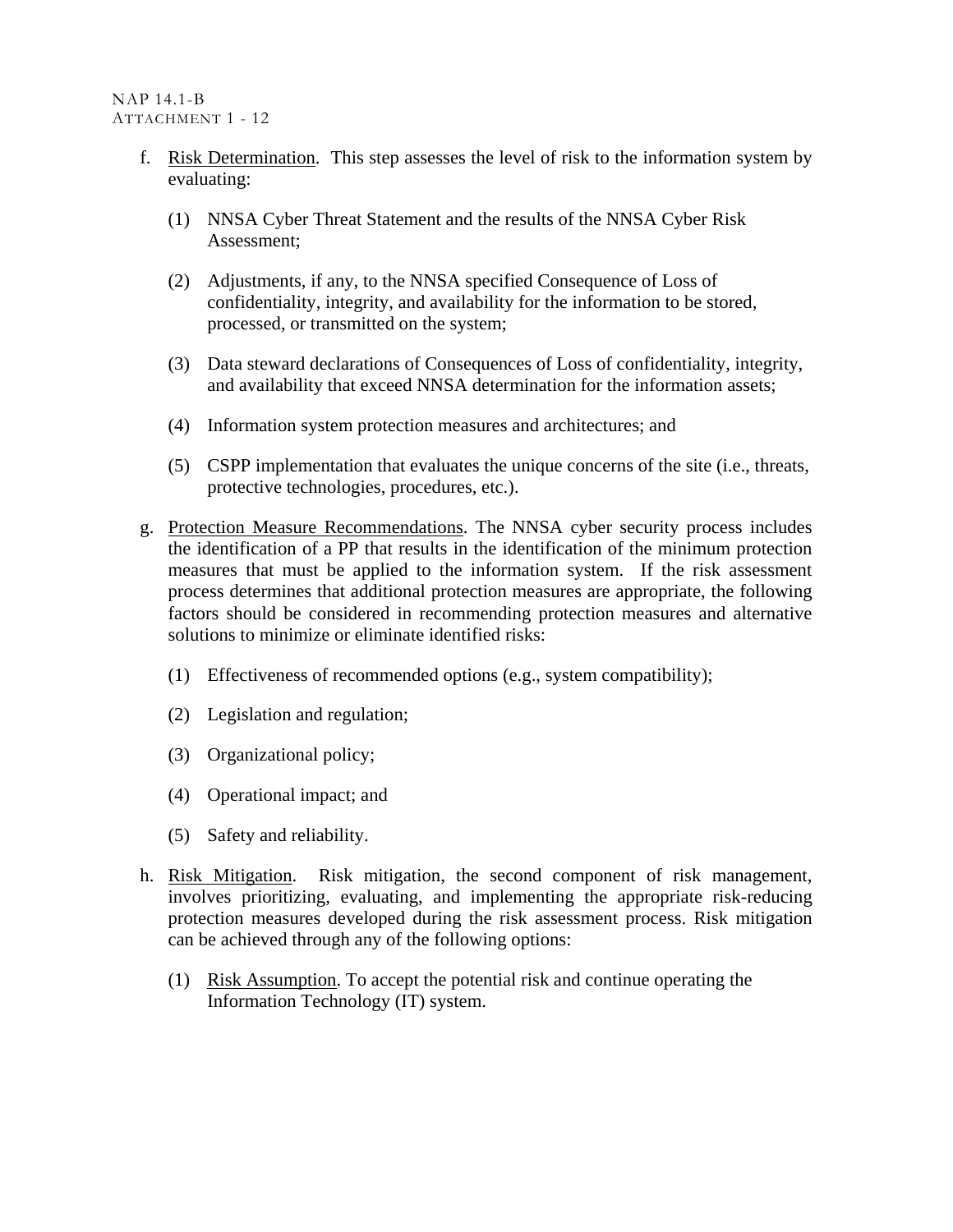- (2) Risk Avoidance. To avoid the risk by eliminating the risk cause and/or consequence (e.g., forego certain functions of the system or shut down the system when risks are identified).
- (3) Risk Limitation. To limit the risk by implementing controls that minimize the adverse impact of a threat's exercising a vulnerability (e.g., use of supporting, preventive, detective controls).
- i. Protection Measure Implementation. Protection measures, identified in the PP or ST, are implemented by addressing the greatest risks and strive for sufficient risk mitigation at the lowest cost, with minimal impact on other mission capabilities. The following risk mitigation methodology describes the approach to control implementation:
	- (1) Evaluate Recommended Protection Measure Implementation Options. During this step, the feasibility (e.g., compatibility, user acceptance, cost) and effectiveness (e.g., degree of protection and level of risk mitigation) of possible protection measure implementation approaches are analyzed. The objective is to select the most appropriate protection measure implementation option for minimizing risk.
	- (2) Conduct Cost-Benefit Analysis. To allocate resources and implement costeffective protection measures, organizations, after evaluating the feasibility and effectiveness of the identified possible protection measures, should conduct a cost-benefit analysis for the implementation of each proposed measure to determine which approaches are required and appropriate for the information system. In all cases, the minimum protection requirements in the NNSA PCSP must be implemented prior to system operation.
	- (3) Select Protection Measure Implementation. On the basis of the results of the cost-benefit analysis, management determines the most cost-effective implementation approach for measures(s) to reduce risk to the organization's mission. The implementation approaches selected should combine technical, operational, and management elements to ensure adequate security for the information system and the organization.
	- (4) Develop the SSP.
	- (5) Implement Protection Measures(s). Depending on individual situations, the implemented measures may lower the risk level but not eliminate the risk.
- j. Residual Risk. Organizations can analyze the extent of the risk reduction generated by the protection measures in terms of the reduced threat, Likelihood of Occurrence or Consequence of Loss impact, the two parameters that define the mitigated level of risk to the organizational mission. Implementation of new or enhanced measures can mitigate risk by eliminating some of the system's vulnerabilities (flaws and weakness), thereby reducing the number of possible threat-source/vulnerability pairs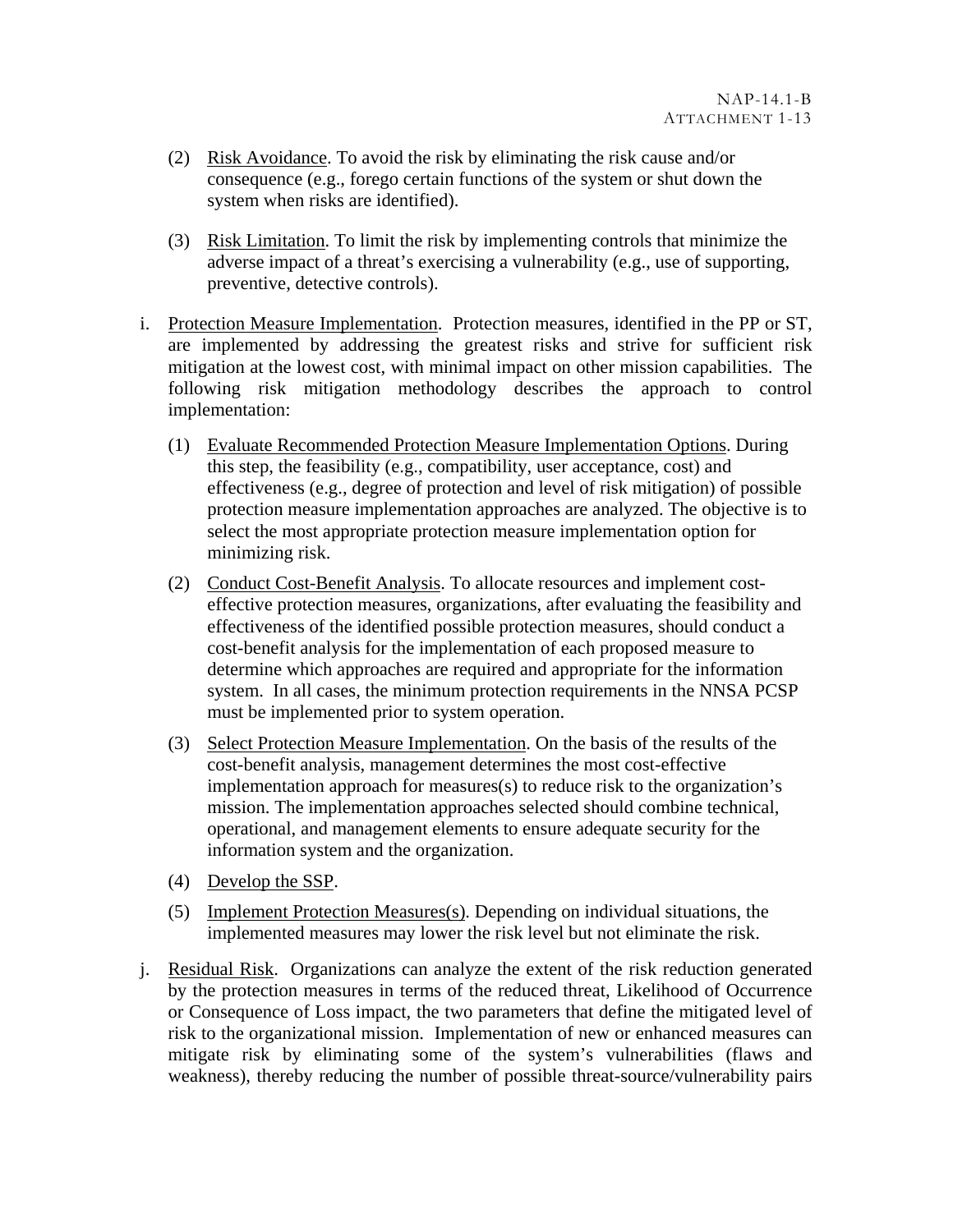or adding a specific protection measure to reduce the capacity and motivation of a threat-source.

- k. System Operation. The final phase of the risk management process is acceptance of risk through C&A and the protection of information during day-to-day operations.
- l. Evaluation and Assessment. In most organizations, the network/system itself will continually be expanded and updated, its components changed, and its software applications replaced or updated with newer versions. In addition, personnel changes will occur, and security policies are likely to change over time. These changes mean that new risks will surface and risks previously mitigated may again become a concern. Thus, the risk management process is ongoing.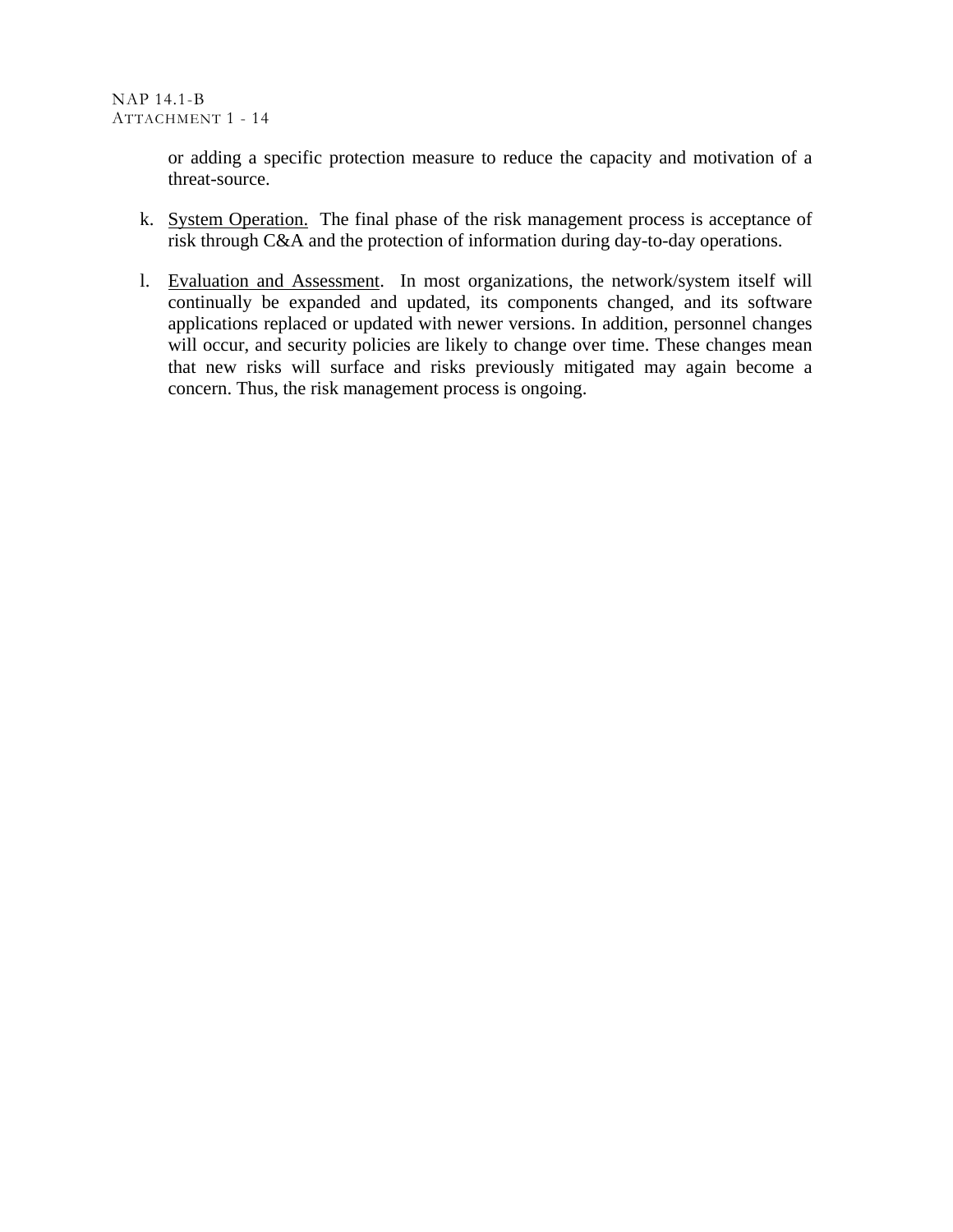### CHAPTER B

#### CONSEQUENCE OF LOSS

- 1. The levels of Consequence of Loss reflect the sensitivity of the information and the consequences of the loss of confidentiality, integrity, and availability. The levels of consequence must be considered when determining which security measures should be required of networks and multi-user information systems. NOTE: The Consequence of Loss of confidentiality, integrity, and availability are used to develop or modify a PP or ST for an information system.
- 2. Determination of Level of Consequences. The Consequence of Loss definition matrices, **[Table 1](#page-45-0)** through **[Table 3](#page-46-0)**, assist in determining the appropriate requirements needed to meet the NNSA security objectives of confidentiality, integrity, and availability. The Consequence of Loss tables should be used as follows:
	- a. A determination for a Level of Consequence of very high, high, medium, low, or very low must be made for each of the three objectives: confidentiality, integrity, and availability*. The Level-of-Consequences rating is independent for each of these objectives*.
		- (1) Consequence of Loss of Confidentiality. In considering confidentiality, the principle question is the necessity for preventing unauthorized disclosure of information on the information system.
		- (2) Consequence of Loss of Integrity. In considering integrity, the principal question is the necessity for preventing unauthorized modification of the information on the information system.
		- (3) Consequence of Loss of Availability. In considering availability, the principal consideration is the need for the information on the information system to be available in a fixed time frame to accomplish its mission.
	- b. NNSA has assigned minimum levels of consequence for each Information Group, **[Table 4](#page-47-0)**, based on the definitions of consequence of loss of confidentiality, integrity, and availability in, **[Table 1](#page-45-0)**, **[Table 2](#page-45-1)**, and **[Table 3](#page-46-0)**. The levels of consequence in **[Table 4](#page-47-0)** are minimum values. Additional data owner or data steward protection requirements for an Information Group may require a level of consequence greater than the NNSA assigned minimum.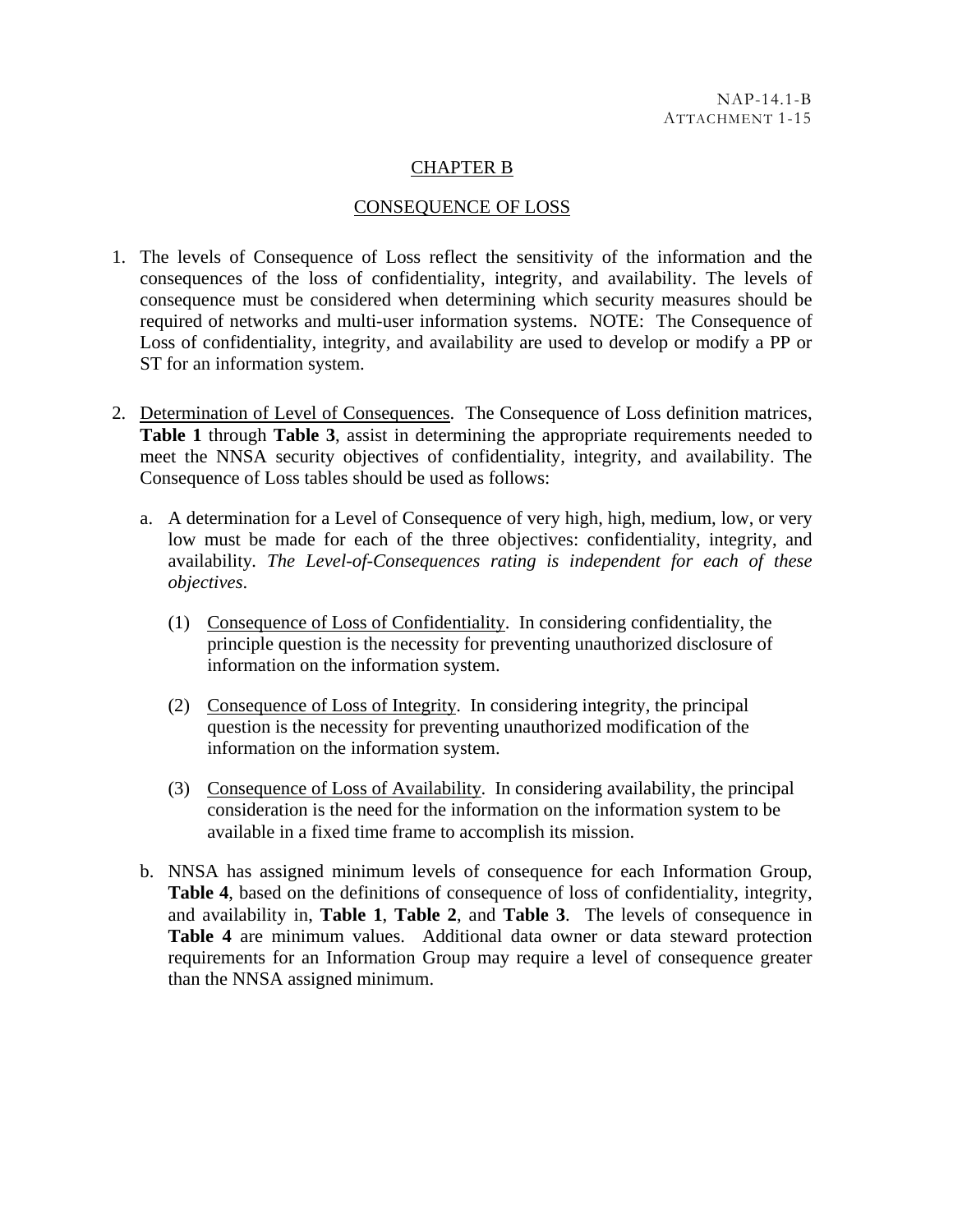<span id="page-45-0"></span>

| Consequence                                                                                                                                                 | Confidentiality                                                                                                                                                                                                                                                                                                                                                                                                                                                                            |  |  |
|-------------------------------------------------------------------------------------------------------------------------------------------------------------|--------------------------------------------------------------------------------------------------------------------------------------------------------------------------------------------------------------------------------------------------------------------------------------------------------------------------------------------------------------------------------------------------------------------------------------------------------------------------------------------|--|--|
| <b>Of Loss</b>                                                                                                                                              |                                                                                                                                                                                                                                                                                                                                                                                                                                                                                            |  |  |
| Grave damage to National security will result if confidentiality is lost; or<br>٠<br>Very High<br>Information designated as life- or mission-critical.<br>٠ |                                                                                                                                                                                                                                                                                                                                                                                                                                                                                            |  |  |
| High                                                                                                                                                        | Unauthorized, premature, or incomplete disclosure may have an adverse effect on National<br>$\bullet$<br>security, NNSA, DOE, or National interests.                                                                                                                                                                                                                                                                                                                                       |  |  |
| Medium                                                                                                                                                      | Serious damage to National security will result if confidentiality is lost;<br>٠<br>Information requiring protection mandated by policy, laws, or agreements between NNSA, its<br>$\bullet$<br>contractors, and other entities, such as DOE, commercial organizations or foreign Governments;<br>$\alpha$<br>Information designated as mission-essential; or<br>٠<br>Unauthorized, premature, or incomplete disclosure may have an adverse effect on site-level<br>$\bullet$<br>interests. |  |  |
| Low                                                                                                                                                         | Damage to National security will result if confidentiality is lost;<br>٠<br>Information designated as sensitive by the data owner; or;<br>٠<br>Unauthorized, premature, or incomplete disclosure may have an adverse effect on organizational<br>$\bullet$<br>interests.                                                                                                                                                                                                                   |  |  |
| Very Low                                                                                                                                                    | No damage to National security; and<br>$\bullet$<br>Information essentially requires no protection against disclosure.<br>٠                                                                                                                                                                                                                                                                                                                                                                |  |  |

# **Table 1. Consequence of Loss of Confidentiality**

# **Table 2. Consequence of Loss of Integrity**

<span id="page-45-1"></span>

| <b>Consequence</b><br><b>Of Loss</b> | Integrity                                                                                                                                                                                                                              |  |  |
|--------------------------------------|----------------------------------------------------------------------------------------------------------------------------------------------------------------------------------------------------------------------------------------|--|--|
| Very High                            | Grave damage to National security will result if integrity is lost; or<br>Information designated as life- or mission-critical.<br>٠                                                                                                    |  |  |
| High                                 | Loss of integrity will have an adverse effect on National-level interests; or<br>Loss of integrity will have an adverse effect on confidentiality.<br>٠                                                                                |  |  |
| Medium                               | A degree of integrity required for mission accomplishment, but not absolute; or<br>٠<br>Bodily injury might result from loss of integrity; or<br>٠<br>Loss of integrity will have an adverse effect on organizational-level interests. |  |  |
| Low                                  | Loss of integrity impacts only the mission(s) of site- or office-level organization.                                                                                                                                                   |  |  |
| Very Low                             | Loss of integrity has little or no impact on any level of organization in the NNSA and its<br>contractors.                                                                                                                             |  |  |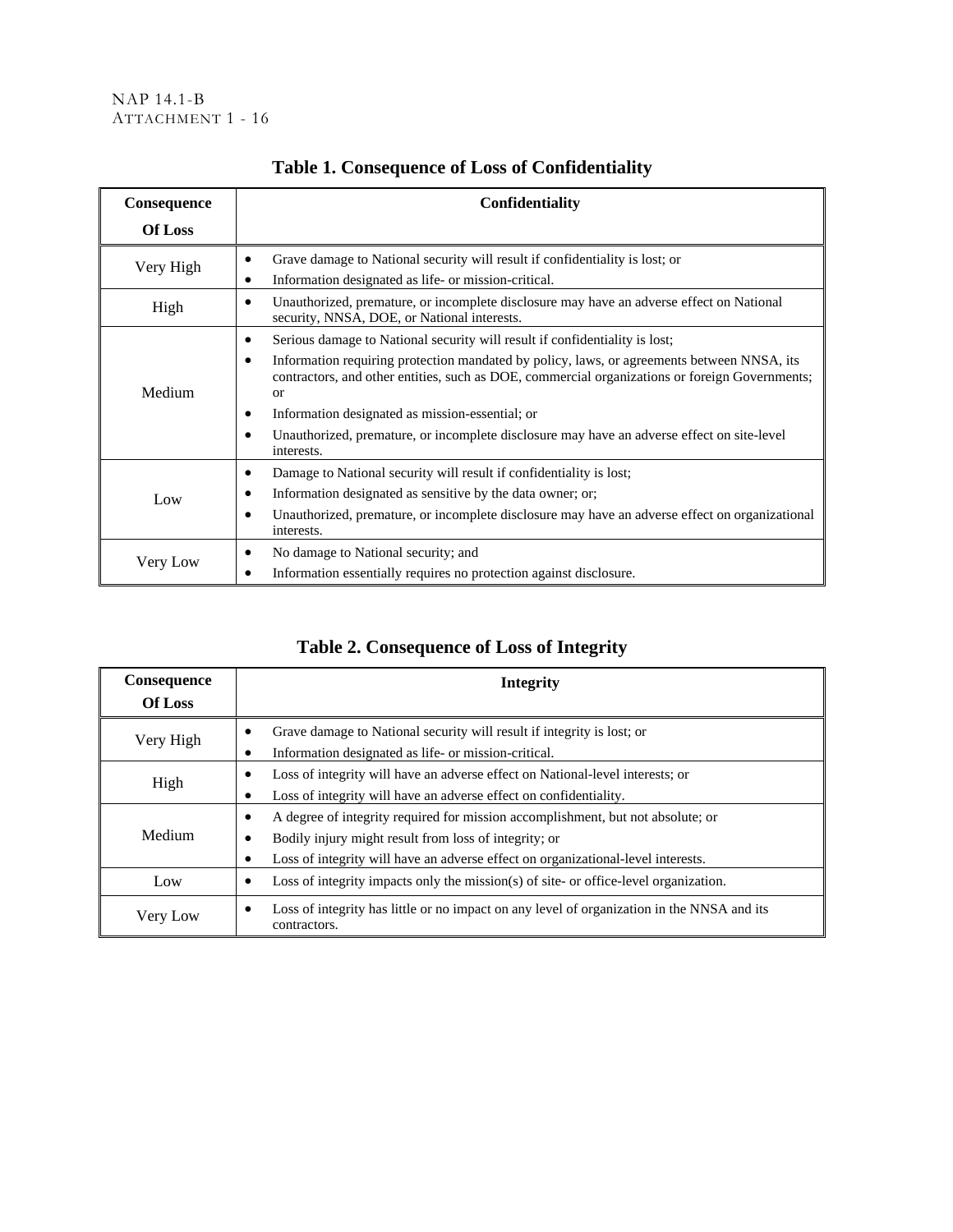<span id="page-46-0"></span>

| <b>Consequence</b> | <b>Availability</b>                                                                                                                                                                                                                                                                                                                                                                                                           |  |  |
|--------------------|-------------------------------------------------------------------------------------------------------------------------------------------------------------------------------------------------------------------------------------------------------------------------------------------------------------------------------------------------------------------------------------------------------------------------------|--|--|
| <b>Of Loss</b>     |                                                                                                                                                                                                                                                                                                                                                                                                                               |  |  |
| High               | Loss of life might result from loss of availability;<br>٠<br>Information must always be available upon request, with no tolerance for delay; or<br>Loss of availability will have an adverse effect on National-level interests;<br>٠<br>Federal requirement (i.e., requirement for Material Control and Accountability (MC&A)<br>inventory); or<br>Loss of availability will have an adverse effect on confidentiality.<br>٠ |  |  |
| Medium             | Information must be readily available with minimum tolerance for delay; or<br>٠<br>Bodily injury might result from loss of availability; or<br>٠<br>Loss of availability will have an adverse effect on organizational-level interests.<br>٠                                                                                                                                                                                  |  |  |
| Low                | Information must be available with flexible tolerance for delay.<br>٠                                                                                                                                                                                                                                                                                                                                                         |  |  |
| Very Low           | Information availability is a low priority for system mission.                                                                                                                                                                                                                                                                                                                                                                |  |  |

# **Table 3. Consequence of Loss of Availability**

Note: In this context, "High – no tolerance for delay" means no delay; "Medium – minimum tolerance for delay" means a delay of seconds to hours; and "Low – flexible tolerance for delay" means a delay of days to weeks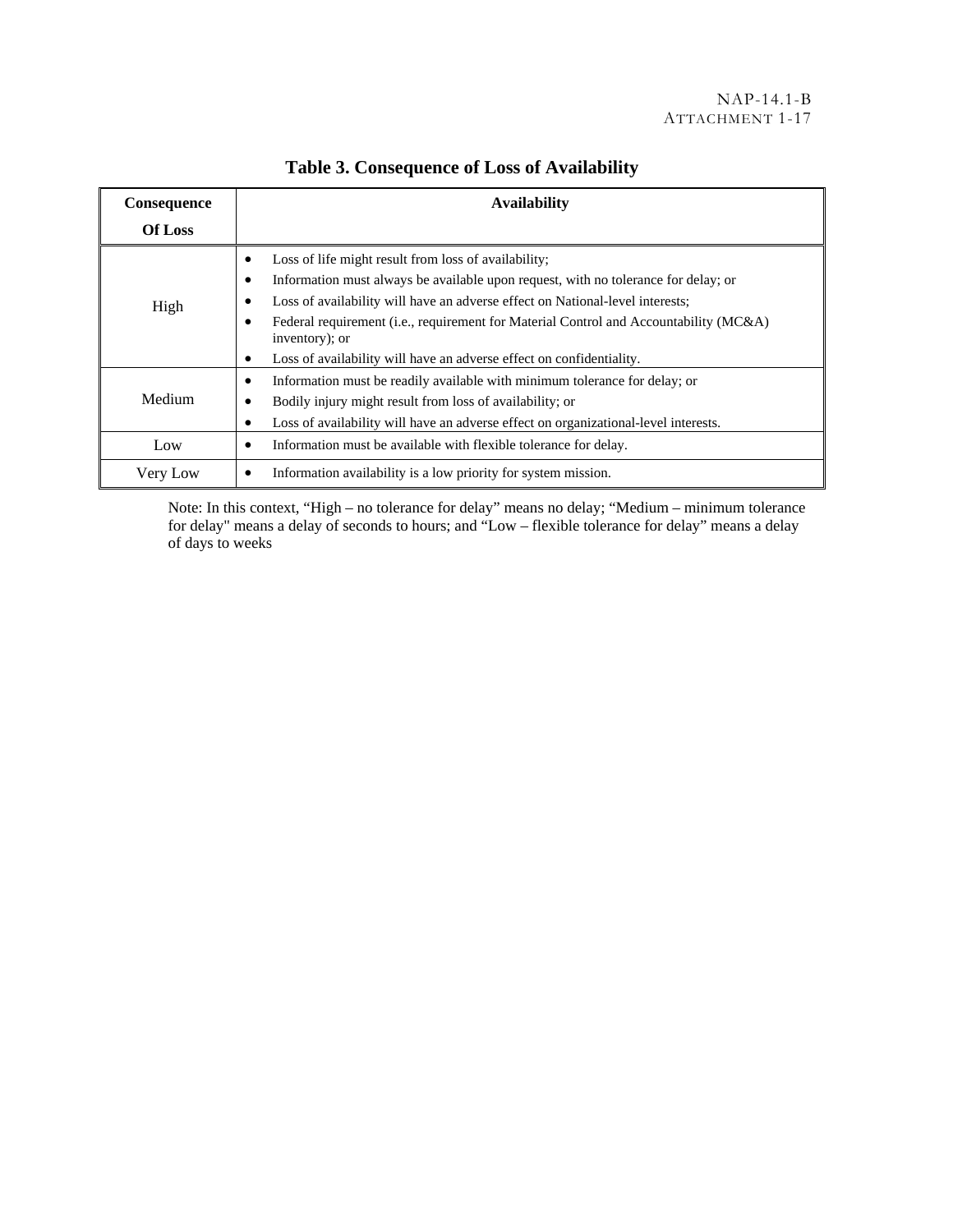<span id="page-47-1"></span><span id="page-47-0"></span>

| <b>Information Group</b>                     |                    |                                                         | Loss of<br>Confidentiality | Loss of<br><b>Integrity</b> | Loss of<br><b>Availability</b> |
|----------------------------------------------|--------------------|---------------------------------------------------------|----------------------------|-----------------------------|--------------------------------|
| Open, Public Unrestricted Access             |                    |                                                         | Very Low                   | Low                         | Very Low                       |
| <b>Unclassified Protected</b>                |                    |                                                         | Low                        | Very Low                    | Very Low                       |
| <b>Unclassified Mandatory Protection</b>     |                    |                                                         | Medium                     | Low                         | Very Low                       |
| Confidential/Secret Non-Nuclear Weapons      |                    |                                                         | Medium                     | Very Low                    | Very Low                       |
| <b>Secret Restricted Non-Nuclear Weapons</b> |                    |                                                         | Medium                     | Very Low                    | Very Low                       |
| Confidential Nuclear Weapons Data            | Sigma <sup>2</sup> | 1, 2, 3, 4, 5, 6, 7,<br>8, 9, 10, 11, 12,<br>and 13     | High                       | Low                         | Very Low                       |
| Secret Nuclear Weapons Data                  | Sigma              | 1, 2, 3, 4, 5, 6, 7,<br>8, 9, 10, 11, 12,<br>13, and 15 | High                       | Low                         | Very Low                       |
|                                              |                    | 14                                                      | Very High                  | Low                         | Very Low                       |
| <b>Top Secret</b>                            |                    |                                                         | Very High                  | Low                         | Very Low                       |
| Top Secret Restricted Data                   |                    |                                                         | Very High                  | Low                         | Very Low                       |
| Special Information Group                    |                    |                                                         | TBD                        | TBD                         | TBD                            |

# **Table 4. Consequence of Loss of Confidentiality, Integrity, and Availability**

NOTE: The levels in this table are the minimum values allowed by NNSA. NNSA Program Managers or Data Stewards may assign a higher level of consequence for any or all of the Information Groups. See Chapter G for a description of each Information Group.

 $\overline{a}$ 

<sup>2</sup> Sigmas 6, 7, and 8 are not currently in use.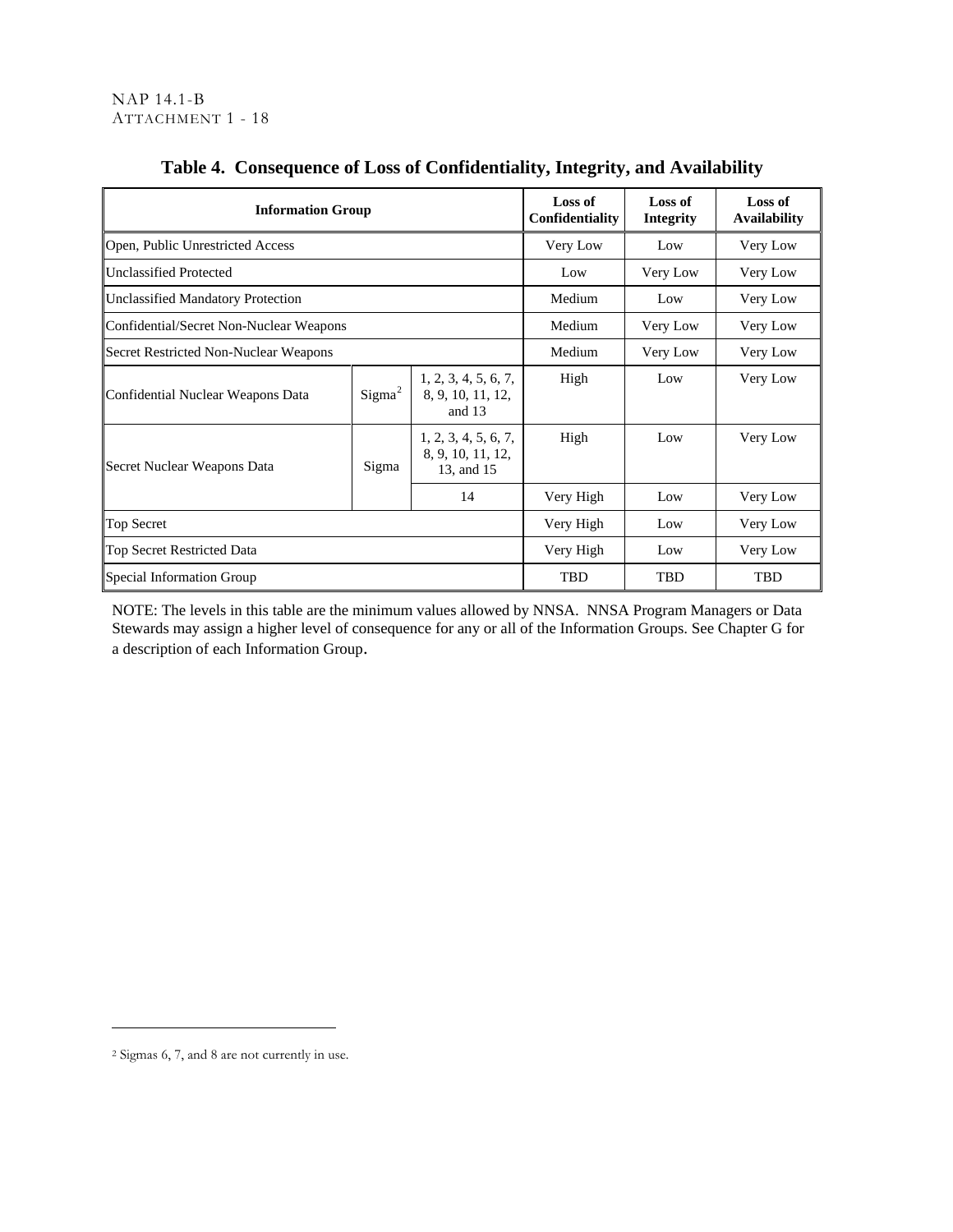### CHAPTER C

#### CYBER SECURITY MEASURES

- 1. INTRODUCTION. Cyber security objectives for the NNSA PCSP are:
	- Confidentiality. Assurance that information is not disclosed to unauthorized persons, processes, or devices.
	- Availability. Timely, reliable access to data and information services for authorized users.
	- Integrity. Protection against unauthorized modification or destruction of information.
- 2. CYBER SECURITY PRINCIPLES. The NNSA cyber security objectives are accomplished though application of the following cyber security controls called cyber security principles. Each NNSA information system must apply the following principles by implementing the minimum protection objectives defined for each Information Group on the information system.
	- Access Control. Limit access to information system resources only to authorized users, programs, processes, or other information systems.
	- Alternate Infrastructure. Users have continuing access, in accordance with mission need, to information and the information systems used to process the information.
	- Audit. Capture data pertaining to the accessing of information system resources, make data available for review, and maintain data in a secure state.
	- Authentication. Verify a user's identity prior to granting access to system resources.
	- Composability. When systems are composed of other systems to create a larger system environment, boundary protection and allocation of security controls must provide the appropriate security functionality and assurances to protect each component system and the combined system as a whole. This includes the use of controlled interfaces to ensure boundary protection.
	- Configuration Management. Protection features are maintained in the information system by applying a level of discipline and control to the process of system maintenance and modification.
	- Continuity of Operations. Provide for response, recovery, and the return to normal operations in the event of failure in an information system.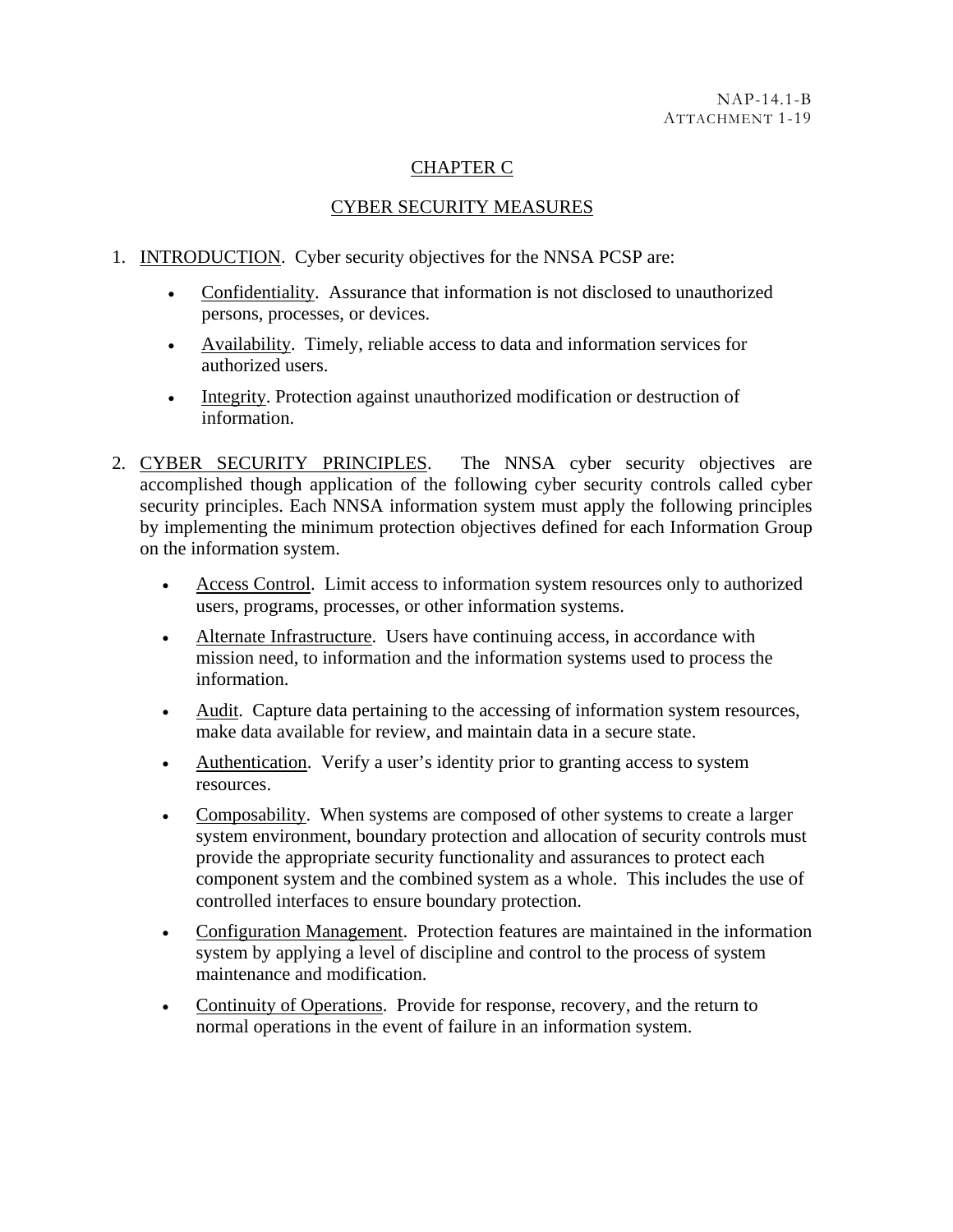- Controlled Interfaces. Measures applied to monitor and enforce the protection requirements of interconnected networks and to adjudicate security policy differences between networks.
- Cryptographic Services and Data Transmission Security. Ensure that the confidentiality of the information is protected in unsecured environments and protect against interception, replay, and insertion of data as it is transmitted.
- Data Assurance. Detect, deter, or prevent changes to data.
- Data Backup and Restoration. Ensure data is available when needed.
- Education and Awareness. Provide education and awareness in cyber security vulnerabilities, threats, protection strategies, and organizational/personal responsibilities.
- Entity Integrity. Ensure the protection of data and software stored or transmitted internally within the system.
- Forensics. Identify, collect, and preserve data to allow reconstruction and analysis after cyber attacks, failures, and misuse.
- Intrusion Detection and Response. Detect and respond to unauthorized attempts to penetrate the system and respond to detected incidents
- Least Privilege. Grant the most restrictive set of privileges needed for the performance of authorized tasks.
- Lifecycle Management. Manage changes to security critical components throughout the system lifecycle.
- Malicious Code Detection. Protect the information system against software or firmware designed to adversely impact the information, the information system, or the operation of the system.
- Marking and Review. Ensure that the sensitivity of information is unambiguously associated with the written or electronic representation of the information.
- Personnel Security. Personnel with system access play an integral role in protecting information, defining system security policies, and maintaining and monitoring the confidentiality, integrity, and availability attributes that are inherent within the information systems.
- Physical Security. The information and information system resources are protected in controlled access facilities that mitigate unauthorized physical access.
- Residual Information Protection. Ensure that a resource (logical or physical) does not contain residual data prior to the resource being made available to other entities or environments.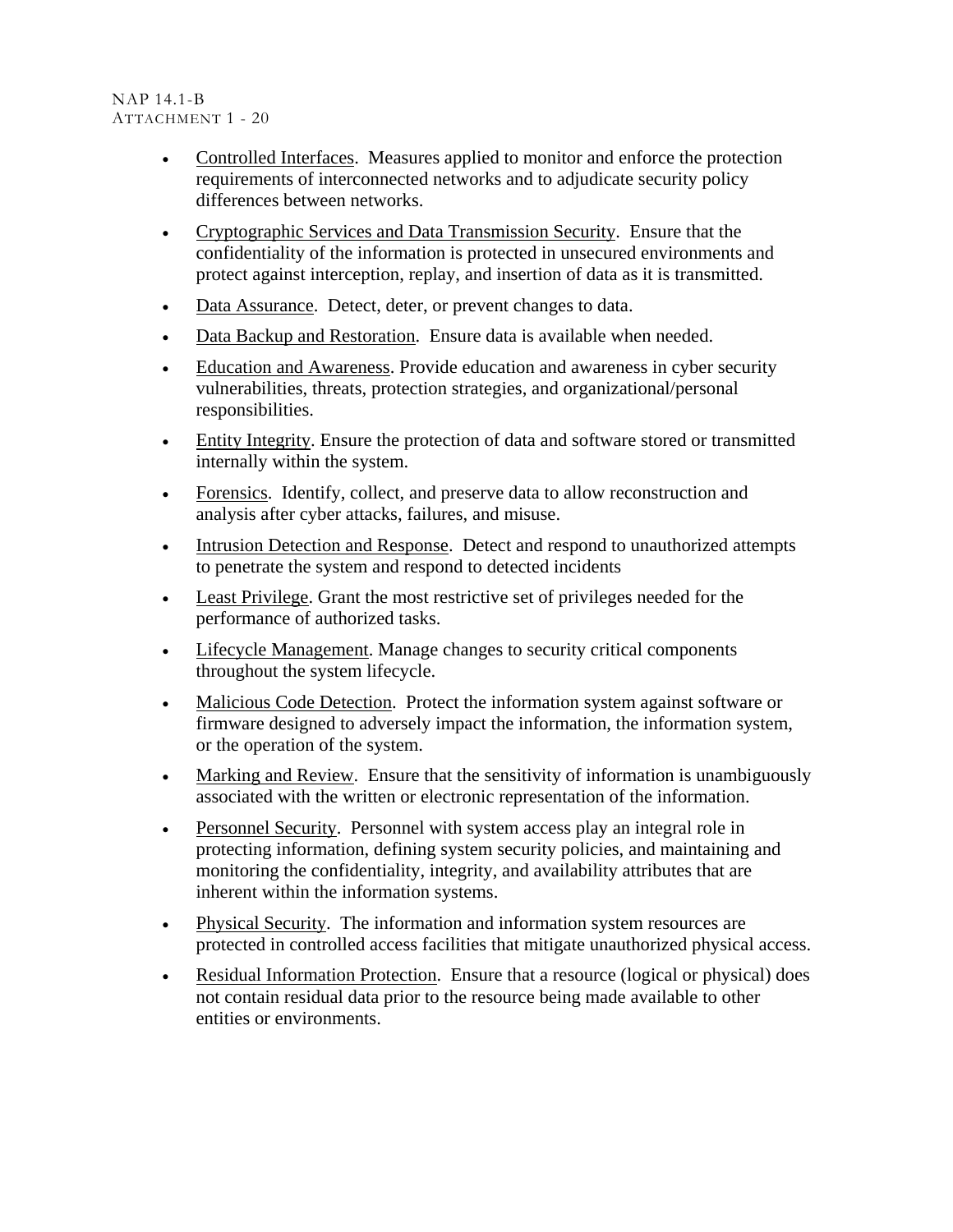- Risk Assessment. Assess the impact of threats to resources by the exploitation of vulnerabilities and identify cost-effective countermeasures to reduce risks to an acceptable level.
- Secure System Management, Control, and Operation. Ensure the management, control, and operation of security critical functions of the information system.
- Session Control. Measures, over and above identification and authentication, for the establishment of a secure user session.
- System Assurance. Assurance that the security-critical components of an information system are able to protect themselves from unauthorized access.
- System Recovery. Restoration of a system to a secure state after a failure or interruption of service.
- Testing. Exercising and evaluating the operation of the system.
- User Identification. Identify users prior to granting access to information through system resources.
- Waste, Fraud, and Abuse Protection. Detect, prevent, and report waste fraud and abuse in accordance with NNSA policies and site procedures.

The NNSA cyber security principles are accomplished through mechanisms or procedures called cyber security measures. A single measure may be used to support multiple principles and multiple measures may be needed to support all aspects of a principle.

#### 3. CYBER SECURITY MEASURES.

Following the description of each measure are the NNSA cyber security policy statements that express the measure as an NNSA policy that must be considered when developing NNSA-specific PPs. The policy statements are expressed in a PP using Common Criteria notation, (e.g., an identifier such as P. AUDIT), the policy statement, and additional explanatory comments.

a. Access Controls. Measures designed to limit access to information system resources to authorized users, programs, processes, or other systems and to manage authorities and privileges granted to each user of the information system or application. These measures must include maintenance of 1) the association between a user identifier and an authenticator; 2) user authorizations and privileges; 3) user access to objects; 4) authority to grant access to objects and subjects; and 5) authority to modify objects and subjects. This measure supports the Access Controls and Least Privilege principles.

P.LEAST PRIV Privileges granted to information system users (including privileged users) are the most restrictive (least privilege) set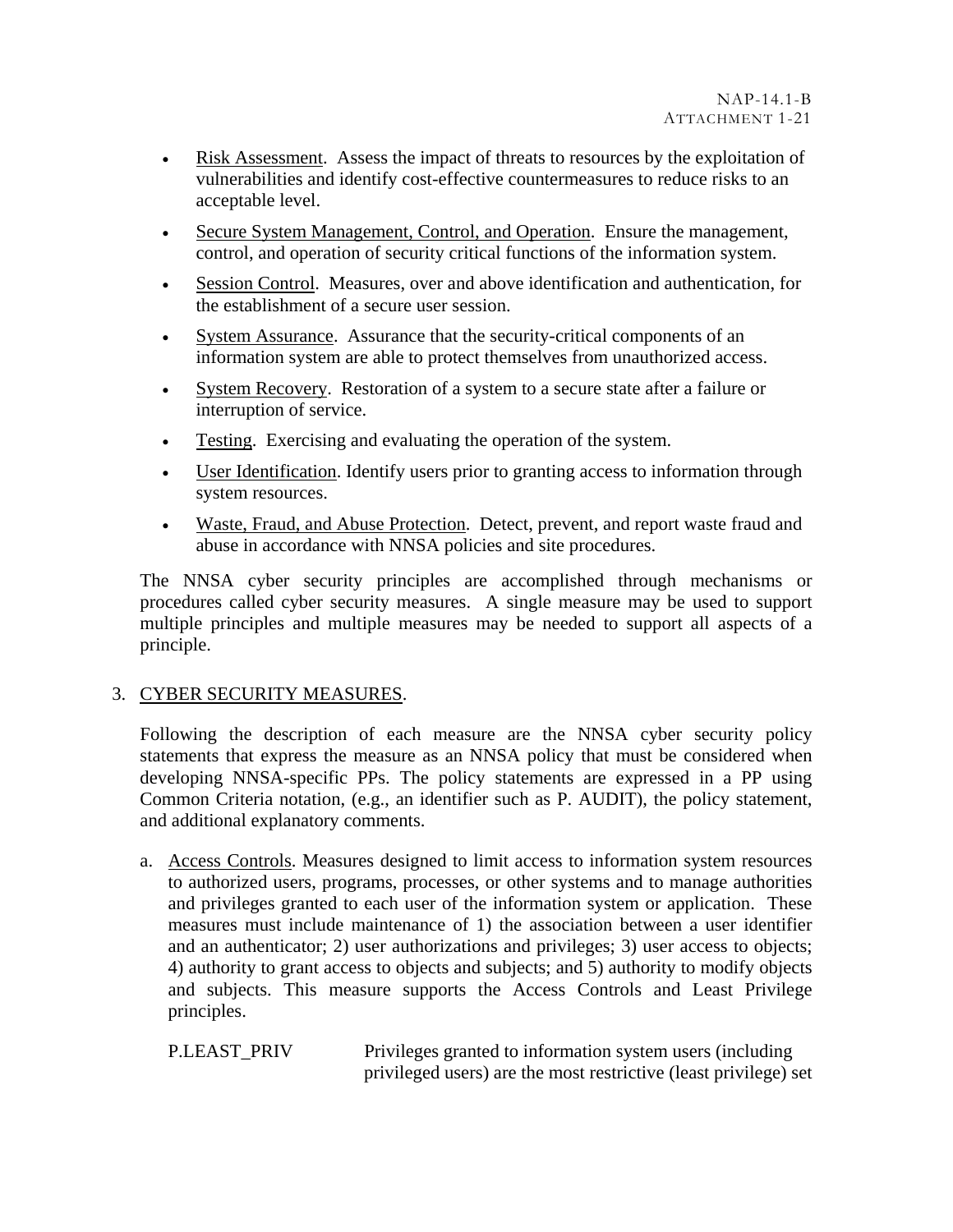of privileges needed for the performance of authorized tasks.

### P.NTK Access to data in information system resources is limited to users with the need-to-know for the information, regardless of the form of the information.

Access rights to specific data objects are determined by object attributes assigned to that object, user identity, user attributes, and environmental conditions as defined by the security policy.

b. Alternate Infrastructure. Measures to ensure that users have continuing access, in accordance with mission need, to information and information systems used to process the information. An alternate infrastructure can also provide time for orderly system shutdown or the transfer of system operations to another system or power source. This measure supports the Alternate Infrastructure and Continuity of Operations principles.

P.ALT\_INFRASTRUCT Information system users have, based on mission need, continuing access to the information system hardware and software assets.

c. Audit. Measures to collect, review, reduce, analyze, protect, archive, and generate reports on accesses to system resources, use of privileges, and changes in system state. The information system will create, protect, and maintain a file(s), typically called an audit log or file, for recording security relevant events. This measure supports the Audit principle.

P.ACCOUNTABILITY Users are held accountable for their actions, and actions taken on their behalf, on the information system.

- P.MONITORING All user activities, and activities on behalf of the user, are monitored and reviewed for activities that are detrimental to the confidentiality, integrity or availability of the information or information system.
- d. Authentication. Measures used to unambiguously verify a user's identity prior to granting access to system resources. Users are required to authenticate their identity at logon time by presenting a password or other approved authenticator to the system. The authentication process must be successfully completed prior to user access to information, or executing of any application, utility, etc. on the system. This measure supports the Identification and Authentication principles.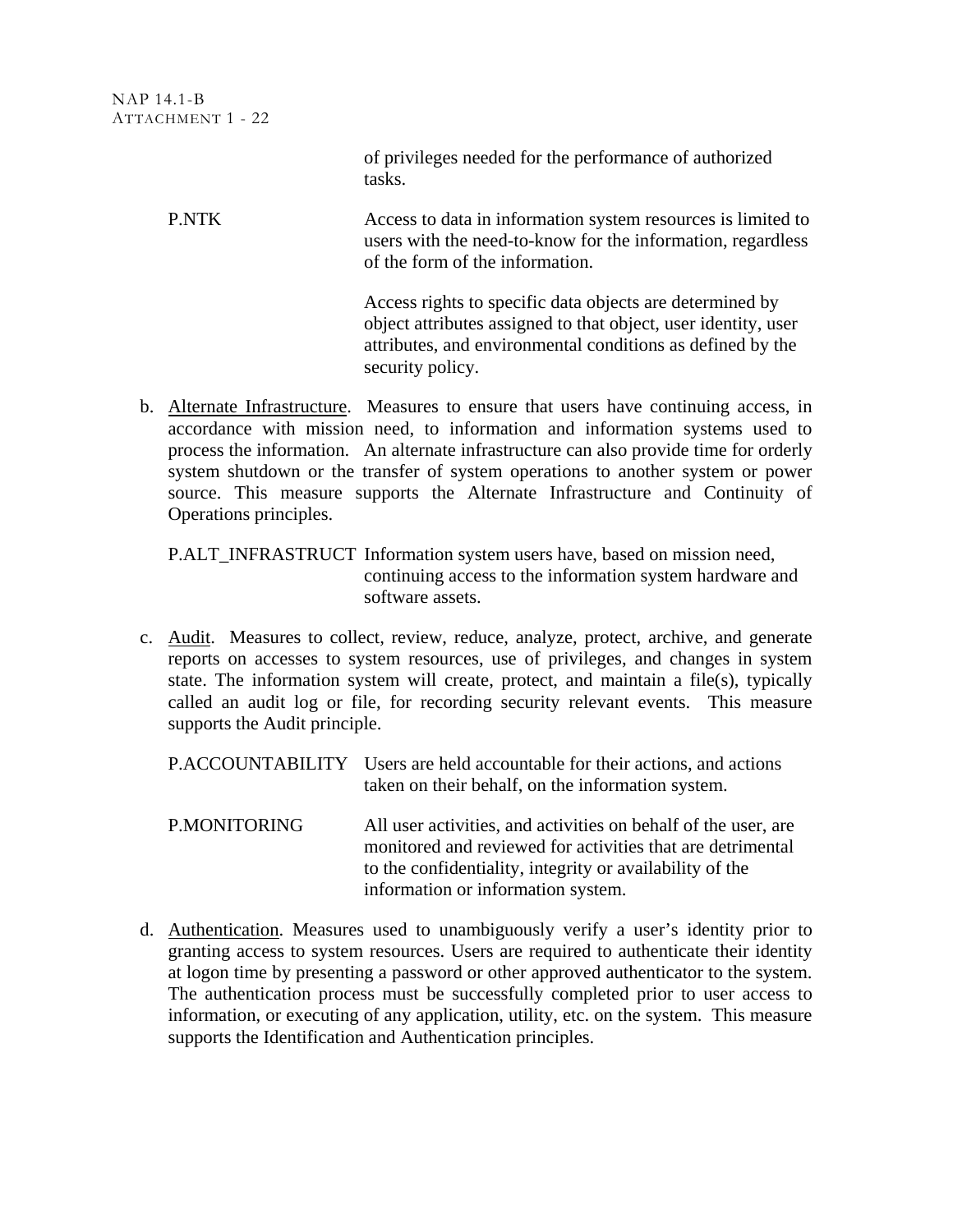- P.AUTH\_MGMT The process of generating, issuing, and using authenticators is managed in accordance with NNSA and site policies.
- P.KNOWN All NNSA multi-user information systems, desktops, and laptops– excluding those information systems intended to provide public access (e. g., public web servers)– must have, and use, a mechanism that authenticates the identity of each person before providing access to any information system, application, service or resource.
- P.CREDENTIAL\_PROTECTION Authentication credentials shall be protected to prevent unauthorized access, modification or destruction. This policy requires that the individuals and IT entities that use the credentials adequately protect all credentials. The information system supports this policy by restricting access to credentials, by protecting the credentials as they are transmitted over the network during the domain authentication process, and through the trusted path between the credential reader and other information system components.
- P.AUTHENTICATION All users shall be authenticated prior to being granted access to systems and the information and resources managed by those systems.
- P.STRONG\_AUTHENTICATION All users shall be authenticated by two- factor strong authentication mechanisms prior to being granted access to systems and the information and resources managed by those systems.
- e. Composability. Measures used to assure that when systems are combined to create larger systems the security of the collective whole does not unaccountably deteriorate from that of any individual system. A review process must be implemented to ensure the combined system does not increase the level of risk accepted by the Designated Approving Authority (DAA) for the individual systems. This measure supports the Composability principle.
	- P.COMPOSITION The security of an information system or network composed of individual information systems is equal to or greater than that of any individual system in the combined system.
- f. Configuration Management. Measures to ensure the protection features specified in NNSA-approved minimum information system security configurations are implemented in the system and maintained in the instantiation of system components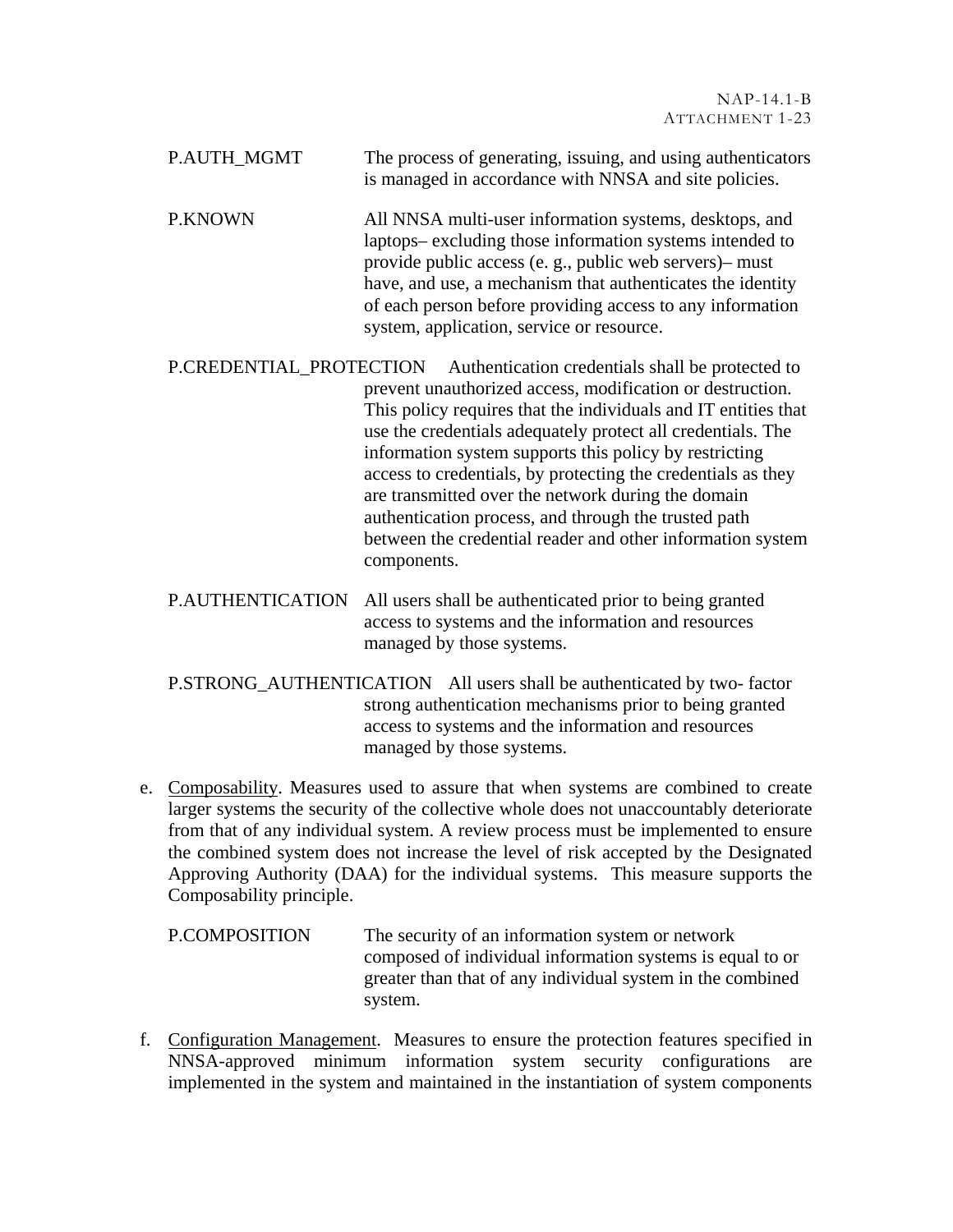by applying a level of discipline and control to the process of system maintenance and modification. A configuration management process must be implemented to detect any changes in system hardware, software, and firmware components that will modify or deviate from the approved minimum information system security configuration standard or the level of risk accepted by the DAA. This measure supports the Configuration Management, Lifecycle Management, and Secure Management, Control and Operation principles.

P.CONFIG\_MGMT Protection features of a system are maintained during development, installation, modification, and maintenance of the hardware, firmware, and software components.

g. Controlled Interface. Measures applied to monitor and enforce the protection requirements of interconnected networks and to adjudicate security policy differences between the networks. These measures include secure interconnections that adjudicate differences in security policy to enable or prohibit the flow of information between interconnected automated information systems operating under different security policies. Controlled interface measures include providing a secure point of interconnection between networks, connected peripheral devices, remote terminals, or remote hosts; provide a reliable exchange of security-related information; and provide filtering of information in a data stream based on security labels. This measure supports the Composability and Controlled Interface principles.

The controlled interface may be approved by the DAA as a separate system or considered a component of the network with the more restrictive cyber security policy.

P.CTL\_INTERFACE Protection requirements and adjudication of security policy differences are enforced when two or more information systems or networks are interconnected.

h. Continuity of Operations. The requirements for continuity of operation of mission essential applications, data, and information systems must be reviewed and identified. The decision regarding the need for a contingency or continuity of operations plan must be based on a business impact analysis and be documented in the SSP. If a contingency plan or continuity of operations plan is needed, the plan must identify preventive controls, recovery strategies, staff training requirements, the conduct of exercises, and incident preparedness/response, and be incorporated into the SSP. This measure supports the Continuity of Operations principle.

P.CONOPS Continuity of operations planning is applied to mission essential applications, data, and information systems.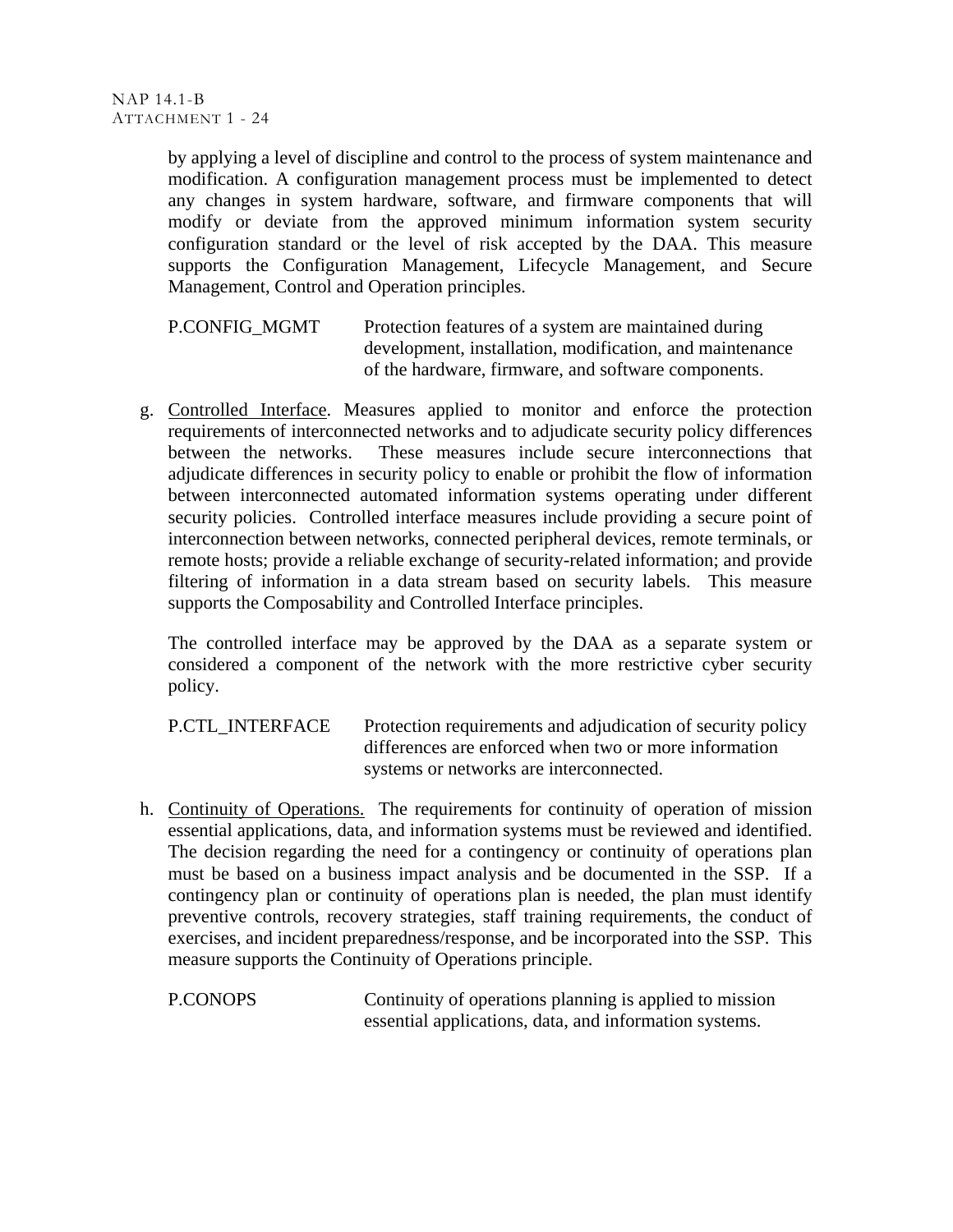i. Cryptographic Services and Data Transmission Security. Measures to ensure that the confidentiality of the information is protected in unsecured environments. Communications security controls protect against interception, replay, and insertion of data as it is transmitted. Encryption mechanisms and supporting controls (e.g., key management) are central to communications security but can also be used to protect stored information. This measure supports the Access Controls, Cryptographic Services and Data Transmission Security, and Entity Integrity principles.

NNSA-approved Protected Transmission Systems, NSA-approved cryptographic services, or NNSA-approved cryptographic services are employed where information is being placed in, or transmitted through, an environment that cannot provide the protection or need-to-know separation required by the PCSP or Site policies.

- P.CRYPTOGRAPHY Cryptographic services that are used to ensure information confidentiality, privacy or integrity shall meet the criteria of the appropriate robustness (strength of mechanism and assurance) based on the sensitivity of information to be protected and the threat environment.
- j. Data Assurance. Measures to ensure data integrity. As required by the PP, NNSA policy, or data owner/steward, the information system must be able to detect, deter, or prevent changes to data. A transaction log, protected from unauthorized changes, may be necessary to allow immediate correction of unauthorized data changes and for the offline verification of all changes. This measure supports the Data Assurance, Entity Integrity, and Least Privilege principles.

P.DATA\_ASSURANCE Modification of data is permitted only by authorized personnel or processes.

k. Data Backup and Restoration. Measures to ensure that user and system data are available or restorable when needed. This measure supports the Data Assurance, Data Backup and Restoration, and Continuity of Operations principles.

P.DATA\_AVAILABILITY User and information system data are available, or restorable, to meet mission availability requirements

l. Education and Awareness. Ensure that all members of the organization receive sufficient training and the training is refreshed annually. This measure supports the Education and Awareness principle.

Once granted legitimate access, authenticated users are expected to use information system resources and information only in accordance with the organizational security policy. In order for this to be possible, these users must be adequately trained both to understand the purpose and need for security controls and to be able to make secure decisions with respect to their discretionary actions.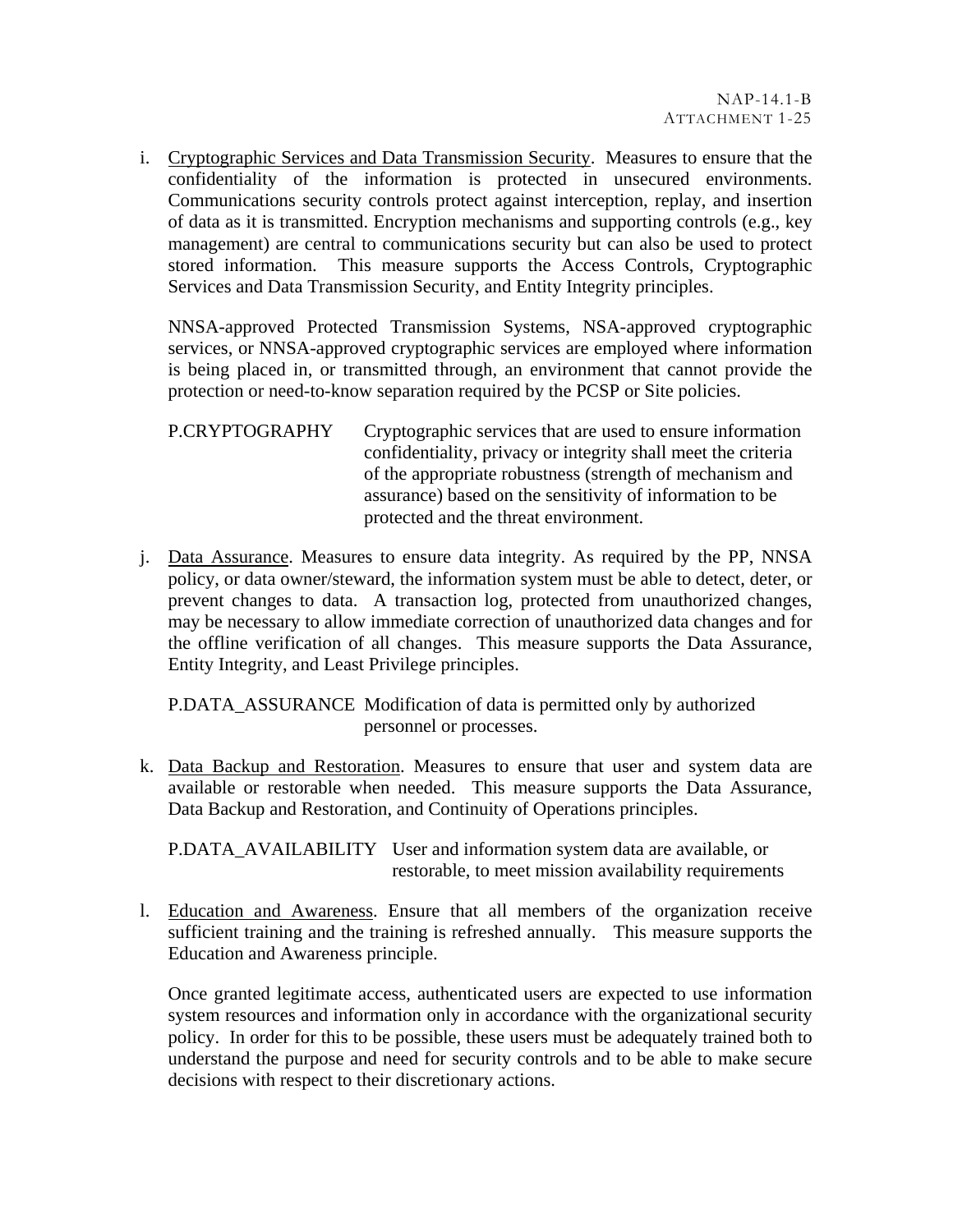Authenticated users of the system must be adequately trained, enabling them to (1) effectively implement organizational security policies with respect to their discretionary actions and (2) support the need for non-discretionary controls implemented to enforce these policies prior to being granted access to information.

P.TRAINING All users are trained to understand applicable system- use policies, the proper use of systems and the vulnerabilities inherent to those systems. This policy ensures that all users are properly instructed on policies and procedures for using the system as well as being able to acknowledge all threats and vulnerabilities that may impact system processing.

- m. Entity Integrity. Measures to ensure the protection of data and software stored or transmitted internally within the system.
- n. Forensics. Measures to identify, collect, and preserve information needed for reconstruction after a penetration and analyze on-going or past cyber attacks and failures. This measure supports the Forensics and Intrusion Detection and Response principles.

P.FORENSICS Information needed for penetration reconstruction, and analyzing on-going or past cyber attacks and failures is identified, collected, and preserved in accordance with NNSA and site policies.

o. Intrusion Detection and Response. Measures to detect unauthorized attempts to penetrate the system and respond to detected incidents.This measure supports the Intrusion Detection and Response principle.

P.IDS The information system is protected from unauthorized attacks or penetrations of the information system.

- p. Least Privilege. Measures to grant the most restrictive set of privileges needed for the performance of authorized tasks.
- q. Lifecycle Management. Measures to manage changes to security critical components throughout the system lifecycle.
- r. Malicious Code Detection. Measures to protect an information system against software or firmware designed to adversely impact the confidentiality, integrity, or availability of the information system. This measure supports the Data Assurance, Entity Integrity, Intrusion Detection and Response, Least Privilege, and Malicious Code principles.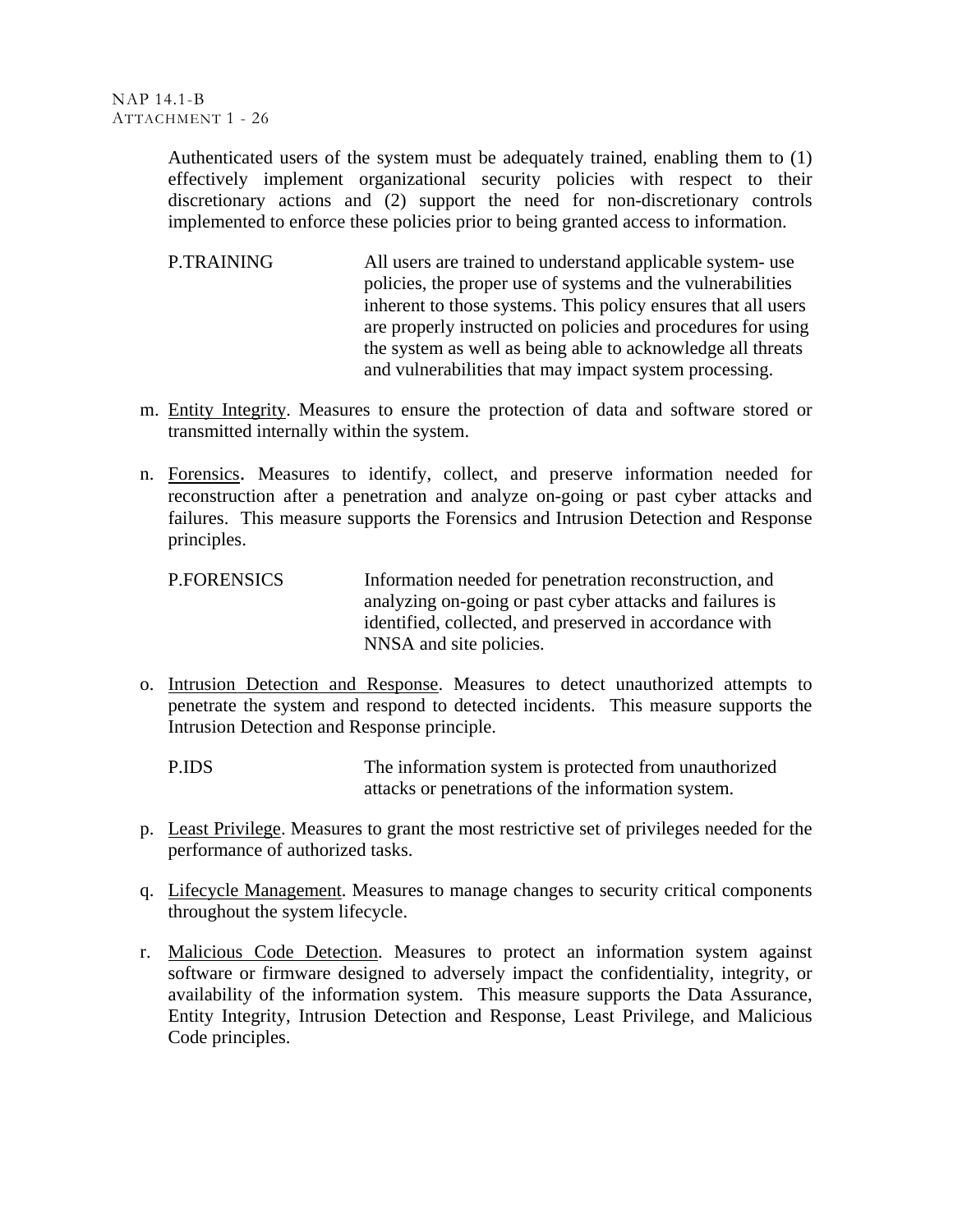- P.MALICIOUS\_CODE The information system is protected from hardware, software, and firmware designed to adversely impact the confidentiality, integrity, and availability of the system and information assets.
- s. Marking and Review of Hardware, Output, and Media. Measures to ensure that the sensitivity of information is unambiguously associated with the written or electronic representation of information. All major components of the information system, output and removable media must be marked in accordance with NNSA policies and site procedures. All media (e.g., paper, disks, zip drives, removable hard drives, etc.) must be reviewed for classification and sensitivity and properly marked, in accordance with NNSA policies and site procedures, before release. All electronic communications (e.g., email, email attachments, web-based [HTML, XML, etc.], FTP, etc.) must be reviewed for classification and sensitivity before release outside the system boundary. This measure supports the Education and Awareness; Marking and Review of Hardware, Output, and Media; and Secure System Management, Control, and Operation principles.
	- P.FILE\_REVIEW An automated or administrative classification and sensitivity review is performed on all electronic communications and files that are to be electronically transmitted either beyond the system boundary or to an interconnected system that is not under the same management control and operating under the same security policy constraints before release
	- P.MEDIA\_MARKING All removable media components of the information system and output inside the system boundary are appropriately marked with the level of the highest information sensitivity of information that the system is accredited to operate; or marked in accordance with a classification review or information sensitivity review by authorized personnel.
	- P.MEDIA\_REVIEW All media (paper, disks, zip drives, removable disk drives, etc.) are reviewed for classification and sensitivity and properly marked before release outside the system boundary.
- t. Personnel Security. Personnel with system access play an integral role in protecting information, defining system security policies, and maintaining and monitoring the confidentiality, integrity, and availability attributes that are inherent within the information systems. Personnel directly involved with a system may be users, operators, administrators, Communications Security (COMSEC) custodians, and developers and maintainers. Duties, responsibilities, privileges, and specific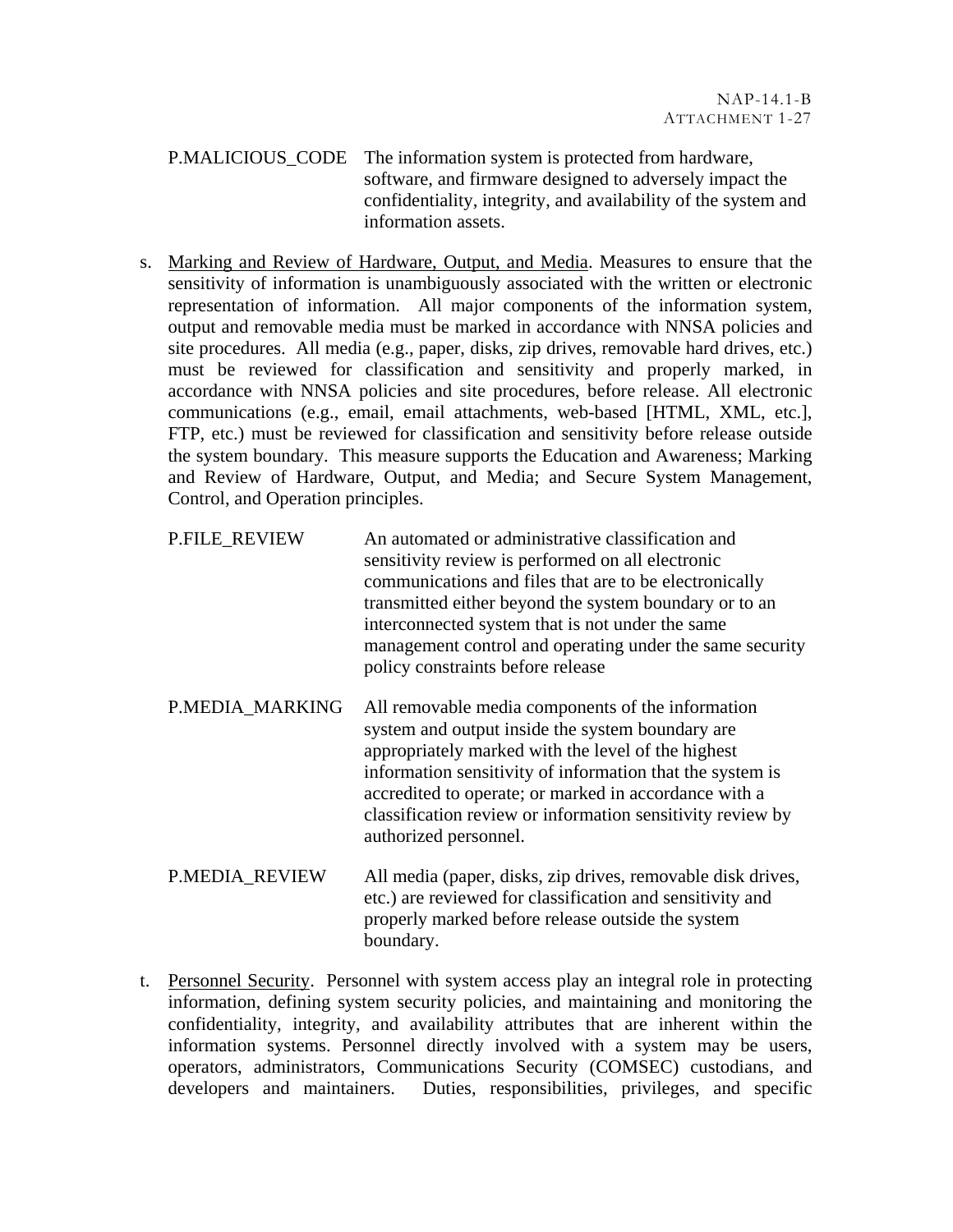limitations of information systems users, both general and privileged, must be specified in writing. This measure supports the Least Privilege and Personnel Security principles.

- P.PERSONNEL All users (including privileged users) are cleared, or have appropriate background reviews (whichever is appropriate), according to NNSA and DOE policies, for the highest level of information sensitivity, have formal access approval for, and an authorized need-to-know for, the information to which he/she is allowed access.
- P.ROLE\_SEPARATION Security roles and responsibilities are distributed to preclude any one individual from adversely affecting operations or the integrity of the system.
- P.TRUSTED USER All users shall abide by designated policies and the conduct stated by those policies. In this context, 'users' includes both users of systems that interface with the TOE, and the administrators of systems that interface with the TOE in addition to the administrators of the TOE. This policy covers use and adherence to policies, procedures, system, admin, and user documentation, associated with the TOE and all systems that interface with the TOE.
- u. Physical Security. The information and information resources that must be physically protected in order to ensure that security objectives are met will be located within controlled access facilities that mitigate unauthorized physical access. The information and information system resources must be physically protected in accordance with NNSA and site policies and procedures. This measure supports the Least Privilege and Physical Security principles.

Information must be protected in accordance with DOE M 473.1-1, *Manual for Protection and Control of Safeguards and Security Interests,* and DOE O 471.2A, *Information Security Program.*

P.PHYSICAL The information and information system resources (including media) are physically protected according to the sensitivity of the information processed, stored, or transmitted by the components.

v. Residual Information Protection. Measures must be implemented to ensure that a resource (logical or physical) does not contain residual data prior to the resource being made available to other entities or environments. The information system must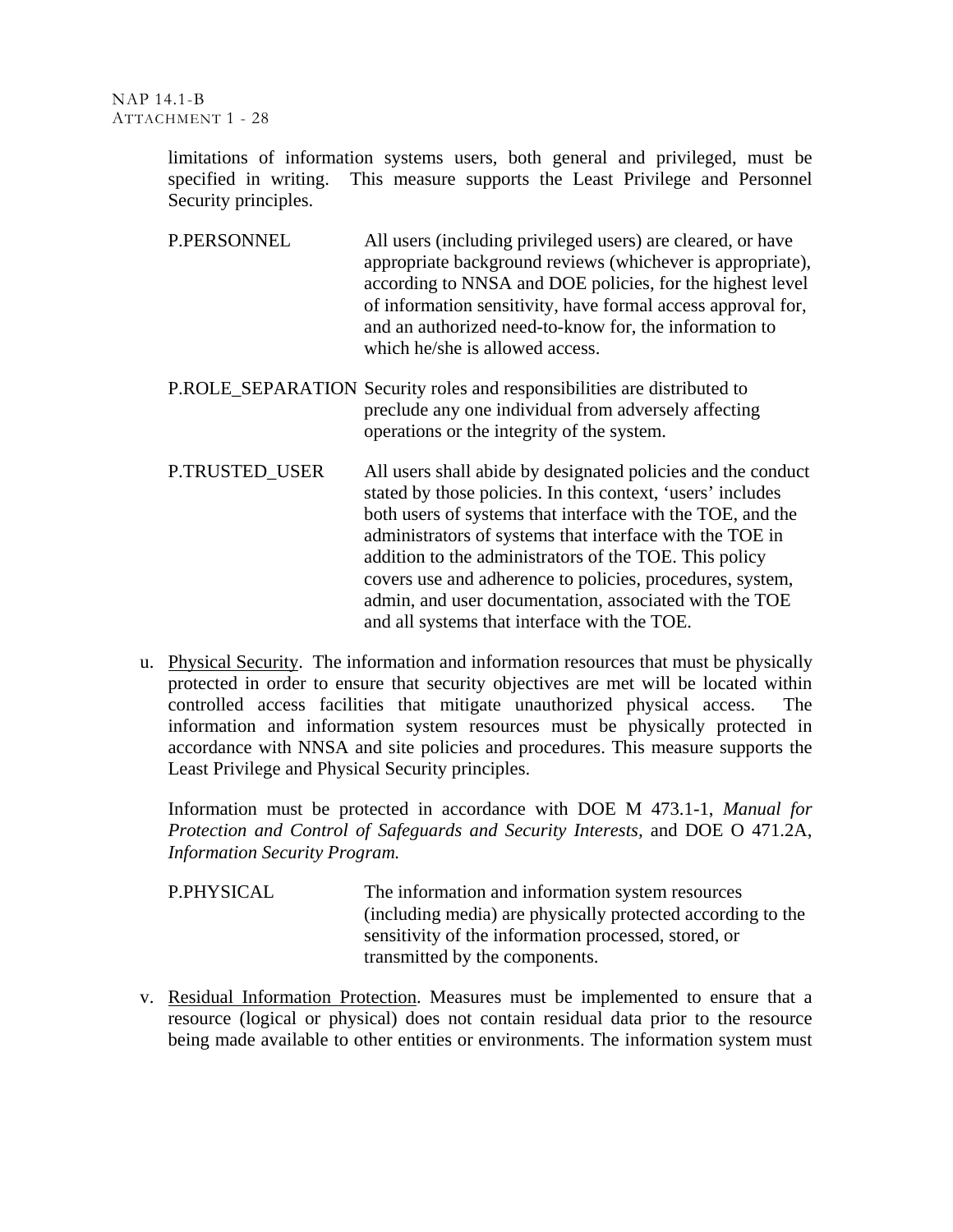ensure that an internal resource contains no residual data before being re-assigned, allocated, or re-allocated to a different user. This measure supports the Access Controls, Physical Security, and Residual Information Protection principles.

Sanitization is the process of removing the data from media (such that data recovery is not possible) before reusing the media in an environment that does not provide an acceptable level of protection for the data that was in the media before sanitizing.

Information system components used to collect, create, process, transmit, store, or disseminate classified information must be sanitized before they are released from classified information control or released for use at a lower classification level.

Clearing (i.e., overwriting at least 3 times with different or random patterns of bits) is the removal of data from a system component or media performed in a manner that will not allow the data to be reconstructed using normal systems capabilities (e.g., through the keyboard, using software utilities, etc.).

Clearing (not sanitization) is required to release components or removable media from unclassified processing environments operating at either the Medium or Low confidentiality level of consequence. Sanitization or clearing must be accomplished using a DAA-approved procedure.

P.RESIDUAL\_DATA All information system resources are cleared before reallocation of the resource to a different user or environment.

- w. Risk Assessment. Measures must be implemented to assess the impact of threats to resources by the exploitation of vulnerabilities and to identify cost-effective countermeasures to reduce risks to an acceptable level. Corrective action plans must be developed for those vulnerabilities that are determined to be detrimental to the systems security program. This measure supports the Risk Assessment principle.
	- P.RISKASSESS Identification of system and environment vulnerabilities and an assessment of their impact on the system's security are regularly performed.
- x. Secure System Management, Control, and Operation. Measures must be implemented to ensure the management, control, and separation of security critical functions. The level of security afforded the information and information system must be in accordance with what is generally considered adequate within the business or Government sectors where the NNSA site is operating. This measure supports the Secure System Management, Control, and Operation principle.

P.DENY ACCESS System resources are controlled to ensure access to information sources cannot be denied to authorized users.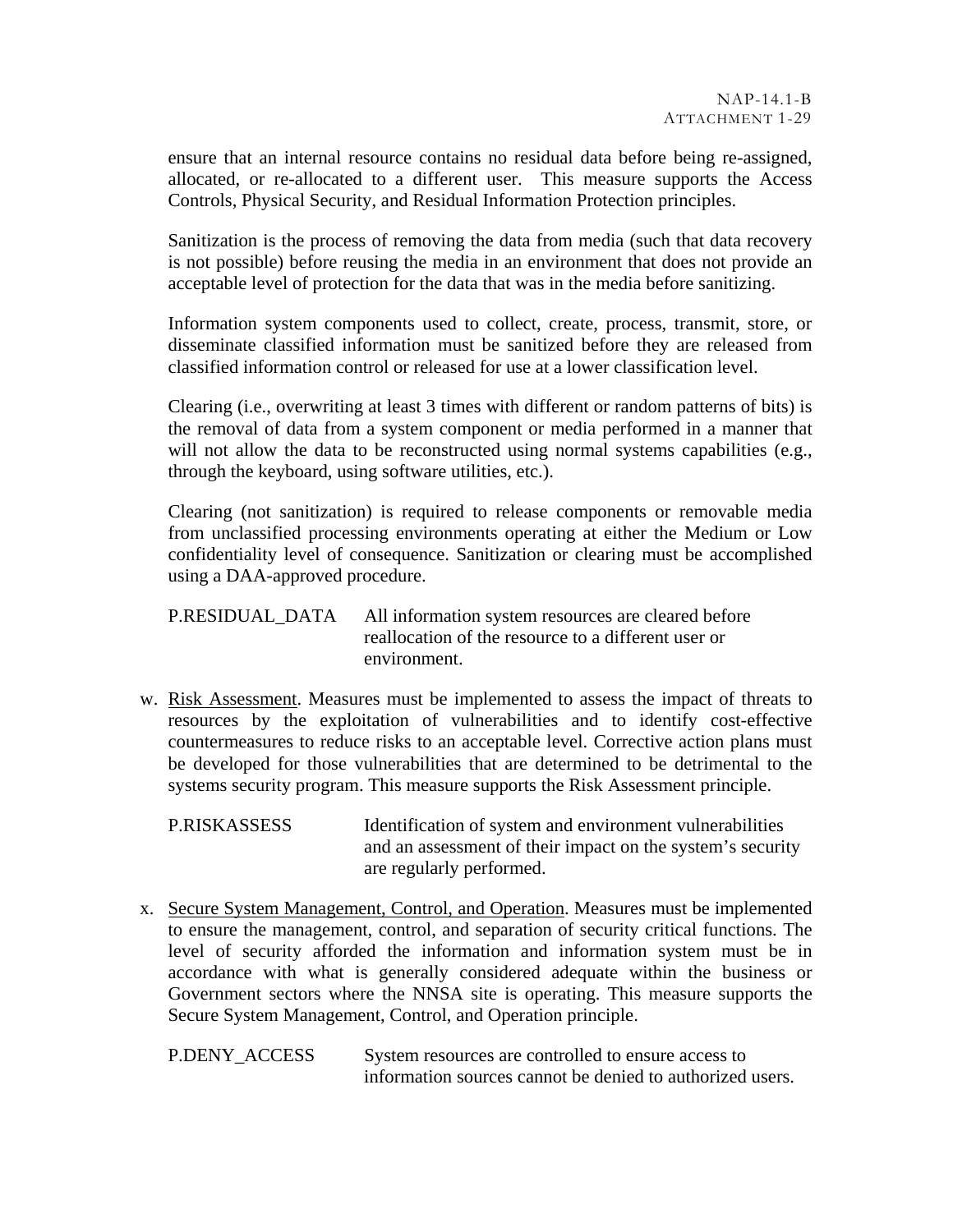| P.DUE_CARE  | The information and information system resources are<br>implemented and operated in a manner that represents due<br>care and diligence with respect to risks to the information<br>and the organization.                                                                                                                                                                                                        |
|-------------|-----------------------------------------------------------------------------------------------------------------------------------------------------------------------------------------------------------------------------------------------------------------------------------------------------------------------------------------------------------------------------------------------------------------|
| P.INFO FLOW | Information flow between information system components<br>is controlled in accordance with established information<br>flow policies.                                                                                                                                                                                                                                                                            |
|             | P.PROTCTD_DOMAIN The information system security functions maintain a<br>separate protected security domain for their own execution.<br>The components necessary for enforcing the security<br>policies of the information system security functions shall<br>maintain a security domain for their own execution that<br>protects them from interference and tampering by other<br>system activities and users. |

y. Session Control. Measures, over and above identification and authentication, must be implemented for the establishment of a secure user session. Site policies must address the control of multiple logons and timeouts due to user inactivity. The system must immediately notify the user during interactive sessions of changes in security levels or compartments. This measure supports the Access Controls; Education and Awareness; Least Privilege; Secure System Management, Control, and Operation; and Session Control principles.

P.SESSION\_CTL User access to a system is determined by the authenticated user's access profile.

P.WARNING\_BANNER All authorized users are notified that they are subject to being monitored, recorded, and audited through the use of an NNSA-approved warning text and positive acknowledgement by the user is required before granting the user access to system resources.

The warning banner must be displayed on the initial screen (before a user is granted any access to system resources) and require user action acknowledging consent to monitoring and disclosure. If the operating system does not have a routine facility for a system manager or user to insert an initial screen notice (without access to source or esoteric commands), other methods of notification must be developed and documented in the information SSP. At a minimum, these methods must include 1) posting of a notice, containing the warning banner text, in a highly visible position on or near the location(s) where users may access the system and 2) incorporation of the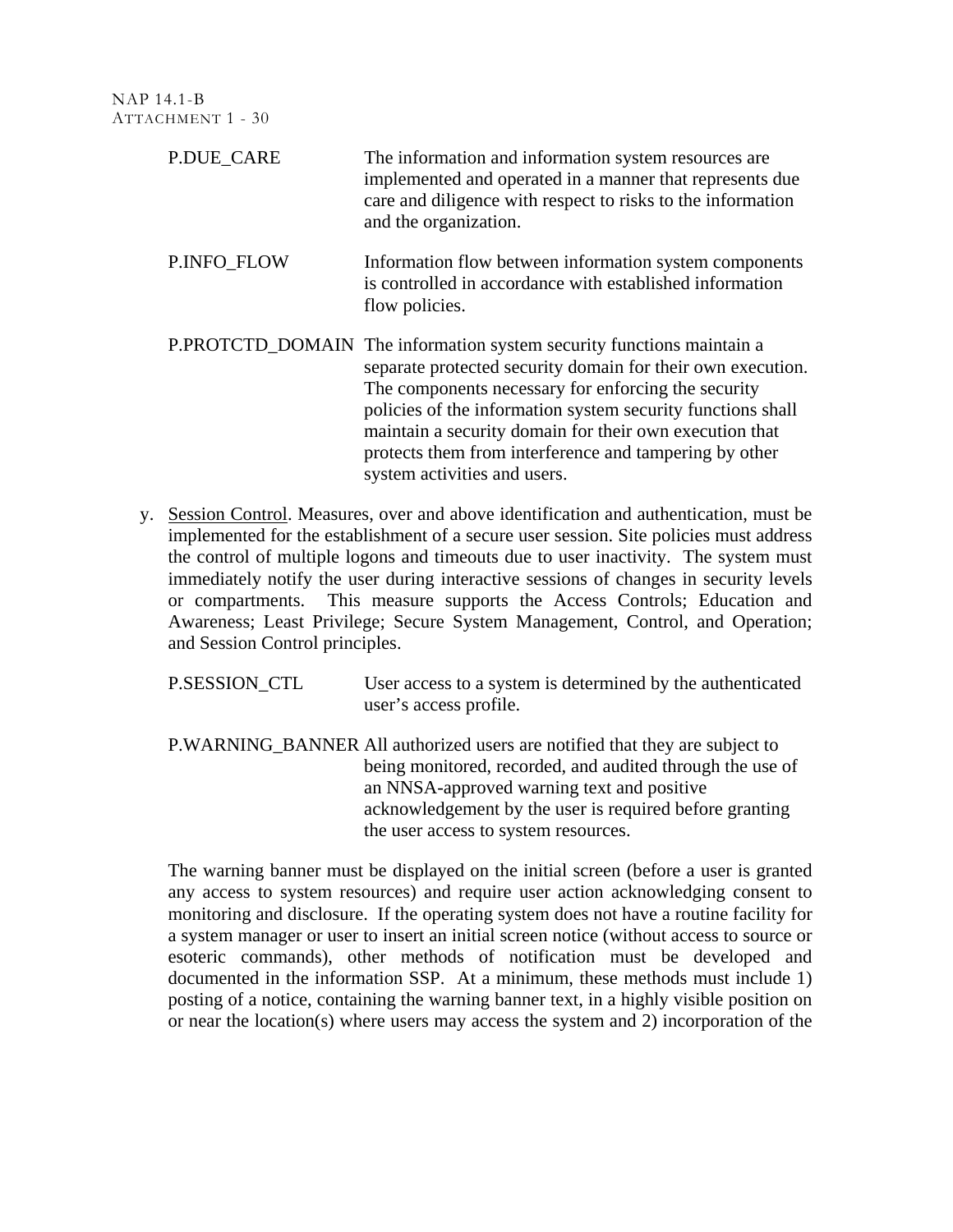warning banner text in all agreements signed by the user to obtain information system access. The minimum required warning banner text is:

#### **NOTICE TO USERS**

This is a Federal computer system and is the property of the United States Government. It is for authorized use only. **Users (authorized or unauthorized) have no explicit or implicit expectation of privacy.** 

Any or all uses of this system and all files on this system may be intercepted, monitored, recorded, copied, audited, inspected, and disclosed to authorized site, Department of Energy, and law enforcement personnel, as well as authorized officials of other agencies, both domestic and foreign. **By using this system, the user consents to such interception, monitoring, recording, copying, auditing, inspection, and disclosure at the discretion of authorized site or Department of Energy personnel.** 

**Unauthorized or improper use of this system may result in administrative disciplinary action and civil and criminal penalties. By continuing to use this system you indicate your awareness of and consent to these terms and conditions of use. LOG OFF IMMEDIATELY if you do not agree to the conditions stated in this warning.**

z. System Assurance. Measures must be implemented to ensure that the security critical components, and subsequent instantiations, of an information system are able to protect themselves from unauthorized access. This measure supports the Configuration Management, Risk Management, Secure System Management, Control, and Operation, and System Assurance principles.

| P.SYS_ASSURANCE  | The information system's security policy is maintained in<br>the environment of distributed systems even if the systems<br>are interconnected via an insecure networking medium<br>(wire-lines, fiber, Internet, wireless, etc.). |
|------------------|-----------------------------------------------------------------------------------------------------------------------------------------------------------------------------------------------------------------------------------|
| <b>P.SURVIVE</b> | The system in conjunction with its environment must be<br>resilient to insecurity, resisting the insecurity and/or<br>providing the means to detect an insecurity and recover<br>from it.                                         |

aa. System Recovery. At a minimum, systems features must be implemented to ensure system recovery is accomplished in a controlled manner. This measure supports the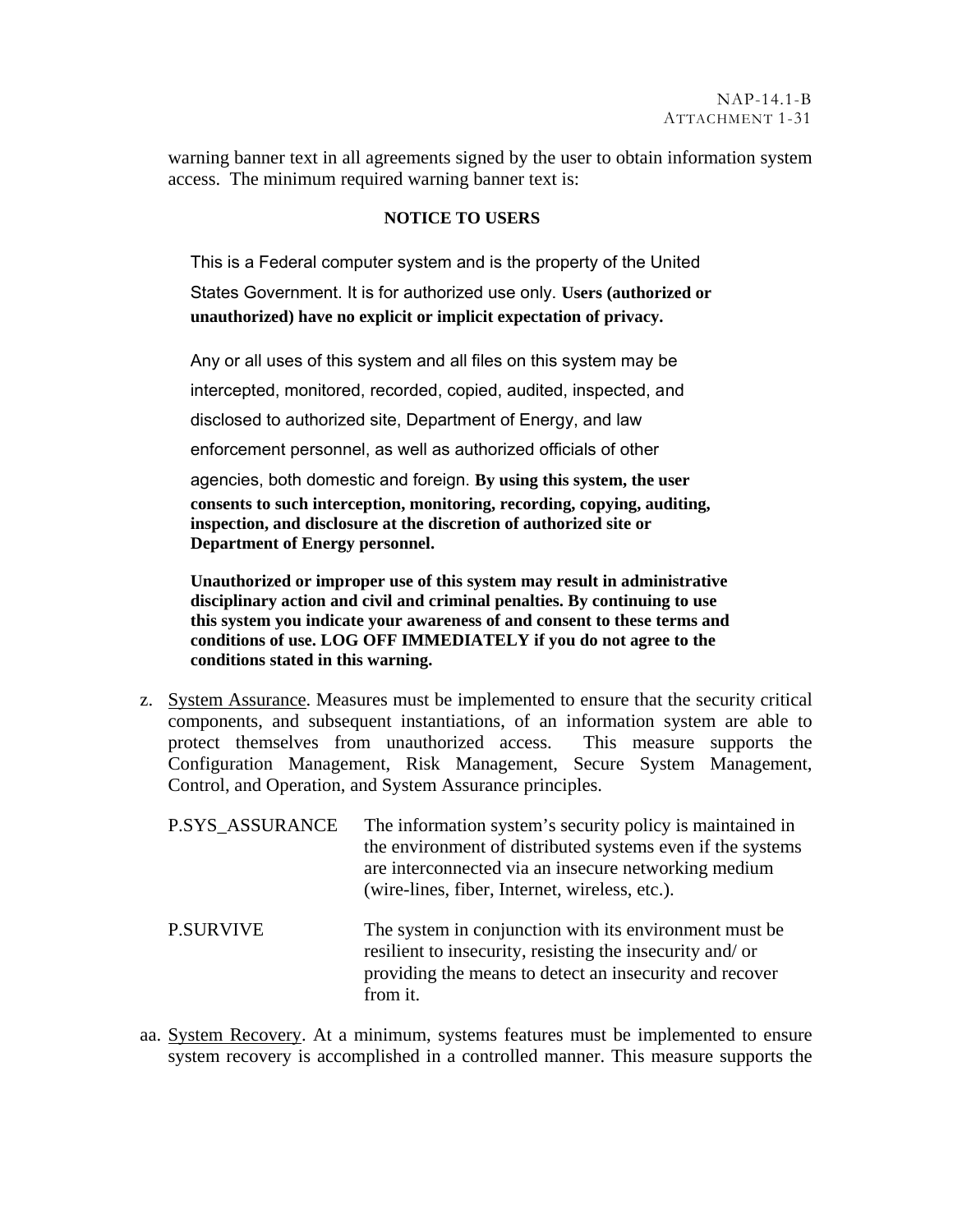System Recovery and Secure System Management, Control, and Operation principles.

P.SYS\_RECOVERY Controlled or trusted secure system recovery occurs in the event of an information system failure.

bb. Testing. Measures must be implemented for exercising and evaluating the operation of the system and instantiations of system components. This measure supports the Risk Assessment; Secure System Management, Control, and Operation; and Testing principles.

P.SYS\_TESTING Certification and post-accreditation testing is applied to the information system in accordance with PCSP and DAA requirements.

cc. User Identification. Measures used to unambiguously link a user's identity to security attributes (e.g., role, clearances, formal access approvals, and need-to-know). Identification and authentication are required to ensure that users are associated with the proper security attributes, such as identity or location. This measure supports the Access Controls, Audit, Authentication, Data Assurance, Least Privilege, and User Identification principles.

P.UNIQUE\_ID Every authenticated user of an information system is uniquely identified.

- dd. Waste, Fraud, and Abuse Protection. Measures must be implemented that detect and report or prevent Waste Fraud and Abuse in accordance with NNSA policies and site procedures. This measure supports the Secure System Management, Control, and Operation and Waste, Fraud, and Abuse Protection principles.
	- P.WFA Waste Fraud and Abuse is detected or prevented and reported in accordance with DOE O 221.1, *Reporting Waste Fraud, and Abuse to the Office of IG*.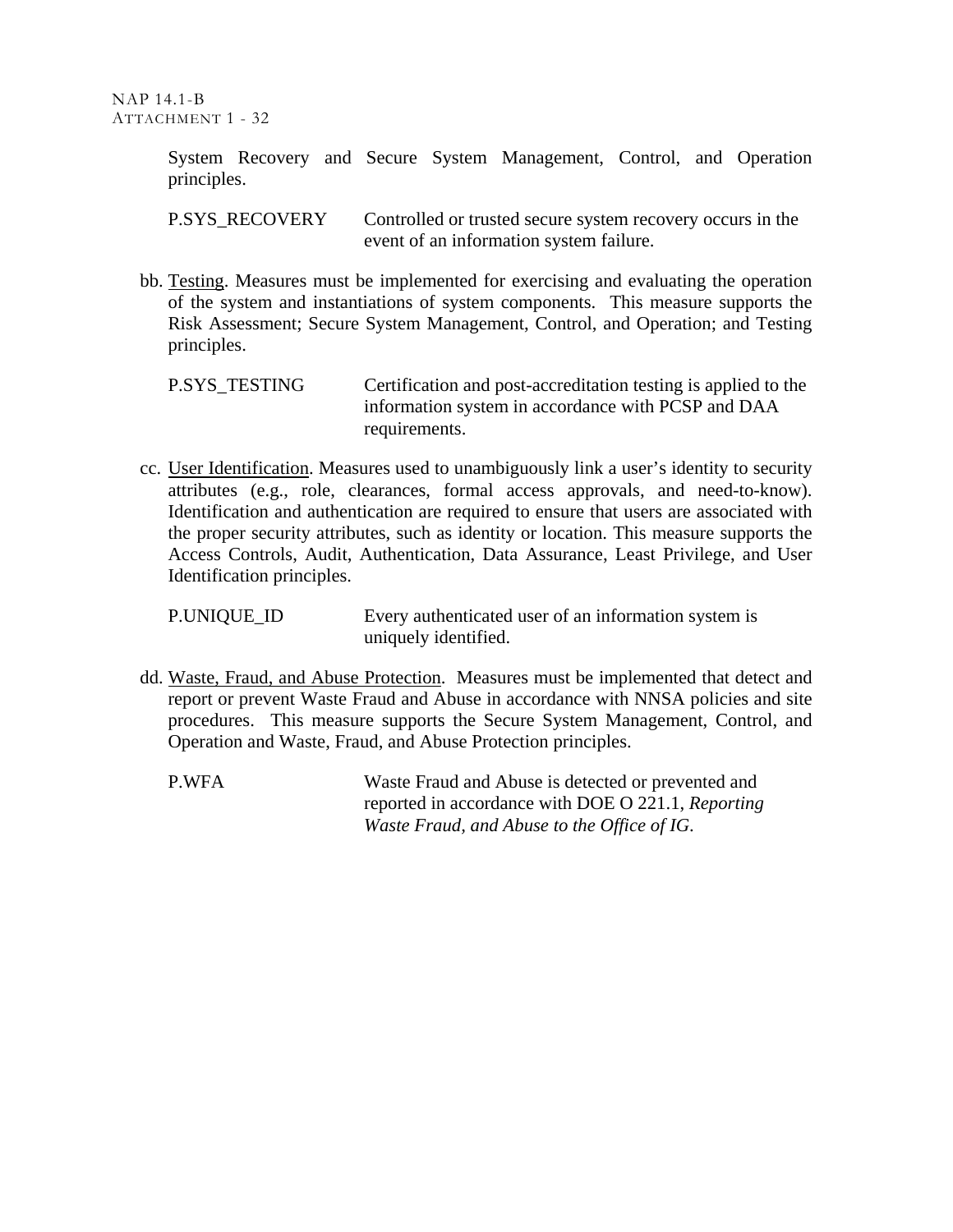### CHAPTER D

#### INFORMATION SYSTEM CERTIFICATION AND ACCREDITATION PROCESS

- 1. INTRODUCTION. The NNSA Information Security Certification and Accreditation Process (ISCAP) establishes a standard NNSA approach to ensure a system is accredited to operate in a specified computing environment with an acceptable level of risk throughout its lifecycle. The ISCAP activities standardize the C&A process to support a risk management focus on the mission, environment, and architecture for NNSA information systems.
- 2. LIFECYCLE AND TAILORING. The ISCAP applies throughout the life of all NNSA information systems. It is adaptable to any type of information technology system, any computing environment, and mission. It may be adapted to include existing system certifications, evaluated products, new security technology or programs, and adjust to applicable standards. The ISCAP may be mapped to any system lifecycle process. The activities defined in the four ISCAP phases are mandatory. However, implementation details of these activities may be tailored and, where applicable, integrated with other activities and documentation.
- 3. ROLES AND RESPONSIBILITIES. C&A is generally accomplished by a minimum of three individuals: the System Owner, the DAA, and the CSSM. Additional roles may be added to increase the integrity and objectivity of C&A decisions in support of the system business case or mission. For example, the CSSO, who may represent the system owner, usually performs a key role in the maintenance of the security posture after the accreditation and may also play a key role in the C&A of the system. The ISCAP allows these individuals to tailor and scope the C&A efforts to the particular mission, environment, system architecture, threats, funding, and schedule of the system.

NOTE: The following sections provide an overview of the ISCAP roles and responsibilities. Responsibilities of the primary C&A roles in each lifecycle phase are shown in [Table 5.](#page-63-0)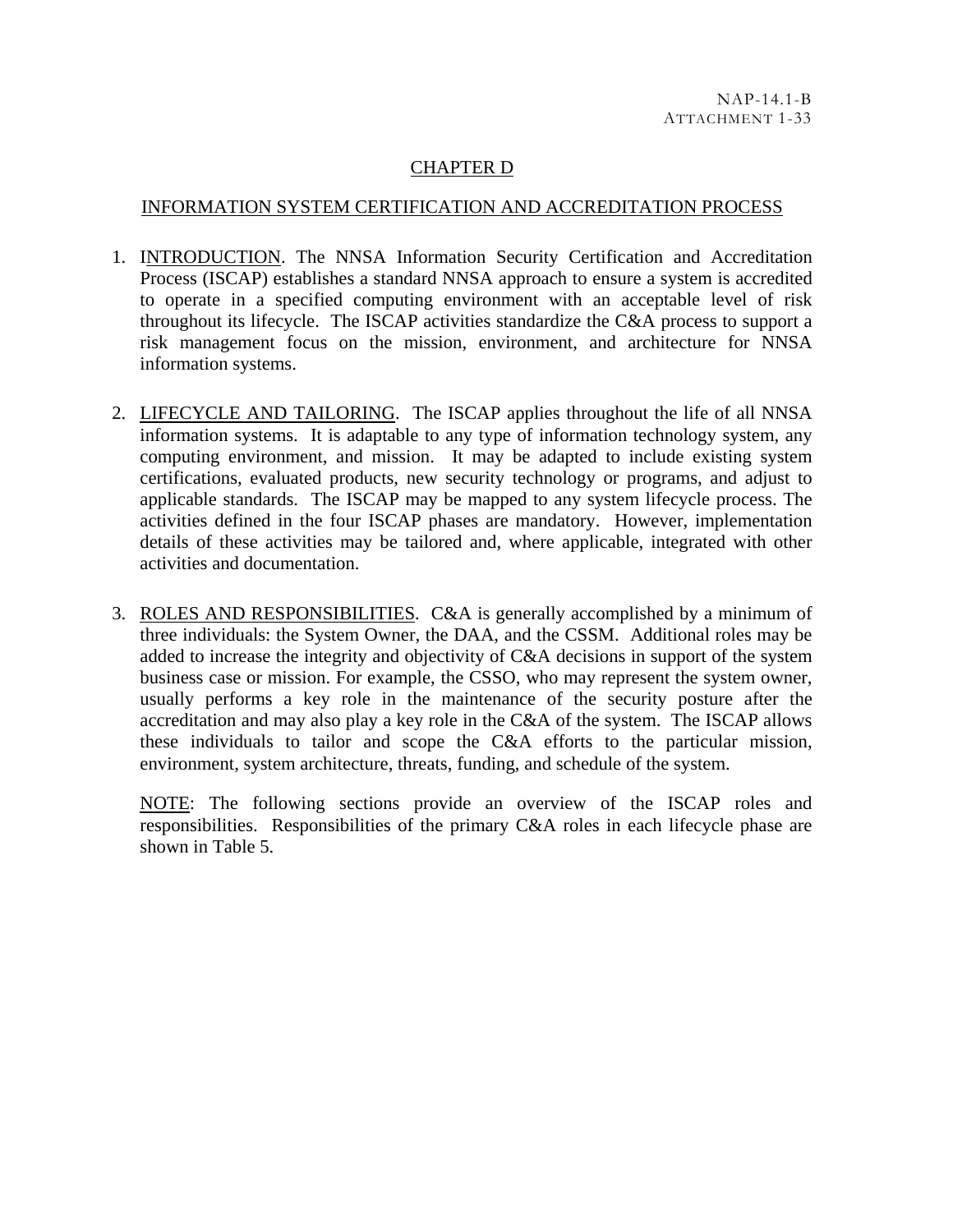#### NAP 14.1-B ATTACHMENT 1 - 34

#### **Table 5. Certification and Accreditation Roles**

<span id="page-63-2"></span>

|         | System Owner (May be represented by the CSSO)                                                                                                                                                                                                                                                                                              | <b>DAA</b>                                                                                                                                                                                             | <b>CSSM</b>                                                                                                                                                                                                                                                        |
|---------|--------------------------------------------------------------------------------------------------------------------------------------------------------------------------------------------------------------------------------------------------------------------------------------------------------------------------------------------|--------------------------------------------------------------------------------------------------------------------------------------------------------------------------------------------------------|--------------------------------------------------------------------------------------------------------------------------------------------------------------------------------------------------------------------------------------------------------------------|
| Phase 1 | Initiate security dialogue with DAA and CSSM<br>Define system schedule and budget<br>Support ISCAP tailoring and level of effort determination<br>Define system architecture<br>Prepare lifecycle management plans<br>Define security architecture<br>Draft or support drafting the SSP, PP, ST <sup>3</sup>                               | Define accreditation requirements<br>Obtain threat assessment<br>٠<br>Assures the CSSM is assigned<br>Support ISCAP tailoring<br>Approve the SSP<br><b>Approve Security Targets</b>                    | Begin Vulnerability and risk assessments<br>Review threat definition<br>Lead ISCAP tailoring<br>Determine level of certification effort<br>Describe certification team roles and responsibilities<br>Support drafting the SSP <sup>3</sup>                         |
| Phase 2 | Develop system or system modifications<br>Support certification activities<br>Review certification results<br>Revise system as needed<br>Resolve security discrepancies                                                                                                                                                                    | Support certification activities                                                                                                                                                                       | Determine local threats to system<br>Assess vulnerabilities<br>Report result to the System Owner, and DAA<br>Determine if system is ready for certification                                                                                                        |
| Phase 3 | Support certification activities<br>Provide access for security test and evaluation<br>Provide system corrections<br>Perform Security Test and Evaluation                                                                                                                                                                                  | Assess vulnerabilities and residual risk<br>٠<br>Decide to accredit, grant an interim approval<br>to operate (IATO), or terminate system<br>operations                                                 | Evaluate security requirements compliance<br>Assess vulnerabilities and residual risk<br>Report results of assessments to the System Owner and<br>DAA<br>Recommend risk mitigation measures<br>Prepare C&A accreditation package<br>Recommend system accreditation |
| Phase 4 | Update information system to address Phase 3 reported vulnerabilities<br>and patches under configuration management<br>Report information system security related changes to the DAA and<br><b>CSSM</b><br>Review and update lifecycle management policies and standards <sup>3</sup><br>Resolve security discrepancies<br>Comply with SSP | Review the SSP<br>Review proposed security significant<br>changes<br>Oversee compliance validation<br>Decide to accredit, IATO, or, if the SSP is no<br>٠<br>longer valid, terminate system operations | Ensure and assess system security throughout it's lifecycle<br>Review proposed changes                                                                                                                                                                             |

<span id="page-63-1"></span><span id="page-63-0"></span><sup>&</sup>lt;sup>3</sup> The information system Cyber System Security Officers (CSSO) may be requested to develop these documents.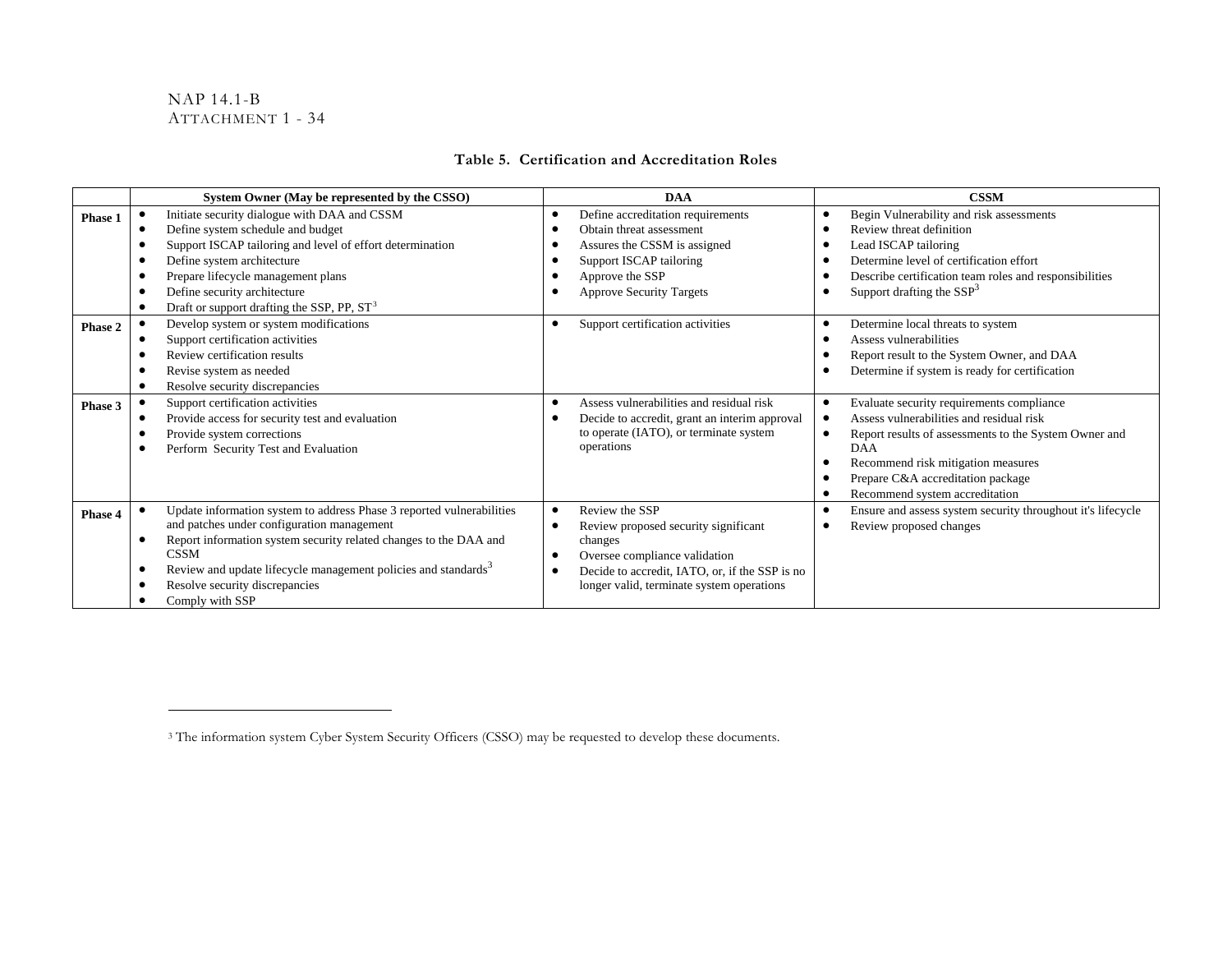4. CERTIFICATION LEVELS. The scope and level of effort for certification of an information system must be based on the highest Consequence of Loss of confidentiality for all Information Groups on the information system as shown in [Table 6](#page-64-0).

<span id="page-64-0"></span>

| Consequence<br>of Loss of<br>Confidentiality | <b>Certification</b><br>Level | <b>Description</b>                                                                                                                                                                                                                                                                                                                                                           |
|----------------------------------------------|-------------------------------|------------------------------------------------------------------------------------------------------------------------------------------------------------------------------------------------------------------------------------------------------------------------------------------------------------------------------------------------------------------------------|
| Very Low                                     | Level 1                       | Scope and content of certification negotiated between cognizant DAA, CSSM, and<br>System Owner.                                                                                                                                                                                                                                                                              |
| Low                                          | Level 2                       | Scope and content of certification negotiated between cognizant DAA, CSSM, and<br>System Owner with testing of all security functionality and verification of assurance<br>components.                                                                                                                                                                                       |
| Medium                                       | Level 3                       | Scope and content of certification established by the cognizant DAA with security<br>functionality structurally analyzed and verification of assurance components.                                                                                                                                                                                                           |
| High                                         | Level 4                       | Minimum Analysis - Requires completion of an approved Security Test and<br>Evaluation Plan that provides for methodical test and evaluation of all security<br>functionality and verification of assurance components.                                                                                                                                                       |
| Very High                                    | Level 5                       | Detailed Analysis - Requires completion of an approved Security Test and Evaluation<br>Plan that provides for methodical test and evaluation of all security functionality and<br>verification of assurance components. Requires an in-depth, independent design review<br>and analysis of security functionality (e.g., verification and validation) defined by the<br>DAA. |

#### **Table 6. Certification Levels**

- 5. SYSTEM SECURITY PLAN (SSP). The principal document in the ISCAP is the SSP. The SSP documents the single management structure, security environment in which the information and information system exists, the cyber security requirements needed to protect the information on the system, and the conditions for C&A of the information system. The SSP is a formal agreement among the System Owner, CSSM, and DAA. The SSP is used throughout the entire system lifecycle and ISCAP process to guide actions, document decisions, specify cyber security requirements, document solutions, and define the system's security configuration.
	- a. SSP STRUCTURE. The structure of the SSP depends on the certification complexity and organizational requirements. The SSP is intended to consolidate security-related documentation into one document. Chapter H contains a sample SSP format.
		- (1) Coverage. Each information system must have a Security Plan. In some cases, a single SSP may include several instantiations of TOE components. For example, in Site or Type accreditations, a SSP may be prepared for the system (software and hardware) and future instantiations of TOE components implemented in a similar environment at each location where the system or TOE component software and hardware will be employed.
		- (2) SSP Tailoring. The DAA, CSSM, and System Owner have the authority to tailor the SSP to meet operational requirements, security policy, and prudent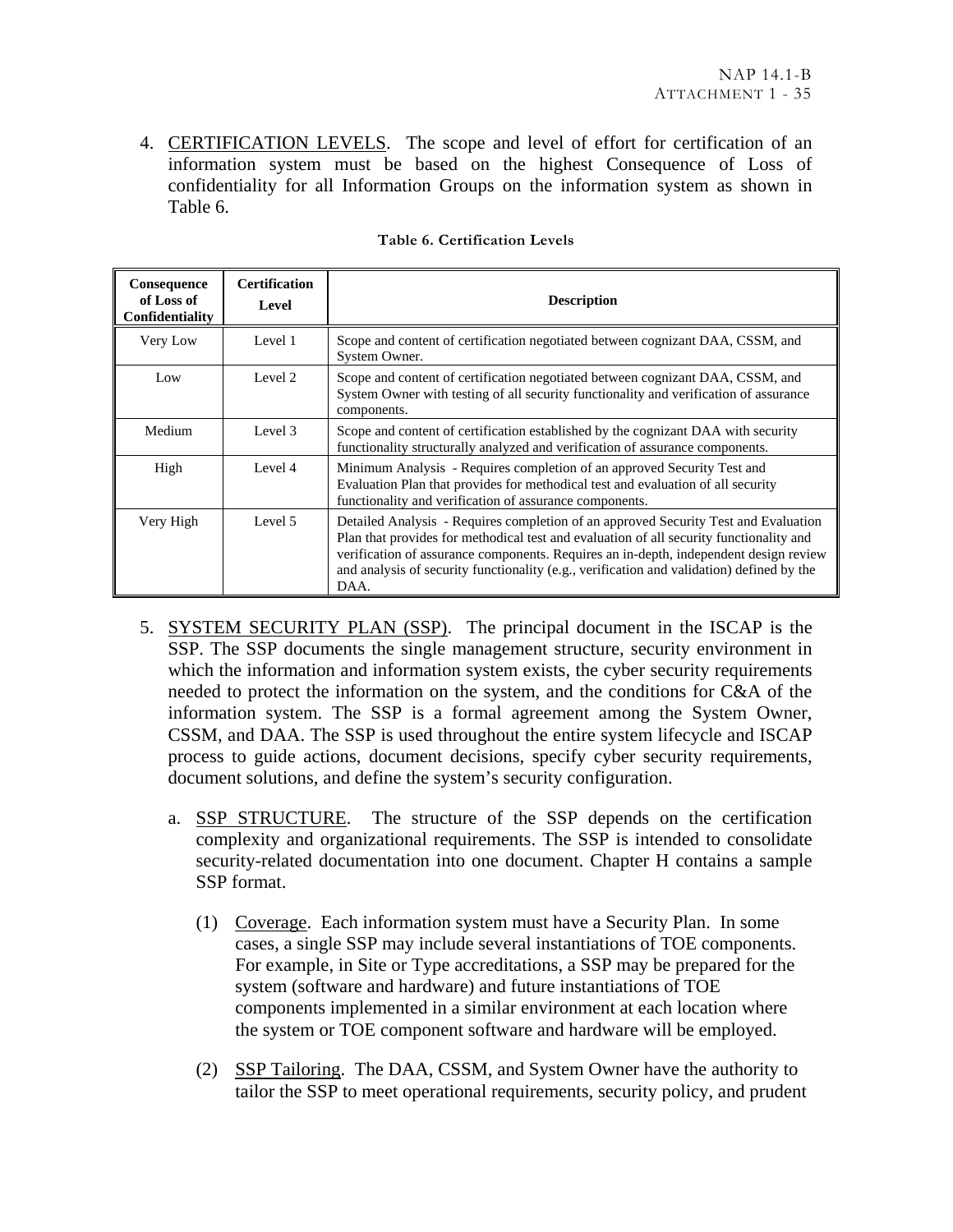risk management. The SSP must be flexible enough to permit adjustment throughout the system lifecycle as conditions warrant. New requirements may emerge from design necessities, existing requirements may need to be modified, subsequent instantiations of system components may be implemented, or the DAA's view of acceptable risk may change. In such a case, the SSP is updated to accommodate the requirements. The SSP is developed in the Definition phase and updated in each phase as the system develops and new information becomes available. When feasible, the SSP can be tailored to incorporate other documents as appendices or by reference. The completed SSP must contain those items required by the DAA.

- (3) SSP Contents. The minimum information that must be in a SSP is listed in Chapter H.
- b. Forms of Accreditation. Three forms of accreditation are possible:
	- (1) System Accreditation. This is an information system (general support system, major application, stand-alone, etc.) that is operating under a single SSP. Accreditation is based on the system certification. Note: This includes controlled interfaces or other systems that interface with offsite non-NNSA systems.
	- (2) Site Accreditation. A Site accreditation is a master plan approach and evaluates the applications and information systems at a site or specific location(s) within a site operating in a similar environment and under one set of rules. The information systems are operating under a single SSP. All information systems under the SSP are contained within the Site or under the cognizance of the CSSM. Accreditation is based on the certification of the first system and the follow-on process for certifying additional information systems. The authority to operate additional systems under the SSP is based on successful completion of the C&A process described in the SSP.
	- (3) Type Accreditation. A Type accreditation evaluates a major application or information system that is distributed among different sites and operating in similar environments and under one set of rules. This is a master plan approach where the accreditation extends across site boundaries. The enterprise systems (general support system, major application, stand-alone, etc.) involved may or may not be interconnected. However, the major application or information system is operating under a single SSP, such as SecureNet and the NNSA Office of Secure Transportation's Transportation Command and Control System. Authority to operate an implementation of the application or system at a site is based on the C&A process described in the SSP.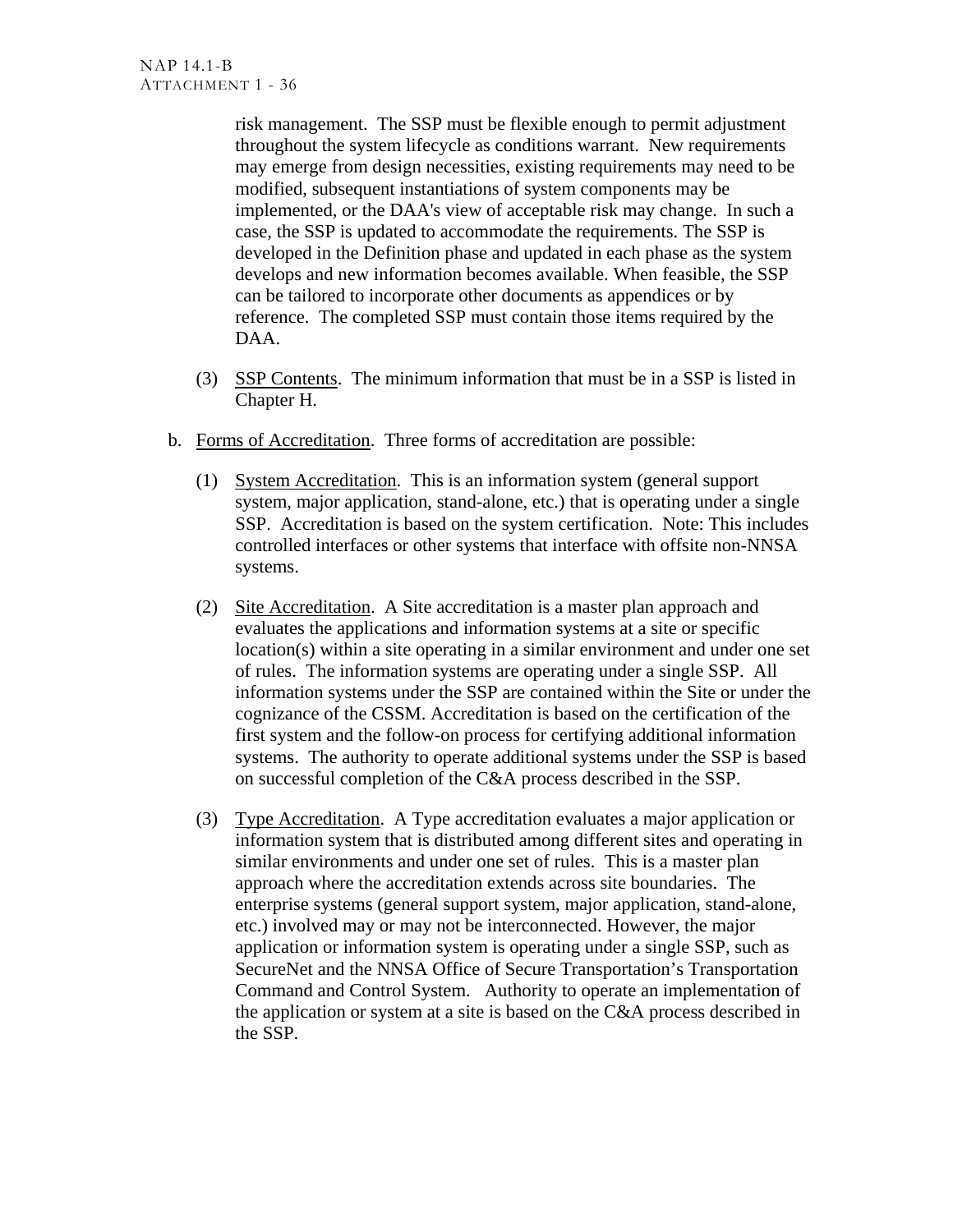- (a) The Type accreditation is the official authorization to employ identical copies of a system in a specified environment. The SSP must be modified to include a statement of residual risk and clearly define the intended operating environment. The SSP must identify specific uses of the system, operational constraints, and procedures under which the system may be operated. The accreditation statement must include a statement, such as, "This system is supplied with a Type accreditation.
- (b) With the Type accreditation, the system operators assume the responsibility to monitor the environment for compliance with the environment as described in the SSP. The system owner and cognizant DAA must ensure that the proper security operating procedures, configuration guidance, and training are delivered with the system.
- (c) Security testing for Type accreditations should occur at a single integration and test facility. The system installation and security configuration must be tested at each operational site at the time of installation.
- (d) The accreditation documentation, including security test plan, the test results, Certification recommendation, and the Type accreditation statement must be documented in the SSP. The SSP must be sent with the software and hardware suite to each site where the IS will be installed. The site must repeat the baseline tests specified by the DAA.
- c. Interim Approval To Operate. An "Interim Approval to Operate" may be granted if the system does not meet the requirements as stated in the SSP, but operational need may mandate that the system become operational. The IATO is a temporary approval that may be issued for no more than a maximum of 180 days. The initial IATO may not be renewed.
- 6. CERTIFICATION AND ACCREDITATION PHASES. The ISCAP is composed of four phases: Definition, Verification, Validation, and Post Accreditation. Throughout this section, ISCAP activities are listed for each phase.
	- a. Definition. This phase is focused on understanding the information system business case, environment, and architecture to determine the security requirements and activities necessary to achieve C&A. The objective of this phase is to agree on and document the security requirements, C&A perimeter, schedule, and resources required to complete the C&A. The specific C&A activities and the levels of effort associated with each of the activities depend on environment, threat, and other considerations. The certification plan developed in the Definition phase must reflect this fact. Activities in this phase, based on the Certification Level, may include:
		- Prepare the Mission Description and System Identification
		- Notify the DAA and CSSM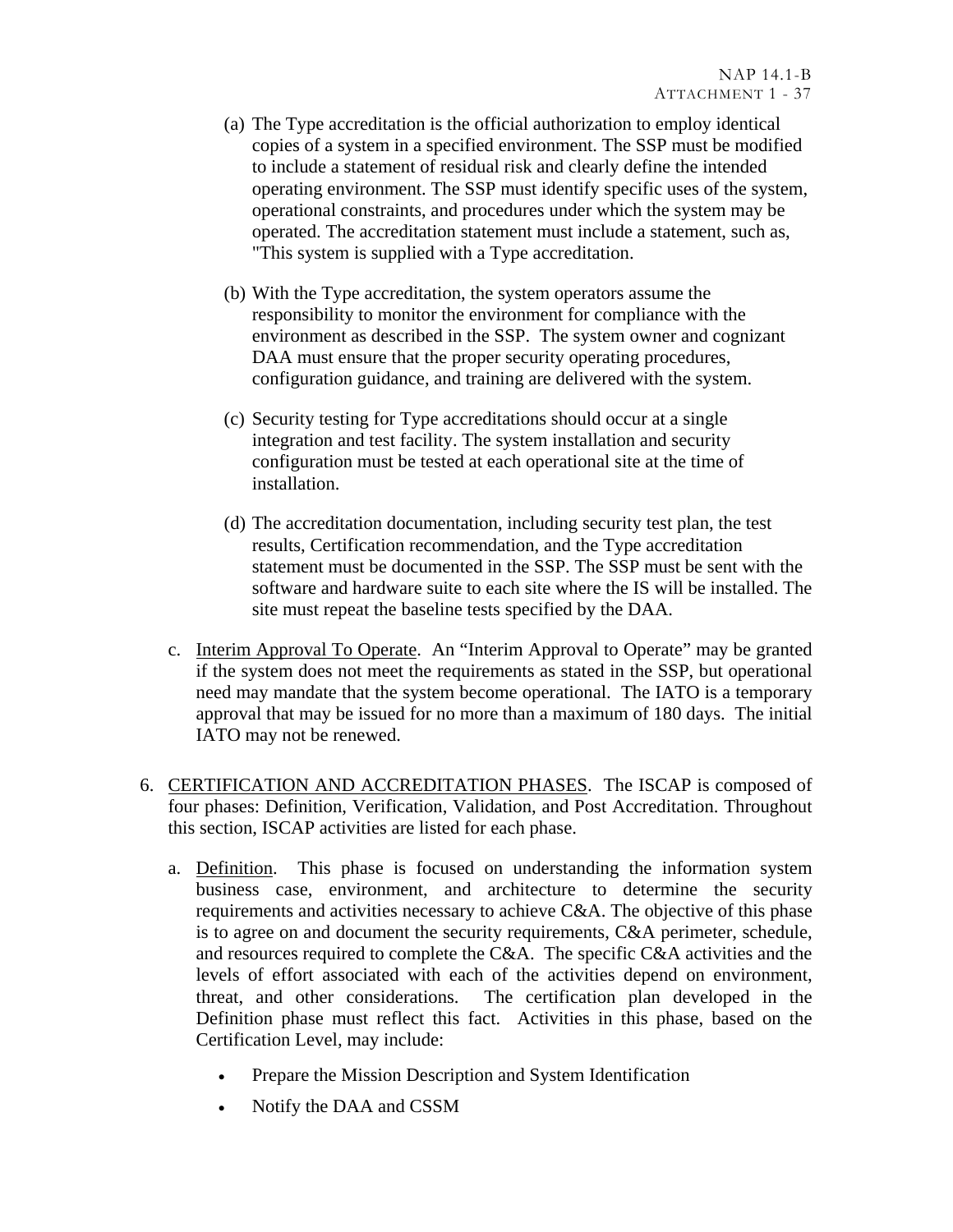- Prepare the Environment and Threat Description
- Determine the Information Groups
- Prepare the System Architecture Description
- Determine the Information System  $PP(s)$  or  $ST(s)$
- Determine the System Security Requirements
- Tailor the SSP contents
- Determine Certification Level
- Draft the SSP
- b. Verification. This phase verifies the system's compliance with the information in the SSP. The objective of this phase is to ensure the fully integrated system will be ready for certification testing. Activities in this phase, based on the Certification Level, may include:
	- System Architecture Analysis
	- Software Design Analysis
	- Network Connection Rule Compliance Analysis
	- Integrity Analysis of Integrated Products
	- Lifecycle Management Analysis
	- Vulnerability Assessment
- c. Validation. This phase validates compliance of the fully integrated system with the security requirements as stated in the SSP. The objective of this phase is to produce the required evidence to support the DAA in making an informed decision to grant accreditation to operate the system. Activities in this phase, based on the Certification Level, may include:
	- Security Test and Evaluation (T&E)
	- Certification
	- Penetration Testing
	- Validated Protected Transmission System compliance
	- System Management Analysis
	- Contingency Plan Evaluation
	- Risk Management Review
- d. Post Accreditation. This phase starts after the information system has been certified and accredited and includes those activities necessary for the continued operation of the information system in its computing environment and to address the changing threats and small-scale changes a system faces throughout its lifecycle. The objective of this phase is to ensure secure system management,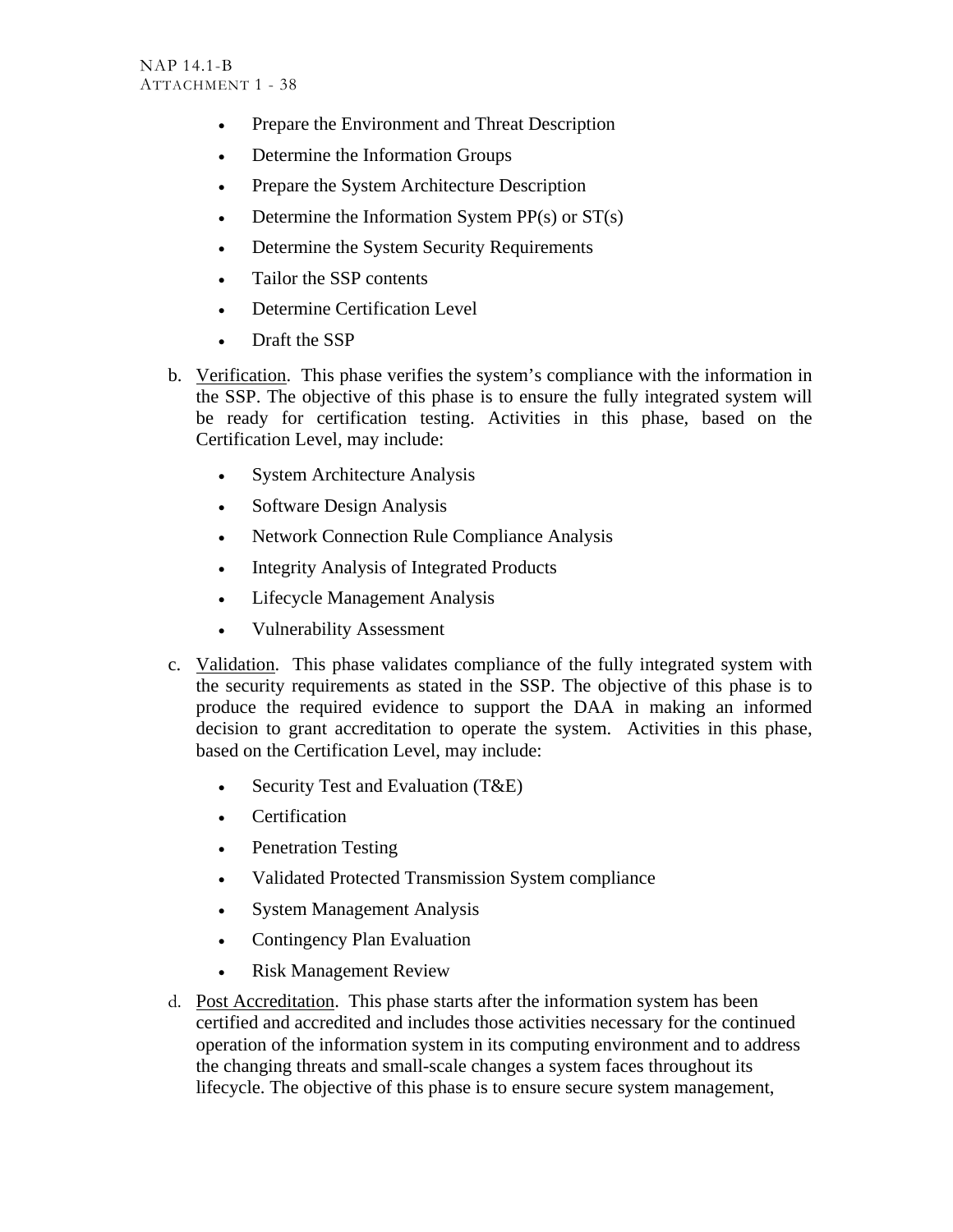operation, and maintenance to preserve an acceptable level of residual risk. The residual risk must be re-evaluated whenever a security significant change to the system occurs. Activities in this phase, based on the Certification Level, may include:

- **SSP** Maintenance
- Physical, Personnel and Management Control Review
- Contingency Plan Testing
- Maintain TEMPEST Compliance
- Maintain Protected Transmission System (PTS) Compliance
- Change Management
- Risk Management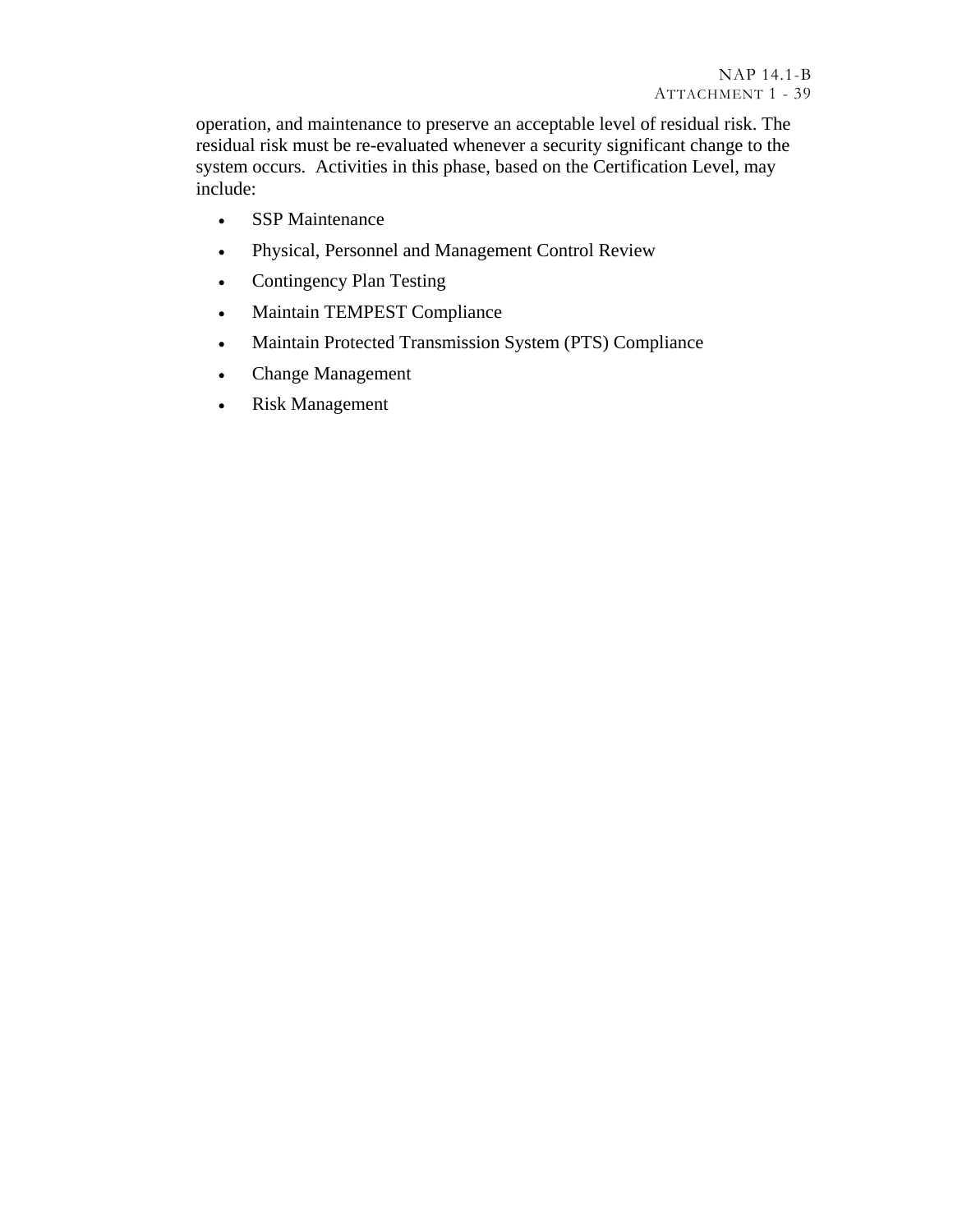NAP 14.1-B ATTACHMENT 1 - 40

This page intentionally blank.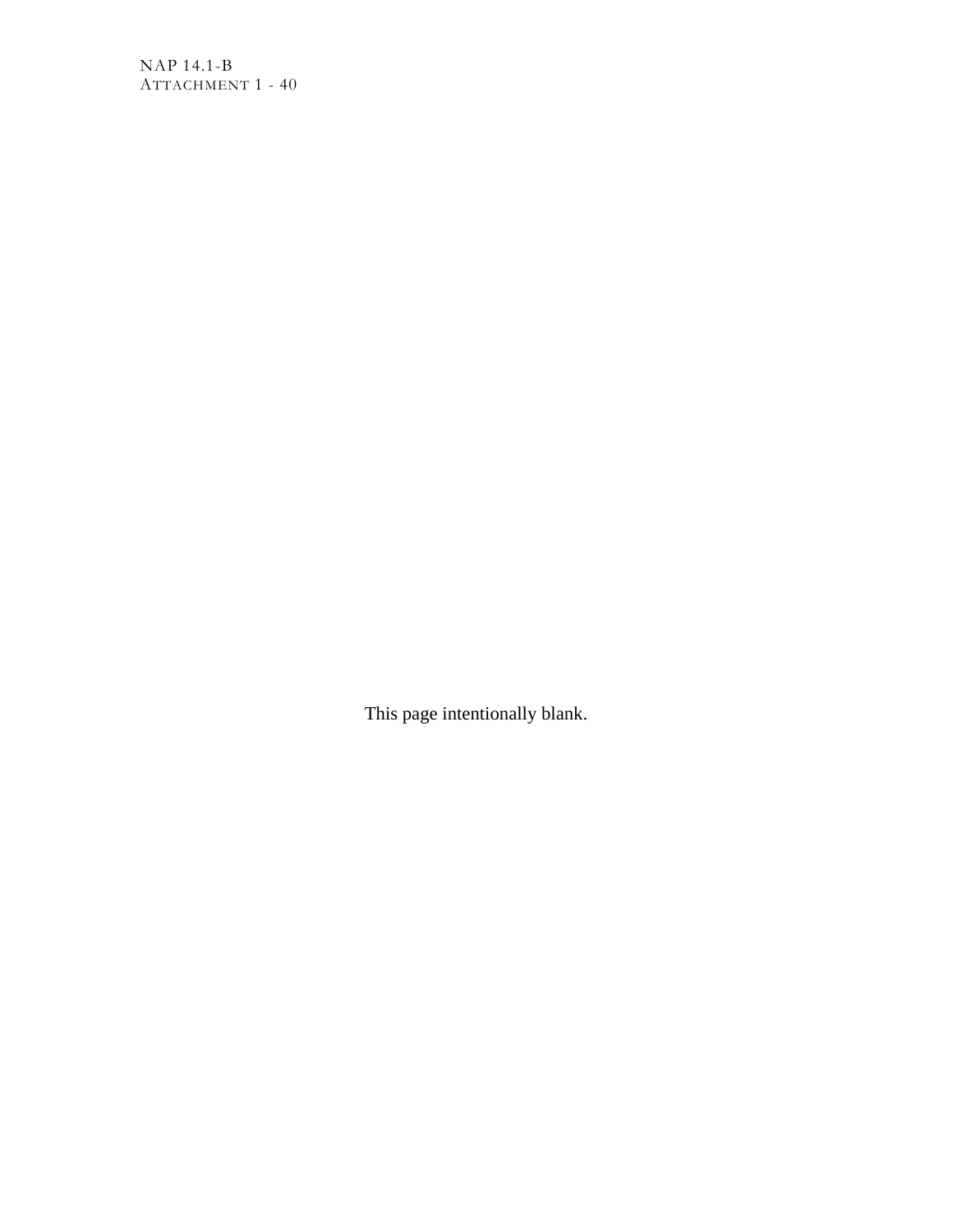#### CHAPTER E

#### DEVIATIONS FROM THE NNSA CYBER SECURITY PROGRAM

- 1. INTRODUCTION. This chapter describes the types of deviations (variances, waivers, and exceptions), required justification, and process for obtaining deviations from the NNSA PCSP requirements.
- 2. CRITERIA AND PROCESSES. All approved deviations, as described below, must be documented in the SSP for the information system, the Site Safeguards and Security Plan, or Site Security Plan, as appropriate.
	- a. Variances. Variances are approved conditions that technically vary from a NNSA PCSP requirement, such as a site-proposed PP, but afford equivalent levels of protection without compensatory measures.
		- (1) Variance requests must be submitted in writing through the cognizant CSOM to the DAA. The variance request must include detailed description of the requirement(s) and rationale. The variance documentation must be included, or referenced, in the information system SSP.
		- (2) The cognizant DAA will review and approve, in writing, or disapprove with comments and recommendations.
		- (3) Variances may be approved for up to three years and documented in the SSP but must be submitted for reconsideration whenever the information system is accredited or re-accredited.
	- b. Waivers. Waivers are approved non-standard conditions that deviate from a NNSA PCSP requirement, which, if uncompensated, would create a potential or real cyber security vulnerability. Waivers require implementation of compensatory measures that will be in effect for the duration of the waiver.
		- (1) Waiver requests and supporting documentation must be submitted in writing through the cognizant CSOM to the cognizant DAA for review.
		- (2) Documentation supporting the waiver request must identify the requirement(s) to be waived, indicate the compensatory measures implemented, and, if appropriate, that performance testing has been completed to validate the compensatory measures.
		- (3) The DAA will forward the waiver request and documented recommendation for approval to the NNSA CSPM.
		- (4) The NNSA CSPM will approve or disapprove the waiver request and provide a final decision in writing to the cognizant DAA.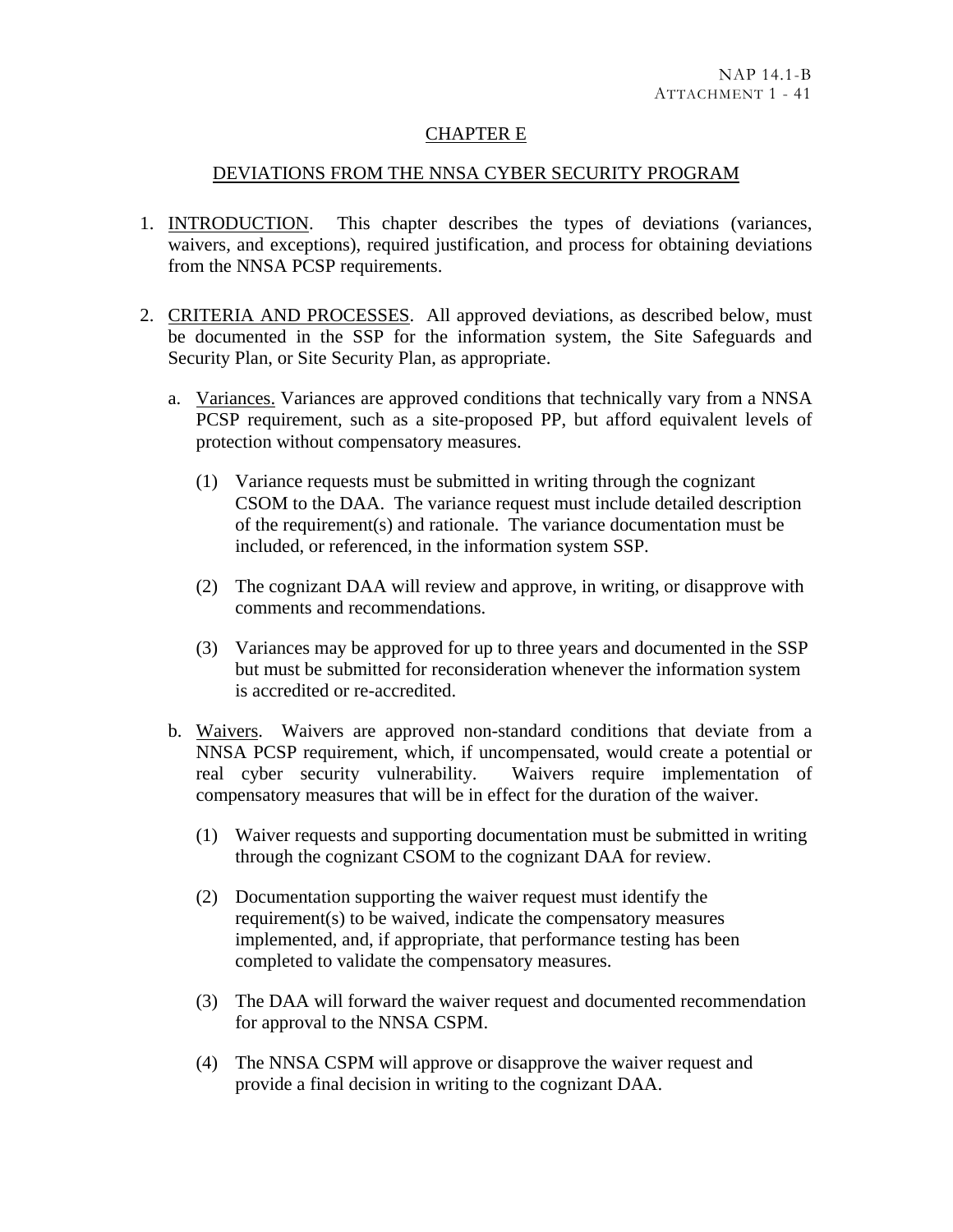- (5) The cognizant DAA will notify the cognizant CSOM who will notify the site CSSM and the information system CSSO.
- (6) Approved waivers may remain in effect for up to two years and must be documented in the information system SSP. If an extension is necessary, the waiver request must be re-submitted.
- c. Exceptions. Exceptions are approved deviations from an NNSA PCSP requirement that creates a security vulnerability. Exceptions shall only be approved when correction of the condition is not feasible or cost effective and compensatory measures are inadequate to preclude the acceptance of risk.
	- (1) Requests for exceptions and supporting documentation must be submitted in writing through the cognizant CSOM to the cognizant DAA for review.
	- (2) Documentation supporting the exception request must identify the requirement(s) that cannot be met, indicate any compensatory measures implemented, and, if appropriate, that performance testing has been completed to validate the compensatory measures.
	- (3) The DAA will forward the exception request, and documented recommendation for approval, to the NNSA CSPM.
	- (4) The NNSA CSPM will approve or disapprove the exception request and provide a final decision in writing to the cognizant DAA.
	- (5) The cognizant DAA will notify the cognizant CSOM who will notify the site CSSM and the information system CSSO.
	- (6) Approved exceptions may remain in effect for one year.
	- (7) The cognizant DAA must review and validate the need for each exception.
	- (8) Exceptions must be documented in the information system SSP.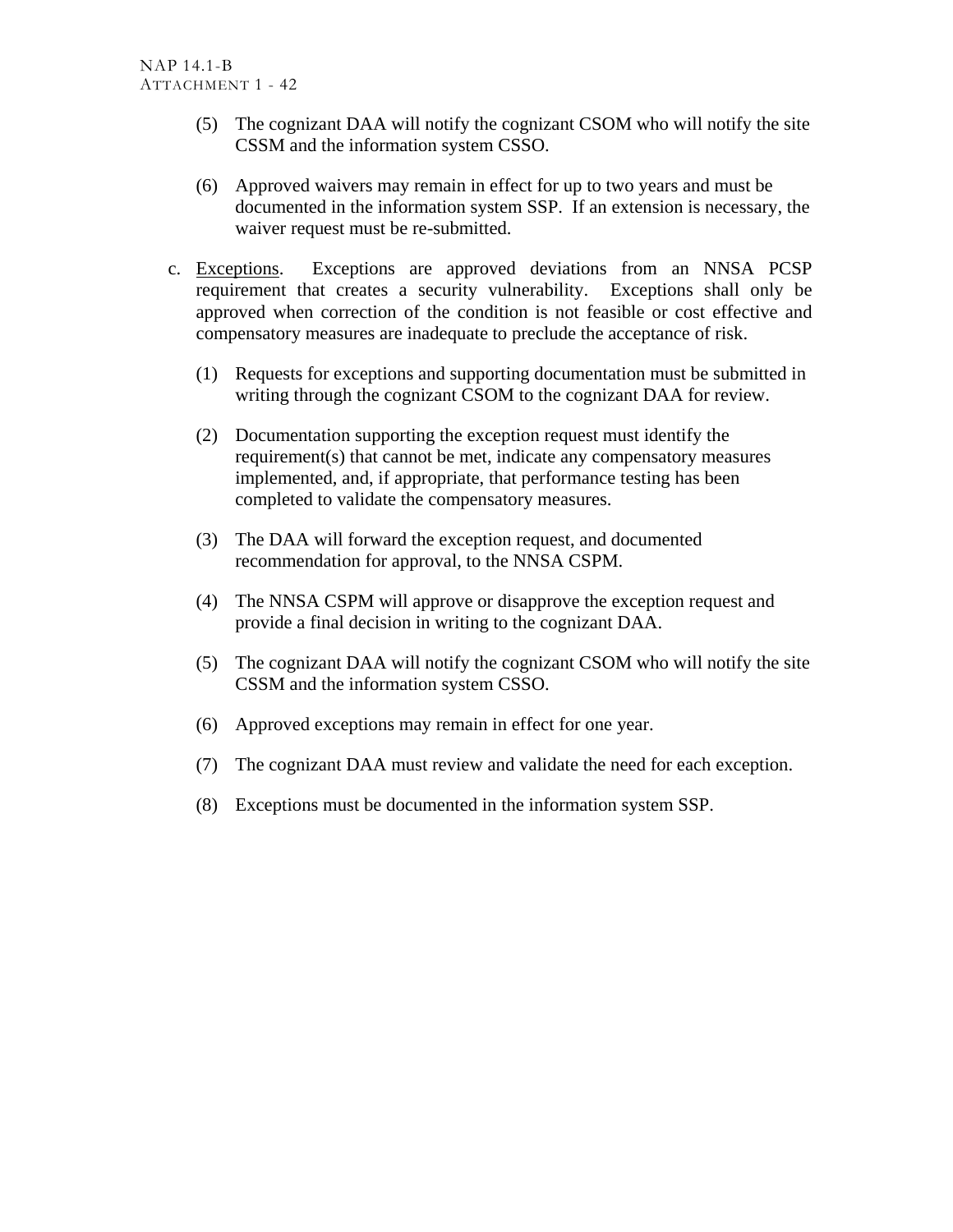## CHAPTER F

### CYBER SECURITY PROGRAM PLAN

- 1. INTRODUCTION. The NNSA Site Cyber Security Program Plan (CSPP) is the document that outlines the policies, procedures, and practices of an organization's, (e.g. an NNSA site) cyber security program – classified and unclassified. The CSPP is a top-level, stand-alone program document at the management level and details the organization's policies, procedures, and practices for ensuring effective cyber security. It also explains the organization's specific environment, missions, and threats. The CSPP should be integrated with other program plans in the organization (e.g., Site Safeguards and Security Plan [SSSP], Information Resource Management [IRM] plans, etc.).
- 2. CSPP CONTENTS. The CSPP must describe how the organization implements the NNSA PCSP. The CSPP must explain the organization's specific environment, missions, and threats and describe the policies, procedures, and practices for ensuring effective cyber security. If the following requirements can be met with existing organization policies or procedures, they should be summarized and referenced in the CSPP and a copy attached to the CSPP.
	- a. Environment. Describe the site's mission, objectives, and security environment.
	- b. Information Groups. Identify the Information Groups (see Appendix G for a description of the Information Groups) handled by the site.
	- c. Site Unique Threats. Reference or document any threat/threat assessments (e.g., NNSA Threat Assessment, OPSEC Threat Assessments, Site Unique Threats, etc.) used as the basis for its threat environment
	- d. Roles and Responsibilities. Define the site cyber security, CSSM, CSSO, System Administrator, user, etc. roles and responsibilities for the site.
	- e. Program/Project Controls and Accountability. Describe the method for tracking the site's implementation of the NNSA PCSP in terms of cost and schedule.
	- f. Information Systems. Reference an inventory of information systems (accredited, in the accreditation process, and not accredited).
	- g. C&A Program. Describe the site's information system C&A process to include processes for additional instantiations of accredited systems.
	- h. Equipment/Software Management.
		- (1) Configuration Management.
			- (a) Describe the site's configuration management policies and procedures.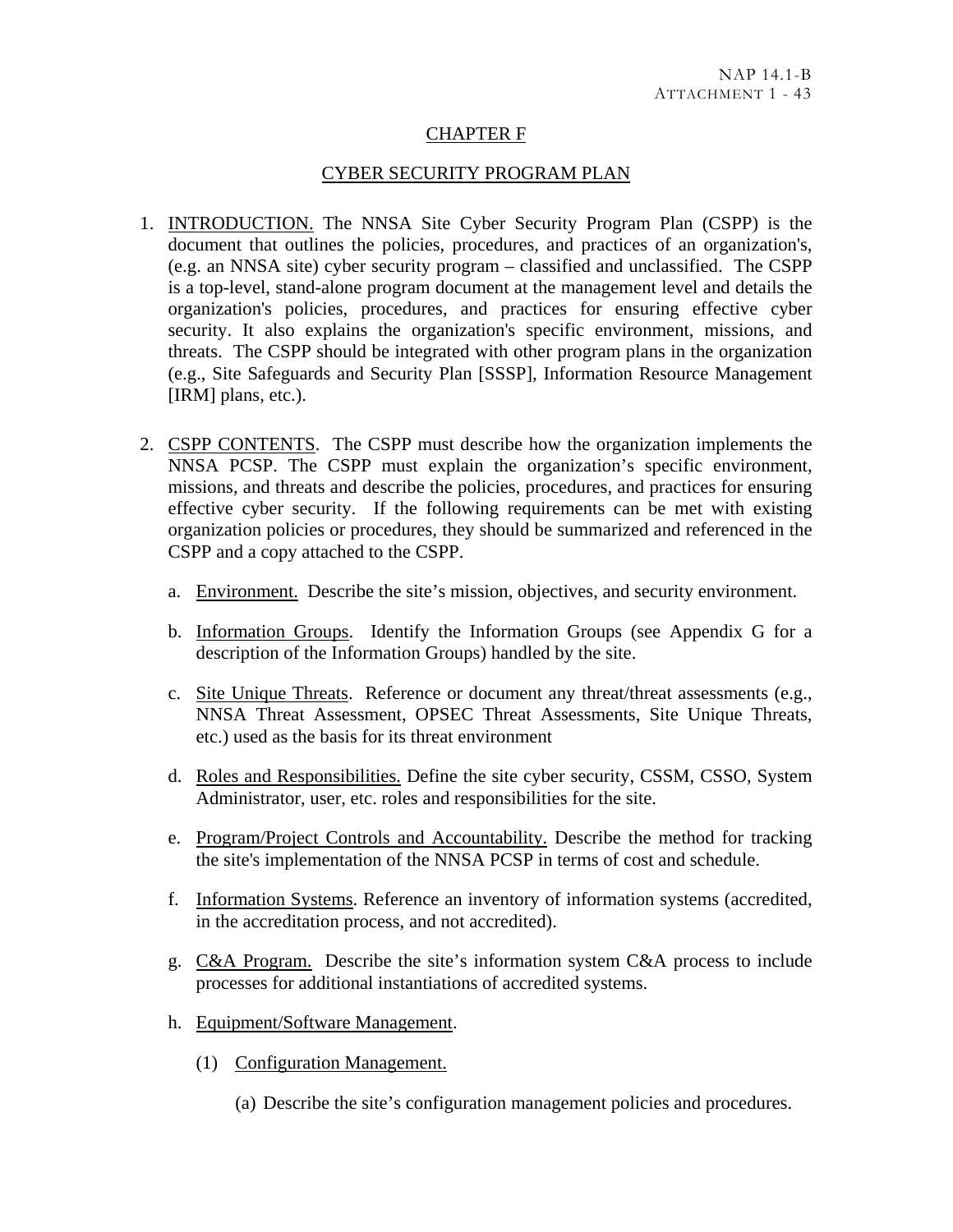- (b) Identify all NNSA-approved minimum information system security configurations implemented in the element's information systems.
- (c) Describe the site's process for identifying and managing information system configurations that cannot apply NNSA-approved minimum information system security configurations due to operational or mission requirements.
- (2) Equipment Maintenance. Describe the maintenance policies and procedures; including the introduction of vendor maintenance hardware, software, and firmware and the management of remote maintenance activities.
- (3) Clearing and Sanitization. Describe the procedures for:
	- (a) Clearing, sanitizing, and destroying information system storage media, memory devices, and other related hardware components.
	- (b) Reuse of information storage media, memory devices, and other related hardware components at a lower classification or sensitivity level.
- (4) Decommissioning. Describe the procedures for decommissioning information systems.
- i. Incident Handling. Describe the composition of the site incident response team, the contact methods (numbers for telephones, pages, cell phones, e-mail, etc.), and incident handling and reporting procedures.
- j. INFOrmation CONdition (INFOCON). Describe the process for establishing, changing, and reporting the site's INFOCON status. Describe the site's response measures for each INFOCON level. Describe the incident warning and advisory response process for the site.
- k. Security Monitoring. Describe the site's security monitoring policy, processes, and procedures, including how monitoring is used to mitigate risks to the site. Describe the site's process, and procedures for detecting and managing intrusion detection at the desktop, network, and site levels.
- l. Security Coordination. Describe the site's process and procedures to ensure coordination with other security programs, such as physical security, personnel security, Technical Surveillance Countermeasures (TSCM), TEMPEST, Classified Matter Protection and Control (CMPC), Protected Transmission System (PTS), OPSEC, and COMSEC.
- m. Malicious Code. Describe the site's process and procedures to address malicious code (e.g., handled at boundary, handled at desktops, and handled at selected locations), the mechanisms employed, and frequency of updating anti-malicious code software throughout the site.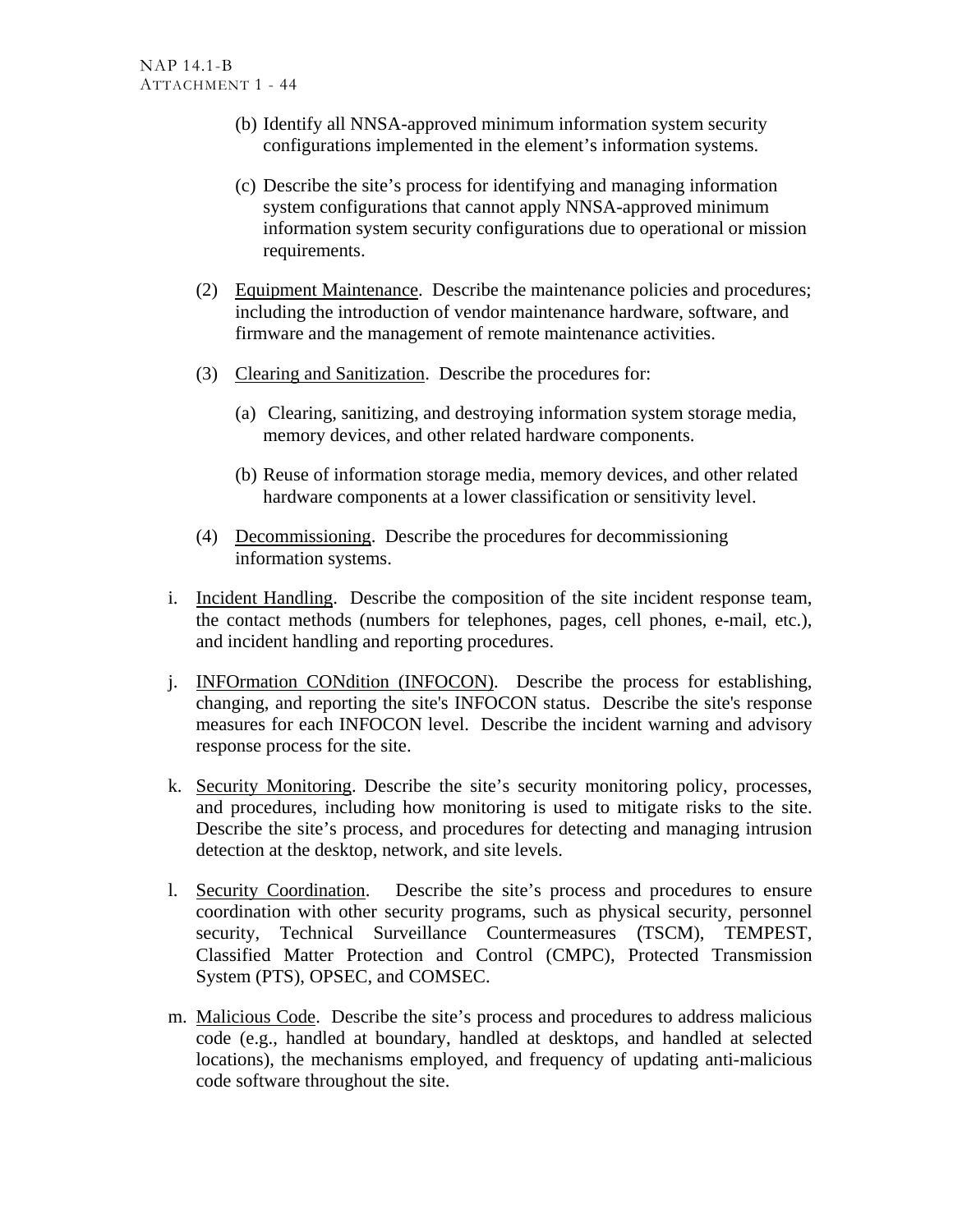- n. Denial of Service/Continuity of Service. Describe the business impact analysis process for identifying those information systems and networks that have a low tolerance for disruption or unavailability (system criticality) and the procedures and mechanisms that will be employed to limit and recover from such disruption or unavailability.
- o. Internet Security: Describe the site's Internet use policy, method of securing the site's network from external threats via the Internet connection, policies and procedures for reviews of web page and server content, and web page and server monitoring policy.
- p. Email: Describe the site's email policy, including controls for the use of offsite email.
- q. Component and Output Marking and Labeling. Describe the site's policy for marking and labeling the sensitivity or classification levels of computers, computer equipment, media storage devices, and computer output.
- r. Clear Text Password Management. Describe the site's program for the elimination of clear text passwords from existing and future information systems.
- s. Data backup and Restoration. Describe the site's policies for data backup and restoration.
- t. Disaster Recovery Program. Describe the site's disaster recovery program, including the integration of information systems Continuity of Service plans and the procedures for regular testing of continuity of operations/ contingency plans.
- u. Output and Display Device Access. Describe the site's policies for controlling access to system output and display devices.
- v. Hardware and Software Technical Reviews. Describe the process for performing technical reviews of the hardware and software components of portable computers that are taken or used outside the United States or may have been under the control of a non-U.S. Government organization.
- w. Portable Computing Devices. Describe the policies and procedures for managing the use of portable computing devices, including personal electronic devices, in all areas of the site.
- x. Wireless Information Systems. Describes the policies and procedures for managing the installation and use of radio frequency (RF) systems in all areas of the site.
- y. Risk Management. Describe the site's process for risk management for all information systems and information system components.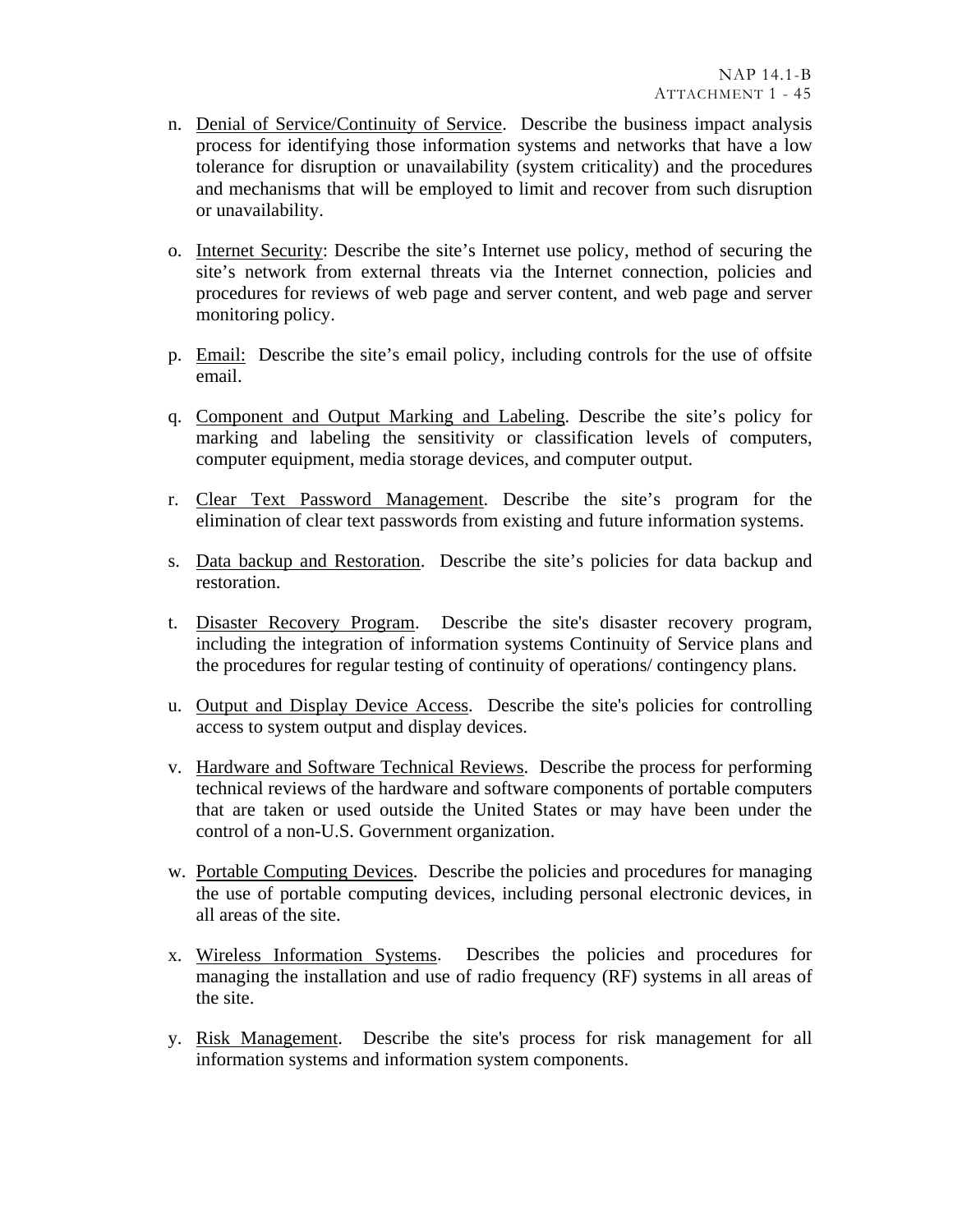- z. Remote Access. Describe management controls, operational controls on remote access, and technical controls.
- aa. Training. Describe the process for cyber security training and awareness programs, including who must receive training and how frequently re-training will occur. Describe the methodology being used for training (e.g., briefings, email), identify those positions requiring training, and identify (by title/position) those responsible for overseeing training activities at the site.
	- (1) Requirements for training include training personnel in clearing, sanitizing, and destruction procedures; sampling procedures for cleared and sanitized hard drives; and verification of the clearing and sanitizing process.
- bb. Performance Assessment. Describe the site's process and metrics employed to assess compliance with the CSPP and the process for evolving these metrics. Describe the site's peer review and self-assessment processes, including the frequency of reviews, the process for selecting peer review members, qualifications required of the prospective individuals or entities, and who is responsible for selecting peer review participants.
- cc. Plan Change Management. Describe the update frequency for the CSPP and the process for updating the plan.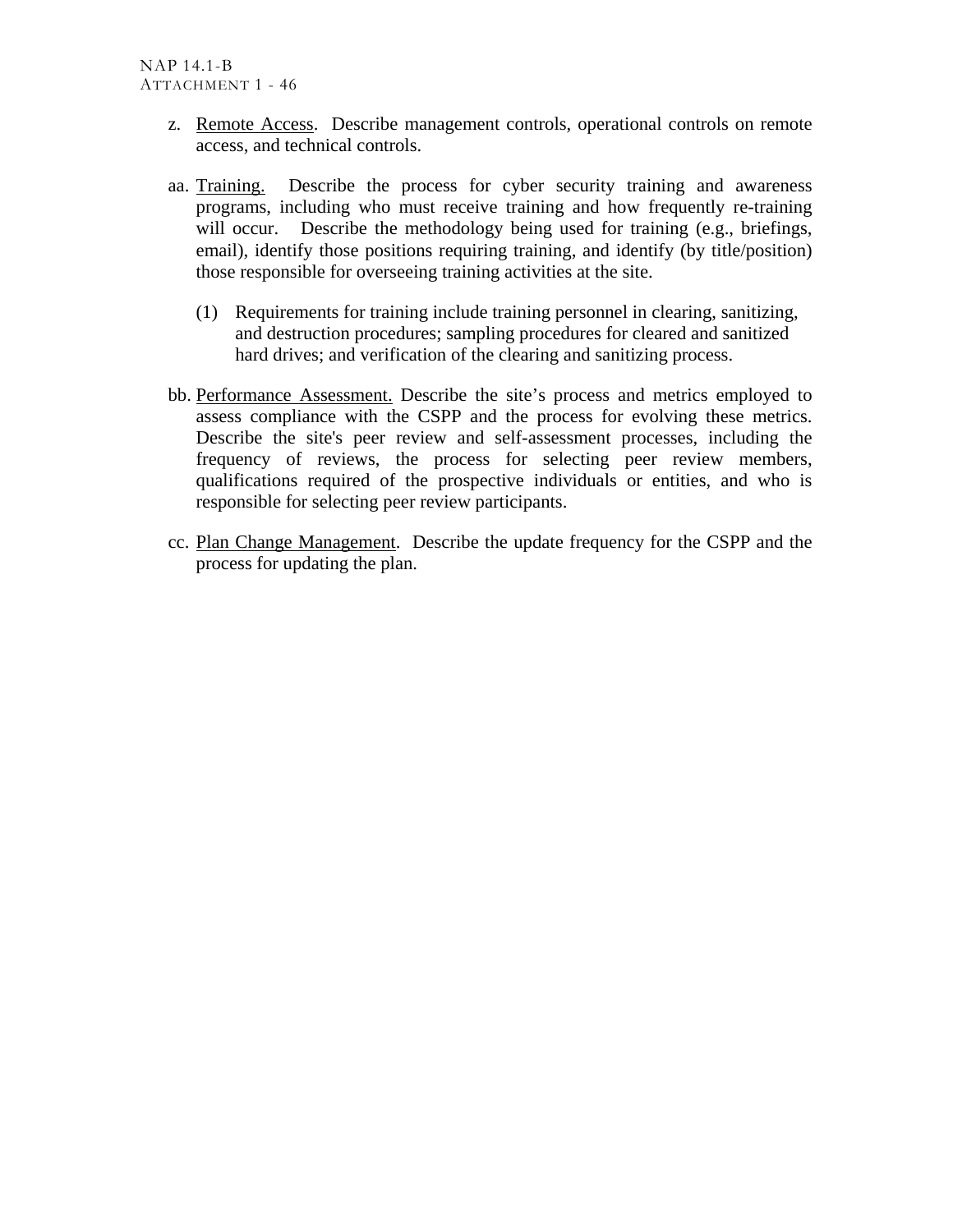# CHAPTER G

### INFORMATION GROUPS

- 1. Information Groups. An Information Group contains all information that requires similar protection or is similar in content or use. The following Information Groups have been defined for use in assessing the cyber threats to information and for use in defining the minimum protection criteria for each Information Group. The Information Groups and sub-groups are:
	- a. Open, Public, Unrestricted -- Information that requires no protection from disclosure, e.g. approved for public release.
	- b. Unclassified Protected -- Information designated as requiring protection by the data owner or data steward.
	- c. Unclassified Mandatory Protection -- Unclassified information requiring protection mandated by policy and laws, such as
		- Privacy Act information;
		- Agreements between Department of Energy (DOE), NNSA, its contractors, and other entities such as commercial organizations or foreign governments;
		- Proprietary information (but not third party proprietary);
		- Unclassified Controlled Nuclear Information (UCNI);
		- Export-controlled information (ECI);
		- Naval Nuclear Propulsion Information (NNPI);
		- Military/ dual use information (such as the Critical Military Technology and Materials list identified by the Department of Defense (DoD));
		- Nonproliferation information; and
		- Official Use Only
	- d. Confidential/Secret Non-Nuclear Weapons -- Information that is classified Confidential National Security Information, Confidential Formerly Restricted Data, Secret National Security Information, or Secret Formerly Restricted Data and does not contain any nuclear weapons data but may contain information related to uranium enrichment.
	- e. Secret Restricted Non-Nuclear Weapons Data -- Information that is classified Secret Restricted Data and does not contain any nuclear weapons data but may contain information related to uranium enrichment or other Secret Restricted Data.
	- f. Confidential Restricted Data Sigmas 1 through 13 **-** Information that is classified as Confidential and identified as Restricted Data, Formerly Restricted Data, or is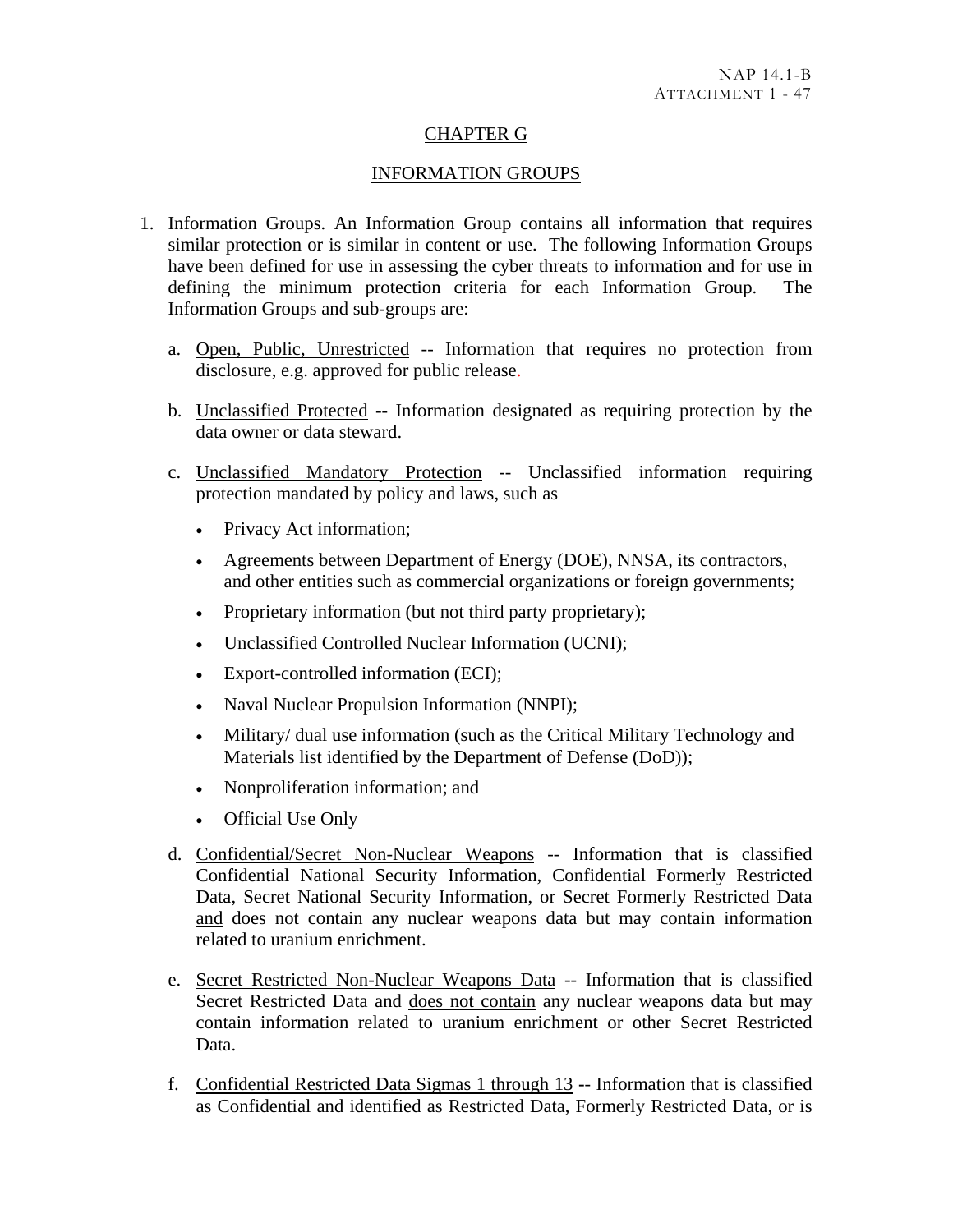related to nuclear weapons. This information is further marked with at least one of the sigma categories 1 through 13.

- Sigmas 1 and 2. Theory of operation or complete design of hydrodynamic, nuclear, fission weapons or their unique components. This includes the high explosive system with its detonators and firing unit, pit system, and nuclear initiation system as they pertain to weapon design and theory.
- Sigmas  $3, 4, 5, 6, 7, 8, 9, 10, 11, 12,$  and  $13$ . Manufacturing and utilization information not comprehensively revealing the theory of operation or design of the physics package; Information inherent in pre-shot and post-shot activities necessary in the testing of atomic weapons or devices; Production rate and/or stockpile quantities of nuclear weapons and their components; General studies not directly related to the design or performance of specific weapons or weapons systems (e.g., reliability studies, fuzing studies, damage studies, aerodynamic studies, etc.); Chemistry metallurgy, and processing of materials peculiar to the field of atomic weapons or nuclear explosive devices; Information concerning inertial confinement fusion that reveals or is indicative of weapon data; Theory of operation or complete design of the nuclear energy converter, energy director, or other nuclear directed energy weapon outside the radiation case of the nuclear source but within the envelope of the nuclear directed energy weapon concept; and Manufacturing and utilization information for nuclear energy converters, directors, or other nuclear directed energy weapon outside the nuclear source radiation case, not comprehensively revealing the theory of operation or design of the nuclear directed energy weapon concept.
- g. Secret Restricted Data Sigmas 1 through 13 and 15 **-** Information that is classified as Secret and identified as Restricted Data and is related to nuclear weapons. This information is further marked with at least one of the sigma categories 1 through 13 or 15.
	- Sigmas 1 and 2. Theory of operation or complete design of hydrodynamic, nuclear, fission weapons or their unique components. This includes the high explosive system with its detonators and firing unit, pit system, and nuclear initiation system as they pertain to weapon design and theory.
	- Sigmas  $3, 4, 5, 6, 7, 8, 9, 10, 11, 12,$  and 13. Manufacturing and utilization information not comprehensively revealing the theory of operation or design of the physics package; Information inherent in pre-shot and post-shot activities necessary in the testing of atomic weapons or devices; Production rate and/or stockpile quantities of nuclear weapons and their components; General studies not directly related to the design or performance of specific weapons or weapons systems (e.g., reliability studies, fuzing studies, damage studies, aerodynamic studies, etc.); Chemistry metallurgy, and processing of materials peculiar to the field of atomic weapons or nuclear explosive devices; Information concerning inertial confinement fusion that reveals or is indicative of weapon data; Theory of operation or complete design of the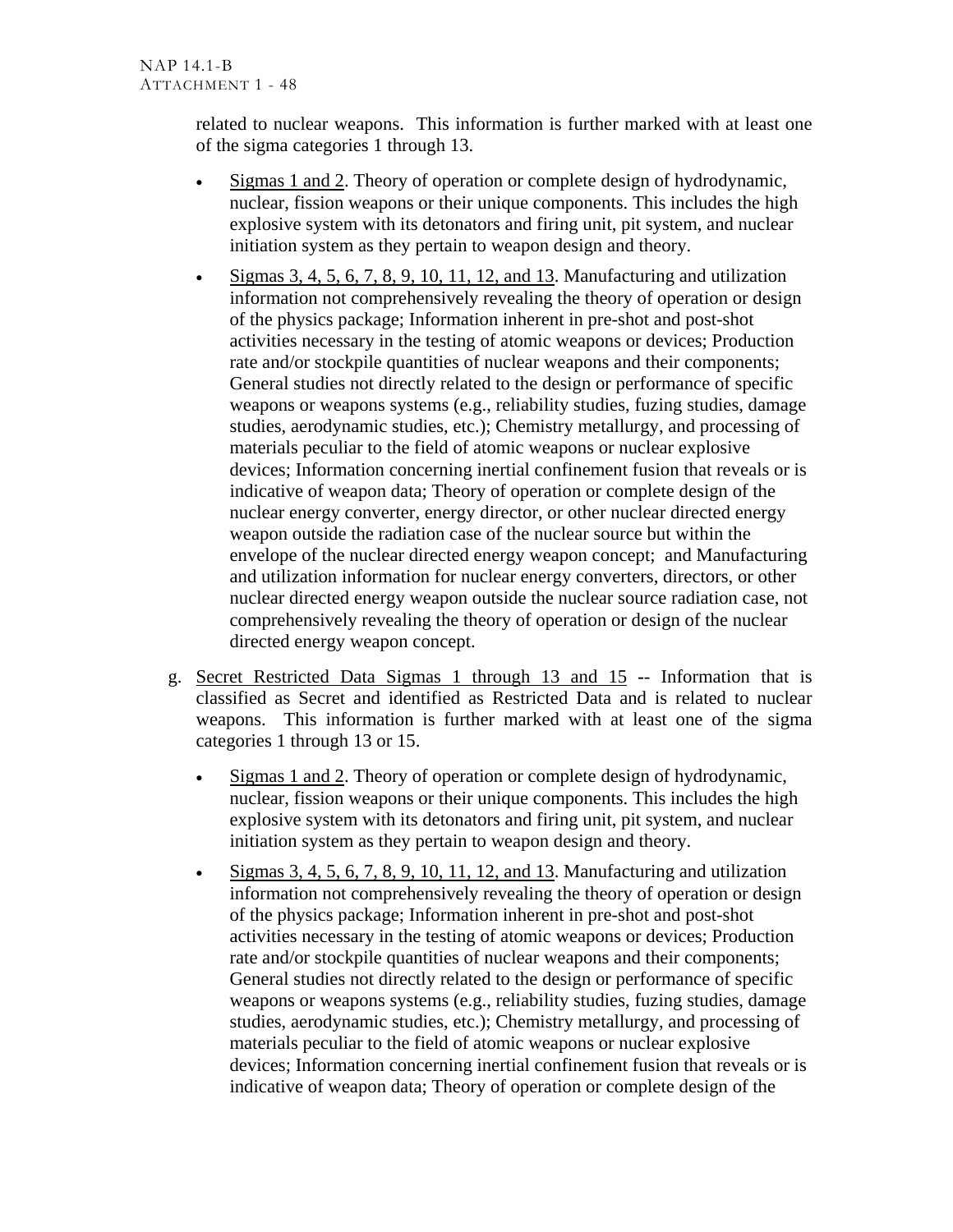nuclear energy converter, energy director, or other nuclear directed energy weapon outside the radiation case of the nuclear source but within the envelope of the nuclear directed energy weapon concept; and Manufacturing and utilization information for nuclear energy converters, directors, or other nuclear directed energy weapon outside the nuclear source radiation case, not comprehensively revealing the theory of operation or design of the nuclear directed energy weapon concept.

- Sigma 15. The category of sensitive information concerning the design and function of nuclear weapons use control systems, features, and their components. This includes use control information for passive and active systems.
- h. Secret Restricted Data Sigma 14 Information that is classified as Secret and identified as Restricted Data or is related to nuclear weapons. The category of sensitive information concerning the vulnerability of nuclear weapons to deliberate unauthorized nuclear detonation.
- i. Top Secret -- Information that is classified Top Secret NSI, Top Secret FRD, or Top Secret Restricted Data Non-Nuclear Weapons.
- j. Top Secret Restricted Data -- Nuclear Weapon information that is classified Top Secret.
- k. Special Information Groups -- These Information Groups contain confidential or secret restricted data (or other National security data) that the US Government, DOE, or NNSA have determined that special or additional protection is necessary. Examples of this type of information include certain use control, vulnerability, or design data considered the 'crown jewels' or critical to the nuclear weapons program.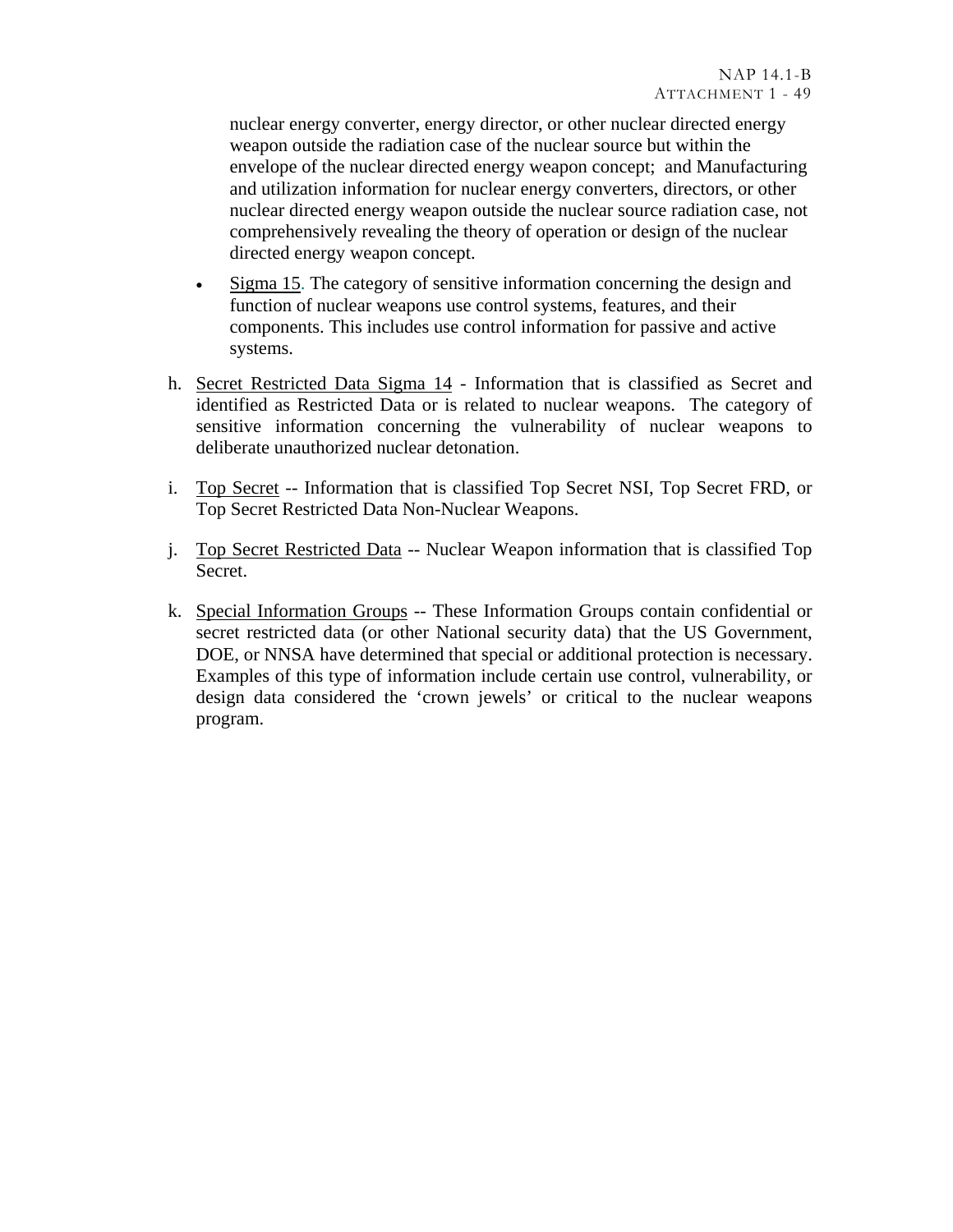NAP 14.1-B ATTACHMENT 1 - 50

This page intentionally blank.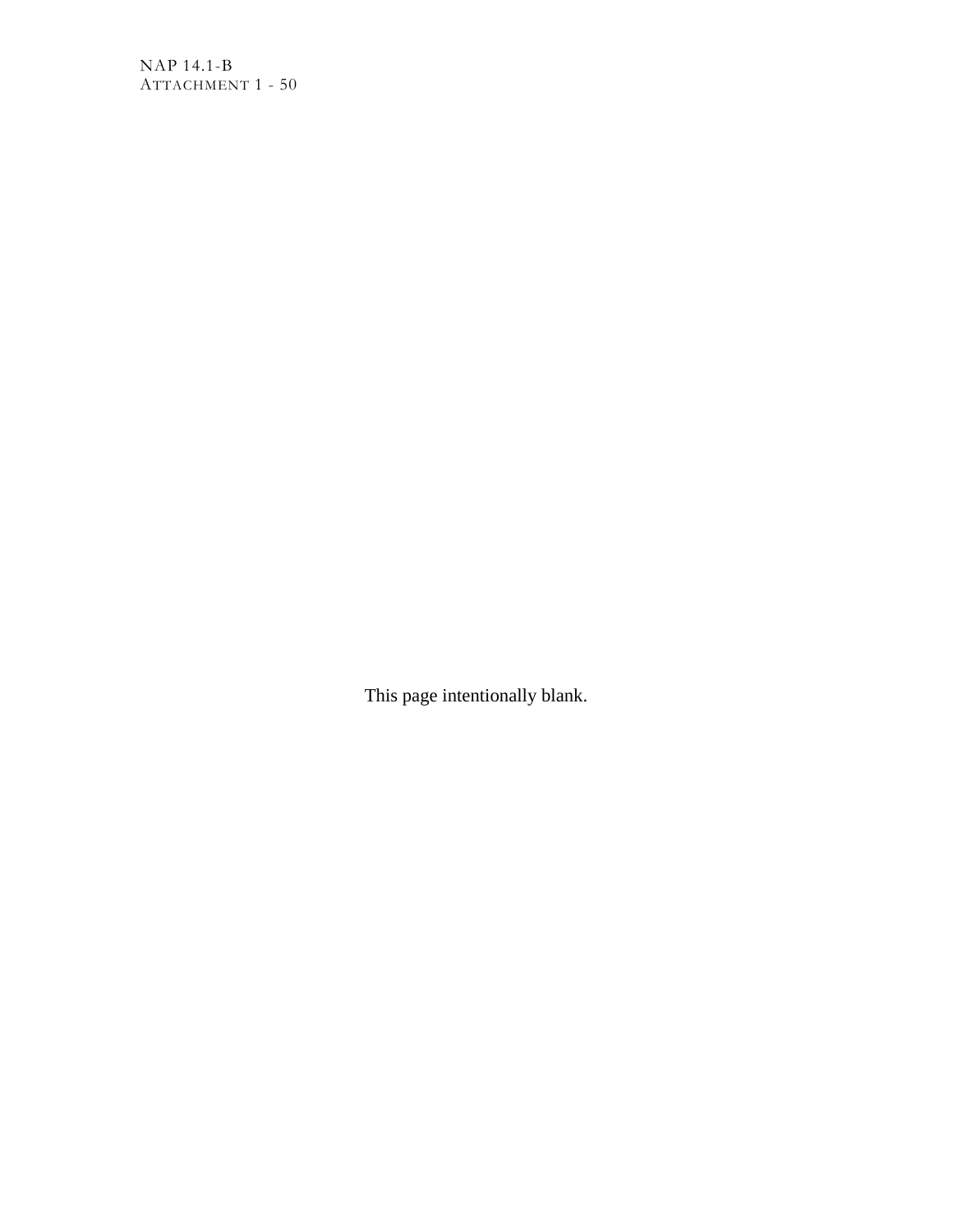## CHAPTER H

#### SYSTEM SECURITY PLAN OUTLINE

1. INTRODUCTION. The SSP is a living document that represents the formal agreement among the DAA, the CSSM, and the System Owner. The SSP is developed in the Definition phase and updated in each phase as the system development progresses and new information becomes available. At minimum, the SSP must contain the following information.

If the required information is documented in site policies or procedures, the SSP should include only a complete reference to the information.

### 1. MISSION DESCRIPTION AND SYSTEM IDENTIFICATION

- 1.1 System Name and Identification
- 1.2 High Level Description of System
- 1.3 Form of Accreditation
- 1.4 Functional Description
	- 1.4.1 System Criticality
	- 1.4.2 Information Groups on the information system
	- 1.4.3 Consequence of Loss of confidentiality, integrity, and availability for each Information Group
	- 1.4.4 System User Description and Clearance Level
	- 1.4.5 Need-to-Know requirements
- 1.5 System Concept of Operations summary

## 2. ENVIRONMENT DESCRIPTION

- 2.1 Operating environment
- 2.2 Threat Description
- 2.3 Variances, Waivers, and Exceptions
- 2.4 Network Connection Rules
- 3. SYSTEM ARCHITECTURE DESCRIPTION
	- 3.1 System Description
	- 3.2 System Interfaces and External Connections
	- 3.3 Accreditation Perimeter

### 4. SYSTEM SECURITY REQUIREMENTS

- 4.1 Security Target(s)
- 4.2 Data Security Requirements (expanded/increased requirements by data owner or data steward)
- 5. TRAINING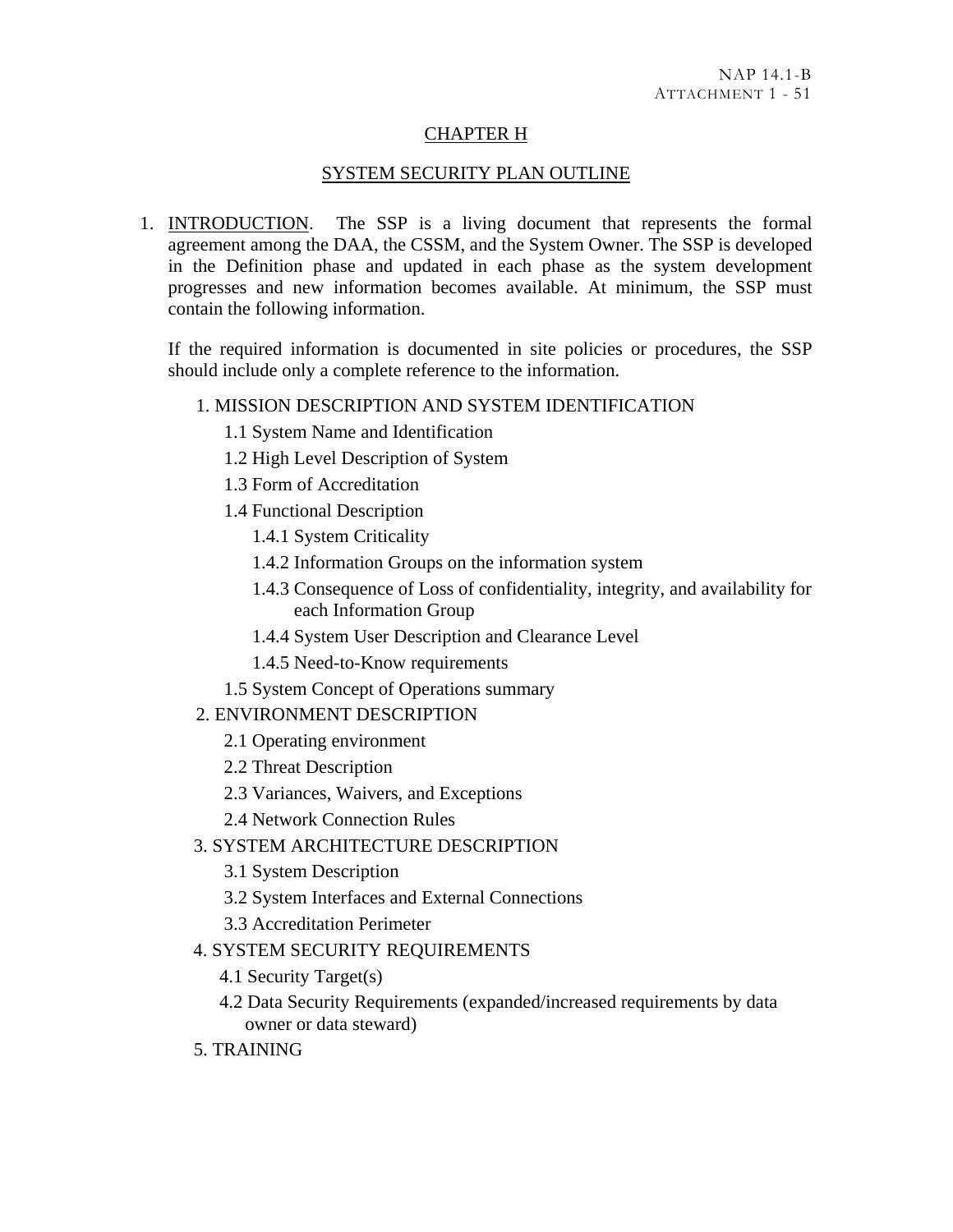Appendices should be added to include system C&A documents; optional appendices may be added to meet specific needs. All documentation relevant to the systems' C&A should be referenced or included in the SSP.

APPENDIX A. Definitions APPENDIX B. Security Target(s) APPENDIX C. Security Requirements Traceability Matrix APPENDIX D. Security Test and Evaluation Plan and Procedures APPENDIX E. Certification Statement APPENDIX F. Risk Assessment Results APPENDIX G. Approved Variances, Waivers, and Exceptions APPENDIX H. CSOM Accreditation Recommendation APPENDIX I. Contingency Plan(s) APPENDIX J. Memorandums of Agreement – System Interconnect Agreements

APPENDIX K. Accreditation Documentation and Statement

2. SSP DETAILED DESCRIPTION. Each section and appendix of the required SSP is briefly described below. The headings for each section match the SSP outline.

## 1. MISSION DESCRIPTION AND SYSTEM IDENTIFICATION

This section describes the system and the mission that the system supports. This includes the name of the organization, the cognizant security official's names, the system's name, and a stipulation of the system criticality. The mission description is a concise, high-level system specification and needs statement. It describes whom the system will serve, how it will work, what information it will process, how important it is, and why it is being developed. The mission description should come from the mission need document (e.g., Mission Need Statement, Mission Impact Statement, Operational Requirements Document, the purpose statement of the using organization).

1.1 System Name and Identification

This section identifies the system that is being developed or entering the C&A process. This section provides the name and site organization of the element developing the mission need and the organizations containing the ultimate user. The names of the security officials with responsibility for the system (i.e., CSSO, CSSM, CSOM, DAA) and the Form of Accreditation are identified.

1.2 Description of System

The system description provides a complete high-level description of the system architecture. Diagrams or drawings, such as a block diagram, should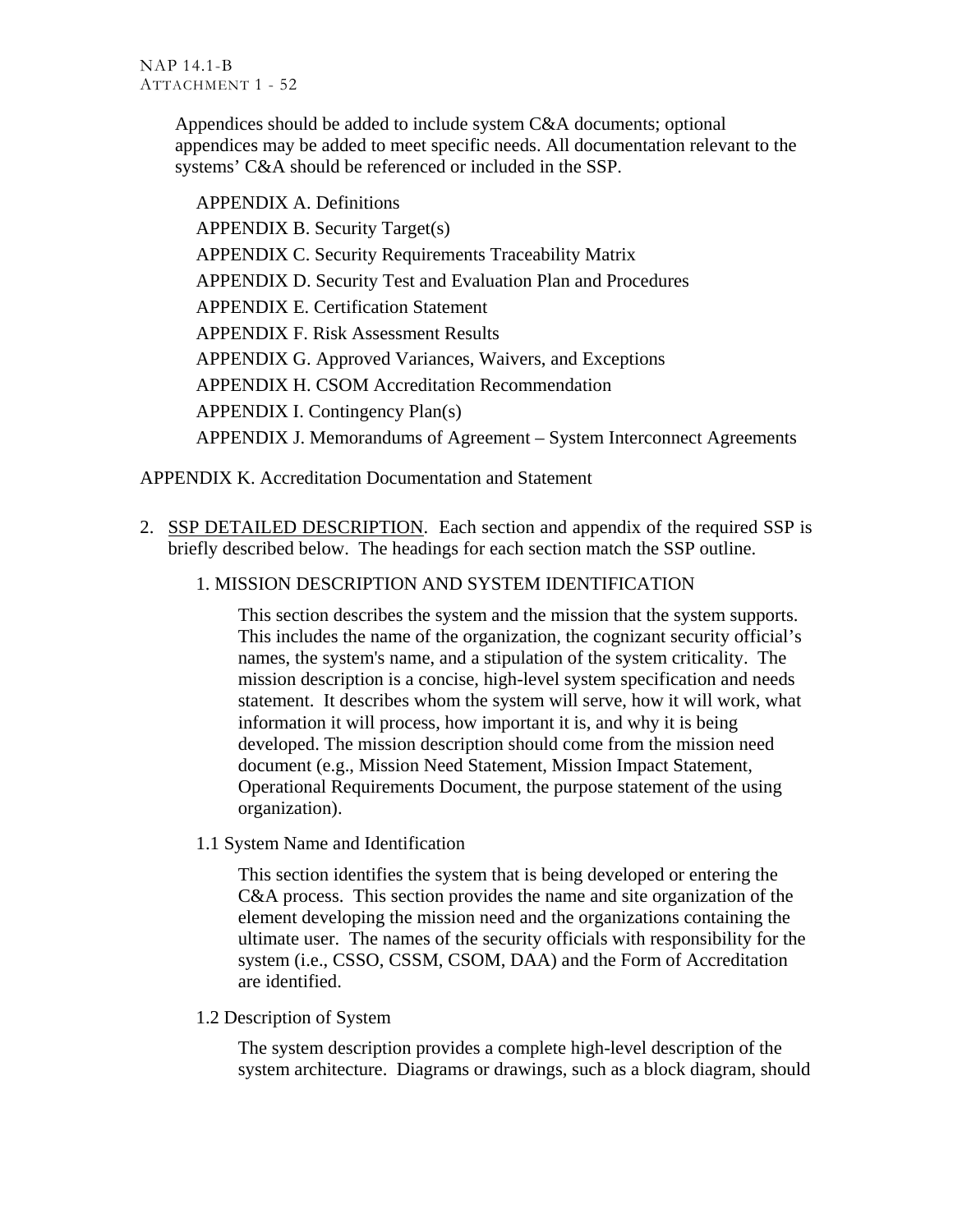be included to amplify the description. All components of the system should be described. Identify and describe the physical environment in which the information system will operate including floor plans and equipment placement.

1.3 Form of Accreditation

Identify the Form of Accreditation. Depending on the Form of Accreditation, the follow-on C&A process to be used will be described with references to necessary certification test and evaluation procedures in the Appendices.

1.4 Functional Description

This section provides a functional description of the system. Include functional diagrams of the system. Describe functions performed jointly with other systems, and identify the other systems. Include high-level functional diagrams. Provide the intended flows of data into the system, data manipulation, and product output. For example, a system is required for a local area network (LAN) within an office environment to permit the access of all LAN stations to LAN server resources. In addition, connectivity is required to a wide area network (WAN) for interactive sessions with all other resources having access to the WAN.

1.4.1 System Criticality

This section examines the consequences of a loss of the system. It assesses the effect on site operations or other organizations if they were denied the reliable use of this system. From this analysis, a determination of the system's criticality is made.

1.4.2 Information Groups

This section identifies all Information Groups to be collected, created, processed, stored, or disseminated on the system

1.4.3 Consequence of Loss

This section should state the consequence of loss of confidentiality, integrity and availability for each Information Group to be collected, created, processed, stored, or disseminated on the system

1.4.4 System User Description and Clearance Levels

This section describes the security clearances of the users (direct and indirect) that will have access to system information output prior to a reliable classification review.

1.4.5 Need-to-Know Requirements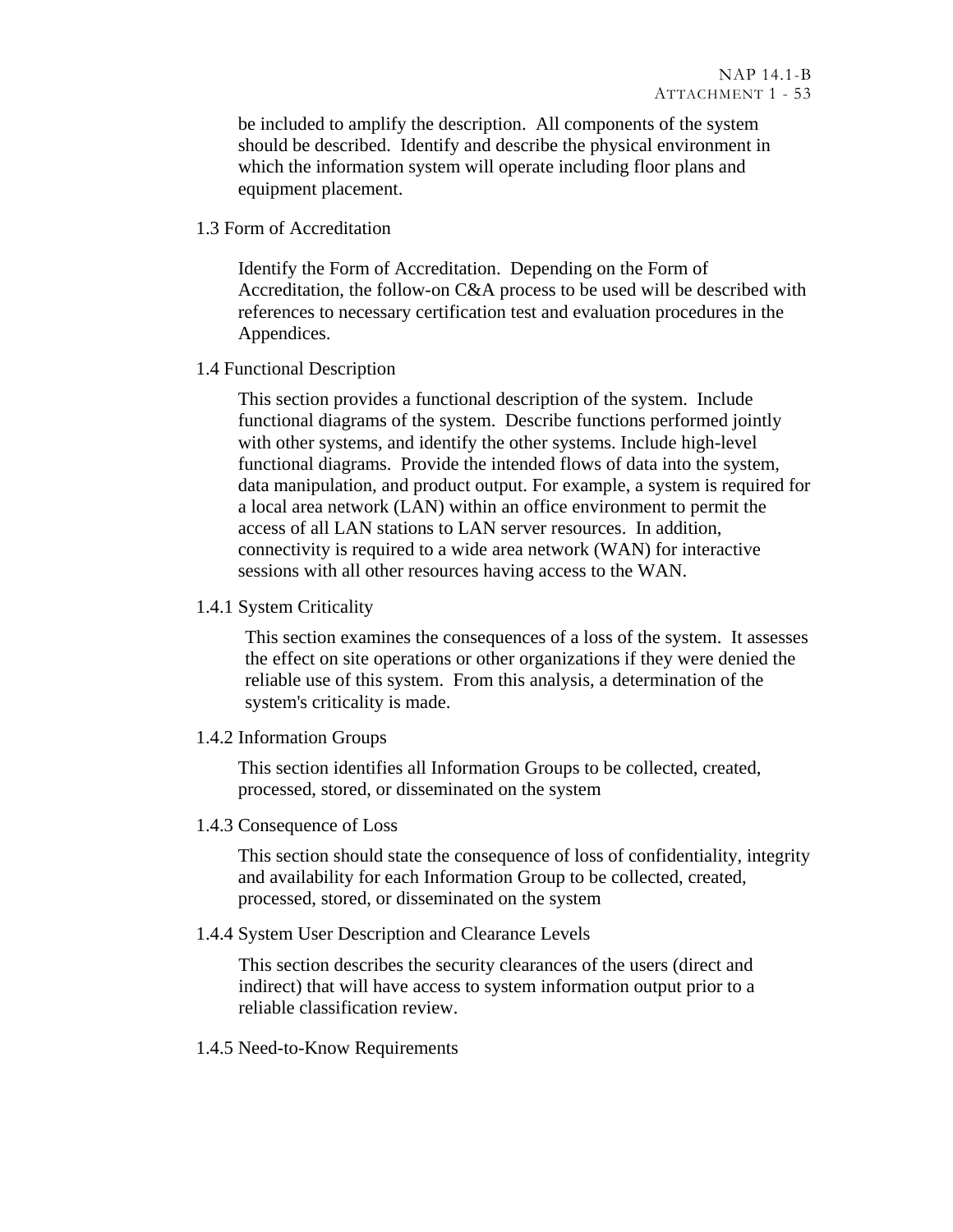This section describes the need-to-know requirements established by data owner/data steward for each Information Group on the system.

1.5 System Concept of Operations summary

This information supplements the system description and function statements by providing a high-level description of the concept for the system to satisfy the mission need. Provide a description of those functions that are jointly performed with other systems, and identify the other systems.

### 2. ENVIRONMENT DESCRIPTION

The environment description documents the intended operational environment, software development and maintenance environment, threat environment, and external electronic connections. If more than one location is used, provide details of each as a separately numbered heading.

#### 2.1 Operating environment

Describe the access control procedures provided by the environment and any other standard operating procedures that support a secure environment. Provide a description of existing environmental security features that will mitigate the implementation of specific security requirements in that environment rather than in the system architecture and design.

2.2 Threat Description

Identify and describe the system specific threats, environmentally based threats, and the impact these threats have on mission need. Definition of the potential threats must consider the intentional and unintentional events that can affect the integrity, confidentiality, and availability of the system.

2.3 Variances, Waivers, and Exceptions

Description of approved variances, waivers, and exceptions.

2.4 Network Connection Rules

If the system is to be connected to any other network or system, there may be additional requirements incurred by connection to that system. These requirements and those of other systems that may be connected to this system or network must be added to this section.

### 3. SYSTEM ARCHITECTURE DESCRIPTION

3.1 System Description

The architecture description provides the framework for the information system architecture and includes a description of the hardware, software, interfaces, and each TOE component instantiation. Against this framework,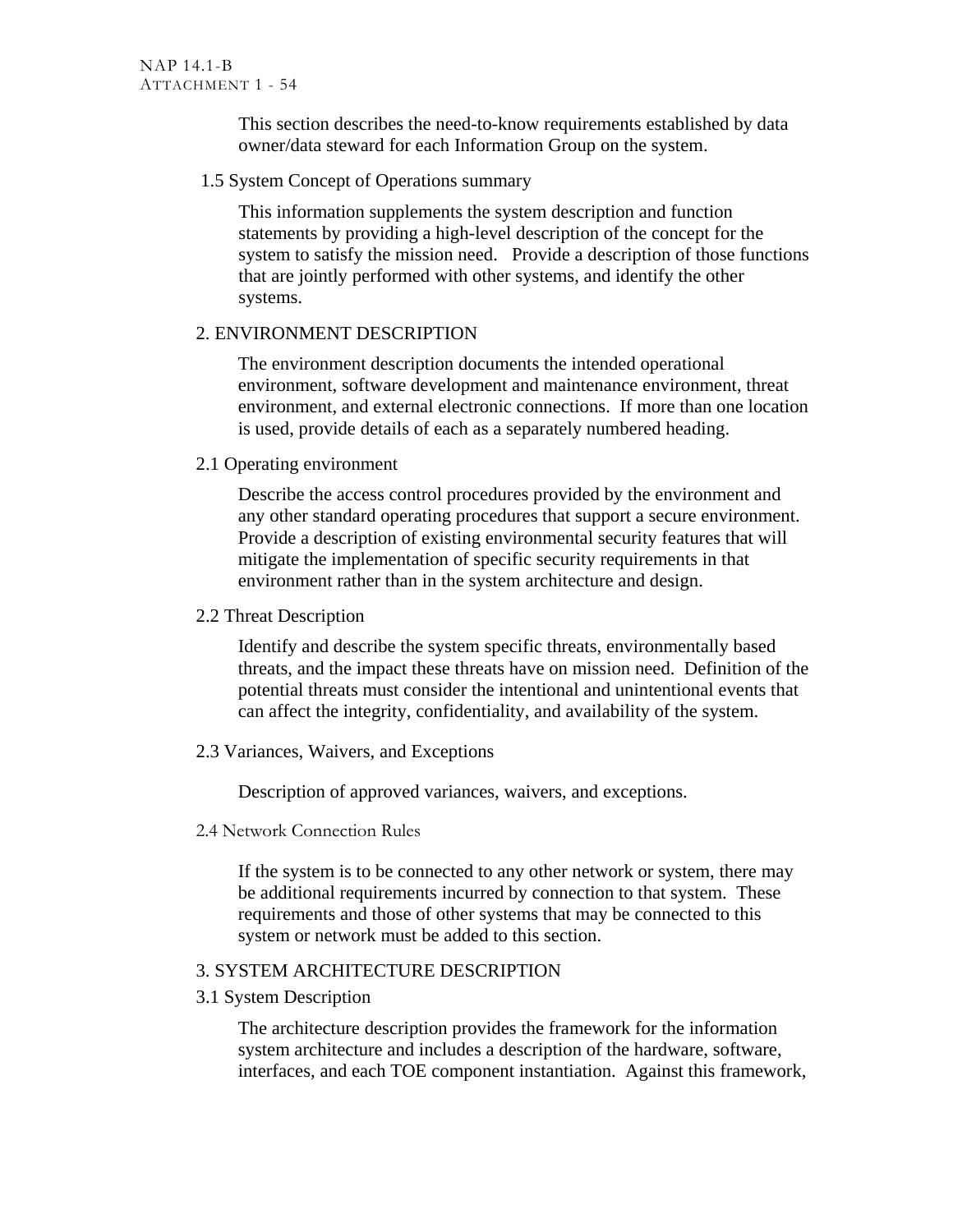the architecture description stipulates the security architecture. Existing or planned system features that facilitate expansion or external connection should be mentioned in this section.

- 3.1.1 Hardware. Identify and describe the hardware used and whether it is a standard commercial product or unique. Describe the target hardware and its function. Hardware is the physical equipment as opposed to programs, procedures, rules, and associated documentation.
- 3.1.2 Describe the significant features of the communications layout. Include a high level diagram of the communications links and encryption techniques connecting the components of the information system, associated data communications, and networks.
- 3.1.3 Software. Identify and describe security relevant software. This includes manufacturer-supplied software, other commercial off-theshelf software, and all program supplied security relevant applications software.
- 3.2 System Interfaces and External Connections

Describe the system's external interfaces. Descriptions of all interactions and connections with external systems must be included.

3.3 Accreditation Perimeter

Describe the boundary of the system under consideration. The description must include diagrams or texts to clearly delineate which components are to be evaluated as part of the C&A task. All components, including each instantiation of TOE components, must be described in the systems description.

### 4. SYSTEM SECURITY REQUIREMENTS

4.1 Cyber Security Requirements

The system cyber security requirements are derived from the applicable NNSA-approved PP(s) for all Information Groups on the information system. Include any additional requirements due to connection with other networks and systems.

These requirements will be documented in one or more STs based on NNSA-approved PPs.

4.2 Data Security Requirements (requirements by data owner/ stewards)

In addition to the requirements defined in NNSA-approved PP(s), there may be security requirements stipulated by data steward(s) and the DAA. The type of data to be processed may result in additional restrictions as determined by the data steward(s) or organizations that have access to the system or share data with the system.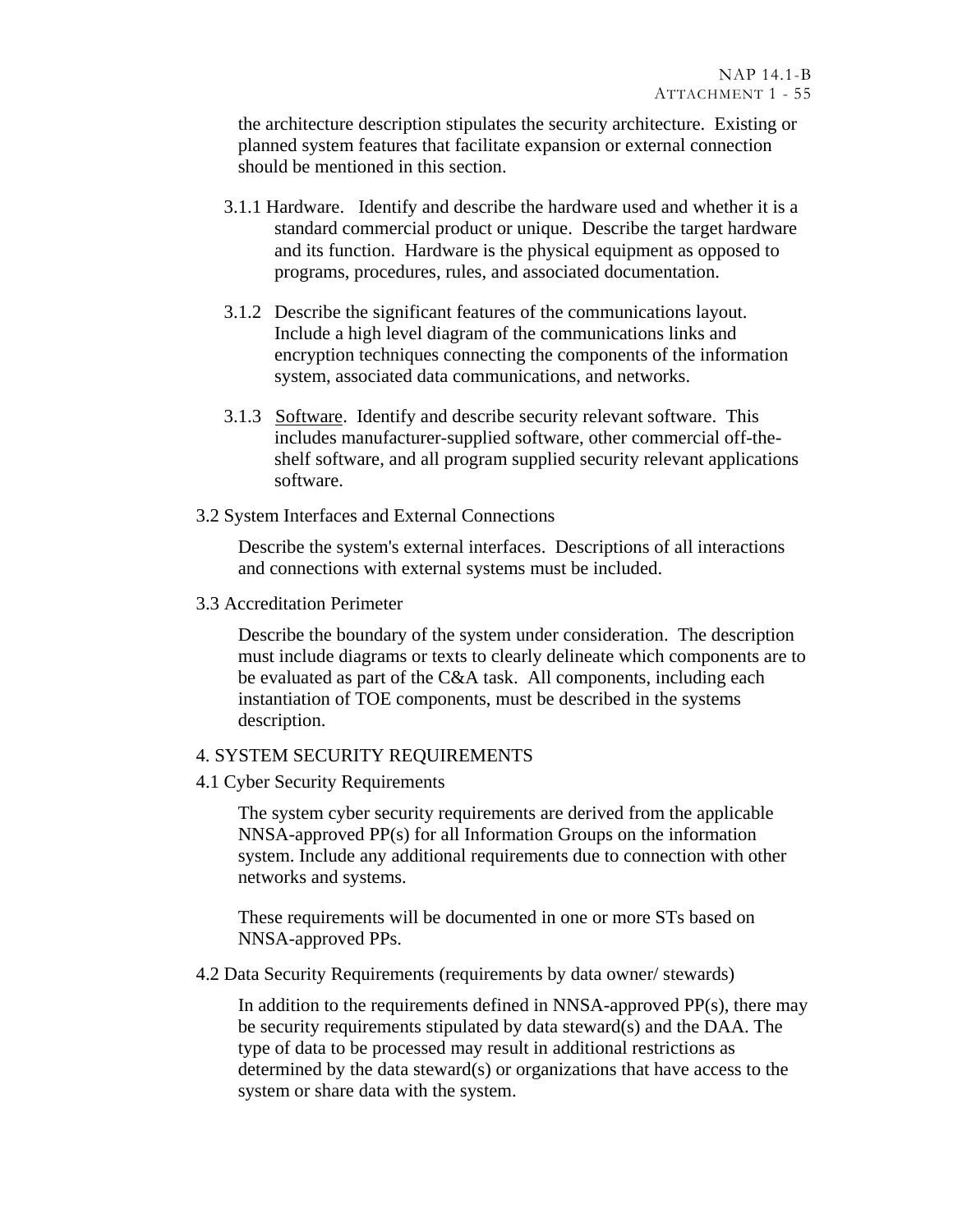### 5. TRAINING

This section describes the training requirements, types of training, who is responsible for preparing and conducting the training,

6. APPENDICES. Each appendix of the sample SSP is briefly described below. The title for each appendix matches the sample SSP outline.

APPENDIX A. Definitions

APPENDIX B. Security Target(s)

PP/Security Requirements expressed as one or more Security Targets.

APPENDIX C. Security Requirements Traceability Matrix

Contains a listing of all TOE Security requirements (functional, environmental, and assurance) contained in the SSP and identifies the implementation in terms of TOE components (STs), the artifact that implements the requirement, and the test(s) that verify accomplishment of the requirement.

APPENDIX D. Security Test and Evaluation Plan and Procedures.

Contains all formal test and analysis results. Note: Depending on the Form of Accreditation, the test and analysis must support the follow-on C&A process that authorizes additional systems/ applications to operate.

### APPENDIX E. Certification Statement

CSSM recommendation regarding the accreditation of the information system and recommendations regarding any instantiations of TOE components to be added at a later time.

## APPENDIX F. Risk Assessment Results

This appendix includes an analysis of system assets and vulnerabilities to establish the risks in operating the system. If a NAP PP is being used state that there are no changes from the NNSA Risk Assessment. If the Consequence of Loss for confidentiality, integrity, or availability has been increased from the NAP PP or a local threat has been identified that has not been addressed by the NAP PP, the assessment of additional risk and additional Security Functional Requirements to reduce the risk should be identified.

APPENDIX G. Approved Variances, Waivers, and Exceptions

Include the document that granted approval or identify the SSP, ST, and ST section where the variance, waiver, or exception was first granted.

APPENDIX H. CSOM Accreditation Recommendation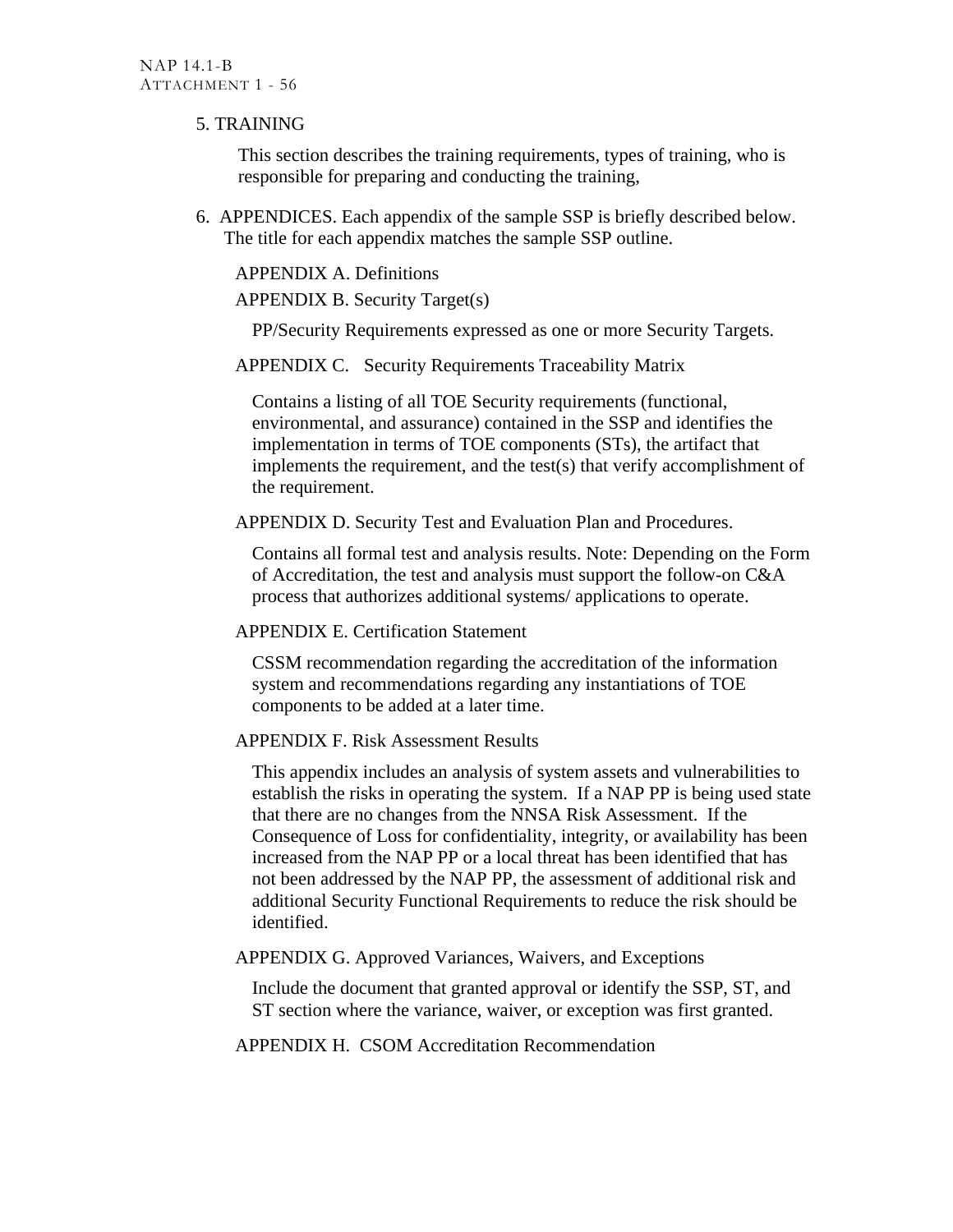CSOM recommendation regarding the accreditation of the information system.

## APPENDIX I. Plan(s)

This appendix should reference contingency or continuity of operation plans that describe the business impact analysis, preventive controls, staff training needs, plan exercise schedule and extent, incident preparedness/ response, and recovery strategies. The information system environment, the criticality of the functional applications being supported and the data steward's requirements influence the detail of the plans.

APPENDIX J. Memorandums of Agreement – System Interconnect Agreements

### APPENDIX K. Accreditation Documentation and Statement

This appendix contains the authorization to operate in a formal memorandum from the DAA to the site developing or operating the information system.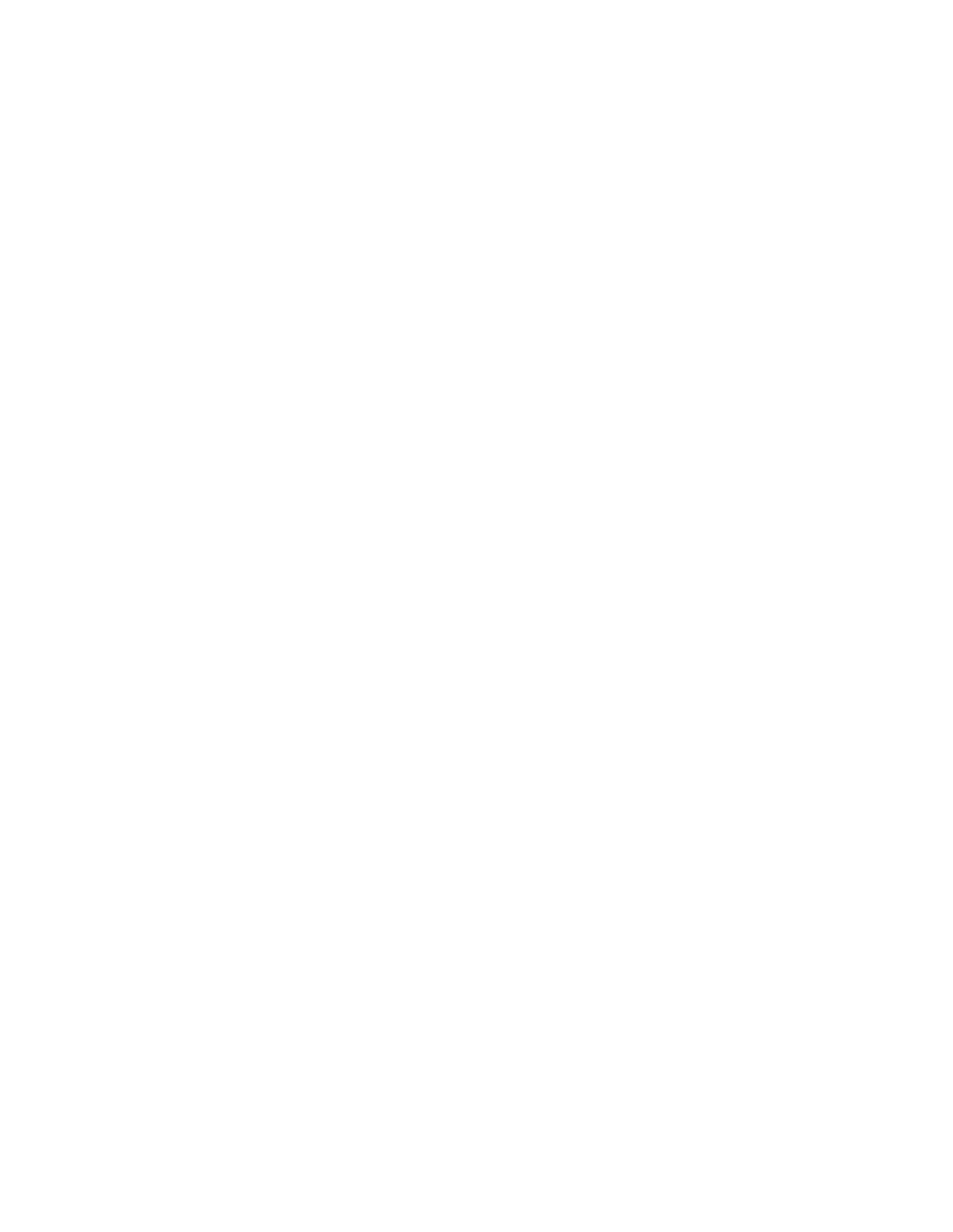## ATTACHMENT 2

## ACRONYMS AND ABBREVIATIONS

- AA Approving Authority
- C&A Certification and Accreditation
- CFO Chief Financial Officer
- CMPC Classified Matter Protection and Control
- CN Office of Counterintelligence
- CAN Computer Network Attack
- CNE Computer Network Exploit
- COMSEC Communication Security
- CSOM Cyber Security Office Manager
- CSPM Cyber Security program Manager
- CSPP Cyber Security Program Plan
- CSSM Cyber Security Site Manager
- CSSO Cyber System Security Officer
- DAA Designated Approving Authority
- DCID Director of Central Intelligence Directive
- DoD Department of Defense
- DOE Department of Energy
- ECI Export Controlled Information
- FOIA Freedom of Information Act
- HQ Headquarters
- IATO Interim Approval to Operate
- IG Inspector General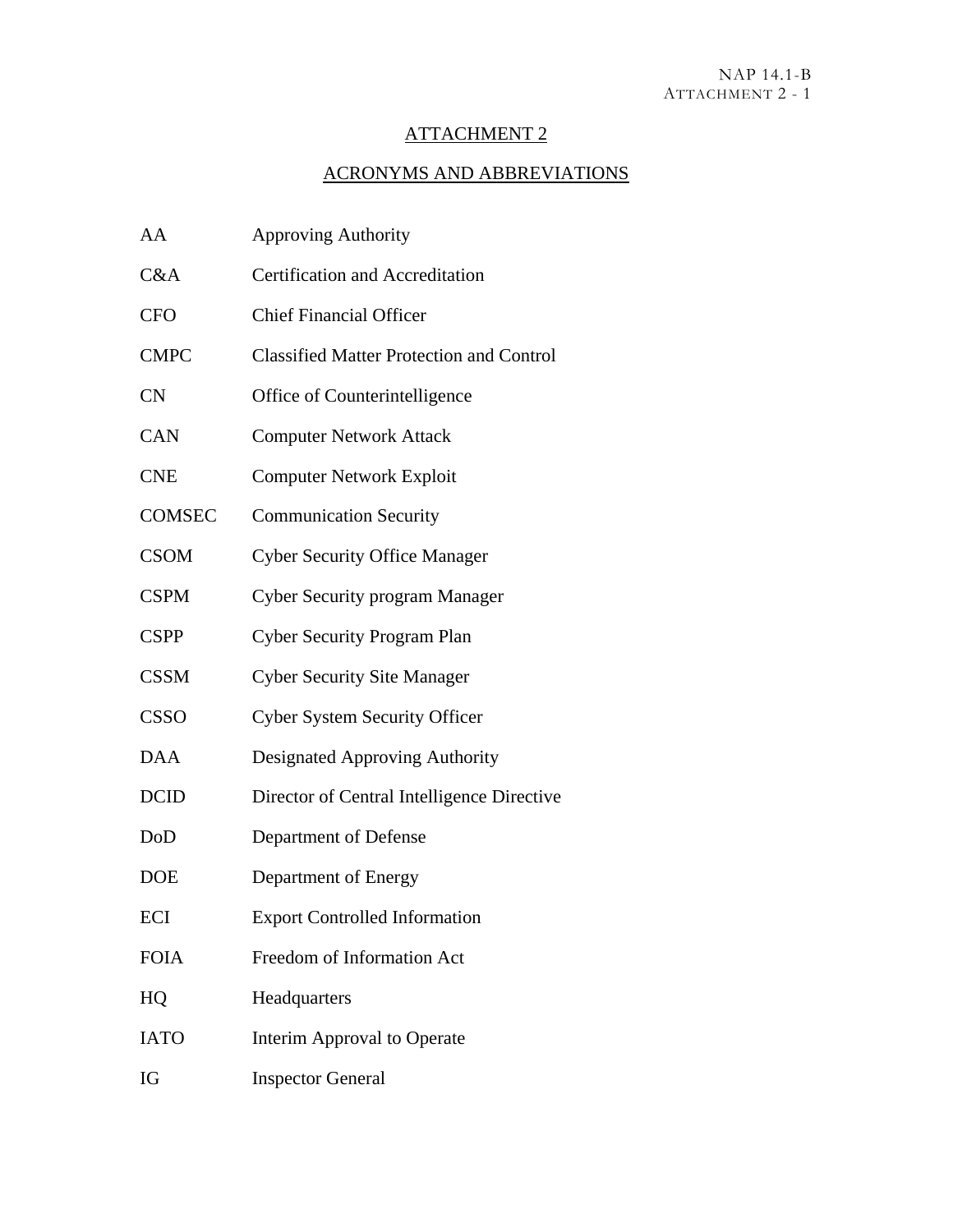### NAP 14.1-B ATTACHMENT 2-2

| <b>INFOCON</b> | <b>INFOrmation CONdition</b>                                                         |
|----------------|--------------------------------------------------------------------------------------|
| <b>INFOSEC</b> | <b>INFOrmation SECurity</b>                                                          |
| <b>IRM</b>     | <b>Information Resources Management</b>                                              |
| <b>ISCAP</b>   | <b>Information System Certification and Accreditation Process</b>                    |
| IT             | <b>Information Technology</b>                                                        |
| <b>LAN</b>     | <b>Local Area Network</b>                                                            |
| <b>NAP</b>     | <b>NNSA Policy</b>                                                                   |
|                | Material Control and Accountability                                                  |
| <b>NIACAP</b>  | NationalNational Information Assurance Certification and Accreditation<br>Process    |
| <b>NIST</b>    | NationalNational Institute of Standards and Technology                               |
| <b>NISPOM</b>  | NationalNational Industrial Security Program Operating Manual                        |
| <b>NNPI</b>    | <b>Naval Nuclear Propulsion Information</b>                                          |
| <b>NNSA</b>    | <b>National Nuclear Security Administration</b>                                      |
| <b>NSTISSC</b> | National Security Telecommunications and Information Systems Security<br>Committee   |
| <b>NSTISSI</b> | National Security Telecommunications and Information Systems Security<br>Instruction |
| <b>NSTISSP</b> | National Security Telecommunications and Information Systems Security<br>Policy      |
| <b>OMB</b>     | Office of Management and Budget                                                      |
| <b>OPSEC</b>   | <b>Operations Security</b>                                                           |
| <b>PCSP</b>    | Program Secretarial Office Cyber Security Program Plan                               |
| <b>PDA</b>     | Personal Digital Assistant                                                           |
| PP             | <b>Protection Profile</b>                                                            |
| <b>PTS</b>     | <b>Protected Transmission System</b>                                                 |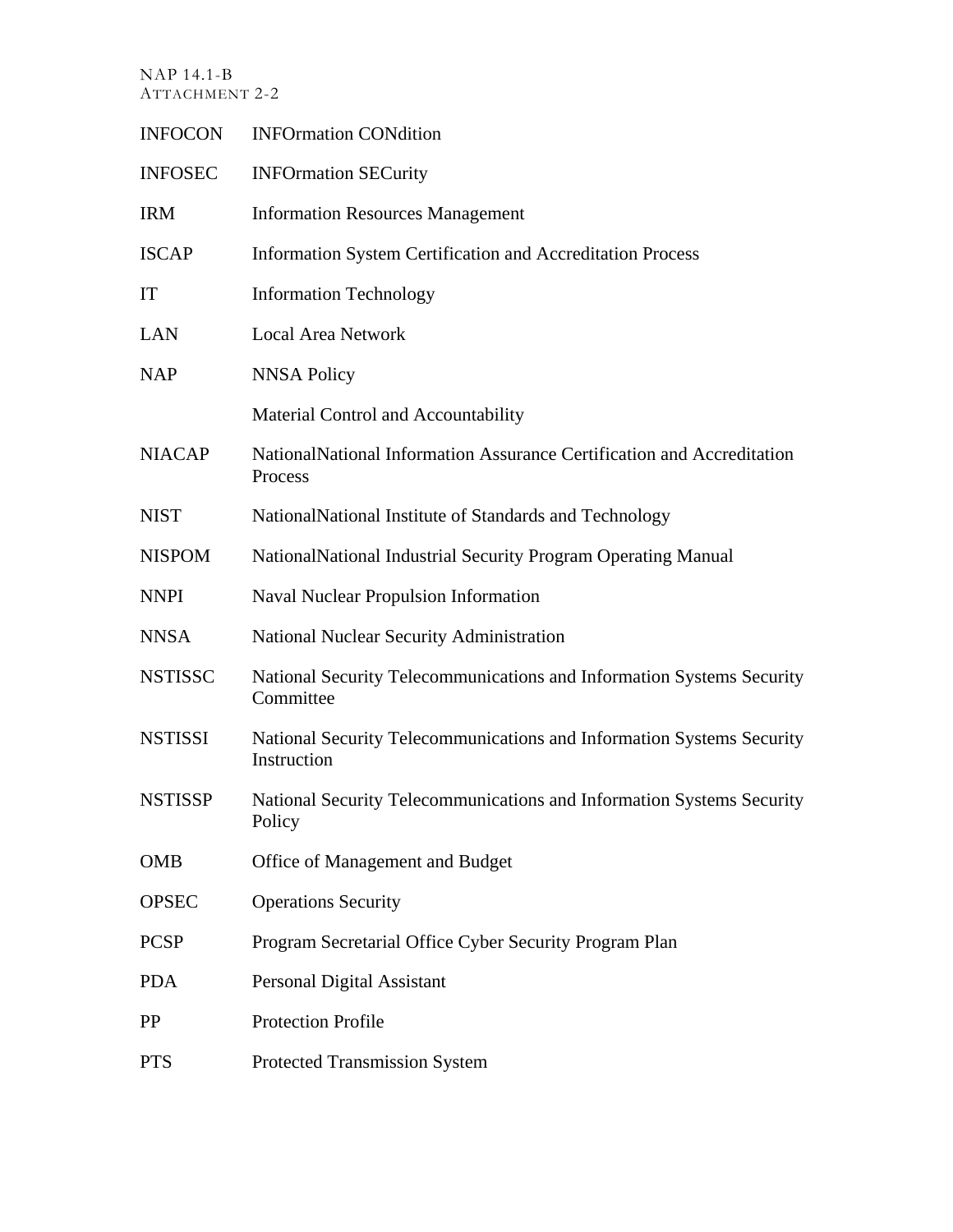- SCI Sensitive Compartmented Information
- SFP Security Function Policy
- SP Special Publication
- SSP System Security Plan
- ST Security Target
- TSCM Technical Surveillance Countermeasures
- TEMPEST not an acronym
- TOE Target of Evaluation
- TSF TOE Security Function
- TSP TOE Security Policy
- UCNI Unclassified Controlled Nuclear Information
- WAN Wide Area Network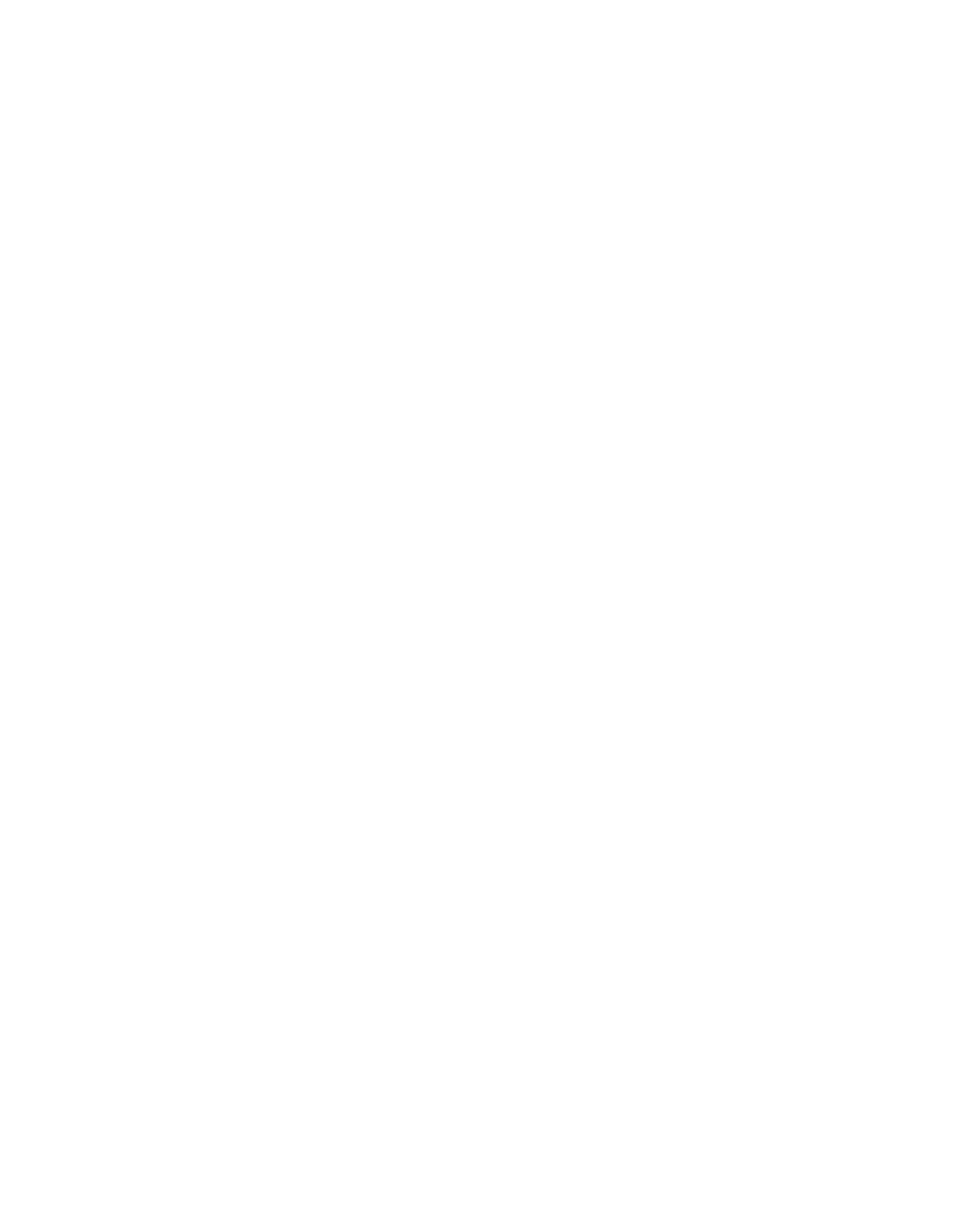## ATTACHMENT 3

# **DEFINITIONS**

The following are terms and definitions used in this NAP that are not found in National Security Telecommunications and Information Systems Security Committee (NSTISSC) 4009, National Information Systems Security (INFOSEC) Glossary, dated 5 June 1992. The NSTISSC has been renamed The Committee on National Security Systems.

| Accreditation | Formal declaration by the DAA that an information<br>system is approved to operate in a particular security<br>mode using a prescribed set of safeguards at an<br>acceptable level of risk.                                                                                                                                                                                                              |
|---------------|----------------------------------------------------------------------------------------------------------------------------------------------------------------------------------------------------------------------------------------------------------------------------------------------------------------------------------------------------------------------------------------------------------|
| Architecture  | The configuration of any equipment or interconnected<br>system or subsystems of equipment that is used in the<br>automatic acquisition, storage, manipulation,<br>management, movement, control, display, switching,<br>interchange, transmission, or reception of data or<br>information; includes computers, ancillary equipment<br>and services, including support services and related<br>resources. |
| Assurance     | Measure of confidence that the security features,<br>practices, procedures and architecture of an information<br>system accurately mediate and enforce the security<br>policy.                                                                                                                                                                                                                           |
| Boundary      | The conceptual limit of an information system that<br>extends to all directly and indirectly connected users<br>who receive output from the system without a reliable<br>human review by an appropriately authorized or cleared<br>authority.                                                                                                                                                            |
| Certification | Comprehensive evaluation of the technical and non-<br>technical security features of an information system in<br>support of the accreditation process, to establish the<br>extent that a particular design and implementation<br>meets a set of specified security requirements.                                                                                                                         |
|               | Certification and Accreditation (C&A) perimeter (See Perimeter below)                                                                                                                                                                                                                                                                                                                                    |
|               | All components of a system that are to be accredited by<br>the DAA and excluding separately accredited systems<br>to which the system is connected.                                                                                                                                                                                                                                                      |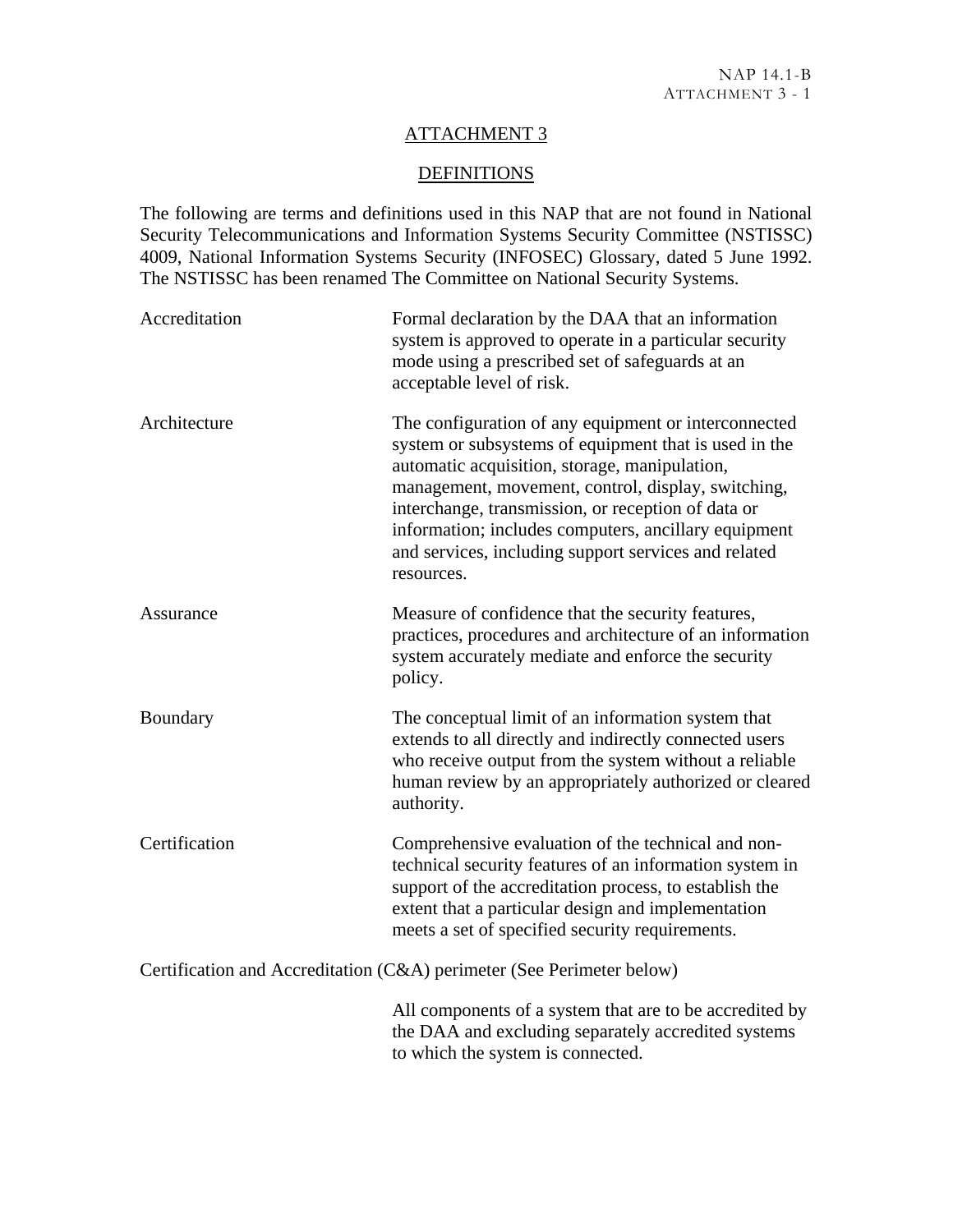NAP 14.1-B ATTACHMENT 3-2

### Communications Security (COMSEC)

|                                           | Measures and controls taken to deny unauthorized<br>persons information derived from telecommunications<br>and to ensure the authenticity of such<br>telecommunications. Communications security<br>includes crypto security, transmission security,<br>emission security, and physical security of COMSEC<br>material. |
|-------------------------------------------|-------------------------------------------------------------------------------------------------------------------------------------------------------------------------------------------------------------------------------------------------------------------------------------------------------------------------|
| <b>Computing Environment</b>              | The total environment in which an automated<br>information system, network, or a component operates.<br>The environment includes physical, administrative, and<br>personnel procedures as well as a communication and<br>networking relationship with other information systems.                                        |
| Confidentiality                           | A security objective that seeks to assure that<br>information is not disclosed to unauthorized persons,<br>processes, or devices. (NSTISSI No. 4009: Assurance<br>that information is not disclosed to unauthorized<br>persons, processes, or devices.)                                                                 |
| Consequence of Loss                       | An expression of the consequences of loss of the<br>information's integrity, availability, or confidentiality.                                                                                                                                                                                                          |
| <b>Cyber Security Site Manager (CSSM)</b> |                                                                                                                                                                                                                                                                                                                         |

a. The official responsible for performing the comprehensive evaluation of the technical and nontechnical security features of an information system and other safeguards, made in support of the accreditation process, to establish the extent that a particular design and implementation meet a set of specified security requirements, and ensuring the approved security configuration is maintained.

b. The individual responsible for implementing a cyber security program at a site.

Cyber System Security Officer (CSSO)

Person responsible to the system owner and designated approving authority for ensuring the security of an information system throughout its lifecycle, from design through disposal. Synonymous with system security officer.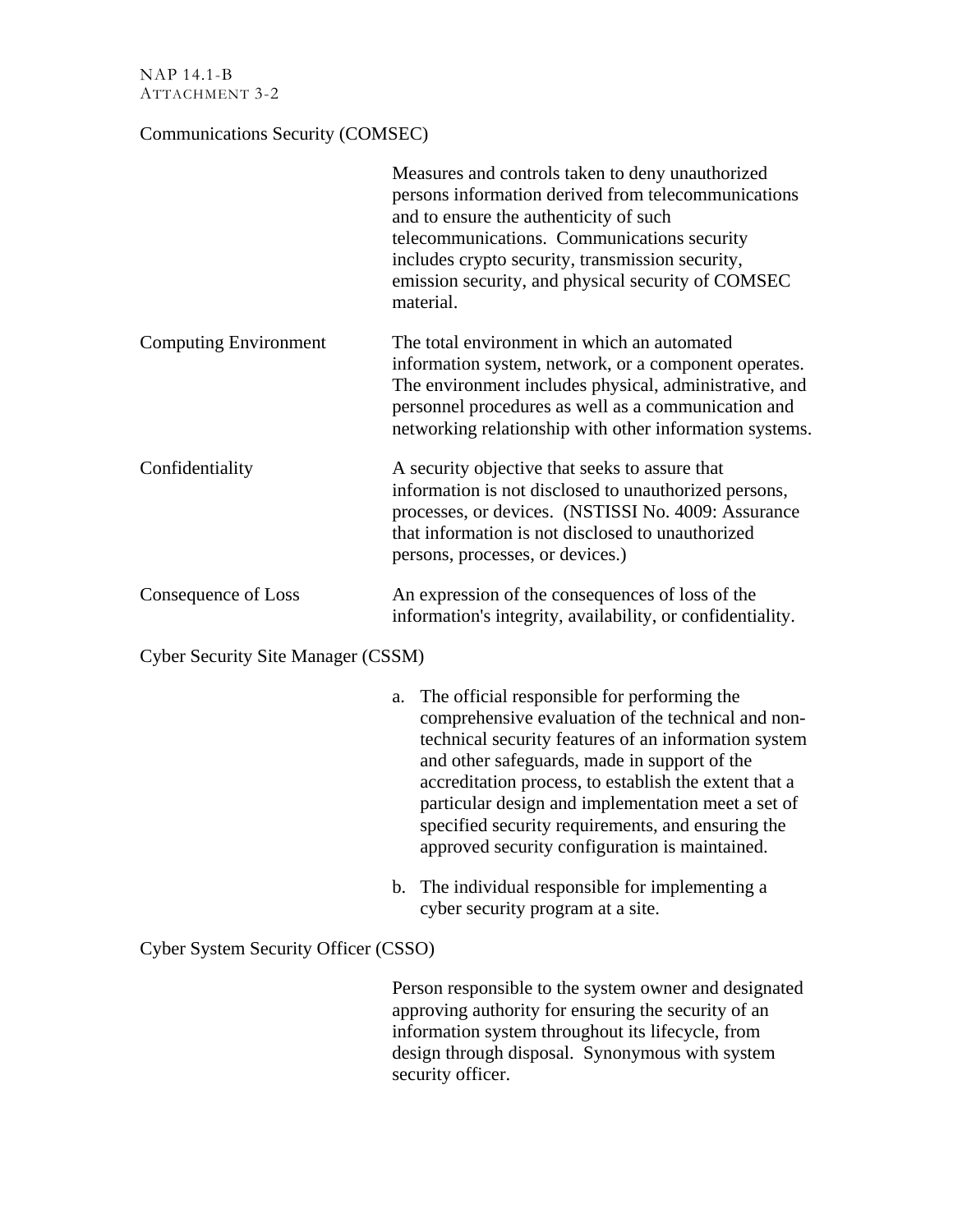| Data Integrity                       | Condition existing when data is unchanged from its<br>source and has not been accidentally or maliciously<br>modified, altered, or destroyed.                                                                                                                                                                                                                                                                                    |
|--------------------------------------|----------------------------------------------------------------------------------------------------------------------------------------------------------------------------------------------------------------------------------------------------------------------------------------------------------------------------------------------------------------------------------------------------------------------------------|
| Data Owner                           | The person responsible for having information<br>reviewed for sensitivity and classification. This person<br>is responsible for its generation, management, and<br>destruction.                                                                                                                                                                                                                                                  |
| Data Steward                         | The person acting on behalf of the data owner for the<br>generation, management, and destruction of data and to<br>ensure the review of information sensitivity and<br>classification.                                                                                                                                                                                                                                           |
| Designated Approving Authority (DAA) |                                                                                                                                                                                                                                                                                                                                                                                                                                  |
|                                      | Official with the authority to formally assume<br>responsibility for operating a system at an acceptable<br>level of risk. This term is synonymous with designated<br>accrediting authority and delegated accrediting<br>authority.                                                                                                                                                                                              |
| Direct User                          | A user with physical or electronic access to any<br>component of the information system.                                                                                                                                                                                                                                                                                                                                         |
| Environment                          | Aggregate of external procedures, conditions, and<br>objects affecting the development, operation, and<br>maintenance of an information system.                                                                                                                                                                                                                                                                                  |
| <b>Enterprise Information System</b> | An information system with components within the<br>perimeter that are located on separate facilities/Sites.                                                                                                                                                                                                                                                                                                                     |
| Formal Access Approval               | Access to information is authorized in writing with<br>justification.                                                                                                                                                                                                                                                                                                                                                            |
|                                      | Documented approval by a data owner or data steward<br>to allow access to information. For example, formal<br>assignment to process personnel or health records is<br>documented evidence of formal access approval to<br>unclassified Privacy Act information, and formal<br>assignment to process budget or contract information is<br>documented evidence of formal access approval to<br>Unclassified Protected Information. |
| General Support System (GSS)         | An interconnected set of information resources under<br>the same direct management control that share common<br>functionality. A system normally includes hardware,<br>software, information, data, applications,                                                                                                                                                                                                                |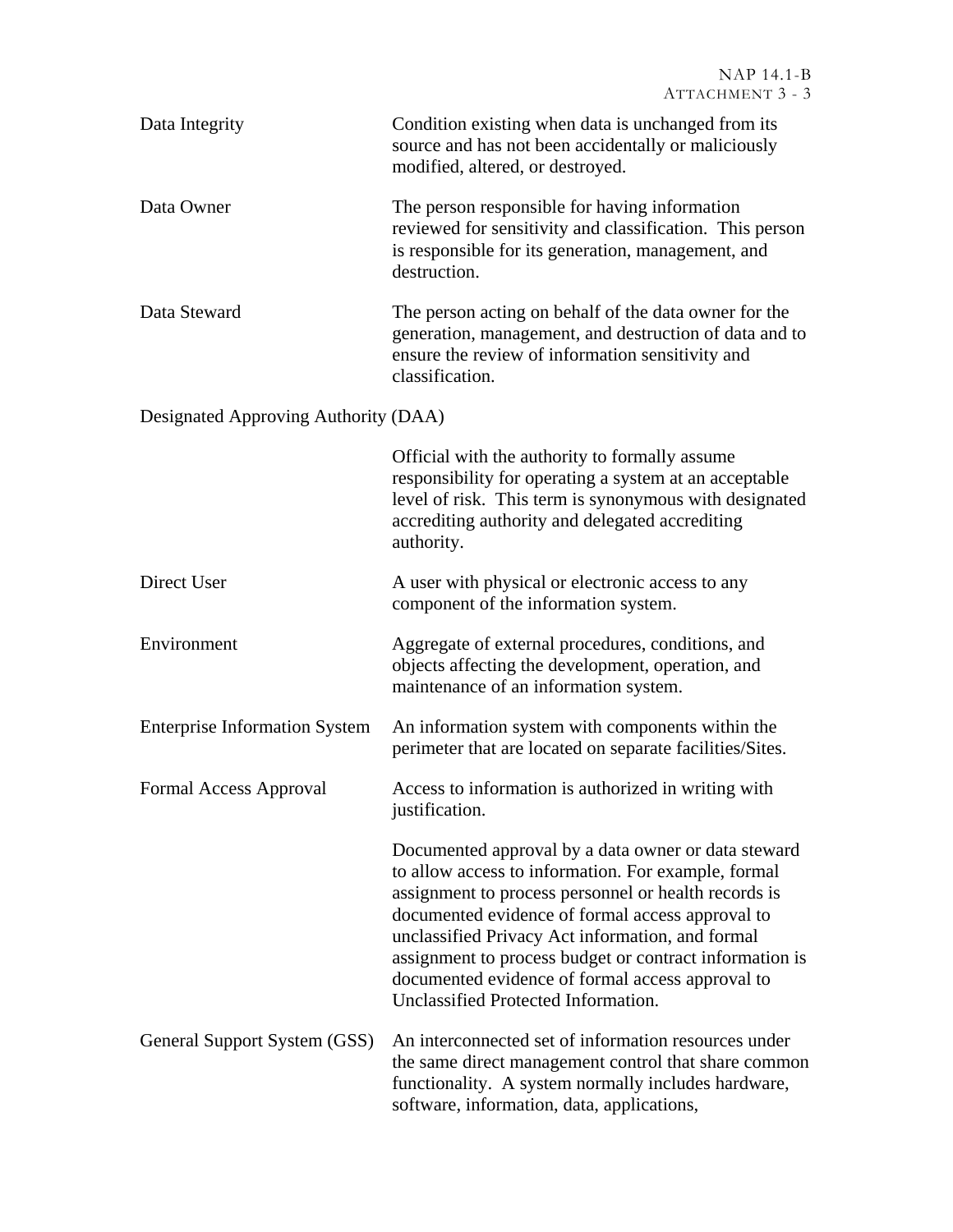|                             | communications, and people. A system can be, for<br>example, a local area network (LAN) including smart<br>terminals that supports a branch office, an agency-wide<br>backbone, a communications network, a Departmental<br>data processing center including its operating system<br>and utilities, a tactical radio network, or a shared<br>information processing service organization. [From<br>Office of Management and Budget (OMB) Circular A-<br>130, Appendix III.]                                                                                                                                                                                                                                                                                                                                                              |
|-----------------------------|------------------------------------------------------------------------------------------------------------------------------------------------------------------------------------------------------------------------------------------------------------------------------------------------------------------------------------------------------------------------------------------------------------------------------------------------------------------------------------------------------------------------------------------------------------------------------------------------------------------------------------------------------------------------------------------------------------------------------------------------------------------------------------------------------------------------------------------|
|                             | NOTE: A GSS will be described in a SSP and may<br>include multiple STs.                                                                                                                                                                                                                                                                                                                                                                                                                                                                                                                                                                                                                                                                                                                                                                  |
| Information integrity       | The preservation of unaltered states as information is<br>transferred through the system and between<br>components.                                                                                                                                                                                                                                                                                                                                                                                                                                                                                                                                                                                                                                                                                                                      |
| <b>Information System</b>   | The infrastructure, organization, personnel, and<br>components for the collection, processing, storage,<br>transmission, display, dissemination, and disposition of<br>information. Any telecommunication or computer-<br>related equipment or interconnected system or<br>subsystems of equipment that is used in the acquisition,<br>storage, manipulation, management, movement,<br>control, display, switching, interchange, transmission,<br>or reception of voice and/or data, and includes software,<br>firmware, and hardware. [Office of Management and<br>Budget, Circular A-130, Nov 30, 2000: A discrete set of<br>information resources organized for the collection,<br>processing, maintenance, transmission, and<br>dissemination of information in accordance with<br>defined procedures, whether automated or manual.] |
| Information technology (IT) | The hardware, firmware, and software used as part of<br>the information system to perform information<br>functions. This definition includes computers,<br>telecommunications, automated information systems,<br>and automatic data processing equipment. IT includes<br>any assembly of computer hardware, software, and/or<br>firmware configured to collect, create, communicate,<br>compute, disseminate, process, store, and/or control<br>data or information.                                                                                                                                                                                                                                                                                                                                                                     |
|                             | Any equipment or interconnected system or subsystem<br>of equipment, that is used in the automatic acquisition,<br>storage, manipulation, management, movement,                                                                                                                                                                                                                                                                                                                                                                                                                                                                                                                                                                                                                                                                          |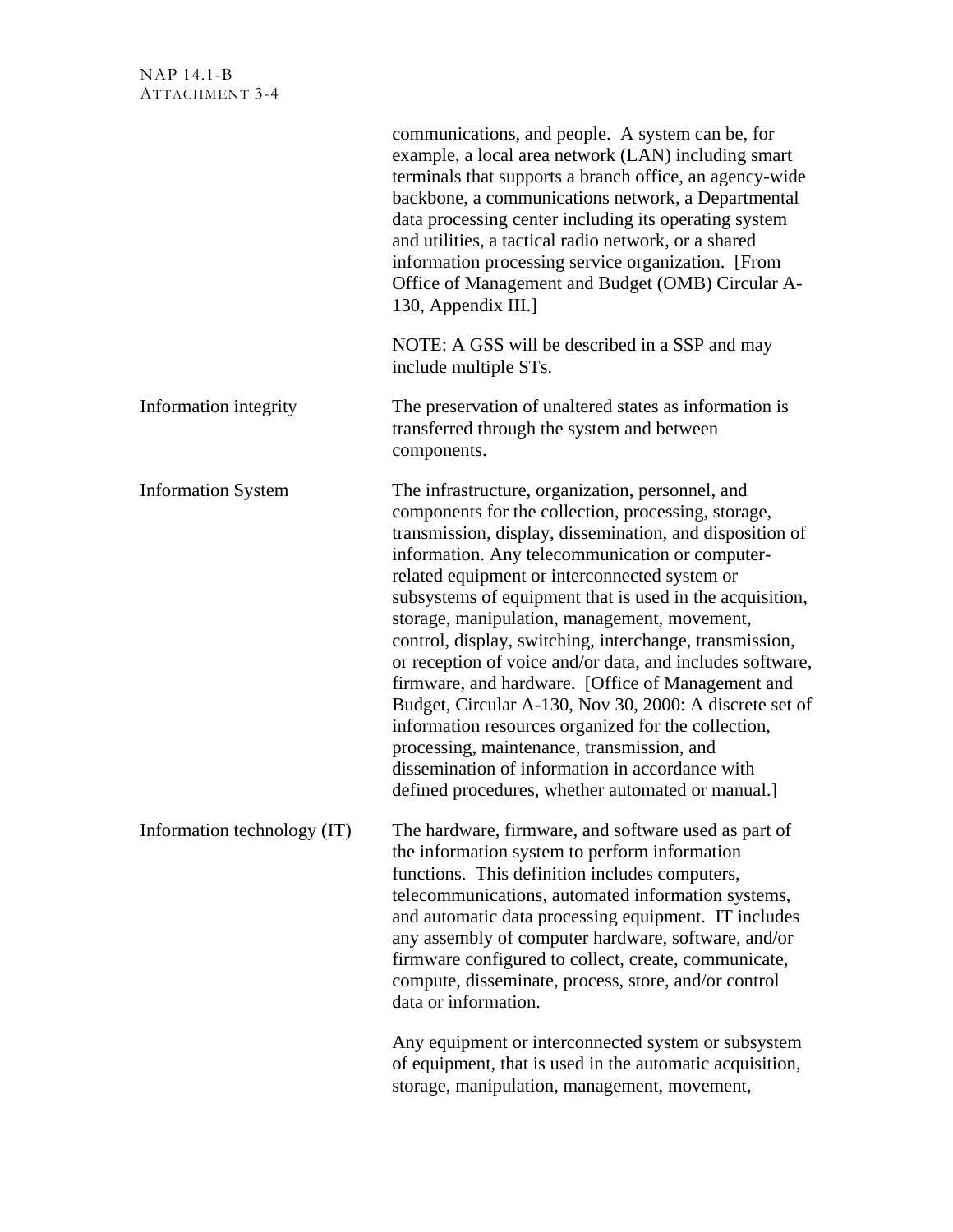#### NAP 14.1-B ATTACHMENT 3 - 5

control, display, switching, interchange, transmission, or reception of data or information by an executive agency. For purposes of the preceding sentence, equipment is used by an executive agency if the equipment is used by the executive agency directly or is used by a contractor under a contract with the executive agency which (1) requires the use of such equipment, or (2) requires the use, to significant extent of such equipment, in the performance of a service or the furnishing of a product. The term "information technology" includes computers, ancillary equipment, software, firmware and similar procedures, services (including support services), and related resources. The term "information technology" does not include any equipment that is acquired by a Federal contractor incidental to a Federal contract. The term "information technology" does not include National security systems as defined in the Clinger-Cohen Act of 1996 (40 U.S.C. 1452). [Office of Management and Budget, Circular A-130, Nov 30, 2000.]

Information System Certification and Accreditation Process (ISCAP)

|                 | The standard NNSA process for identifying information<br>security requirements, providing security solutions,<br>managing information system security activities, and<br>authorizing the operation of a system.                                                                                                                                                  |
|-----------------|------------------------------------------------------------------------------------------------------------------------------------------------------------------------------------------------------------------------------------------------------------------------------------------------------------------------------------------------------------------|
| Integrity       | Quality of an information system reflecting the logical<br>correctness and reliability of the operating system; the<br>logical completeness of the hardware and software<br>implementing the protection mechanisms; and the<br>consistency of the data structures and occurrence of the<br>stored data. It is composed of data integrity and system<br>integrity |
| Interconnection | The direct connection of two or more IT systems for the<br>purpose of sharing data and other information<br>resources. A system interconnection has three basic<br>components: two IT systems and the mechanism by<br>which they are joined (the "pipe" through which data is<br>made available, exchanged, or passed one-way only).                             |

Interim approval to operate (IATO)

The system does not meet the requirements as stated in the SSP, but mission criticality mandates the system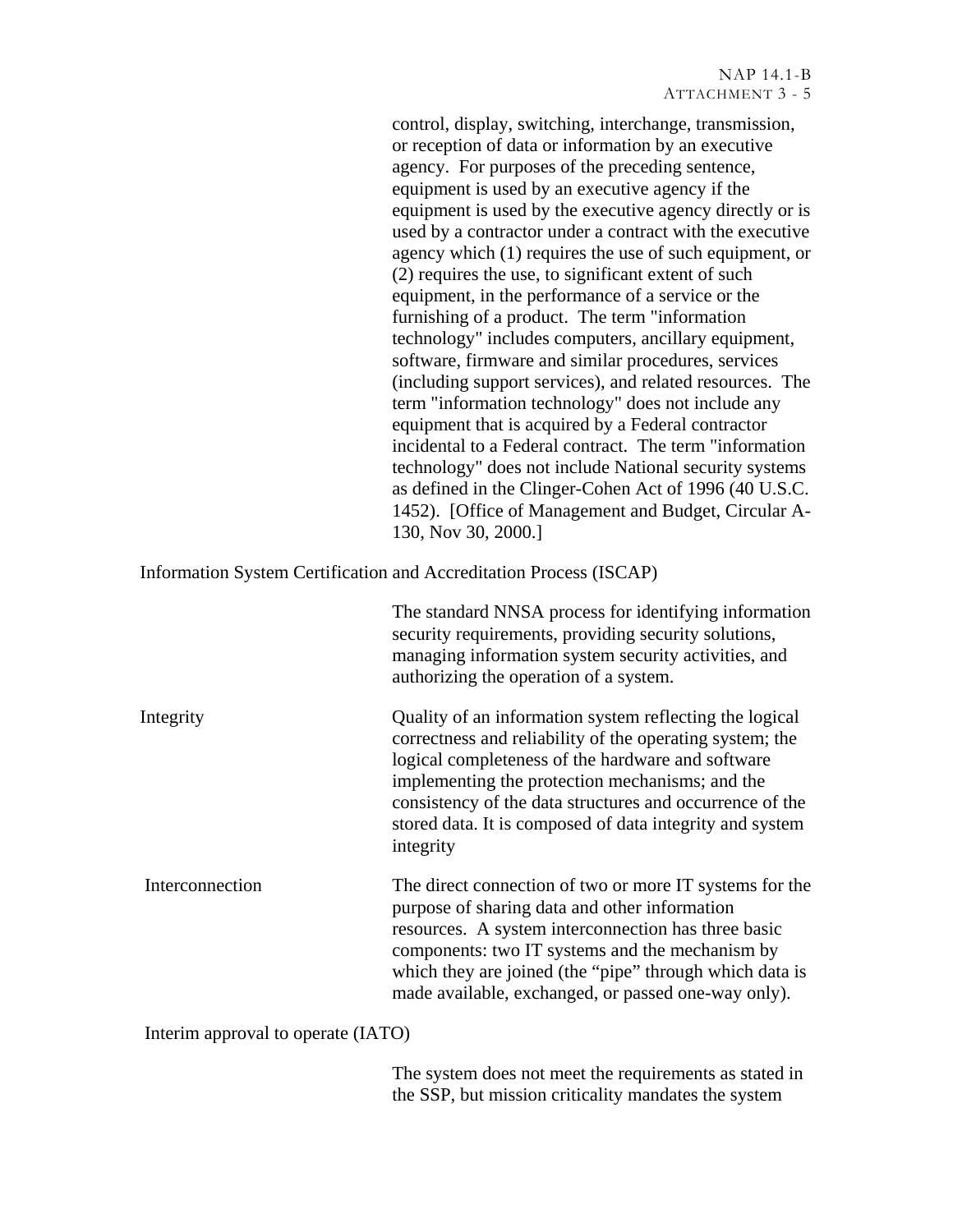NAP 14.1-B ATTACHMENT 3-6

|                                  | become operational. The IATO is a temporary<br>approval that may be issued for no more than a six-<br>month period.                                                                                                                                                                                                                                                                                                                                                                                                                                                                                                                             |
|----------------------------------|-------------------------------------------------------------------------------------------------------------------------------------------------------------------------------------------------------------------------------------------------------------------------------------------------------------------------------------------------------------------------------------------------------------------------------------------------------------------------------------------------------------------------------------------------------------------------------------------------------------------------------------------------|
| Legacy information system        | An operational information system that existed prior to<br>the implementation of the C&A process.                                                                                                                                                                                                                                                                                                                                                                                                                                                                                                                                               |
| <b>Major Application</b>         | A major application is an application that requires<br>special attention to security because of the risk and<br>magnitude of the harm resulting from the loss, misuse,<br>or unauthorized access to or modification of the<br>information in the application. Note: All Federal<br>applications require some level of protection. Certain<br>applications, because of the information in them,<br>however, require special management oversight and<br>should be treated as major. Adequate security for other<br>applications should be provided by security of the<br>systems in which they operate. [From Appendix III,<br><b>OMB A-130]</b> |
|                                  | An application that requires special management<br>attention to provide security over and above the GSS on<br>which it resides because of its importance to an<br>organizations' mission; its high development,<br>operating, or maintenance costs; or its significant role<br>in the administration of an organization's programs,<br>finances, property, or other resources. Site management<br>determines organizational scope and the definition of<br>"significant".                                                                                                                                                                       |
| <b>Mission</b>                   | The assigned duties to be performed by an information<br>system.                                                                                                                                                                                                                                                                                                                                                                                                                                                                                                                                                                                |
| Perimeter                        | All components of an information system that are to be<br>accredited as one entity.                                                                                                                                                                                                                                                                                                                                                                                                                                                                                                                                                             |
| Personally Owned                 | An item that is owned by an individual and is intended<br>solely for his/her personal use.                                                                                                                                                                                                                                                                                                                                                                                                                                                                                                                                                      |
| <b>Portable Computing Device</b> | Portable Computing Devices are any portable devices<br>that provide the capability to collect, create, process,<br>transmit, store, and disseminate information. They<br>include (but are not limited to) Personal Digital<br>Assistants (PDAs), palm tops, hand-held or portable<br>computers and workstations, non-web-enabled cell                                                                                                                                                                                                                                                                                                           |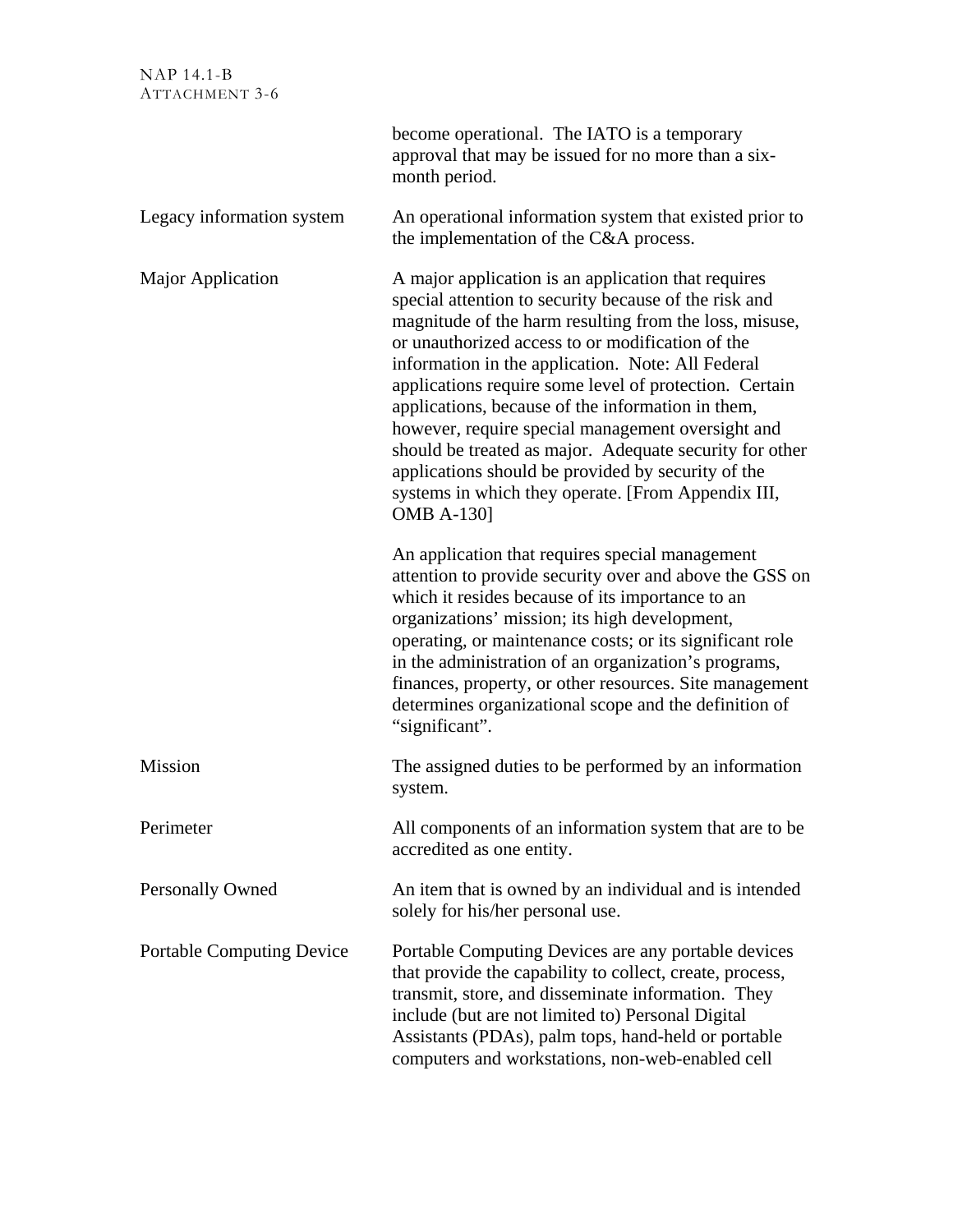|                                       | phones, web based enhanced cell phones, two-way<br>pagers, and wireless e-mail devices.                                                                                                                                                                                                                                                         |
|---------------------------------------|-------------------------------------------------------------------------------------------------------------------------------------------------------------------------------------------------------------------------------------------------------------------------------------------------------------------------------------------------|
| Privileged User                       | A user with access to control, monitoring, or<br>administration functions of the information system<br>(e.g., system administrator, system security officer,<br>maintainers, system programmers, etc.). NOTE: It is<br>often convenient to refer to a user who is NOT a<br>privileged user as a general user.                                   |
| Protection Profile (PP)               | An implementation-independent set of security<br>requirements for a category of information systems that<br>meet specific protection measures for specific<br><b>Information Groups.</b>                                                                                                                                                        |
| Risk assessment                       | Process of analyzing threats to and vulnerabilities of an<br>information system and the potential impact the loss of<br>information or capabilities of a system would have on<br>National security. The resulting analysis is a basis for<br>identifying appropriate and cost-effective<br>countermeasures.                                     |
| Risk management                       | The process concerned with the identification,<br>measurement, control, and minimization of security<br>risks in information systems to a level commensurate<br>with the value of the assets protected.                                                                                                                                         |
| Security                              | Measures and controls that ensure confidentiality,<br>integrity, and availability of the information processed<br>and stored by a computer.                                                                                                                                                                                                     |
| <b>Security Documentation</b>         | All documents which describe the security<br>requirements, design descriptions of security-relevant<br>software and hardware, certification packages, and<br>SSPs. The SSP is the basic system protection document<br>and evidence that the proposed system or major<br>application (or update to either) meets the protection<br>requirements. |
| Security Function (SF)                | Part or parts of the information system that have to be<br>relied upon for enforcing a closely related subset of the<br>rules from the TSP.                                                                                                                                                                                                     |
| <b>Security Function Policy (SFP)</b> | The security policy enforced by an SF.                                                                                                                                                                                                                                                                                                          |
| <b>Security Process</b>               | The series of activities that monitor, evaluate, test,<br>certify, accredit, and maintain the system accreditation<br>throughout the system lifecycle.                                                                                                                                                                                          |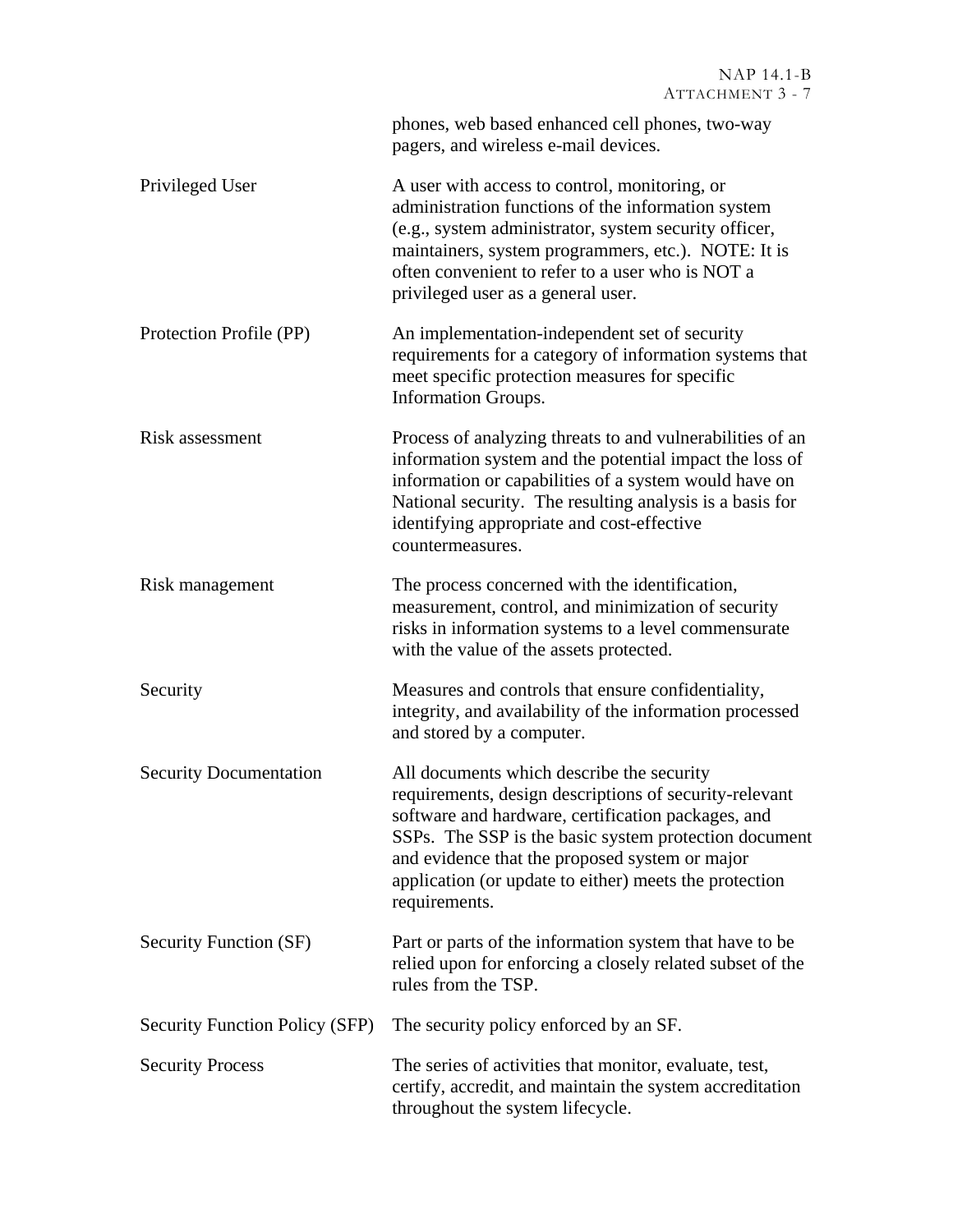NAP 14.1-B ATTACHMENT 3-8

| <b>Security Significant Change</b>  | Any change or modification to the environment, system<br>software, system hardware, or system firmware that<br>may decrease or increase the security functionality of<br>the system.                                                                                                                                          |
|-------------------------------------|-------------------------------------------------------------------------------------------------------------------------------------------------------------------------------------------------------------------------------------------------------------------------------------------------------------------------------|
| Security Target (ST)                | A set of security requirements and specifications to be<br>used as the basis for evaluation (certification) of an<br>information system.                                                                                                                                                                                      |
| Site                                | An NNSA facility: can be a NNSA Service Center,<br>NNSA Site Office, NNSA contractor or subcontractor<br>facility, or the NNSA Headquarters activity that has a<br>responsibility to protect NNSA information systems. It<br>has a set of geographical boundaries as defined in a<br>NNSA SSSP or SSP.                        |
| Site Manager                        | The person responsible for management of all activities<br>at a site.                                                                                                                                                                                                                                                         |
| System                              | The set of interrelated components consisting of<br>mission, environment, and architecture as a whole.                                                                                                                                                                                                                        |
| <b>System Owner</b>                 | The person ultimately responsible for the overall<br>procurement, development, integration, modification, or<br>operation and maintenance of the information system.<br>The system owner, based on previous information, also<br>has some security duties.                                                                    |
| <b>System Security Plan (SSP)</b>   | A formal agreement among the DAA, the CSSM(s),<br>and the System Owner(s). It is used throughout the<br>ISCAP to guide actions, and to document decisions,<br>security requirements, certification tailoring and level-<br>of-effort, certification results, CSSM's certification, and<br>the DAA's accreditation to operate. |
| <b>TOE Component</b>                | One or more major subsystems of the Target of<br>Evaluation. Usually described in a Security Target as<br>part of an SSP                                                                                                                                                                                                      |
| Target of Evaluation (TOE)          | An IT product or information system and its associated<br>administrator and user guidance documentation that is<br>the subject of an evaluation.                                                                                                                                                                              |
| <b>TOE Security Functions (TSF)</b> | A set consisting of all hardware, software, and firmware<br>of the TOE that must be relied upon for the correct<br>enforcement of the TSP.                                                                                                                                                                                    |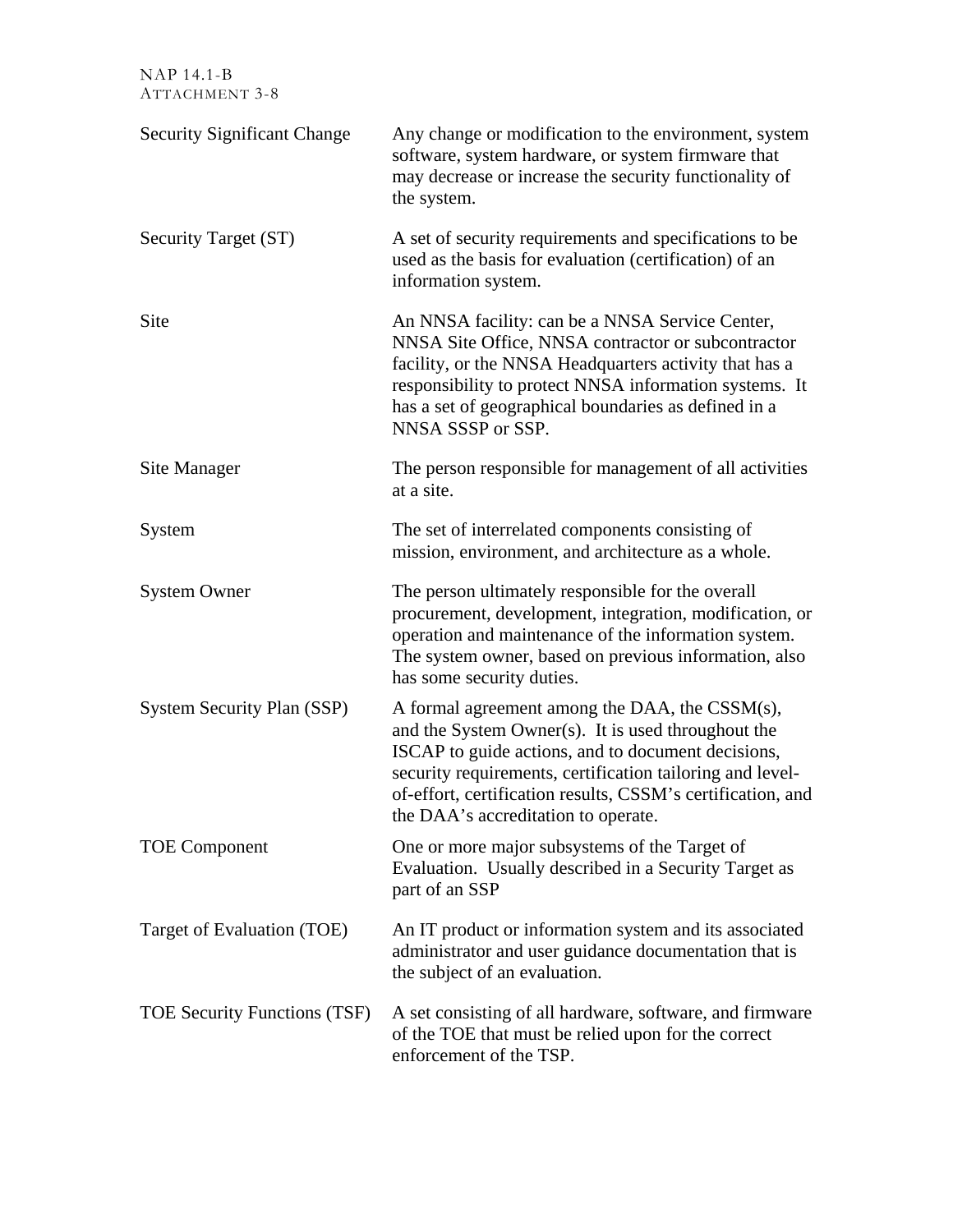| TOE Security Policy (TSP) | A set of rules that regulate how assets are managed,<br>protected and distributed within a TOE.                                                                                                                                                                                                               |
|---------------------------|---------------------------------------------------------------------------------------------------------------------------------------------------------------------------------------------------------------------------------------------------------------------------------------------------------------|
| User                      | An individual who can receive information from, input<br>information to, or modify information on an<br>information system without an independent human<br>review. In a processing context, this also includes a<br>process acting on behalf of a user.                                                       |
| Vulnerability assessment  | Systematic examination of an information system or<br>product to determine the adequacy of security<br>measures, identify security deficiencies, provide data<br>from which to predict the effectiveness of proposed<br>security measures, and confirm the adequacy of such<br>measures after implementation. |